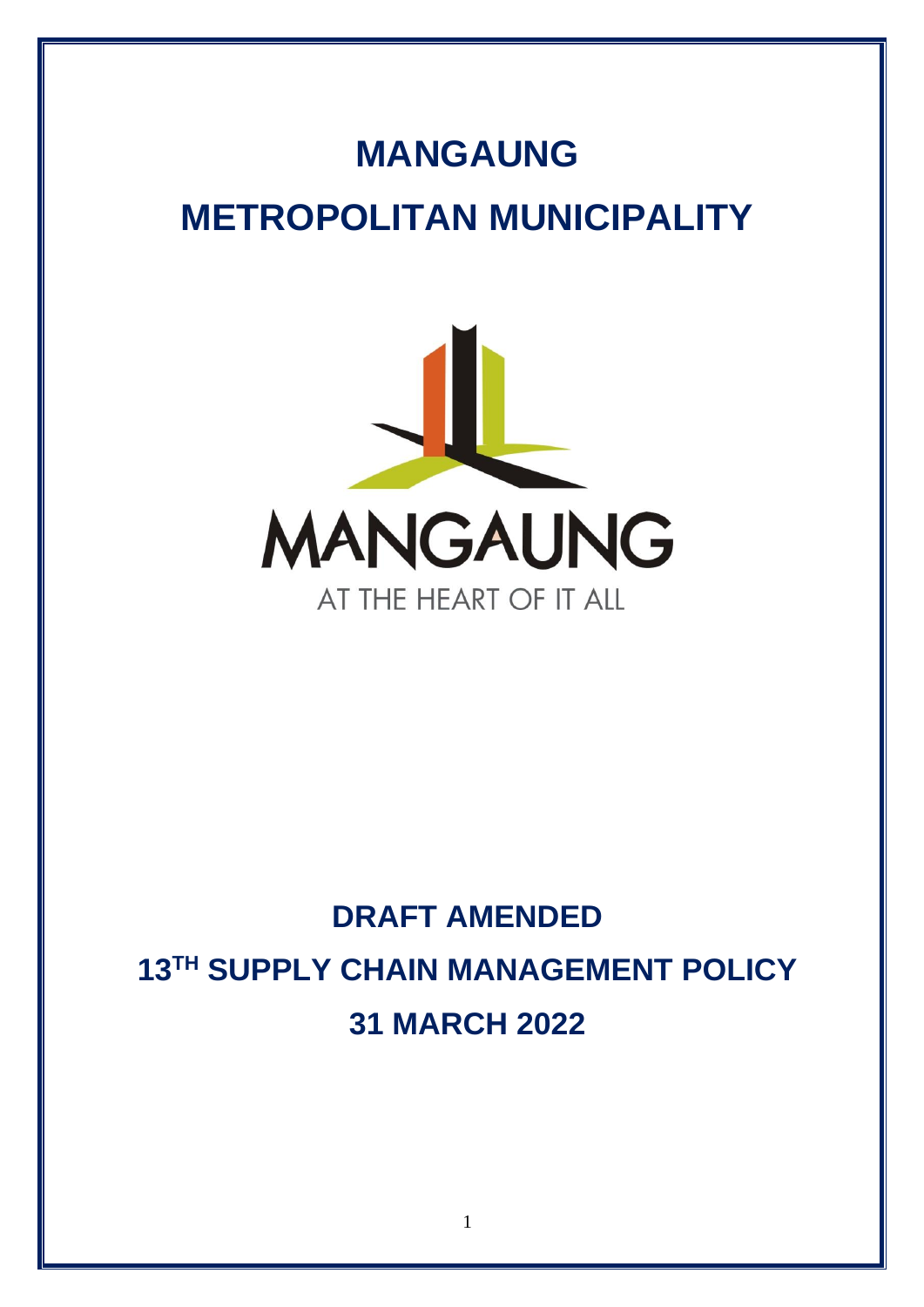# **INDEX**

### **CHAPTER 1: DEFINITIONS**

| 1. | Definitions | 44<br>. . |
|----|-------------|-----------|
|    |             |           |

# **CHAPTER 2: INTRODUCTION, OBJECTIVES AND RESPONSIBILITIES**

**Page**

| 2. | Introduction                                   | 12        |
|----|------------------------------------------------|-----------|
| 3. | Objectives and applicability of the SCM Policy | $12 - 14$ |
| 4. | Responsibilities                               | $14 - 15$ |
| 1. | Oversight role of Council                      | 16-17     |
| 2. | Supply Chain Management Sub-Department         | $17 - 18$ |
| 3. | Delegations                                    | $18-19$   |
| 4. | Advisors                                       | 19        |
| 5. | Framework for supply chain management systems  | 19        |
|    |                                                |           |

# **CHAPTER 3: SUPPLY CHAIN MANAGEMENT SYSTEM**

# Part 1: Demand Management

| 6.    | System of demand management                                                         | $20 - 23$ |
|-------|-------------------------------------------------------------------------------------|-----------|
|       | Part 2: Acquisition Management                                                      |           |
| 11.   | System of acquisition management                                                    | $24 - 25$ |
| 12.   | Register of accredited prospective service providers                                | 26        |
| 13.   | Range of procurement processes                                                      |           |
| 14.   | Petty cash purchases                                                                |           |
| 15.   | Quotations                                                                          | $27 - 33$ |
| 16.   | Competitive bids                                                                    | 34        |
| 16.1  | General                                                                             | 34        |
| 16.2  | Process for procuring goods and services through a competitive process              | 34-48     |
| 16.3  | Deviation from and ratification of minor breaches of procurement processes          | 47-49     |
| 16.4  | Procurement of banking services                                                     | 49        |
| 16.5  | Procurement of IT related goods or services                                         | 49-50     |
| 16.6  | Procurement of goods and services under contracts secured by another organ of state | 50        |
| 16.7  | Procurement, sale and exchange of zoological goods and services                     | $51 - 52$ |
| 16.8  | Procurement of goods necessitating special safety arrangements                      | 52        |
| 16.9  | Appointment of consultants                                                          | 52        |
| 16.10 | Unsolicited bids                                                                    | 53-54     |
| 16.11 | Procurement of goods, services and works from Co-operatives                         | 54        |
| 16.12 | Advertisement of bids and the publication of notices in respect of awarded bids,    |           |
|       | Cancelled bids, variations and extension of the existing contracts on the e-Tender  |           |
|       | Publication portal                                                                  | 54-55     |
| 17.   | Committee System for competitive bids                                               | 55        |

2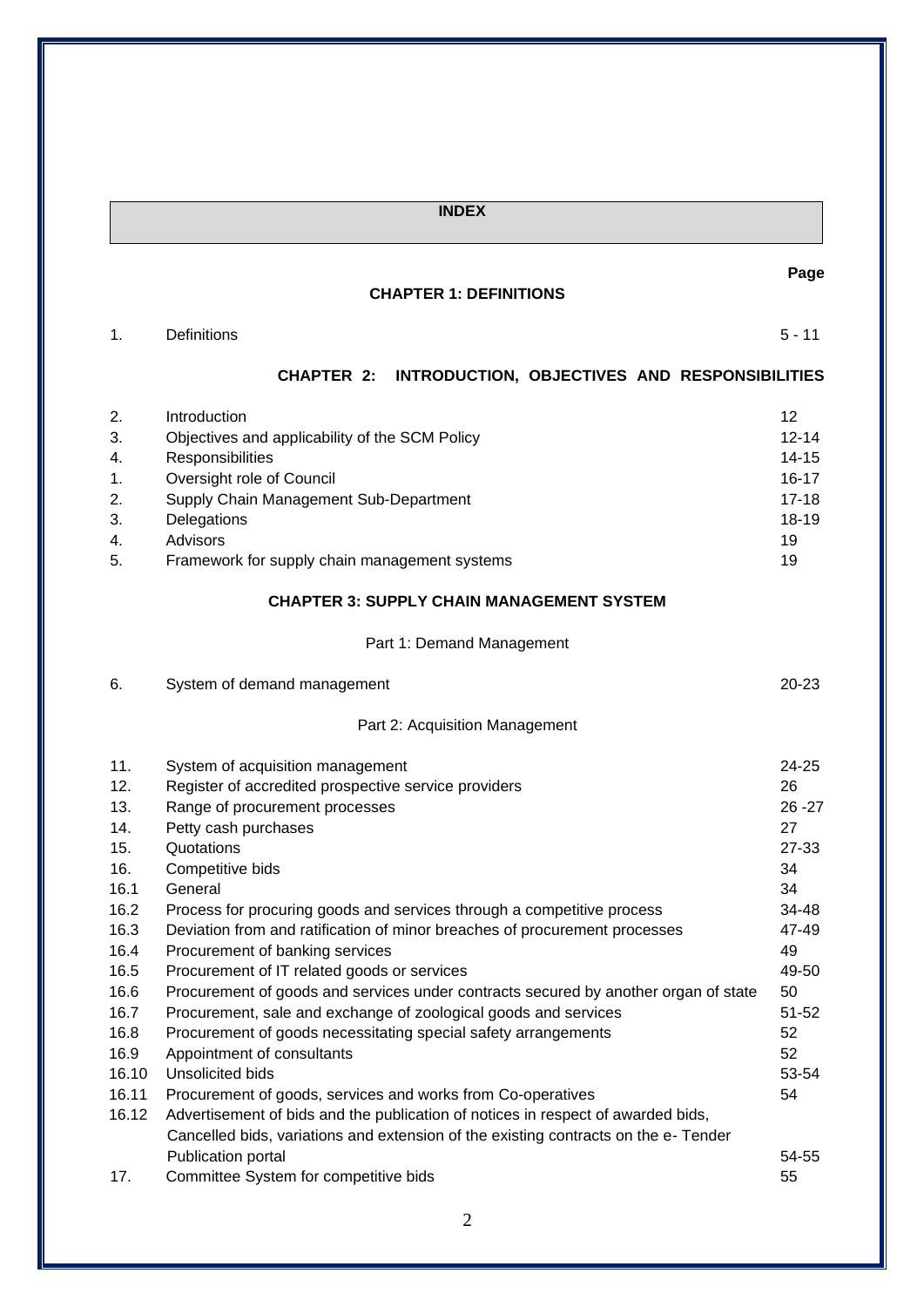|      | 17.1 General                                   | 55    |
|------|------------------------------------------------|-------|
| 17.2 | Meetings of bid committees and decision-making | 55-56 |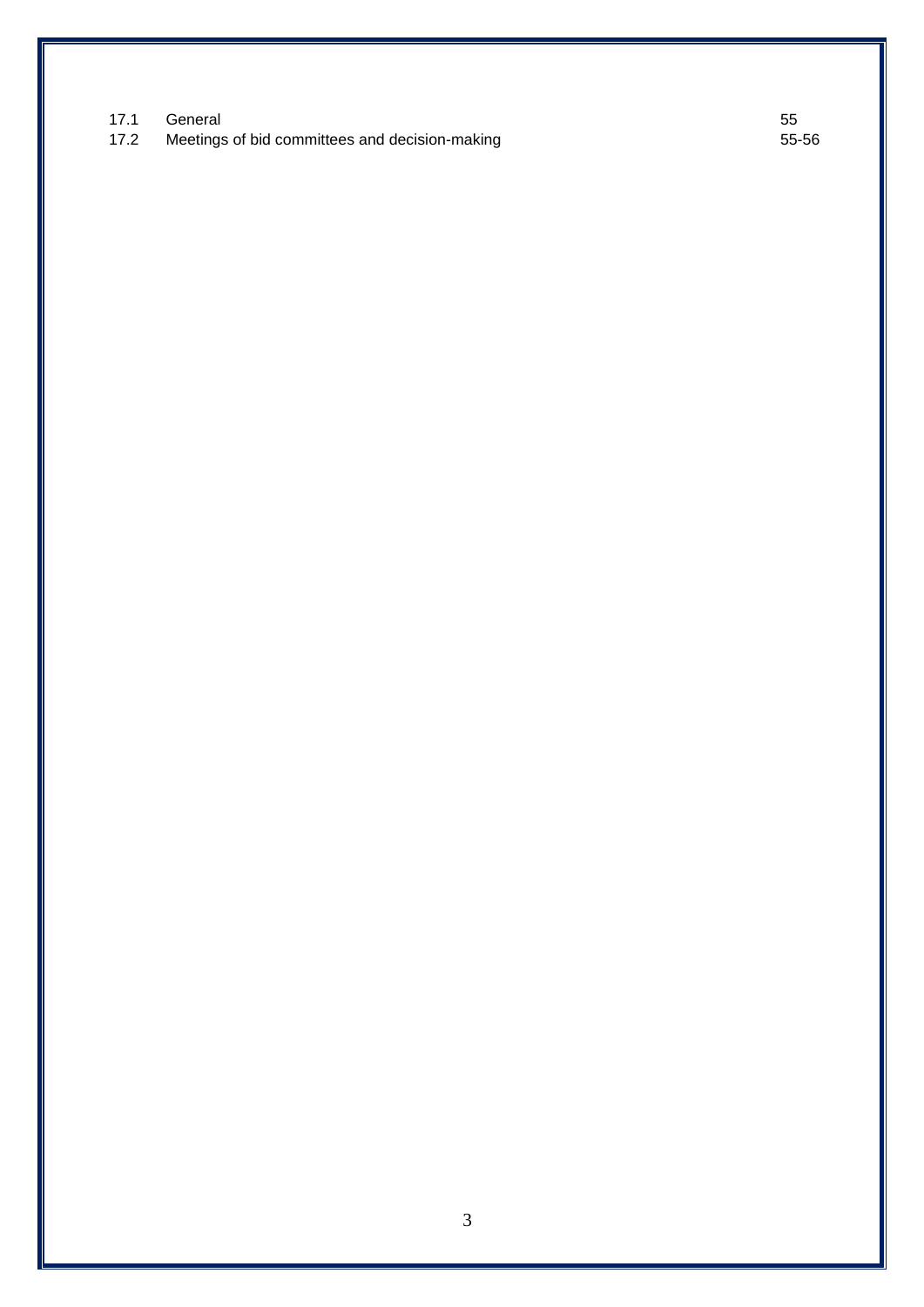| 17.3<br>17.4<br>17.5<br>17.6<br>17.7                                                           | Procedures of bid committees<br>Preparation of bid specifications and other bid documentation<br>MMM Bid specifications committee<br>MMM Bid evaluation committee<br>MMM Bid adjudication committee                                                                                                                                                                                                                                                                                                                                                                                                                                                                                                                           | 56<br>56-57<br>58-59<br>59-60<br>60-61                                                    |
|------------------------------------------------------------------------------------------------|-------------------------------------------------------------------------------------------------------------------------------------------------------------------------------------------------------------------------------------------------------------------------------------------------------------------------------------------------------------------------------------------------------------------------------------------------------------------------------------------------------------------------------------------------------------------------------------------------------------------------------------------------------------------------------------------------------------------------------|-------------------------------------------------------------------------------------------|
|                                                                                                | Part 3: Logistics Management                                                                                                                                                                                                                                                                                                                                                                                                                                                                                                                                                                                                                                                                                                  |                                                                                           |
| 18.                                                                                            | Logistic management system                                                                                                                                                                                                                                                                                                                                                                                                                                                                                                                                                                                                                                                                                                    | 61-62                                                                                     |
|                                                                                                | Part 4: Disposal Management                                                                                                                                                                                                                                                                                                                                                                                                                                                                                                                                                                                                                                                                                                   |                                                                                           |
| 19.<br>19.1<br>19.2<br>19.3<br>19.4                                                            | Disposal management system<br>Introduction<br>Role of the Municipal Manager in the disposal of assets<br>Disposal of immovable capital assets, including land of the Municipality<br>Disposal of movable assets of the Municipality                                                                                                                                                                                                                                                                                                                                                                                                                                                                                           | 62<br>62-63<br>64<br>64<br>64-65                                                          |
|                                                                                                | Part 5: Risk Management                                                                                                                                                                                                                                                                                                                                                                                                                                                                                                                                                                                                                                                                                                       |                                                                                           |
| 20.                                                                                            | Risk management system                                                                                                                                                                                                                                                                                                                                                                                                                                                                                                                                                                                                                                                                                                        | 65-67                                                                                     |
|                                                                                                | Part 6: Performance Management                                                                                                                                                                                                                                                                                                                                                                                                                                                                                                                                                                                                                                                                                                |                                                                                           |
| 21.                                                                                            | Performance management system                                                                                                                                                                                                                                                                                                                                                                                                                                                                                                                                                                                                                                                                                                 | 67-68                                                                                     |
|                                                                                                | Part 7: Process and Contract Management                                                                                                                                                                                                                                                                                                                                                                                                                                                                                                                                                                                                                                                                                       |                                                                                           |
| 22.                                                                                            | <b>Process and Contract Management</b>                                                                                                                                                                                                                                                                                                                                                                                                                                                                                                                                                                                                                                                                                        | 68-70                                                                                     |
|                                                                                                | Part 8: Preferences Management                                                                                                                                                                                                                                                                                                                                                                                                                                                                                                                                                                                                                                                                                                |                                                                                           |
| 23.                                                                                            | Preferences for procurement                                                                                                                                                                                                                                                                                                                                                                                                                                                                                                                                                                                                                                                                                                   | 71-80                                                                                     |
|                                                                                                | <b>CHAPTER 4: MISCELLANEOUS MATTERS</b>                                                                                                                                                                                                                                                                                                                                                                                                                                                                                                                                                                                                                                                                                       |                                                                                           |
| 24.<br>25.<br>26.<br>27.<br>28.<br>29.<br>30.<br>31.<br>32.<br>33.<br>34.<br>35.<br>36.<br>37. | Prohibition on awards to persons whose tax matters are not in order<br>Prohibition on awards to persons in the service of the state<br>Awards to close family members of persons in the service of the state<br>Ethical standards<br>Objections and complaints<br>Resolution of disputes, objections, complaints and queries<br>Contracts providing for compensation based on turnover<br>Avoiding abuse of supply chain management system<br>National industrial Participation program<br>Reporting of supply chain management information<br>Compliance with Construction Industry Development Board Act<br>SCM Procedure Manual, Practice Notes and National Treasury Guidelines<br>Authority<br>Implementation and Repeal | 81-82<br>82<br>82<br>83<br>83<br>83-84<br>84<br>84-85<br>85<br>85<br>86<br>86<br>86<br>86 |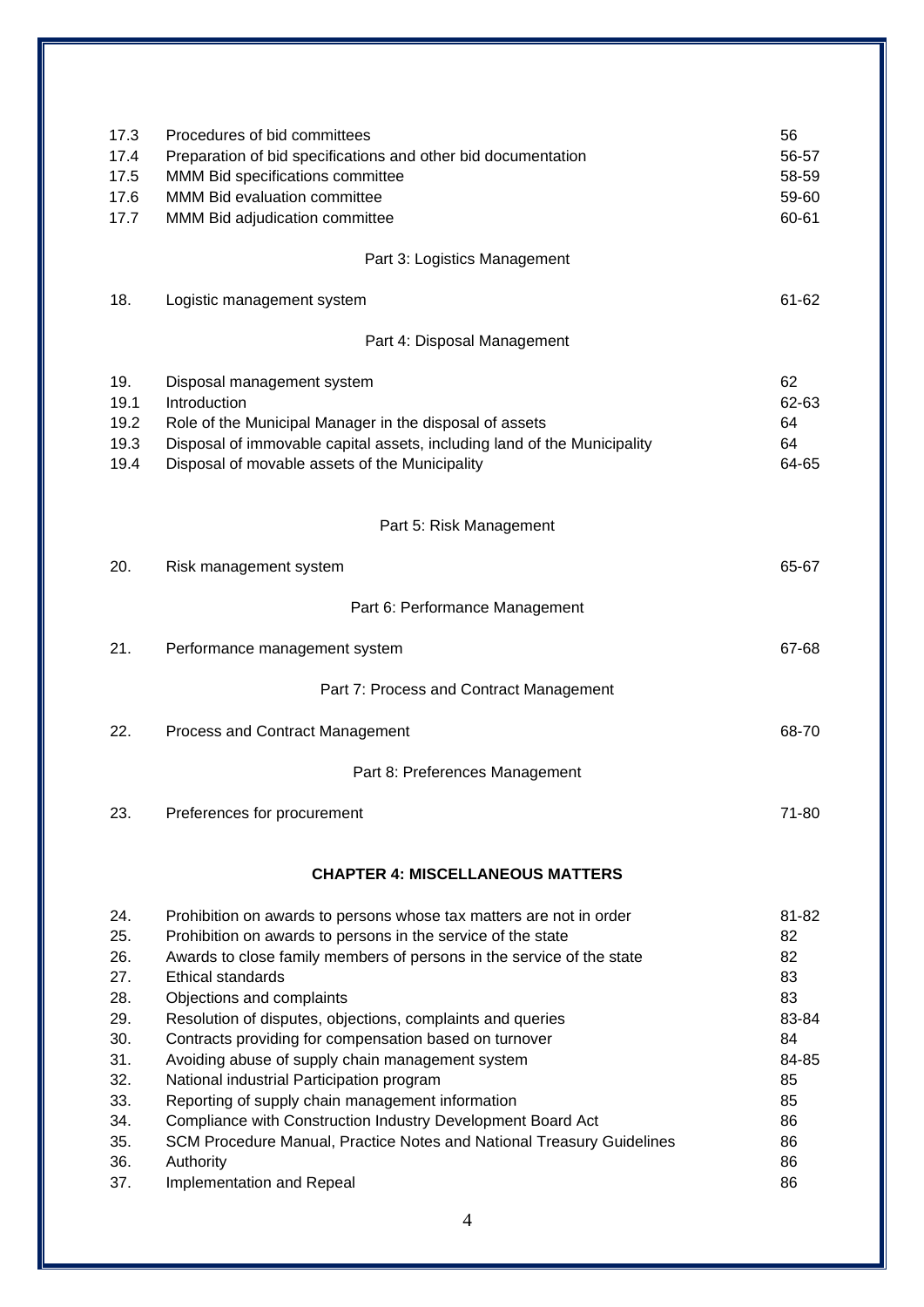#### **ANNEXURES**

| ANNEXURE A:<br>Code of conduct for supply chain management officials and other<br>Role players involved in the implementation of SCM policy |                                                          | 87-89 |  |
|---------------------------------------------------------------------------------------------------------------------------------------------|----------------------------------------------------------|-------|--|
| ANNEXURE B:                                                                                                                                 | Delegations of Supply Chain Management Powers and Duties | 90    |  |

### **DOCUMENT AND VERSION CONTROL**

#### Version: **13 TH Supply chain management policy.**

Council approval date:

Summary: This document describes the Policy on Supply Chain Management that will be applicable to the Mangaung Metropolitan Municipality, with effect from **01 July 2020.**

**Note must be taken that this policy shall be reviewed on annual basis or more frequently if required**

**MR. TAUOA TAUOA**

**\_\_\_\_\_\_\_\_\_\_\_\_\_\_\_\_\_\_\_\_\_\_\_\_\_\_\_\_**

**ACTING GM: SUPPLY CHAIN MANAGEMENT**

**MANGAUNG METROPOLITAN MUNICIPALITY**

**MR. SABATA MOFOKENG**

**\_\_\_\_\_\_\_\_\_\_\_\_\_\_\_\_\_\_\_\_\_\_\_\_\_\_\_\_\_\_\_\_**

**\_\_\_\_\_\_\_\_\_\_\_\_\_\_\_\_\_\_\_\_\_\_\_\_\_\_\_\_\_\_\_\_**

**CHIEF FINANCIAL OFFICER**

**MANGAUNG METROPOLITAN MUNICIPALITY**

**ADV. TANKISO MEA**

**CITY MANAGER**

**MANGAUNG METROPOLTAN MUNICIPALITY**

**CLR. LEBOGANG MASOETSA**

**\_\_\_\_\_\_\_\_\_\_\_\_\_\_\_\_\_\_\_\_\_\_\_\_\_\_\_\_\_\_\_\_**

**ACTING EXECUTIVE MAYOR**

**MANAGUNG METROPOLITAN MUNICIPALITY**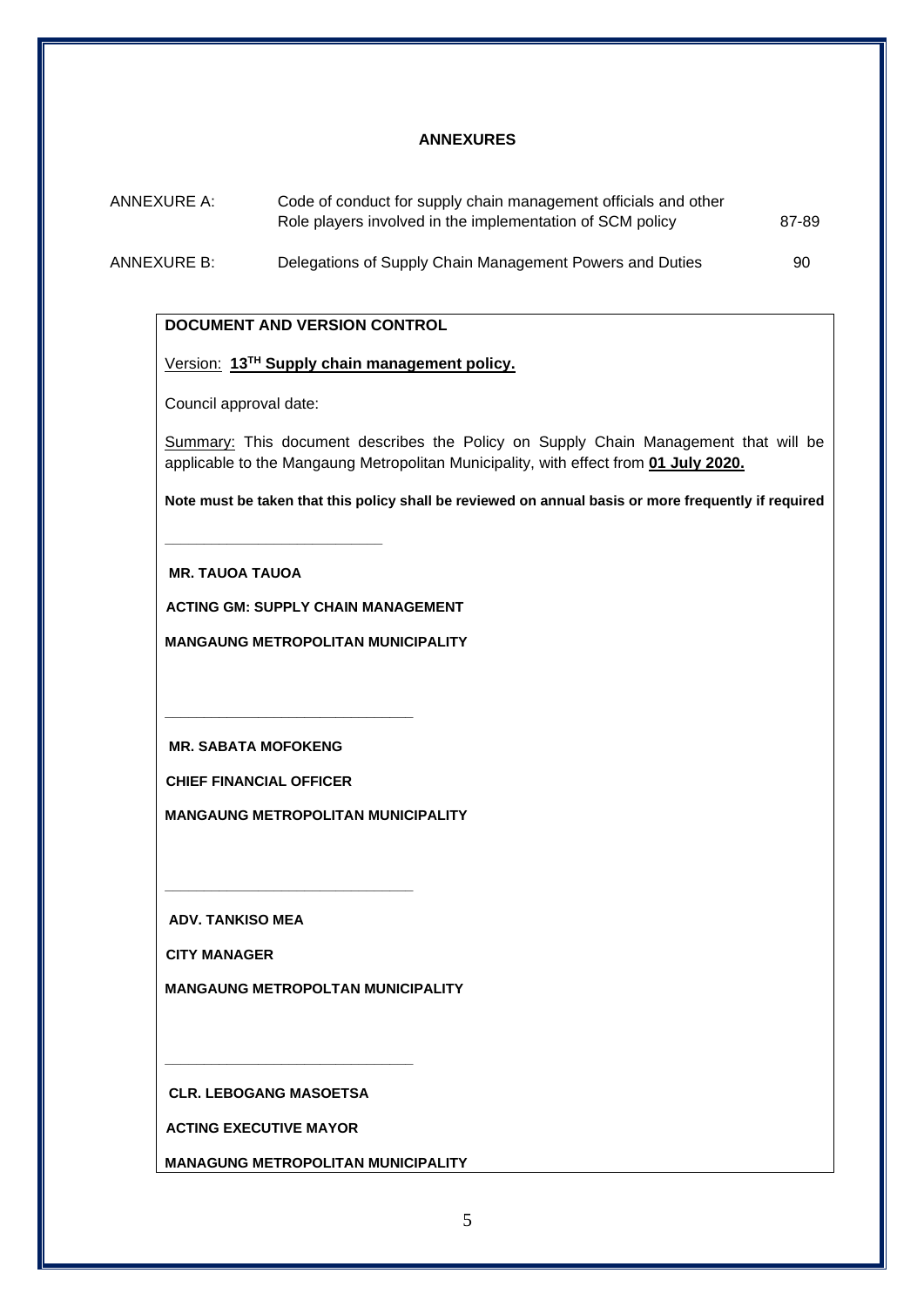#### **CHAPTER 1: DEFINITIONS**

#### **1. DEFINITIONS**

1.1 In this SCM Policy, unless the context otherwise indicates, a word or expression to which a meaning has been assigned in the Local Government: Municipal Finance Management Act, 2003 (Act No 56 of 2003), has the meaning so assigned, and:

- **(a) "Basic municipal service"** means a municipal service that is necessary to ensure an acceptable and reasonable quality of life and which, if not provided, would endanger public health or safety or the environment;
- **(b) "Bid"** means a written offer submitted in a prescribed or stipulated form, in response to an invitation by the Municipality for a procurement or disposal, as part of the competitive bidding process of the Municipality;
- **(c) "B-BBEE"** means broad based black economic empowerment as defined in section 1 of the Broad Based Black Economic Empowerment Act.
- **(d) "B-BBEE status level contributor"** means the B-BBEE status of an entity in terms of a code of good practice on black economic empowerment issued in terms of section 9(1) of the Broad Based Black Economic Empowerment Act.
- **(e) "Black designated groups"** has the meaning assigned to it in the code of good practice issued in terms of section 9 (1) of the Broad Based Black Economic Empowerment Act.
- **(f) "Black people"** has the meaning assigned to it in section 1 of the Broad Based Black Economic Empowerment.
- **(g) "Capital asset"** means the non-consumable movable and immovable property, including land of the Municipality;
- **(h) "CFO"** means the person who is appointed by the Council as the Chief Financial Officer for the Municipality and his delegates.
- **(i) "Channel(s)"** means the line of communication commencing with the General Manager for supply chain management to the chief financial officer to the Municipal Manager and to council;
- **(j) "Close family members"** means a person's spouse, children, parents or brothers and sisters.
- **(f) "Code of conduct"** means the code of conduct attached to this policy as Annexure A;
- **(g) "Comparative price"** means the price after the factors of a non-firm price and all unconditional discounts that can be utilised have been taken into consideration;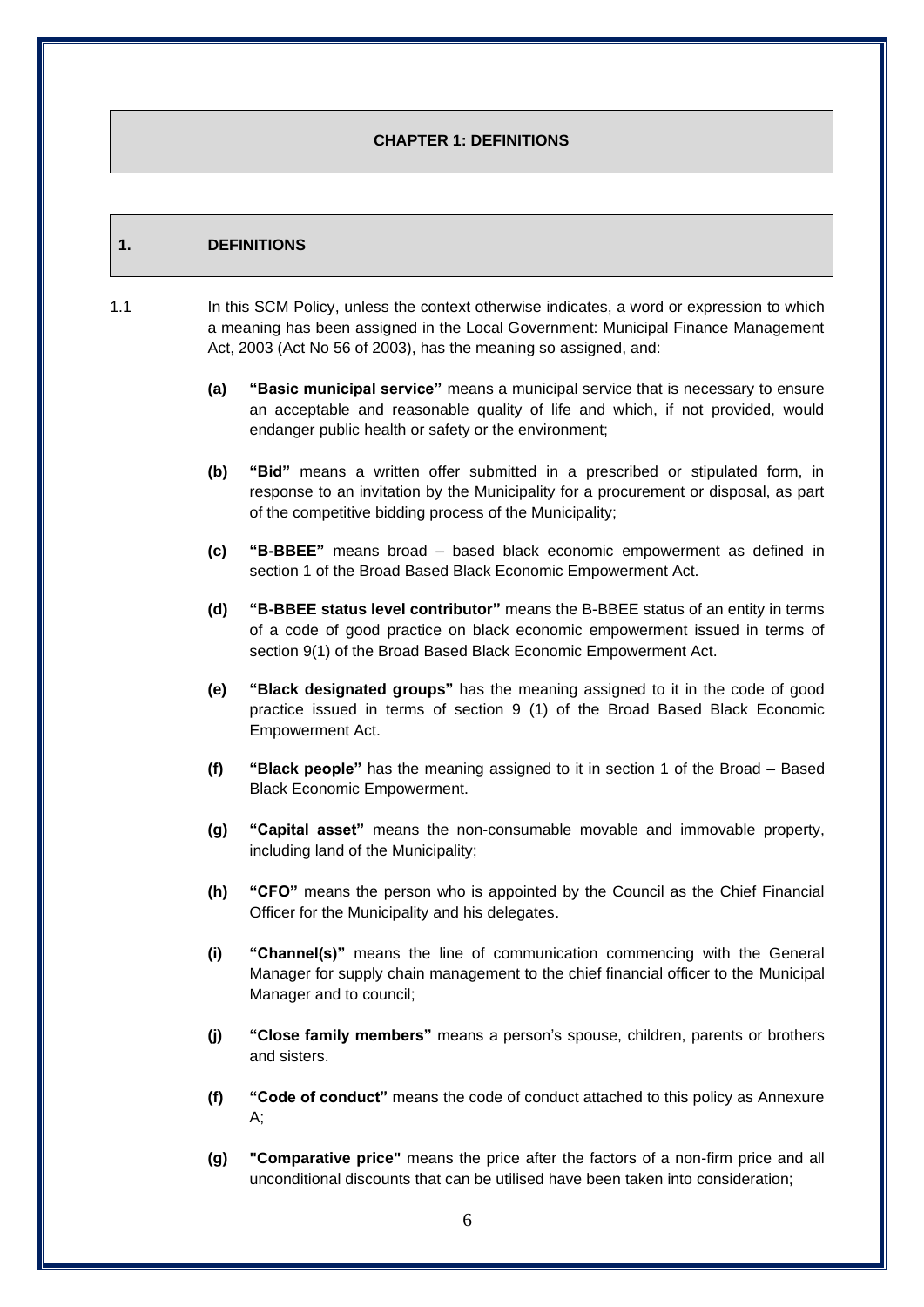- **(h) "Consortium or joint venture"** means an association of persons for the purpose of combining their expertise, property, capital, efforts, skill and knowledge in an activity for the execution of a contract;
- **(i) "Consultant"** means a professional service provider which is a partnership, sole trader or legal entity which provides on a fiduciary basis, labour and knowledgebased expertise which is applied with reasonable skill, care and diligence, and adheres to statutory labour practices;
- **(j) "Corrected bid sum"** means the bid sum, corrected in terms of the bid documentation, where applicable;
- **(k) "Contract"** means the written agreement that results from the acceptance of a bid or quotation by the Municipality;
- **(l) "Contractor"** means any natural or legal person whose bid or quotation has been accepted by the Municipality for the execution of work for the Municipality;
- **(m) "Council"** means the Municipal Council of the Mangaung Metropolitan Municipality, its legal successors in title and its delegates;
- **(n) "Co-operative" –** means a co-operative registered in terms of section 7 of the cooperatives Act, 2005 (Act no. 14 of 2005).
- **(o) "Delegating authority"**, means the Council, Municipal Manager, councillor or other employee to whom original powers were assigned in terms of legislation, and in relation to a sub-delegation of a power, means that delegated body;
- **(p) "Delegation"** means the issuing of a written authorisation by a delegating authority to a delegated body to act in his stead, and in relation to a duty, includes an instruction or request to perform or to assist in performing the duty, and **'delegate'**  and **'sub-delegate**' has a corresponding meaning;
- **(q) "Delegated body"** in relation to the delegation of a power means the person to whom a power has been delegated by the delegating authority in writing;
- **(r) "Designated group"** means:
	- Black designated group
	- Black people
	- Women
	- People with disabilities
	- Small enterprise, as defined in section of the National Small Enterprise Act, 1996 (Act no. 102 of 1996.
- **(s) "Disability"** means a permanent impairment of a physical, intellectual, or sensory function, which results in restricted, or lack of ability to perform an activity in the manner or in the range considered normal for a human being;
- **(t) "Disposal"** means a process of preparing, negotiating and concluding a written contract which involve the alienation of a capital asset, including a capital asset no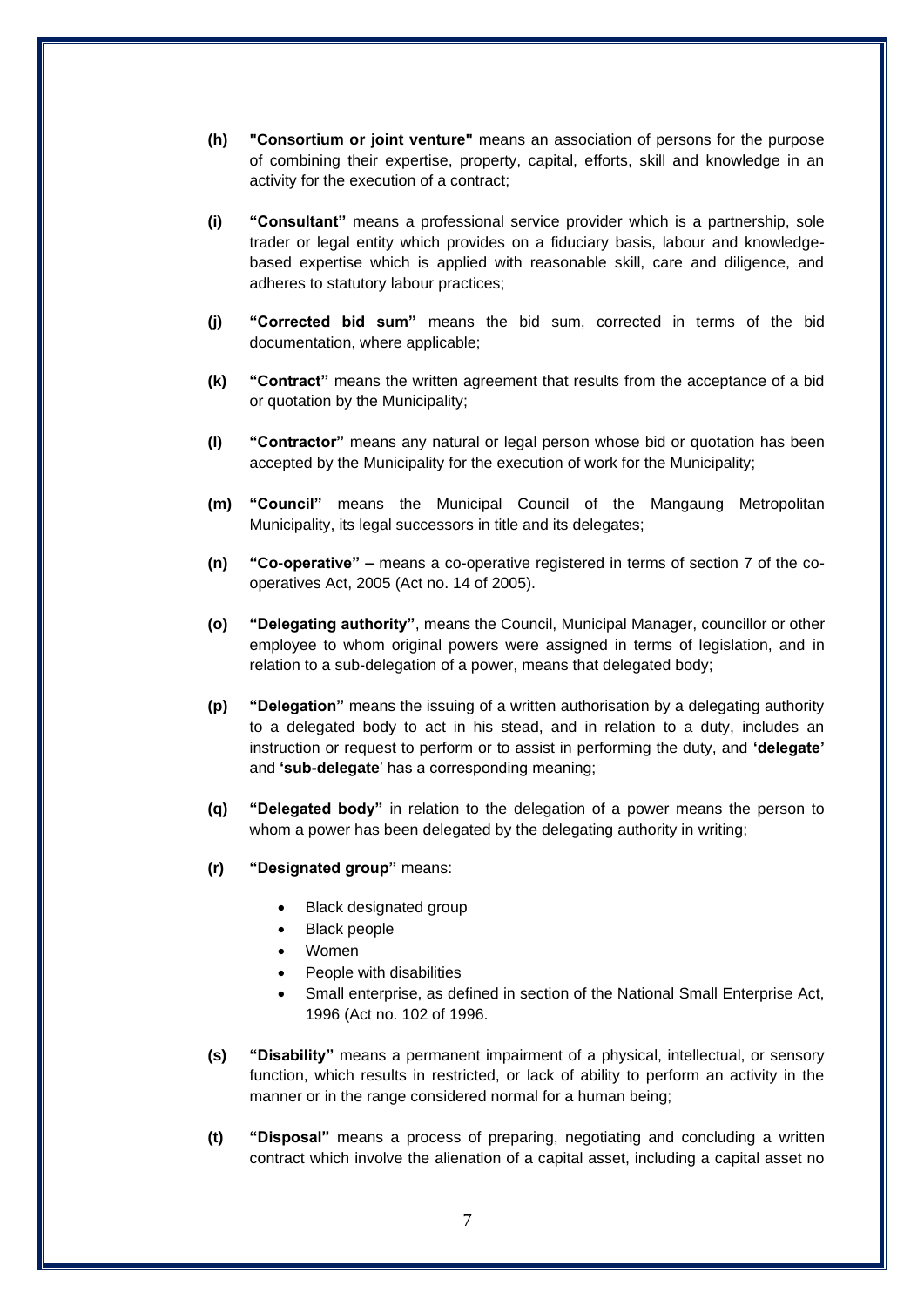longer needed by the Municipality or rights in respect thereof, by means of a sale or a donation, and **"dispose"** has a similar meaning; (Substituted by Council on 18 May 2006 under item 74A4)

- **(u) "Employee"** means any person other than an independent contractor who:
	- (i) works for another person or for the State and who receives, or is entitled to receive any remuneration; and
	- (ii) in any manner assist in carrying on or conducting the business of an employer.
- **(v) "Emergency"** means an unforeseeable and sudden event, with material harmful or potential harmful consequences for the municipality that requires immediate action;
- **(w) "Employer"** means the Mangaung Metropolitan Municipality, a municipality established in terms of the provisions of section 12 of the Local Government: Municipal Structures Act, 1998 (Act No 117 of 1998)
- **(x) "Engineering and construction works"** means the provision of a combination of Goods and Services, arranged for the development and provision of an asset, including building and engineering infrastructure, or for the refurbishment of an existing asset;
- **(y) "Equity ownership"** means the percentage of an enterprise or business owned by individuals or, in respect of a private company, the percentage of a company 's shares that are owned by individuals, who are actively involved in the management of the enterprise or business and exercise control over the enterprise or business, commensurate with their degree of ownership at the closing date of the bid;
- **(z) "EME"** means an exempted micro enterprise in terms of code of good practice on black economic empowerment issued in terms of section 9 (1) of the Broad – Base Black Economic Empowerment Act.
- **(aa) "Final award**" in relation to bids or quotations submitted for a contract, means the final decision on which bid, or quote is accepted**;**
- **(bb) "Formal quotation" means** a quotation received after and as a result of advertisement for at least 7 (seven) days together if any other methods of invitation;
- **(cc) "Firm price"** is the price that is only subject to adjustments in accordance with the actual increase or decrease resulting from the change, imposition, or abolition of customs or excise duty and any other duty, levy, or tax, which, in terms of a law or regulation, is binding on the contractor and demonstrably has an influence on the price of any supplies, or the rendering costs of any service, for the execution of the contract;
- **(dd) "Functionality"** means the ability of a tenderer to provide goods or services in accordance with specification as set out in the tender document.
- **(ee) "Goods"** means those raw materials or commodities which are available for general sale;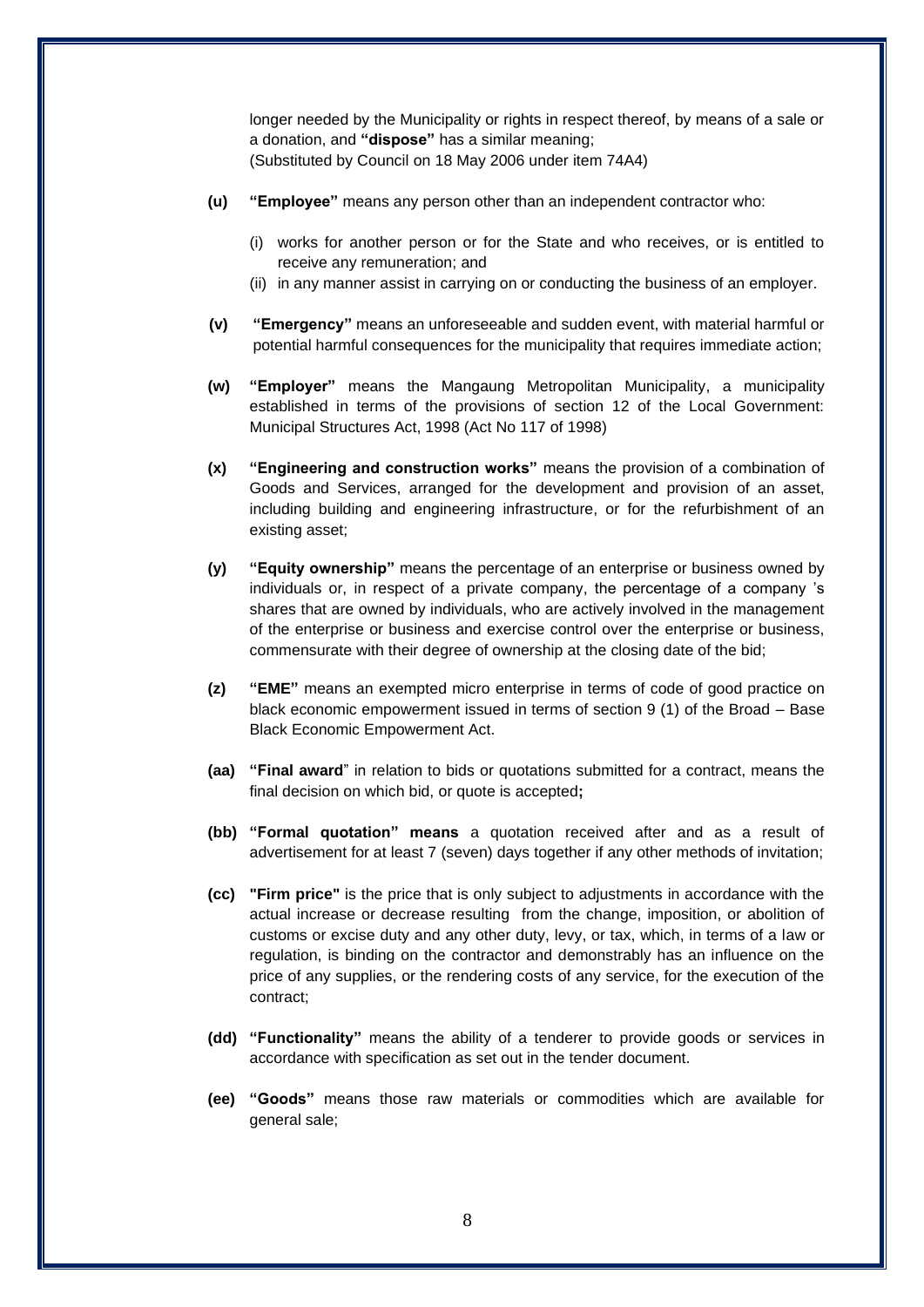- **(ff) "Head of Department"** means a Head of Department directly accountable to the Municipal Manager, appointed in terms of section 57 of the Systems Act, including the Chief Financial Officer;
- **(gg) "In the service of the state"** means to be:
	- (i) A member of:
		- any municipal council
		- any provincial legislature; or
		- the National Assembly or the National Council of Provinces;
	- (ii) a member of the board of directors of any municipal entity;
	- (iii) an employee of any municipality or municipal entity;
	- (iv) any employee of any national or provincial department, national or provincial public entity or constitutional within the meaning of the Public Finance Management act, 1999 (Act No.1 of 1999);
	- (v) a member of the accounting authority of any national or provincial public entity; or
	- (vi) an employee of Parliament or a Provincial Legislature.
- **(hh) "Local business" or "local firm"** means service providers with active offices in the Municipality, which shall be interpreted on the basis of whether the offices are utilized for the goods or services to be procured, and whether the majority shareholders are local or Free State people;
- **(ii) "long term contract"** means a contract with a duration period exceeding one year;
- **(jj) "Main contractor"** means the legal entity with whom the Municipality will contract (as opposed to sub-contractors, suppliers, manufacturers or service providers who contract with the main contractor);
- **(kk) "Management"** refers to the membership of any board or similar governing body which is charged with the day-to-day management control of the enterprise / business. This entails the power to determine policies and direction of economic activities and resources;
- **(ll) "MFMA"** means the Local Government: Municipal Finance Management Act, 2003 (Act No 56 of 2003);
- **(mm) "Municipality"** means the Mangaung Metropolitan Municipality, and when referred to as –
	- (i) an entity means a municipality as described in section 2 of the Systems Act; and
	- a. a geographic area means the municipal area determined in terms of the Local Government: Municipal Demarcation Act, 1998 (Act No 27 of 1998);
- **(nn) "Municipal Manager"** means the person who is appointed by the Council as the head of the administration and as accounting officer for the Municipality in accordance with section 82 of the Structures Act and his delegates;
- **(oo) "Military Veteran"** has the meaning assigned to it in section 1 of the military veterans Act, 2011 (Act no. 18 of 2011)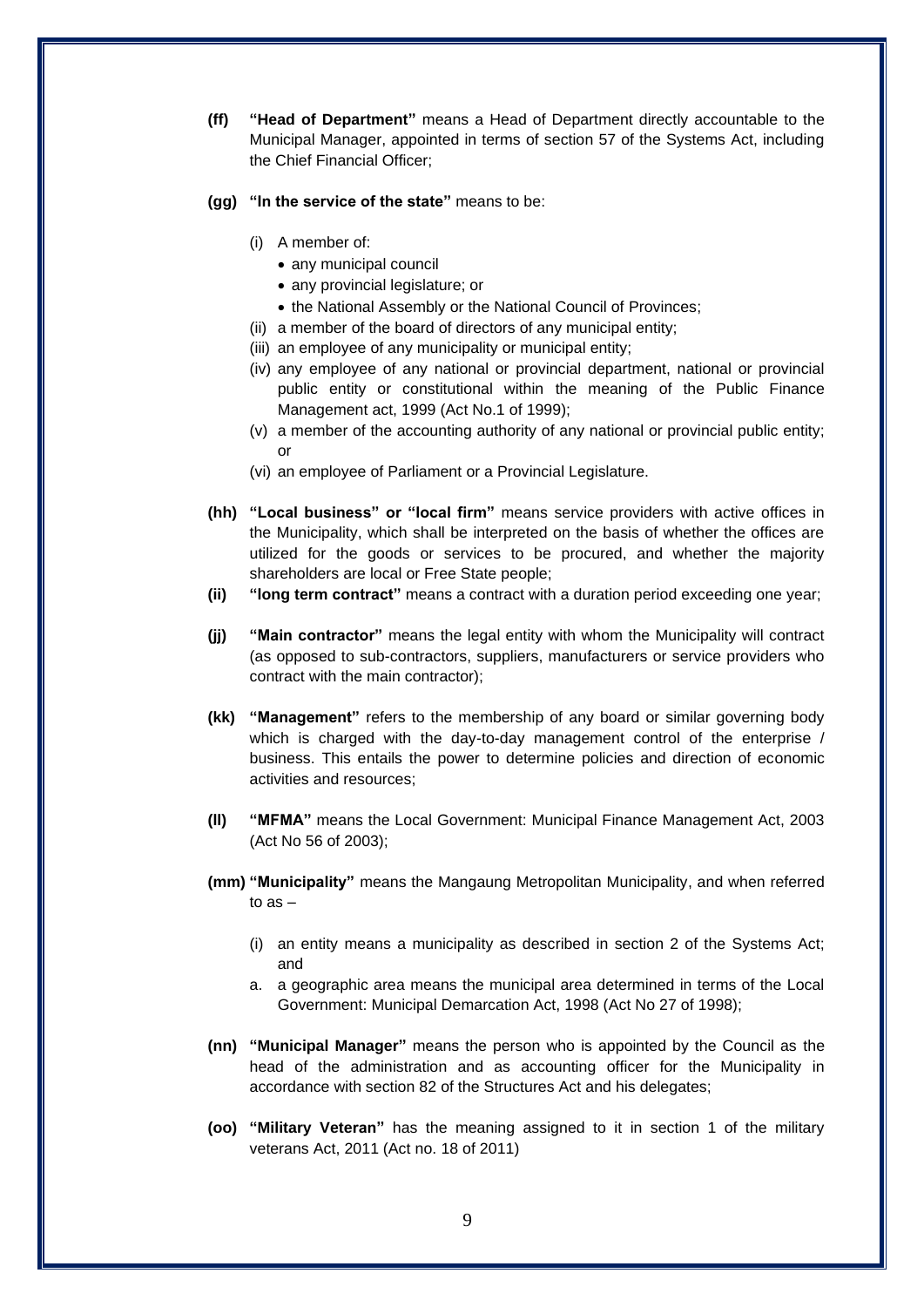#### **(pp) "Organ of state"** means –

- (i) any department of state or administration in the national, provincial or local sphere of government; or
- (ii) any other functionary or institution
	- exercising a power or performing a function in terms of the Constitution or a provincial constitution; or
	- exercising a public power or performing a public function in terms of any legislation,

but does not include a court or a judicial officer;

- **(qq) "Other applicable legislation"** means any other legislation applicable to municipal supply chain management, including –
	- (i) Municipal Finance Management Act no. 56 of 2003 and its regulations.
	- (ii) The Preferential Procurement Policy Framework Act, 2000 (Act No. 5 of 2000) and its regulations.
	- (iii) The Broad-Based Black Economic Empowerment Act, 2003 (Act No. 53 of 2003).
	- (iv) The Construction Industry Development Board Act, 2000 (Act No.38 of 2000) and Regulations.
	- (v) the Promotion of administrative Justice Act, (Act No. 3 of 2000);
	- (vi) the Promotion of access to information Act, (Act No 2 of 2000);
	- (vii) the Protected Disclosures Act, (Act No 26 of 2000);
	- (viii) the Competition Act, (Act No 89 0f 1998);
	- (ix) Constitution of Republic of South Africa Act no. 108 of 1996.
	- (x) Prevention and Combating of Corruption Activities Act 12 of 2004.
	- (xi) National Small Enterprise Act 102 of 1996.
	- (xii) State Information Technology Agency (SITA) Act 88 of 1998
	- (xiii) Practice / Instruction notes issued by National and provincial treasuries.
	- (xiv) all other applicable By- laws, Policies, Ordinances or legislation impacting on Supply Chain Management;
- **(rr) "Person"** includes reference to juristic person;
- **(ss) "Practice Notes"** means all Supply Chain Management Notes issued from time to time by the General Manager Supply Chain Management in accordance with paragraph 35 of this Policy;
- **(tt) "Preferential Procurement Legislation"** means the Preferential Procurement Policy Framework Act, 2000 (Act No 5 of 2000) and its associated Preferential Procurement Regulations, and the Broad-Based Black Economic Empowerment Act, 2003 (Act No 53 of 2003);
- **(uu) "People with Disability"** has the meaning assigned to it in section 1 of the Empowerment Equity Act, 1998 (Act no.55 of 1998).
- **(vv) "Price"** includes all applicable taxes less all unconditional discounts.

**(ww) "Proof of B-BBEE status level of contribution"** means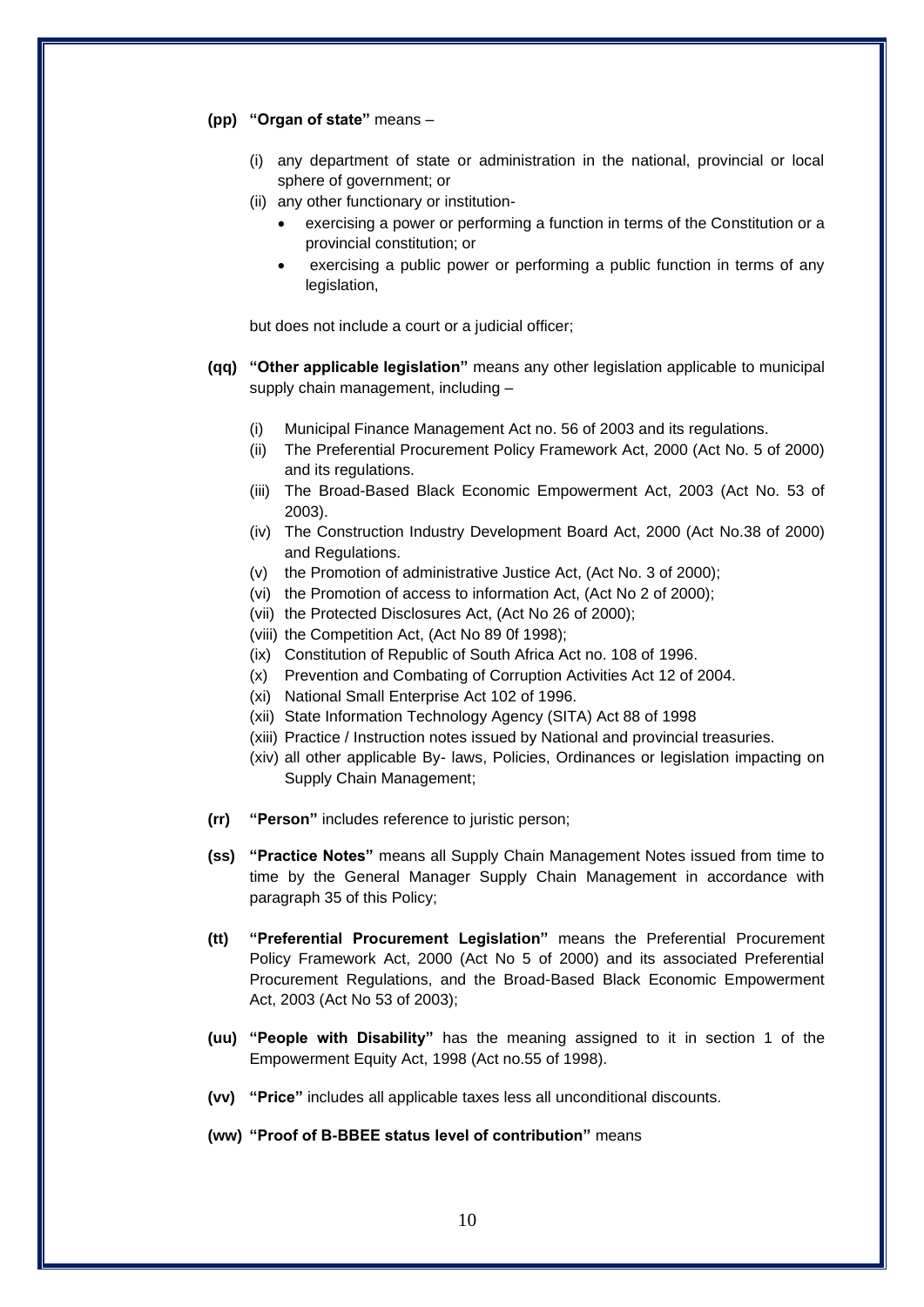- The B-BBEE status level certificate issued by an authorized body or person.
- A sworn affidavit as prescribed by the B-BBEE codes of good practice or
- Any other requirement prescribed in terms of the Broad Based Black Economic Empowerment Act.
- **(xx) "Procurement**" means a process of preparing, negotiating and concluding a contract, whether in writing or verbally, which involve the acquiring of goods, services and engineering and constructions works or any combination thereof, or the acquiring of capital assets or any rights in respect of the above, by means of a purchase, lease or donation;

and **"procuring"** has a similar meaning;

- **(yy) "PSP"** means Professional Service Provider;
- **(zz) "Quotation"** means a written offer which is not submitted in the form of a bid document prescribed by the Municipality, but is never-the-less subject to a specification, conditions of purchase and any schedules and annexures such as drawings or plans, as applicable;
- **(aaa) "QSE"** means a qualifying small business enterprise in terms of code of good practice on black economic empowerment issued in terms of section 9(1) of the Broad Based Black Economic Empowerment Act.
- **(bbb) "Rand value"** means the total estimated value of a contract in rand denomination which is calculated at the time of quotation and bid invitations and includes all applicable taxes and excise duties;
- **(ccc) "Register"** means the register of accredited prospective service providers established and maintained by the GM: Supply Chain Management in accordance with paragraph 12, to be used for the procurement requirements of the Municipality;
- **(ddd) "Responsive bid"** means a bid which conforms to all the terms, conditions and specifications contained in the bid documentation without material deviation or qualification;
- **(eee) "Rural Area"** means
	- a sparsely populated area in which people farm or depend on natural resource, including villages and small towns that are dispersed through the area.
	- an area including a large settlement which depends on migratory labour and remittance and government social grants for survival and may have a traditional land tenure system.
- **(fff) "SCM Policy"** means this Supply Chain Management Policy contained in this document;
- **(ggg) "SCM Sub-Department"** means the Supply Chain Management Sub-Department which is under the management and control of the Chief Financial Officer, and that is responsible for the implementation and management of the SCM Policy;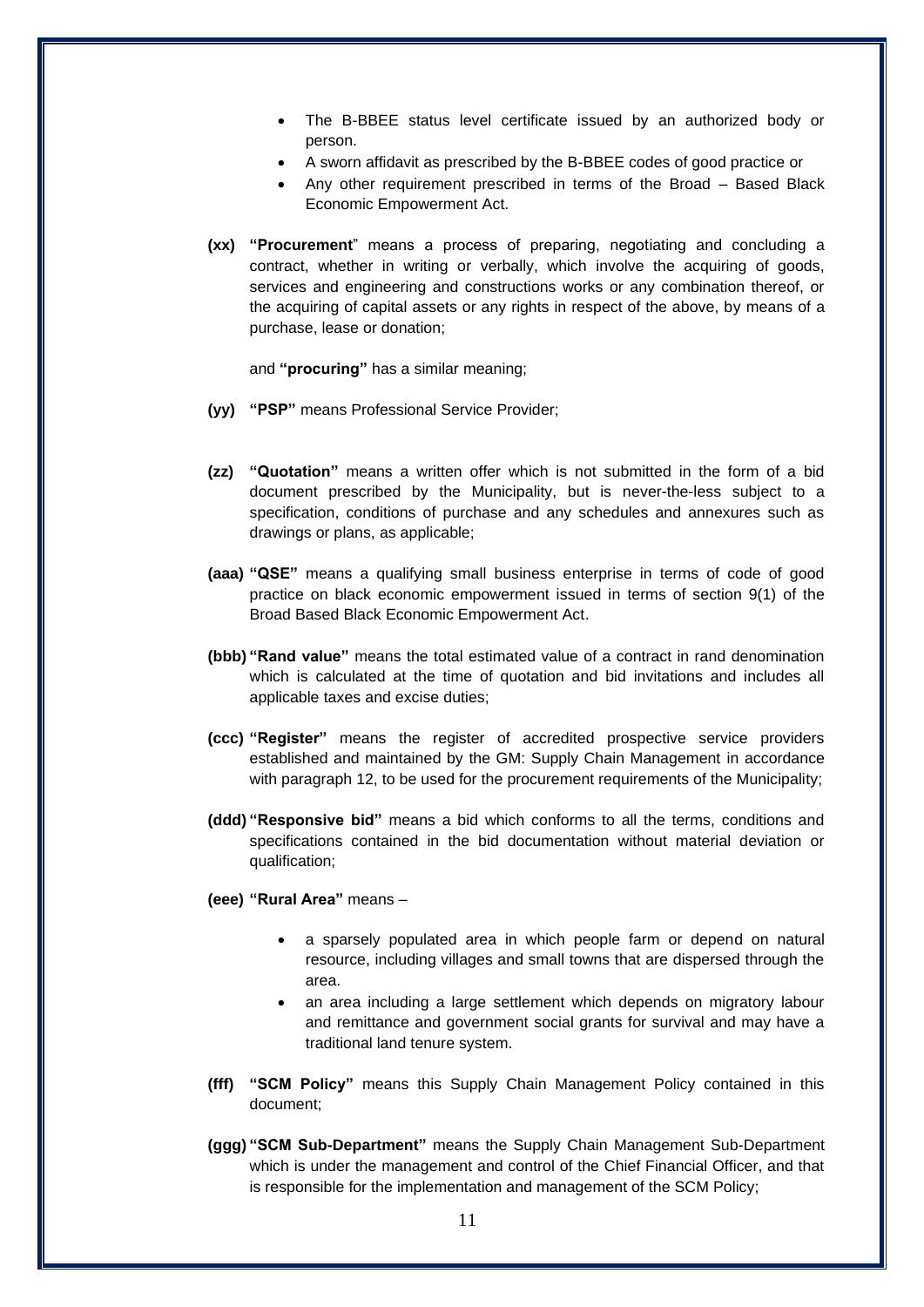- **(hhh) "Services"** means the provision of labour and work carried out by hand, or with the assistance of plant and equipment, including the input, as necessary, of knowledgebased expertise;
- **(iii) "Service** provider**"** means a current or potential supplier, manufacturer, contractor, vendor, agent or consultant;
- **(jjj) "SMME's** means small, medium and micro enterprises in the supply chain management system of the Municipality;
- **(kkk) "Structures Act"** means the Local Government: Municipal Structures Act, 1998 (Act No 117 of 1998);
- **(lll) "Sub-contracting"** means the primary contractor's assigning or leasing or making out work to, or employing another person to support such primary contractor in the execution of part of a project in terms of the contract;
- **(mmm) "Systems Act"** means the Local Government: Municipal Systems Act, 2000 (Act No 32 of 2000);
- **(nnn) "Stipulated minimum threshold"** means the minimum threshold stipulated in terms of regulation 8(1)(b).
- **(ooo) "Trust"** means the arrangement through which the property of one person is made over or bequeathed to a trustee to administer such property for the benefit of another person;
- **(ppp) "Trustee"** means any person, including the founder of a trust, to whom property is bequeathed in order for such property to be administered for the benefit of another person;
- **(qqq) "The Act"** means the Preferential Procurement Policy Framework Act, 2000 (Act no. 5 of 2000)
- **(rrr) "Township"** means an urban living area that any time from the late 19th century until 27 April 1994, was reserved for black people, including area developed for historically disadvantaged individuals post 27 April 1994.
- **(sss) "Treasury"** has the meaning assigned to it in section 1 of the Public Finance Management Act, 1999 (Act no. 1 of 1999)
- **(ttt) "Written quotation"** means a quotation received after and as a result of requests by the municipality of such quotation from suppliers listed on the supplier database of the municipality.
- **(uuu) "Youth"** Has the meaning assigned to it in section 1 of the National Youth Development Agency Act, 2008 (Act no. 54 of 2008).
- 1.2 In this document unless the context otherwise indicates, words and expressions denoting the singular shall include the plural and vice versa, words and expressions denoting the male sex shall include the female sex and vice versa and reference to a natural person shall include a legal person and vice versa.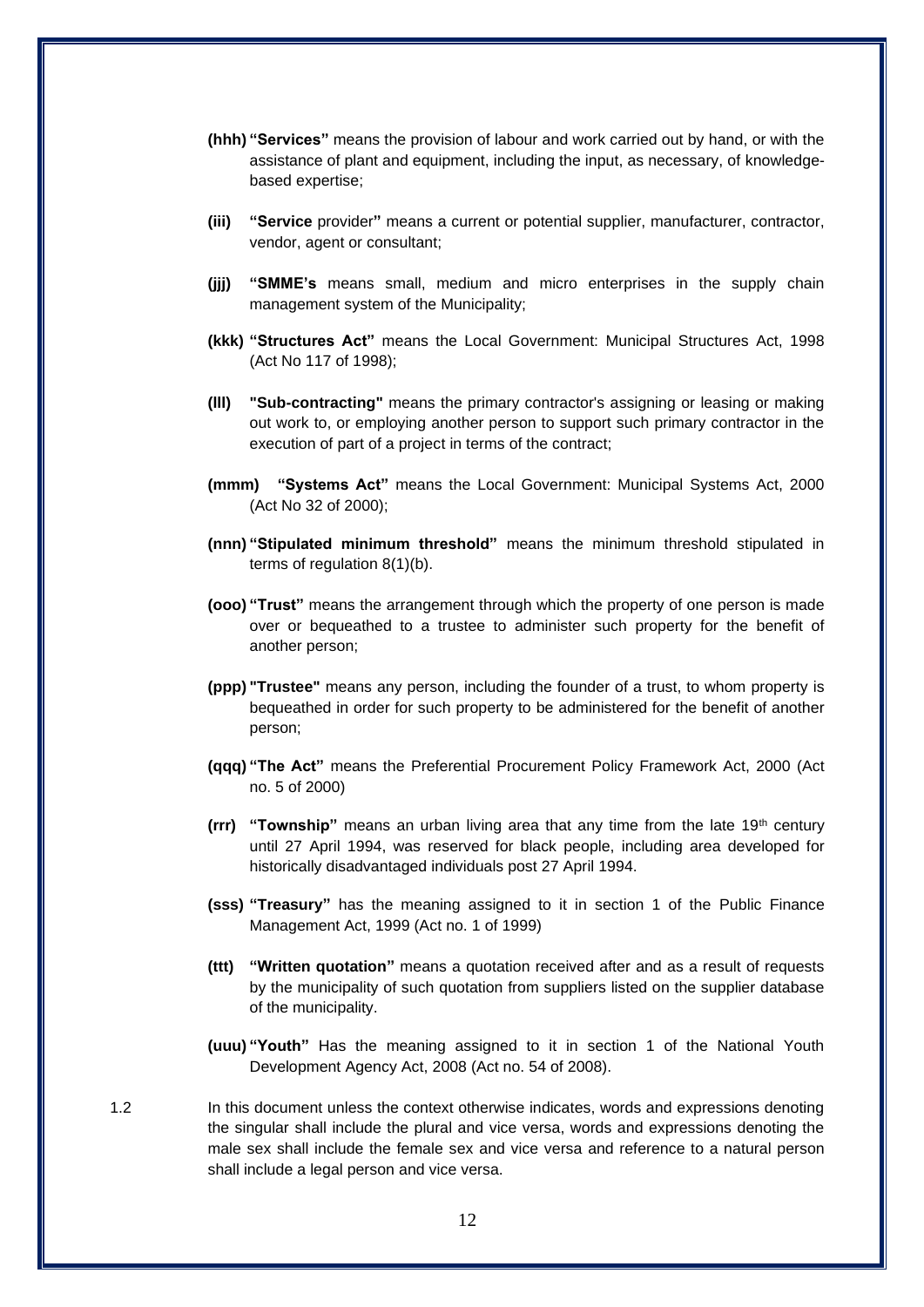# **CHAPTER 2: INTRODUCTION, OBJECTIVES AND RESPONSIBILITIES**

# **2. INTRODUCTION**

- 2.1 Effective and efficient service delivery implementation requires the integration and coexistence of various systems and processes. One of these processes which require successful implementation in order to be effective is the supply chain management process as prescribed in section 110 of the **MFMA;**
- 2.2 Section 111 of the MFMA requires that each municipality and municipal entity must have and implement a supply chain management policy.
- 2.3 The primary task of the Municipality's supply chain management system shall always be to find reliable, cost effective service providers for the Municipality. B-BBEE companies will not be treated any differently from the norm with regard to quality, expected service delivery and technical performance. On the other hand, it is required that all personnel associated with the Municipality's supply chain management system must be made aware of this initiative and are expected to commit themselves to its implementation through good faith, efforts and appropriate purchasing procedures.
- 2.4 Section 217 of the Constitution of the Republic of South Africa requires an organ of state to contract for goods or services in accordance with a system which is fair, equitable, transparent, competitive and cost effective. This SCM Policy of the Municipality has been drawn up to give effect to these principles and the Preferential Procurement Legislation, and furthermore to comply with the provisions of the MFMA and regulations promulgated in terms thereof.
- 2.5 This policy is effective as from 1 July 2020.

# **3. OBJECTIVES AND APPLICABILITY OF THE SCM POLICY**

#### **3.1 Primary Objectives**

- 3.1.1 The primary objectives of the SCM Policy are to:
- 3.1.1.1 give effect to the provisions of the Constitution of the Republic of South Africa;
- 3.1.1.2 give effect to the provisions of the MFMA;
- 3.1.1.3 transform procurement and provisioning practices in the Municipality into an integrated supply chain management function;
- 3.1.1.4 introduce a systematic approach for the appointment of consultants; create a common understanding and interpretation of the Municipality's preferential procurement policy objectives;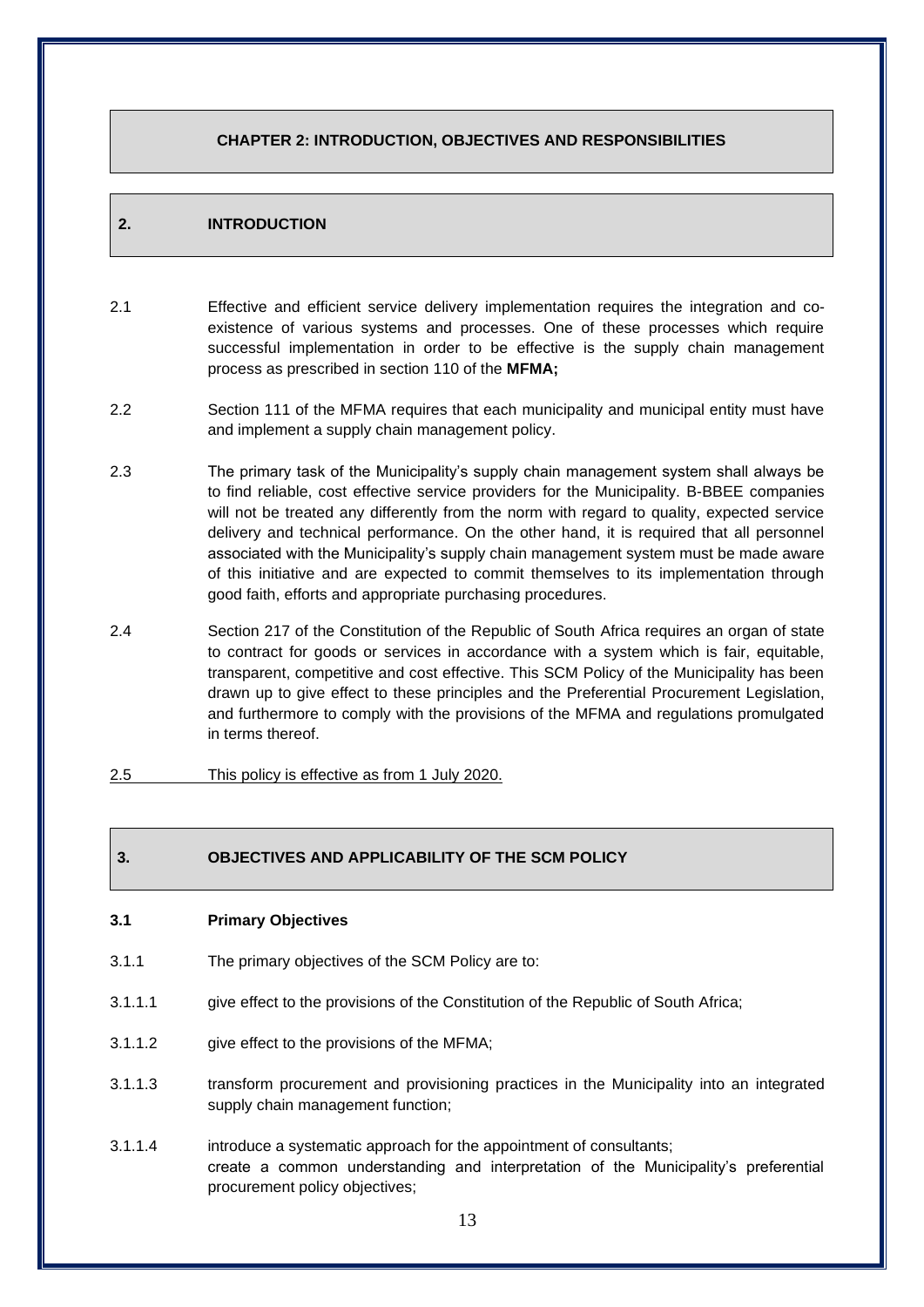- 3.1.1.5 make a significant improvement to supply chain management in the broader public sector;
- 3.1.1.6 promote consistency in respect of the SCM Policy and other related policy initiatives in the Municipality;
- 3.1.1.7 align with global trends and transformation and ensure that the Municipality adheres to international best practices.

#### **3.2 Secondary objectives**

- 3.2.1 The secondary objectives of the SCM Policy are to:
- 3.2.1.1 to ensure that all procurements and disposals, as well as the appointment of PSP's, is done in the most effective, efficient and consistent manner;
- 3.2.1.2 to ensure that all procurements and disposals, as well as the appointment of PSP's, is done in accordance with the prescribed processes;
- 3.2.1.3 to ensure that expenditure on goods and services is incurred in terms of an approved budget in terms of section 15 of the MFMA;
- 3.2.1.4 to ensure that any treasury guidelines on procurement management are properly taken into account;
- 3.2.1.5 to demonstrate the Municipality's commitment towards the achievement of national government's broad based black economic empowerment goals;
- 3.2.1.6 to facilitate the engagement of the Preferential Procurement Regulations in the supply chain management system;
- 3.2.1.7 to promote equity, fairness and increased participation of local business in the Municipality's supply chain management system;
- 3.2.1.8 to outline the processes in the Municipality for dealing with quotations and competitive bidding and the awarding of contracts;
- 3.2.1.9 to enhance competitiveness;
- 3.2.1.10 to facilitate creation of employment and business opportunities for the community with particular reference to the Preferential Procurement Regulations;
- 3.2.1.11 to increase the Small Business Sector's access to procurement business opportunities created by the Municipality;
- 3.2.1.12 to promote joint venture partnerships;

#### **3.3 Applicability of the Policy**

- 3.3.1 This Policy shall apply to the entire Municipality and must be strictly adhered to when:
- 3.3.1.1 procuring goods or services;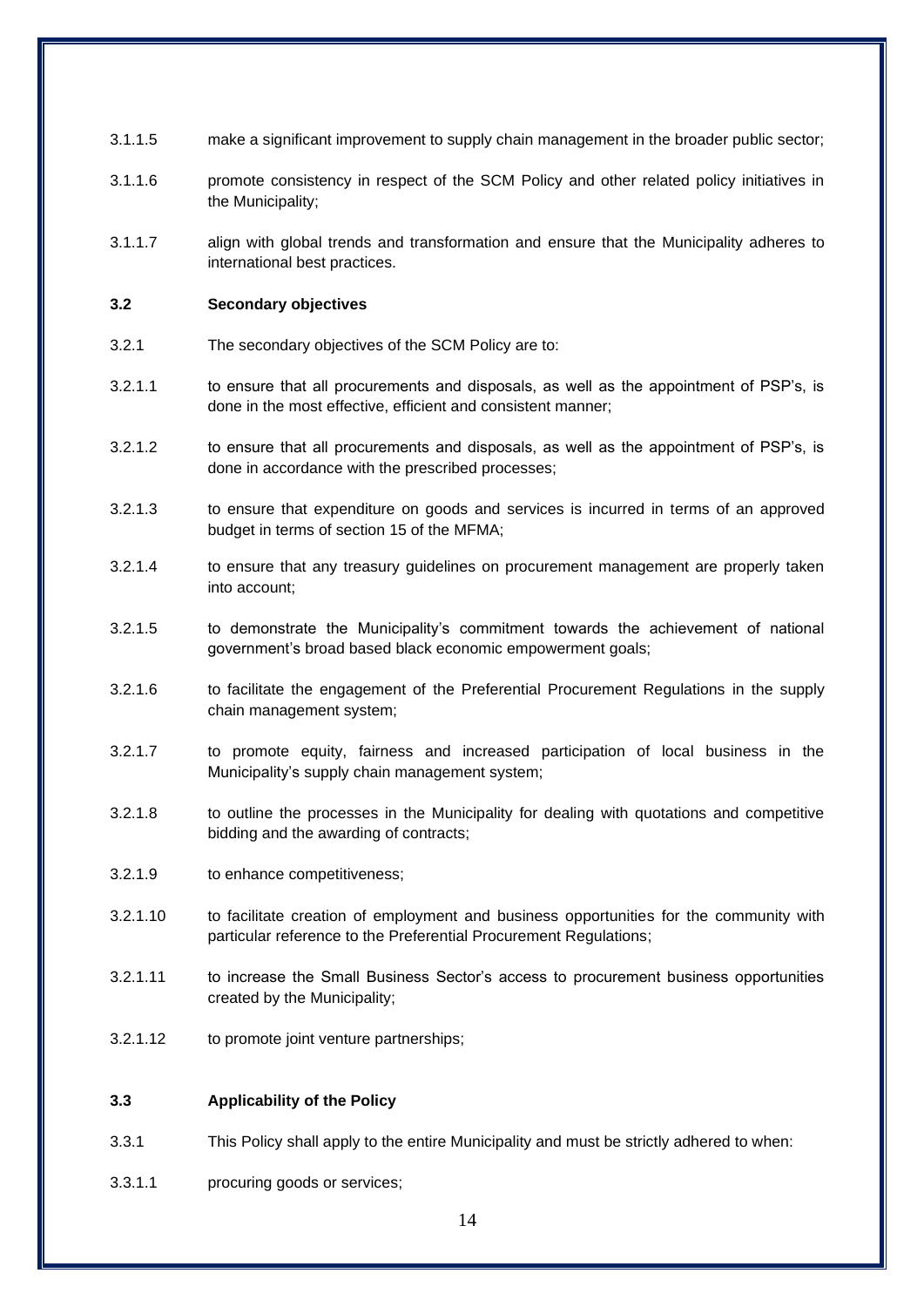- 3.3.1.2 disposing of goods no longer needed; and
- 3.3.1.3 selecting service providers other than in circumstances where Chapter 8 of the Systems Act applies.
- 3.3.2 Sub-paragraph 3.3.1 above does not apply when procuring goods and services under contracts secured by other organs of state under the circumstances contemplated in paragraph 16.6.
- 3.3.3 This policy is applicable to the procurement of goods or services for the zoo.

#### **3.4 Review and Amendment of the Policy**

- 3.4.1 The Municipal Manager must submit all subsequent amendments of this Policy to the Council for approval. Such amendments must be in line with the Regulations as compiled by National Treasury, and any National Treasury Guidelines.
- 3.4.2 The Municipal Manager, through the Chief Financial Officer, must at least annually, or more frequently if required, review the implementation of this Policy to determine to what extent, if any, this Policy needs to be amended in order to remain relevant to changed circumstances.
- 3.4.3 When amending this Policy, the need for uniformity in supply chain practices, procedures and forms between organs of state in all spheres, particularly to promote accessibility of supply chain management systems for small business, must be taken into account.
- 3.4.4 The Municipal Manager shall in terms of section 62(1)(f)(iv) and section 115 of the MFMA, take all reasonable steps to ensure that the Municipality implements this Policy.

3.4.5

# **4. RESPONSIBILITIES**

#### **4.1 Role of the Municipal Manager**

Ensures strict adherence to the guidelines provided in the SCM Policy.

- 4.1.1 implementation of the SCM Policy.
- 4.1.2 annual review of targets and the SCM Policy.
- 4.1.3 appoints after consultation with the CFO members of the bid committees.

#### **4.2 Role of the Head of Departments**

- 4.2.1 Each Head of Department shall be responsible and accountable for:
- 4.2.1.1 exercising the powers, performing the functions and discharging the duties conferred or assigned to him in terms of this SCM Policy;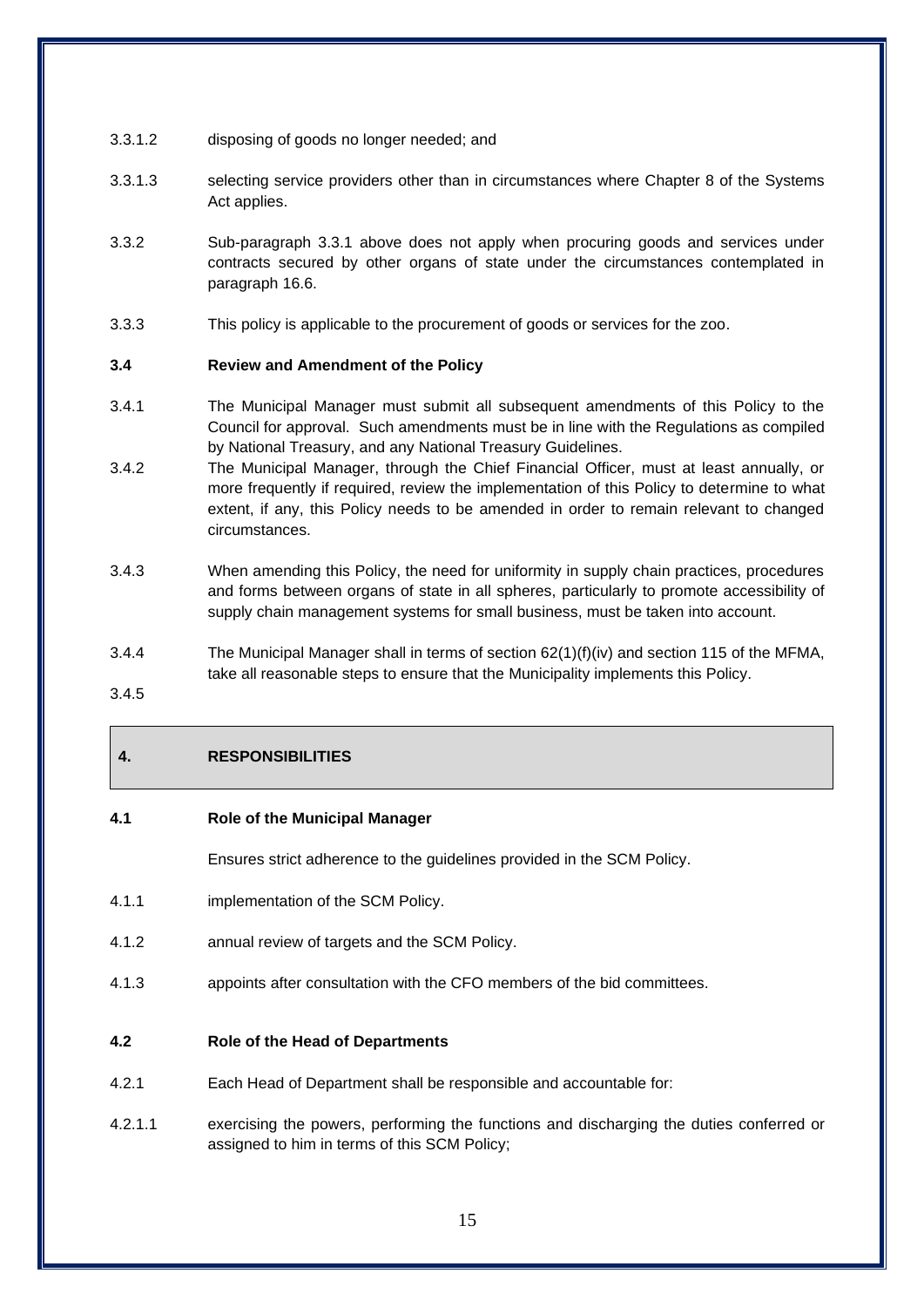- 4.2.1.2 implementing the SCM Policy and any procedural and other prescripts issued in terms of the policy within his area of responsibility;
- 4.2.1.3 ensuring compliance with the SCM Policy and any procedural and other prescripts issued in terms of the policy within his area of responsibility;
- 4.2.1.4 developing, or causing to be developed, draft specifications for the procurements by his Department exceeding an amount of R2 000 (VAT inclusive);
- 4.2.1.5 asset utilisation management in his area of responsibility;
- 4.2.1.6 properly planning for and, as far as possible, accurately estimating the costs of the provision of services, works or goods for which offers are to be solicited;
- 4.2.1.7 assist with the appropriate selection of functionality point system to be utilised in the evaluation of offers;
- 4.2.1.8 achieving any objectives and targets set with regard to procurements and disposals;
- 4.2.1.9 assist in the planning and implementation of the demand / procurement plans;

#### **4.3 Role of the Chief Financial Officer (CFO)**

- 4.3.1 Reports to the Municipal Manager, who is the custodian of the SCM Policy on progress regarding its implementation.
- 4.3.2 Conducts procurement audits of the entire supply chain management system to identify successes and failures for incorporation into a "lessons learnt" database.
- 4.3.3 Overall management of the quotation and competitive bidding process from solicitation to processing of invoice payment.
- 4.3.4 Promotes corporate approach by encouraging standardization of items purchased within the Municipality to realize economies of scale.
- 4.3.5 Provides supplier interface on supplier performance issues.
- 4.3.6 Ensures that procurements and disposals are effected through practices that demonstrate compliance to all relevant legislation.
- 4.3.7 Responsible for managing procurements and disposals to ensure that the supply chain management system of the Municipality is adhered to.
- 4.3.8 Ensures that the procurements and disposal process followed adheres to preference targets without compromising price, quality, service delivery and developmental objectives.
- 4.3.9 Responsible for ensuring that all employees involved in the supply chain management process receive the necessary training to support implementation of the SCM Policy.
- 4.3.10 Responsible for establishing the amount to be paid by prospective service providers as a non-refundable deposit for enquiry documents issued by the Municipality.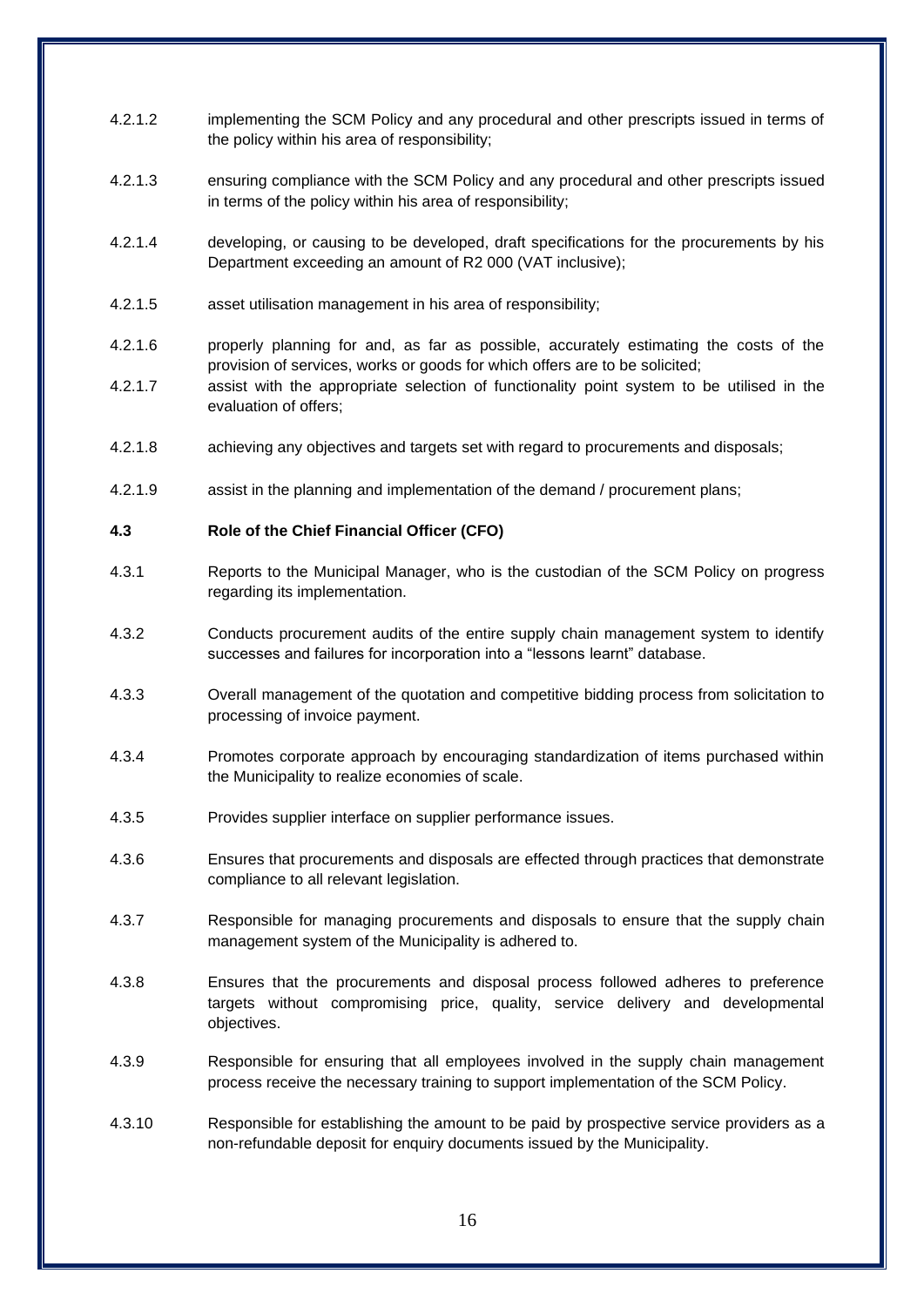4.3.11 Submit regular reports to the Municipal Manager regarding progress and any matters of importance relating to the SCM Policy.

# **5. OVERSIGHT ROLE OF COUNCIL**

- 5.1 The Council has an oversight role as far as the supply chain management system is concerned, to ensure that the Municipal Manager executes the SCM Policy within the ambit of the applicable legislation.
- 5.2 The Municipal Manager must, within ten (10) days of the end of each quarter, submit a report to the Executive Mayor on the implementation of the SCM policy. including reports containing particulars of each final award made by the Adjudication Committee:
	- (a) the amount of the award;
	- (b) the name of the person to whom the award was made;
	- (c) the BEE status of the person so appointed;

#### 5.3 **Reporting by the Municipal Manager to the Council**

- 5.3.1 The Municipal Manager must submit the following reports to the Council:
- 5.3.1.1 annual consolidated reports on the implementation of this Policy within 30 days of the end of each financial year, or as soon as it is practically possible;
- 5.3.1.2 report all deviations to the next Council meeting, and ratifications in the implementation of this Policy and any remedial action taken or envisaged, where applicable;
- 5.3.1.3 Within 10 days of the end of the quarter, submit a report on the implementation of the supply chain management policy to the Mayor of the Municipality or the board of directors of the Municipal for submission to the Council.
- 5.3.1.4 reports on awards of unsolicited bids, as soon as it is practically possible after the award of such bids;
- 5.3.1.5 annual reports on all awards above R2 000 to close family members of persons in the service of the State or that has been in the service of the State in the previous 12 months, or as soon as it is practically possible after such awards;
- 5.3.1.6 report on any abuses found and the remedial actions taken;
- 5.3.1.7 Annual reports on all financial declarations made and gifts received by:
	- a) SCM officials.
	- b) Bid Committee Members.
	- c) Other role players involved in the implementation of the SCM policy.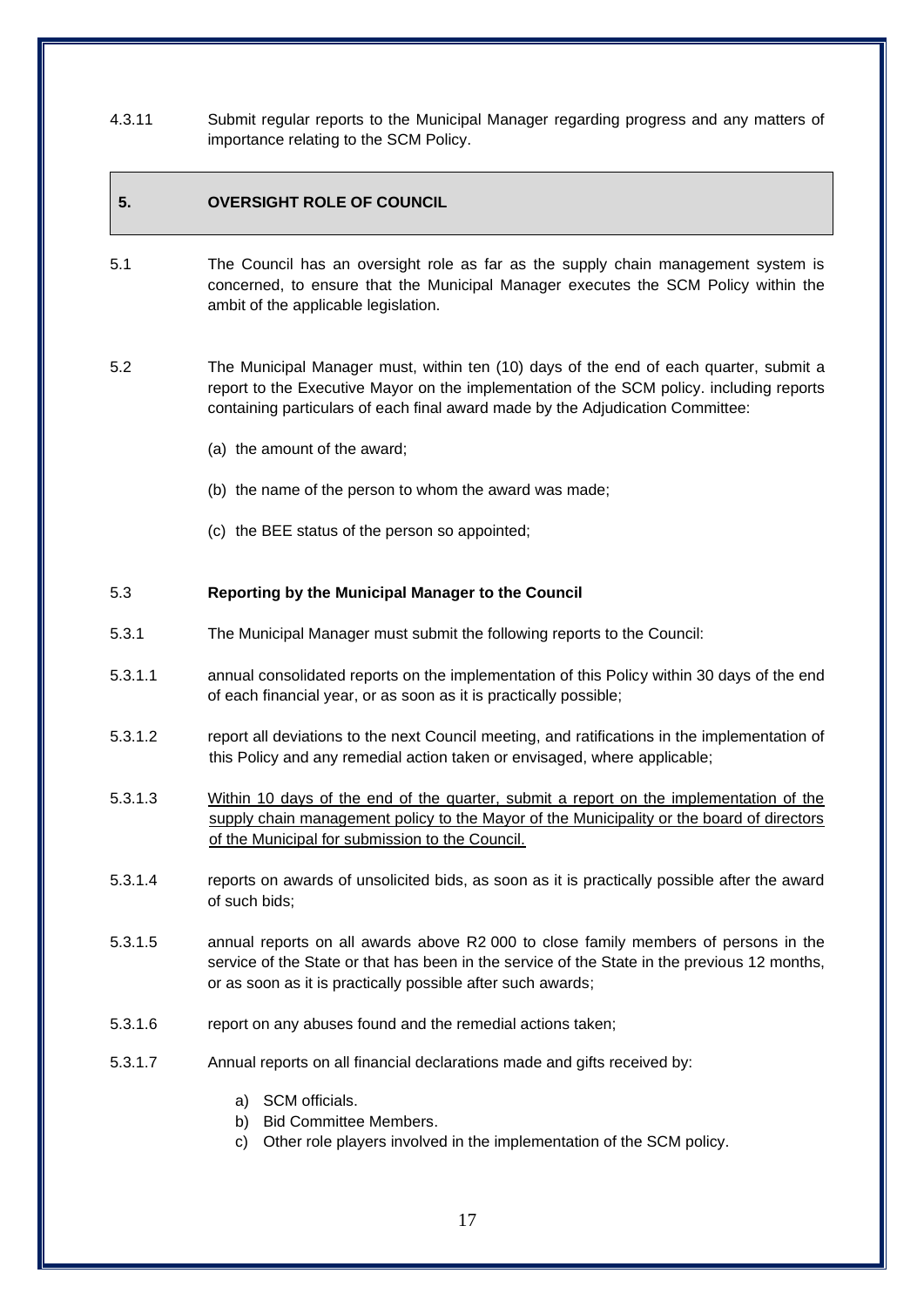### **5.5 Reporting by the Head of Departments to the CFO**

5.5.1 Head of Departments must submit monthly petty cash procurement reports to the CFO.

#### **5.6 Reporting by the Municipality to National Treasury or Provincial Treasury**

- 5.6.1 The Municipal Manager shall quarterly submit the following reports to National Treasury and/or Provincial Treasury:
- 5.6.1.1 reports on all purchases paid for in foreign currency;
- 5.6.1.2 reports on contracts and/or transaction to the value of R100 million and more;
- 5.6.1.3 reports on the supplier or the director thereof, that has abused the Supply Chain Management system and has been found guilty of improper conduct; i.e. any service provider that has been found guilty of inducing or bribing employees for the award of business;
- 5.6.1.4 Reports on awards of unsolicited bids**;**
- 5.6.1.5 Report on any sponsorship promised, offered or granted, whether directly or through a representative or intermediary, by any person who is**:**
	- (a) a provider or prospective provider of goods or services;
	- (b) a recipient or prospective recipient of goods disposed or to be disposed;
- 5.6.1.6 reports on all awards of more than R2 000 to close family members of persons in the service of the state or that has been in the service of the state in the previous 12 months;
- 5.6.1.7 reports on contracts awarded of which the duration extends beyond three years; and
- 5.6.1.8 report on any deviation from the Regulations.
- 5.6.1.9 report on a monthly basis on the awarding of quotations in the amount of R100 000 or any amount above R100 000.

#### **5.7 Reporting by the Municipality to Department of Trade and Industry-**

The Municipal Manager shall submit to the Department of Trade and Industry a report on all transactions/contracts to the value of R100 million and more with a foreign content of USD 10 million.

# **6. SUPPLY CHAIN MANAGEMENT SUB-DEPARTMENT**

- 6.1 The Municipal Manager shall establish a Supply Chain Management Sub-Department (SCM Sub-Department) in the Finance Department.
- 6.2 The SCM Sub-Department shall be subject to the management control of, and accountable to, the CFO;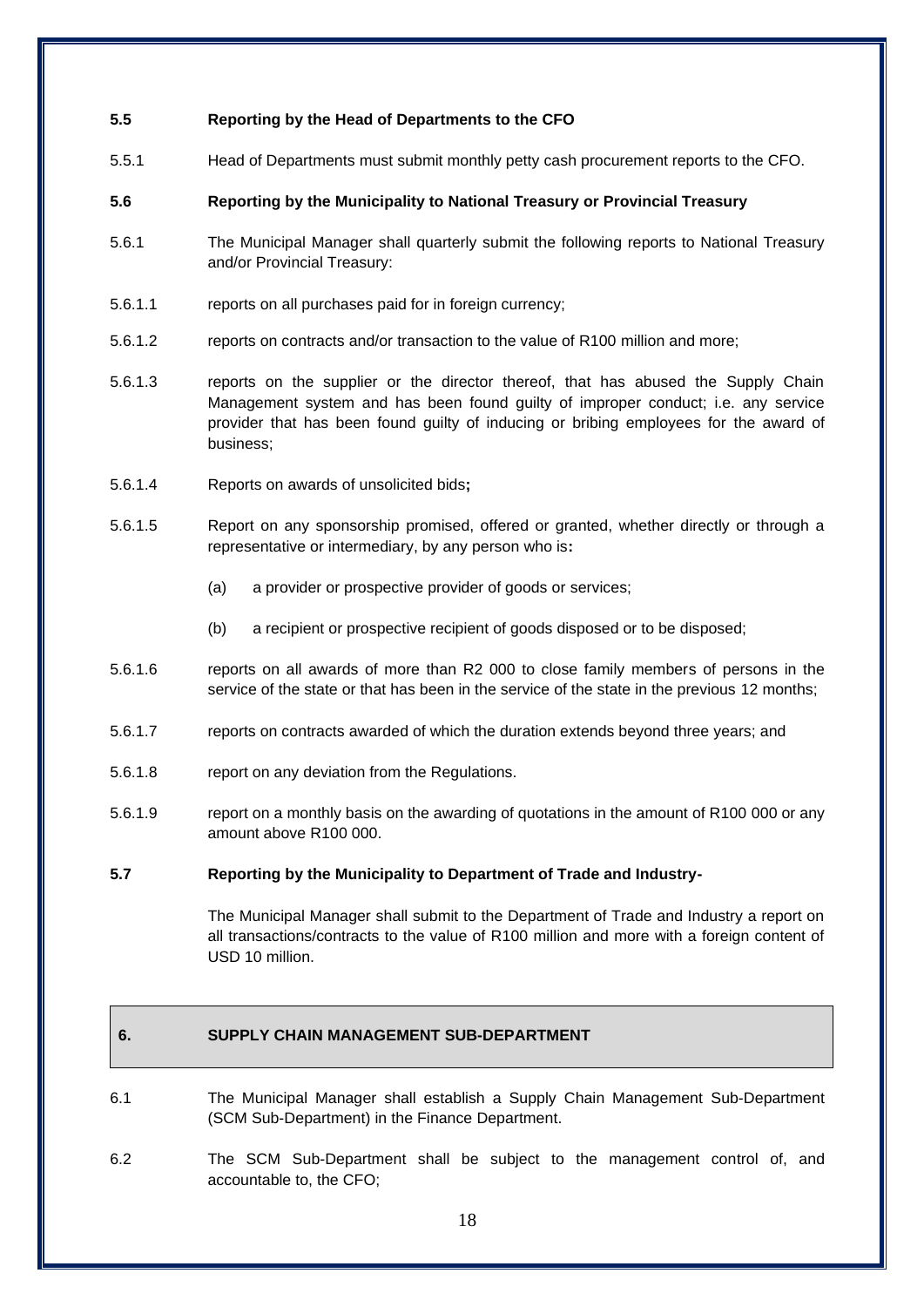- 6.3 The SCM Sub-Department shall consist of:
- 6.3.1 a demand and acquisition division;
- 6.3.2 a performance and compliance management division which will assist the Municipal Manager to comply with the MFMA compliance requirements.
- 6.3.3 a logistics and warehouse division;
- 6.4 The General Manager Supply Chain Management shall be responsible and accountable for the day-to-day management of the SCM Sub-Department.
- 6.5 Approves the inclusion of a service provider in the Municipality supply chain management system after rehabilitation of the service provider according to statutory requirements.
- 6.6 The SCM Sub-Department shall consist of such personnel as the Municipal Manager may appoint, after consultation with the CFO.
- 6.7 The CFO must ensure that employees implementing, applying and managing the SCM Policy are trained in accordance with the prescribed requirements.
- 6.8 All documents pertaining to the procurement of goods or services by means of written price quotations of a transaction value above R2 000 and up to R200 000 (VAT included), as well as all documents pertaining to procurements by means of competitive bidding of a transaction value over R200 000 (VAT included), will be issued, received and submitted for finalization by the SCM Sub-Department.
- 6.9 All documents pertaining to the disposal of movable and immovable capital assets will be issued, received and submitted for finalized by the SCM Sub-Department.

# **7. DELEGATIONS**

- 7.1 Supply chain management delegations of powers contained in this policy shall inform delegation of powers policy pertaining to supply chain management of the municipality and may be amended by the City Manager.
- 7.2 The municipal supply chain management delegations as contained in the policy as adopted by the Council from time to time will apply to all procurement and disposal in line with the approved supply chain management policy of the Municipality.
- 7.3 In the event that the Municipal Manager decide to award a bid to a bidder other than the one recommended by the adjudication committee, the Municipal Manager must within 7 (seven) working days, notify the Auditor-General, the relevant provincial treasury and the national treasury in writing of the reasons for deviating from such recommendations.
- 7.4 Supply chain management powers may not be delegated to a person who is not an employee of the Municipality, or to a committee which is not exclusively composed of employees of the Municipality.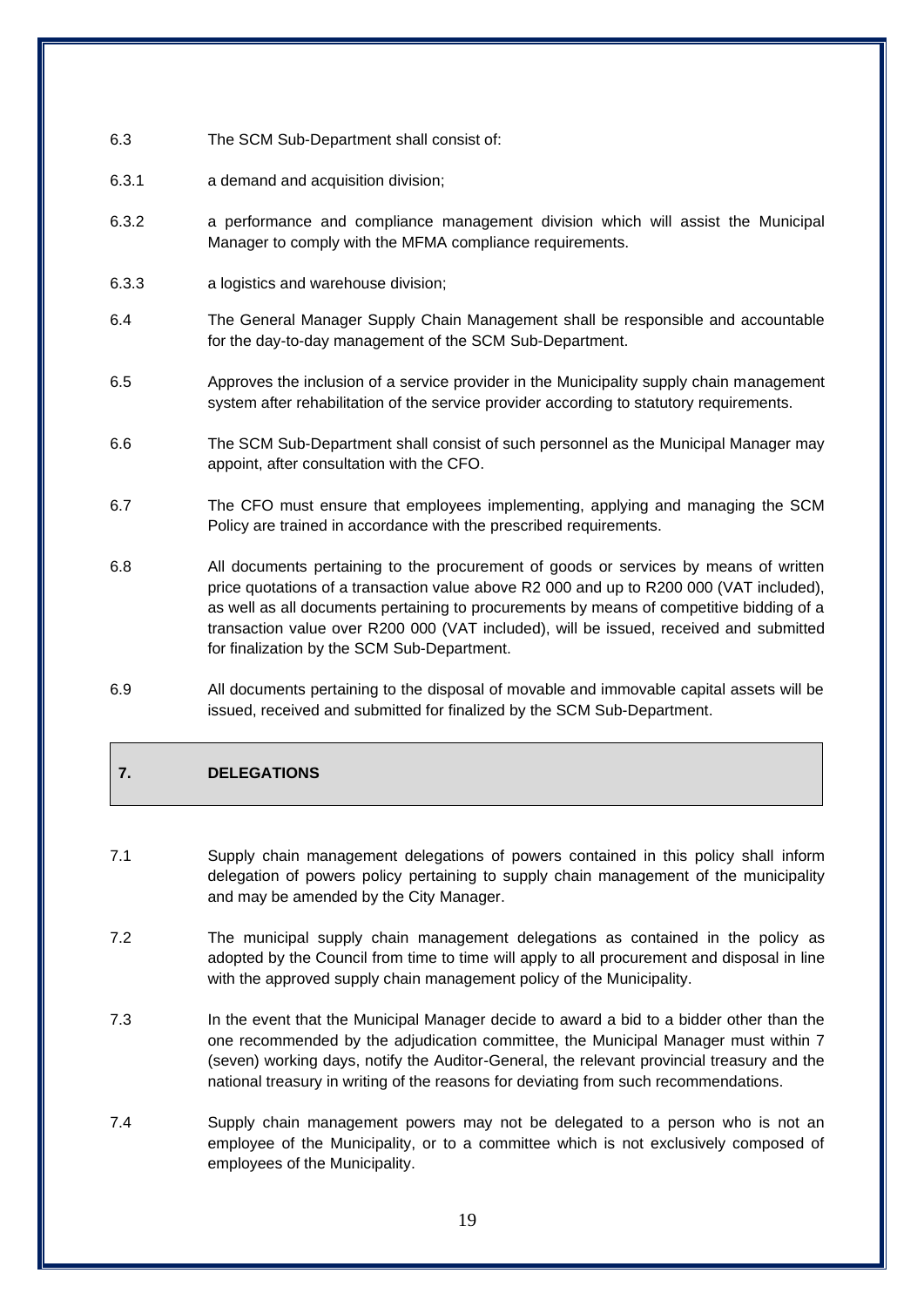- 7.5 Final awards in a competitive bidding process may only be made through the committee system for competitive bids provided for in chapter 3. The delegated authority may in respect of a quotation process only be permitted, to make a final award in a competitive bidding process for bids with the value up to R200 000, any bid above R200 000 will be through the committee system as provided for in paragraph 17.
- 7.6 The Municipal Manager shall delegate Bid evaluation committee members or the Chief Financial Officer to negotiate market related prices with the recommended bidders on his / her behalf.
- 7.7 Approval limits and the threshold values for the procurement of goods and services as contained in the Delegation of Powers Policy of the Municipality are attached as Annexure B**.**

# **8. ADVISORS**

8.1 The Municipal Manager may procure the services of advisors to assist in the execution of the supply chain management function. These advisors must be obtained through a competitive bidding process. No advisor may however form part of the decision-making process regarding the awarding of bids, or participate in the bidding process of the same project or bid. The Municipal Manager may not delegate decision-making authority to a person other than an employee of the municipality.

# **9. FRAMEWORK FOR SUPPLY CHAIN MANAGEMENT SYSTEMS**

- 9.1 The SCM Policy provides the following systems, which are provided for in Chapter 3 :
- 9.1.1 Demand management and Acquisition Management.
- 9.1.2 Logistics, Warehouse and disposal Management.
- 9.1.3 Performance, Compliance and risk and Training Management.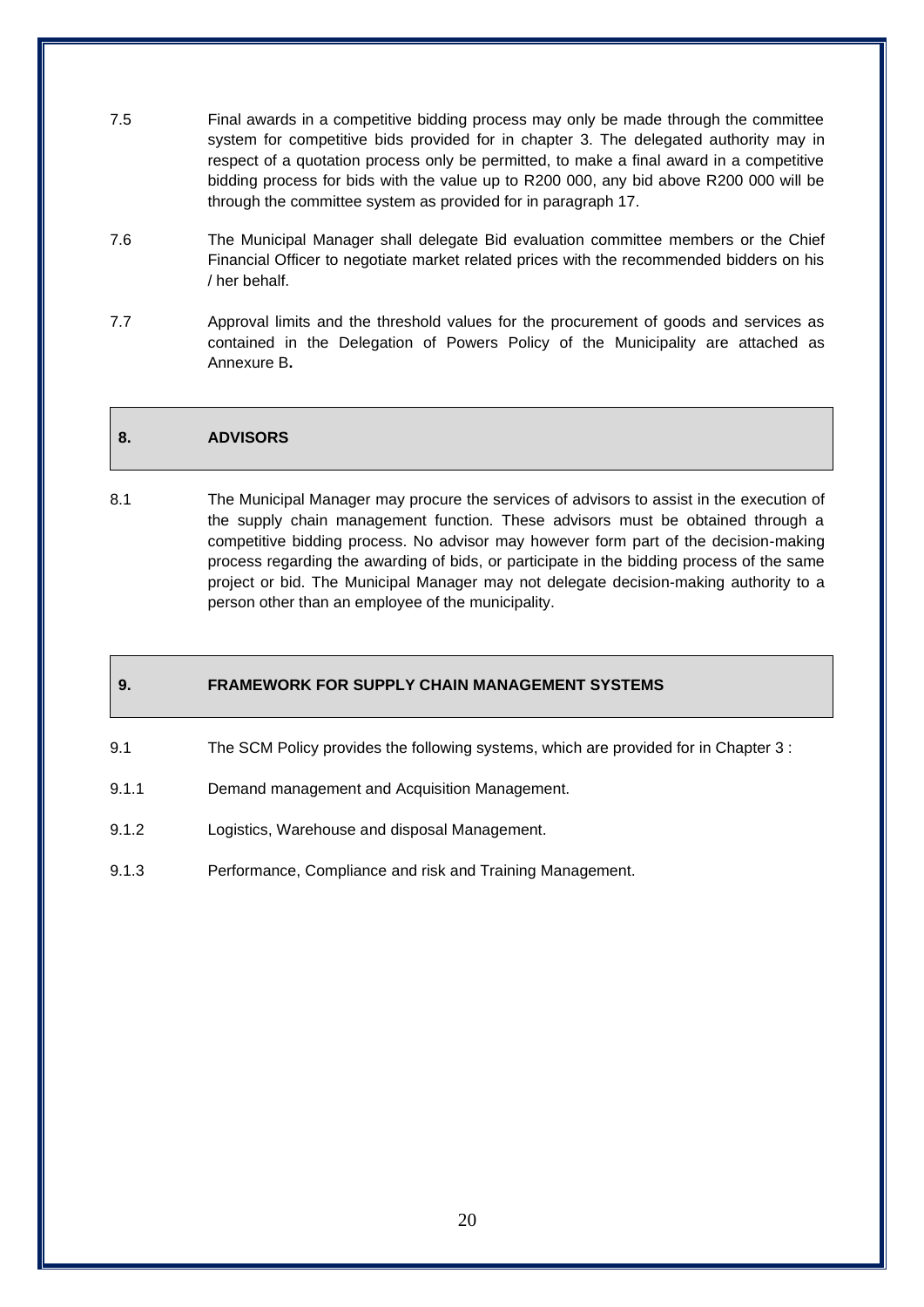#### **CHAPTER 3: SUPPLY CHAIN MANAGEMENT SYSTEM**

#### **Part 1: Demand Management**

# **10. SYSTEM OF DEMAND MANAGEMENT**

#### **10.1 Duties of Head of Departments**

- 10.1.1 Each Head of Department shall during the preparation of his / her Department's estimates for the budget year:
- 10.1.1.1 determine which functions it must perform;
- 10.1.1.2 determine the products and services it must provide in the performance of those functions;
- 10.1.1.3 conduct a condition assessment of the assets managed by his/her Department;
- 10.1.1.4 On the basis of its analysis in terms of the above, determine its financial needs during the budget year for:
	- (a) Maintaining existing assets, goods, works and services at an acceptable level calculated to ensure the continued productivity of the asset in question and minor repairs;
	- (b) repairing existing assets;
	- (c) refurbishing or renovating existing assets;
	- (d) extensive repairing of existing assets;
	- (e) replacing existing assets; and
	- (f) Acquiring new assets.

### **10.2 Establishment of demand / procurement plans.**

- 10.2.1 The CFO shall, after consultation with Head of Departments, delegate to the General Supply Chain Management to compile a demand / procurement plan for capital and operational projects in respect of each financial year, such plans must be submitted to the head of supply chain management on or before the  $30<sup>st</sup>$  of June each year for the approval of the accounting office on or before the 31st July each year.
- 10.2.2 During consultations between the CFO and Head of Departments, all reasonable efforts shall be made to determine:
- 10.2.2.1 the desired date and time at which a specific contract must be awarded;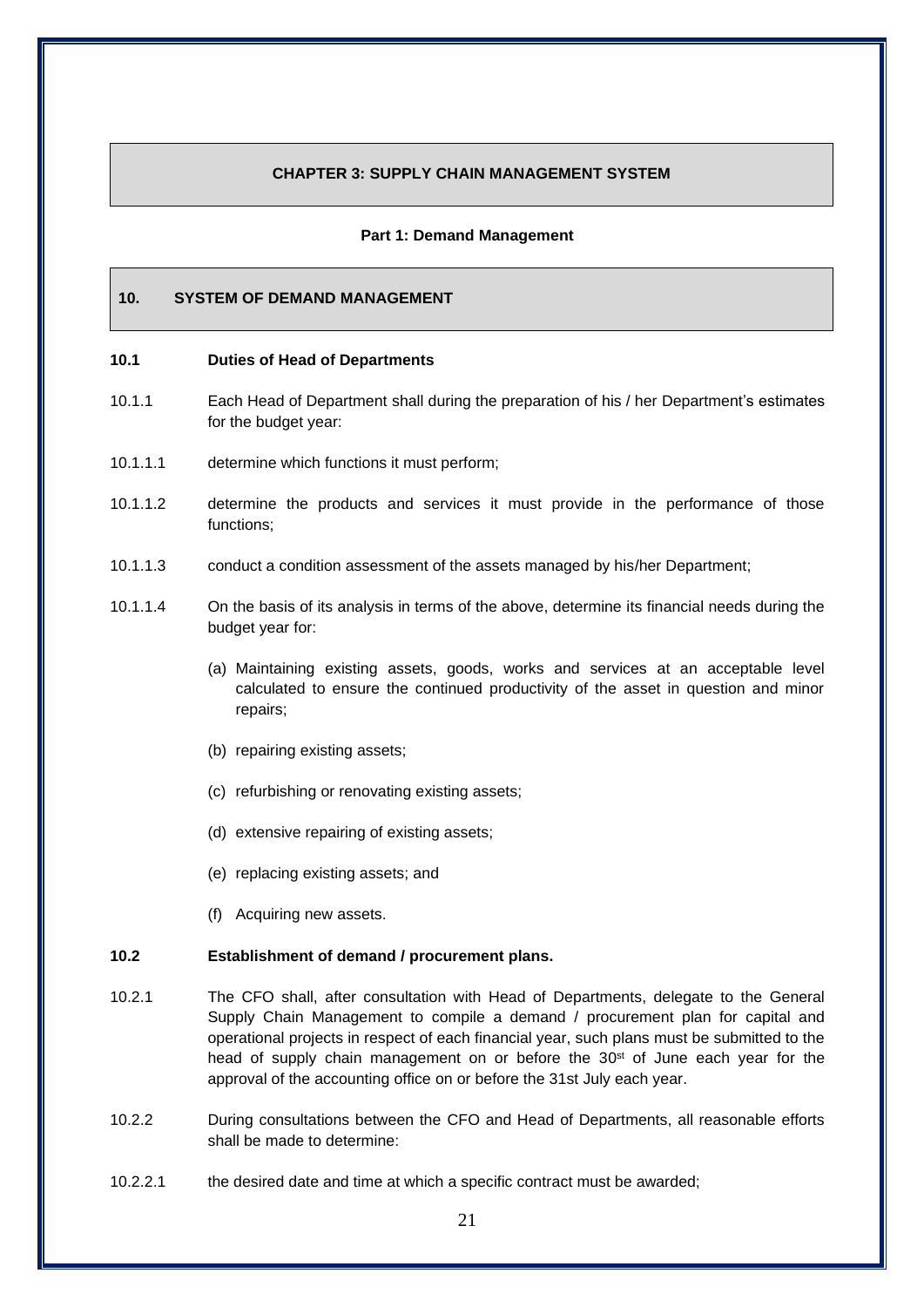- 10.2.2.2 the desired date and time when specific goods must be delivered, services rendered or work executed;
- 10.2.2.3 the place where any goods to be supplied shall be delivered;
- 10.2.2.4 the quantity and quality of any goods to be supplied; and
- 10.2.2.5 Any other relevant matter.
- 10.2.2.6 Based on the schedule of procurement submitted by the HOD's, Supply Chain Management Sub-Directorate shall perform the following:
	- (a) Need analysis
	- (b) Market analysis
	- (c) Commodity analysis
	- (d) Price analysis
	- (e) Industrial analysis
	- (f) Past expenditure trend and procurement method.
	- (g) Determine optimum method to satisfy the need.

#### **10.3 Infrastructure Procurement and Delivery Management**

(New infrastructure, rehabilitation, refurbishment and alteration of the existing infrastructure)

Municipality adopted National Treasury Standard for Infrastructure Procurement and Delivery Management which will assist the Municipality with better planning and to obtain necessary value for money when undertaking infrastructure projects.

The following shall be steps to the followed when planning for infrastructure procurement and delivery management.

#### **0. Project Initiation**

An initiation report which outlines the high – level business case together with the estimated projects cost and proposed schedule for a single project or a group of projects have high level scope.

#### **1. Infrastructure Planning**

An infrastructure plan which identifies and prioritises projects and packages against forecasted budget over a period of at least five years.

#### **2. Strategic Sourcing**

A delivery and /or procurement strategy which, for a portfolio of projects, identifies the delivery strategy in respect of each project or package and where needs are met through own procurement system, a procurement strategy.

#### **3. Prefeasibility**

A prefeasibility report which determines whether or not it is worthwhile to proceed to the feasibility stage.

#### **4. Preparation and briefing**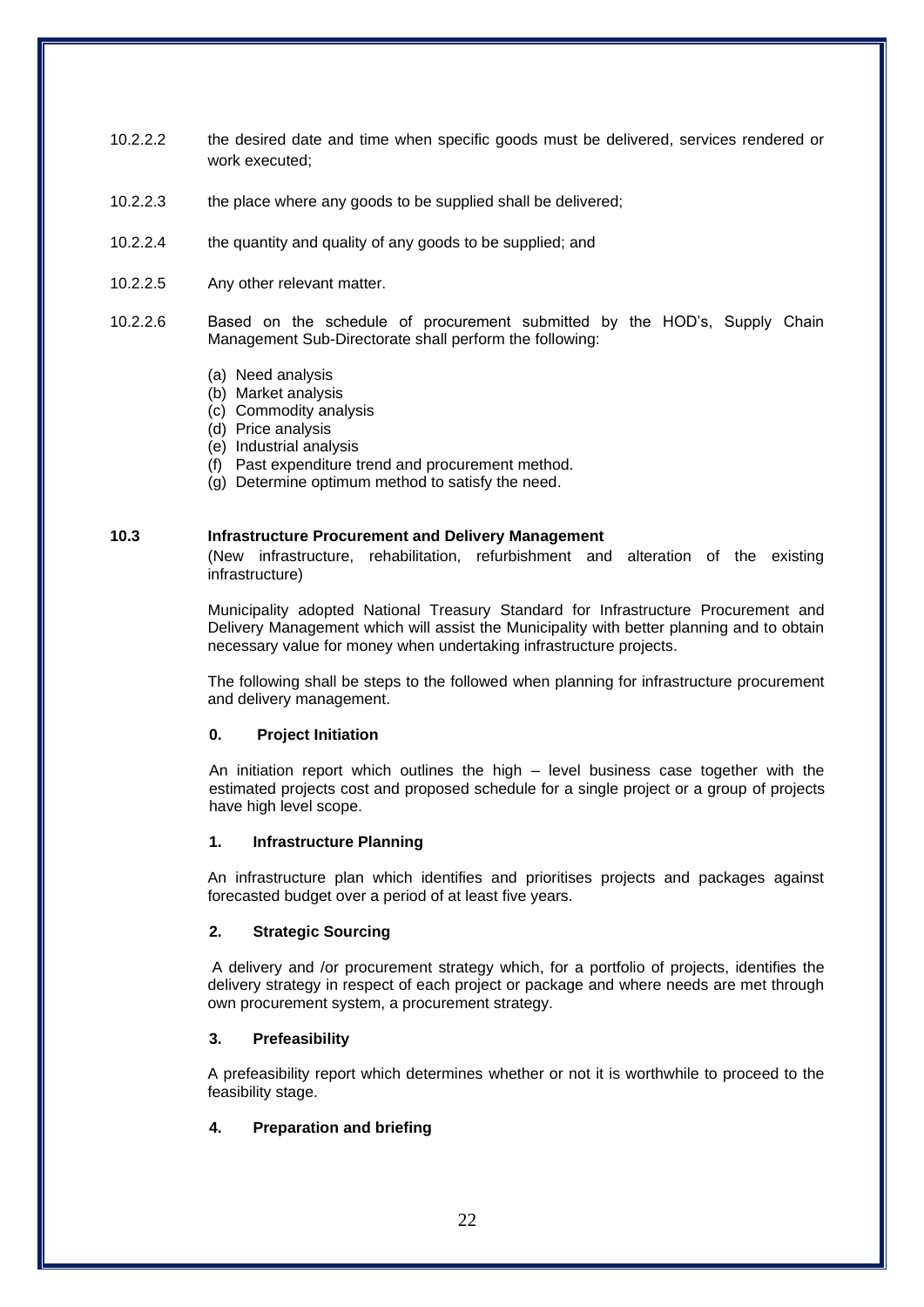A strategic brief which defines project objectives, needs, acceptance criteria and client's priorities and aspirations, and which set out the basis for the development of the concept report for one or more packages.

#### **5. Feasibility**

A feasibility report which presents sufficient information to determine whether or not the project should be implemented.

### **6. Concept and Viability**

A concept report which establishes the detailed brief, scope, scale form and control budget and sets out the integrated concept for one or more packages.

#### **7. Design Development**

A design development report which develops in details the approved concept to finalise the design and definition criteria, sets out the integrated integrated developed design, contains the cost plan and schedule for one or more packages.

#### **8. Design Development**

Production information which provides the detailing, performance definition, specification, sizing and positioning of all systems and components enabling either construction (where contractor is able to build directly from the information prepared) or the production of manufacturing and installation information for construction.

Manufacture, fabrication and construction information produced by or on behalf of the contactor, based on the production information provided for a package which enables manufacture, fabrication or construction to take place.

A concept report which establishes the detailed brief, scope, scale form and control budget and sets out the integrated concept for one or more packages.

#### **9. Works**

Completed works which are capable of being occupied or used.

#### **10. Handover**

Works which have been taken over by the user or owner complete with record information.

#### **11. Package completion**

Works with notified defects corrected, final account settled and the close out report issued.

# **10.4 Gateway reviews for major capital projects above threshold**

The gateway review team shall be appointed comprise with not less than three persons who are not involved in the project associated with the works covered by the end of the stage 4 deliverables. The following shall apply:

I. such team must be led by a person who has at least six years post graduate experience in planning of infrastructure projects.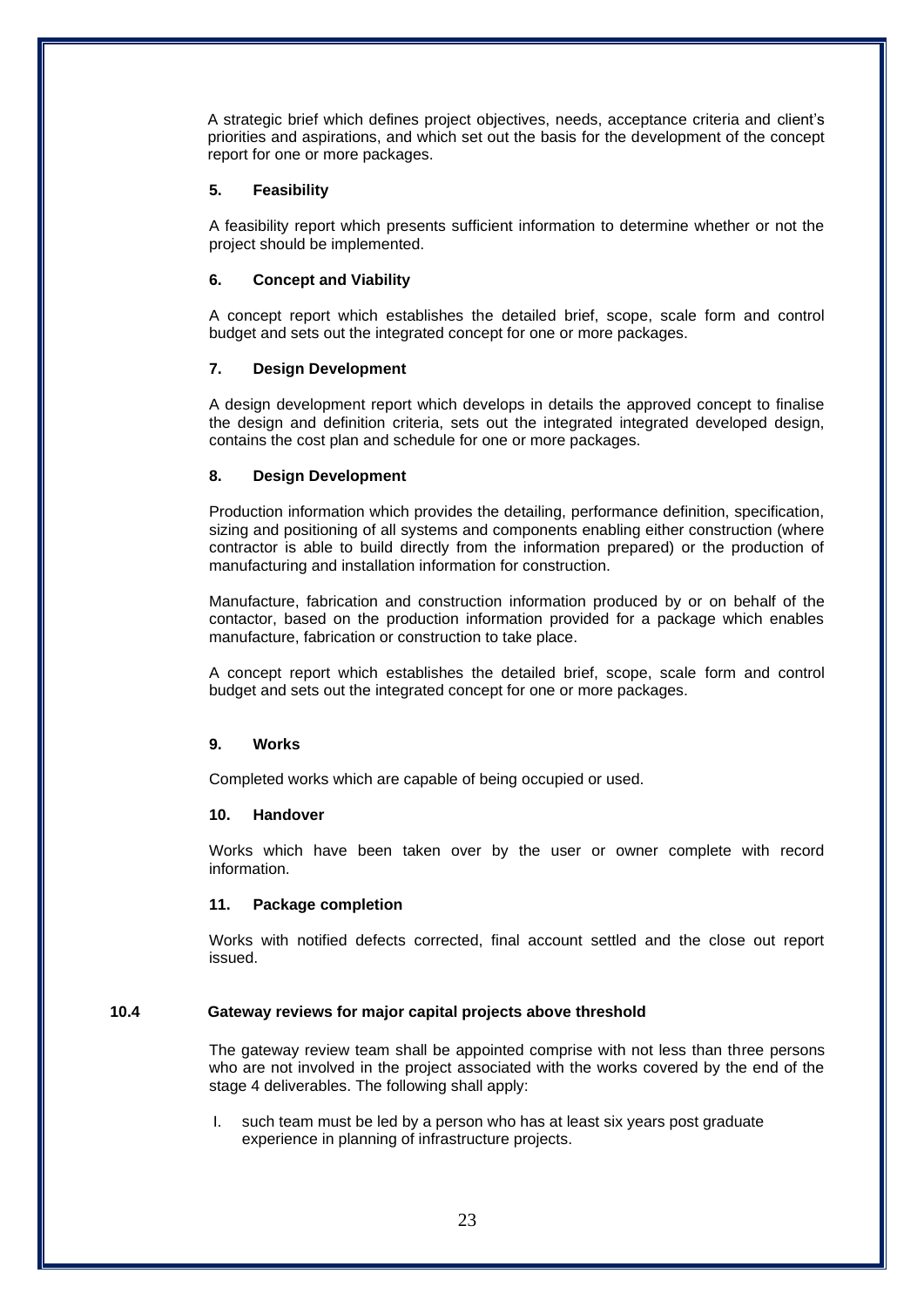- II. such team must be registered either as a professional engineering terms of the engineering profession Act, a professional Quantity surveyor in terms of the Quantity surveying profession Act or a professional architect in terms in terms of Architectural profession Act.
- III. such team must have expertise in the key technical area, cost estimates, scheduling and implementation of similar projects.
- IV. the relevant treasury shall be notified of a proposed gateway review for a major capital projects, three weeks prior to the conducting of such review.
- V. relevant treasury may at any time institute a gateway review of any of the stage deliverables associated with the control framework, irrespective of the estimated cost of a project.
- VI. the relevant treasury may nominate additional persons to serve on the review team.

#### **10.5 Gateway reviews team mandate**

- I. deliverability the extent to which a project is deemed likely to deliver the expected benefits within the declared costs, time and performance envelop.
- II. affordability the extent to which the level of expenditure and financial risk involved in a project can be taken up on, given the organization's overall financial position, both singly and in light of its other current and projected commitments.
- III. value for money.

#### **10.6 Thresholds for gateway reviews of major capital**

| Organ of state                                                                       | <b>Estimated cost inclusive of vat</b> |
|--------------------------------------------------------------------------------------|----------------------------------------|
| National Department                                                                  | R 100 Million                          |
| Provincial<br>metropolitan<br>and<br>Departments                                     |                                        |
| municipalities                                                                       | R 100 million                          |
| than a<br><b>Municipalities</b><br>other<br>metropolitan<br>Municipality             | R 50 million                           |
| Major Public entity                                                                  | R 500 Million                          |
| National government business enterprise<br>Provincial government business enterprise | R 250 Million                          |
| Other                                                                                | R 100 Million                          |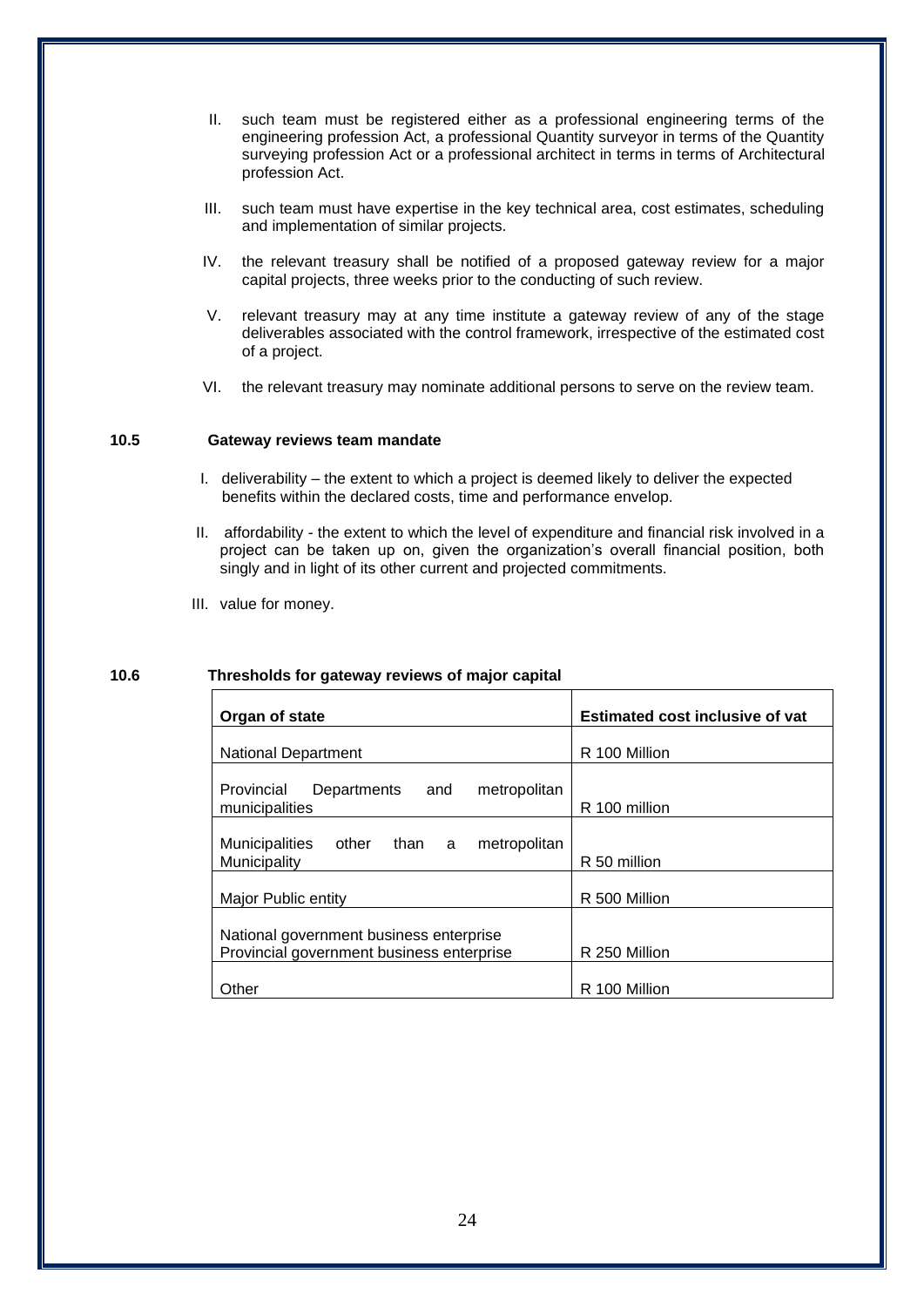#### **Part 2: Acquisition Management**

# **11. SYSTEM OF ACQUISITION MANAGEMENT**

- 11.1 The Municipality shall, subject to sub-paragraph 11.5 below, only proceed with the procurement of goods and services for which there is an approved budget. The onus will be on the relevant Head of Department to ensure that funds are available. All procurement of goods and services will be measured against approved procurement plans. For any unplanned needs, permission shall be sought from the Accounting officer.
- 11.2 The Municipality's acquisition management will ensure:
- 11.2.1 that goods and services are procured by the Municipality in accordance with authorised processes only;
- 11.2.2 that expenditure on goods and services is incurred in terms of an approved budget;
- 11.2.3 that the threshold values for the different procurement mechanisms as contained in Annexure B, are complied with;
- 11.2.3.1 That bid documentation including compiled bid specification where applicable, evaluation and adjudication criteria, and general conditions of a contract, are in accordance with any applicable legislation; and
- 11.2.3.2 That any National Treasury guidelines on procurement management are properly taken into account.
- 11.3 The Municipality shall adhere to the principles of fair, equitable and transparent procurement systems whenever sourcing goods and services from the market.
- 11.4 When procuring goods and services on behalf of the Municipality, the following appropriate procurement mechanisms shall apply, namely:

| PROCUREMENT MECHANISM                                                                     | <b>TOTAL TRANSACTION VALUE</b>      |
|-------------------------------------------------------------------------------------------|-------------------------------------|
| Petty Cash Purchases                                                                      | R0, 01 to R 2000 (VAT inclusive)    |
| Written Quotations obtained from the PSP<br>register                                      | R2 001 to R30 000 (VAT inclusive).  |
| Formal Written Quotations through<br>a<br>seven-day advertisement process                 | R30 001 to R200 000 (VAT inclusive) |
| <b>Competitive Process</b>                                                                | Above R200 000 (VAT inclusive)      |
| Negotiations, sole supplier and unsolicited<br>bids by the Accounting Officer / delegates | Any Value                           |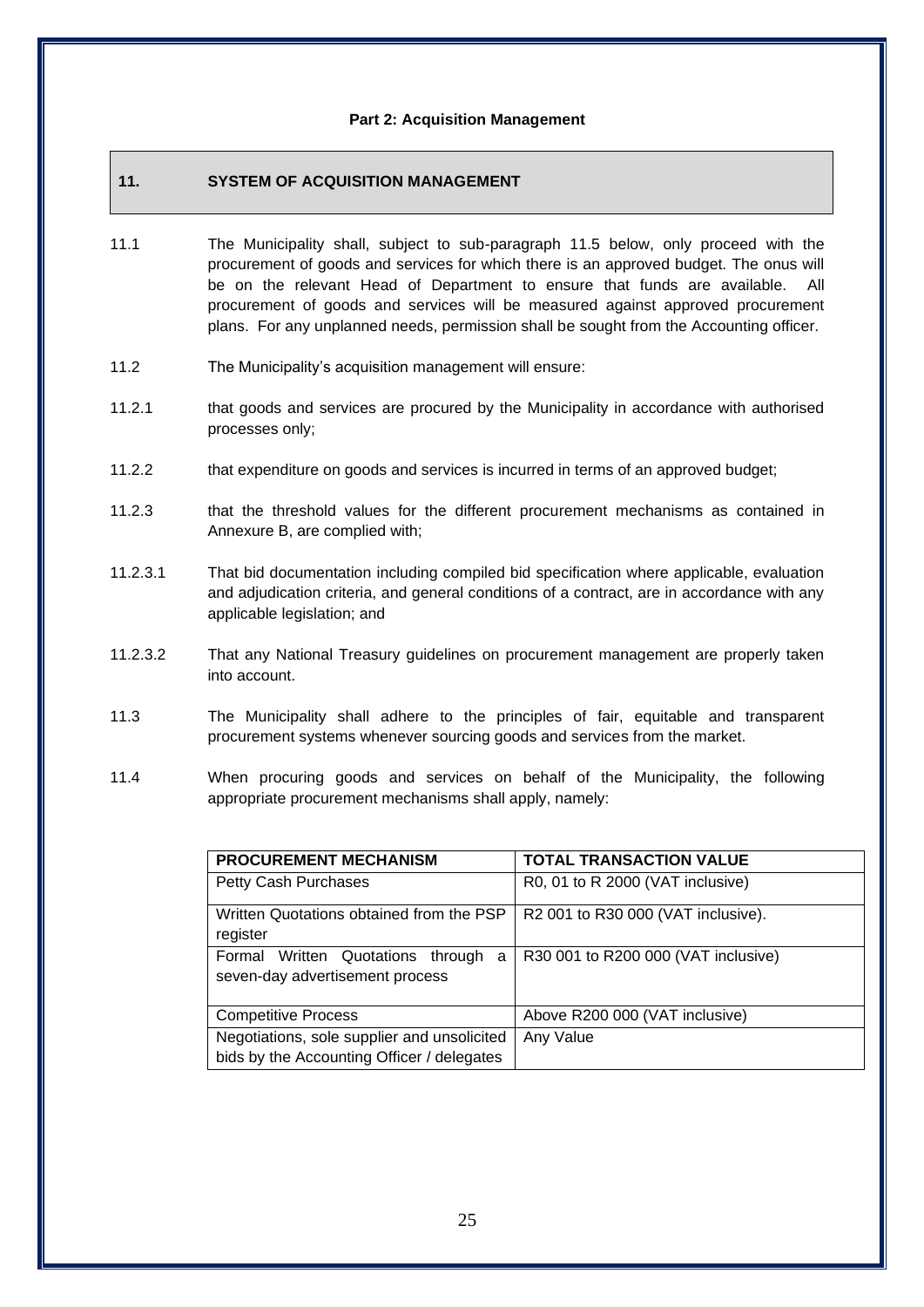# **11.5 General pre-conditions applicable to the consideration of written and formal written quotations, as well as bids.**

- 11.5.1 The Municipality may not consider a written quotation or bid from a prospective service provider who is in the service of the state.
- 11.5.2 Service providers who submitted a quotation or bid must provide the Municipality with:
- 11.5.2.1 Personal information of the service provider relating to:
	- (a) the service provider's full names;
	- (b) an identity number in the case of a sole proprietor, or in the case of a legal entity, a company/close corporation or other registration number;
	- (c) a tax reference number, if applicable.
	- (d) a copy of Form VAT 103 as proof of a VAT registration number (if applicable);
- 11.5.2.2 Tax compliance status pin or tax reference number from the SARS to the effect that his or her tax matters are in order;
- 11.5.2.3 Sign the prescribed declaration form under oath:
	- (a) stating whether he is in the service of the state, or has been in the service of the state in the previous twelve months;
	- (b) stating in the event that the provider is not a natural person, whether any of its directors, principal shareholders or stakeholders are in the service of the state, or has been in the service of the state in the previous twelve months;
	- (c) stating whether a spouse, child or parent of the service provider or of a director, manager, shareholder or stakeholder referred to in (b) above is in the service of the state, or has been in the service of the state in the previous twelve months;
	- (d) stating that the service provider is not an advisor or consultant contracted by the Municipality, to advise on the process of procurement under consideration subject to the provisions of paragraph 8;
	- (e) Declaring any conflict of interest, the provider may have in the transaction for which the quotation or bid is submitted;
- 11.5.2.4 Proof that his name does not appear on a database maintained by the National Treasury and Mangaung metropolitan municipality as a person prohibited from doing business with the public sector.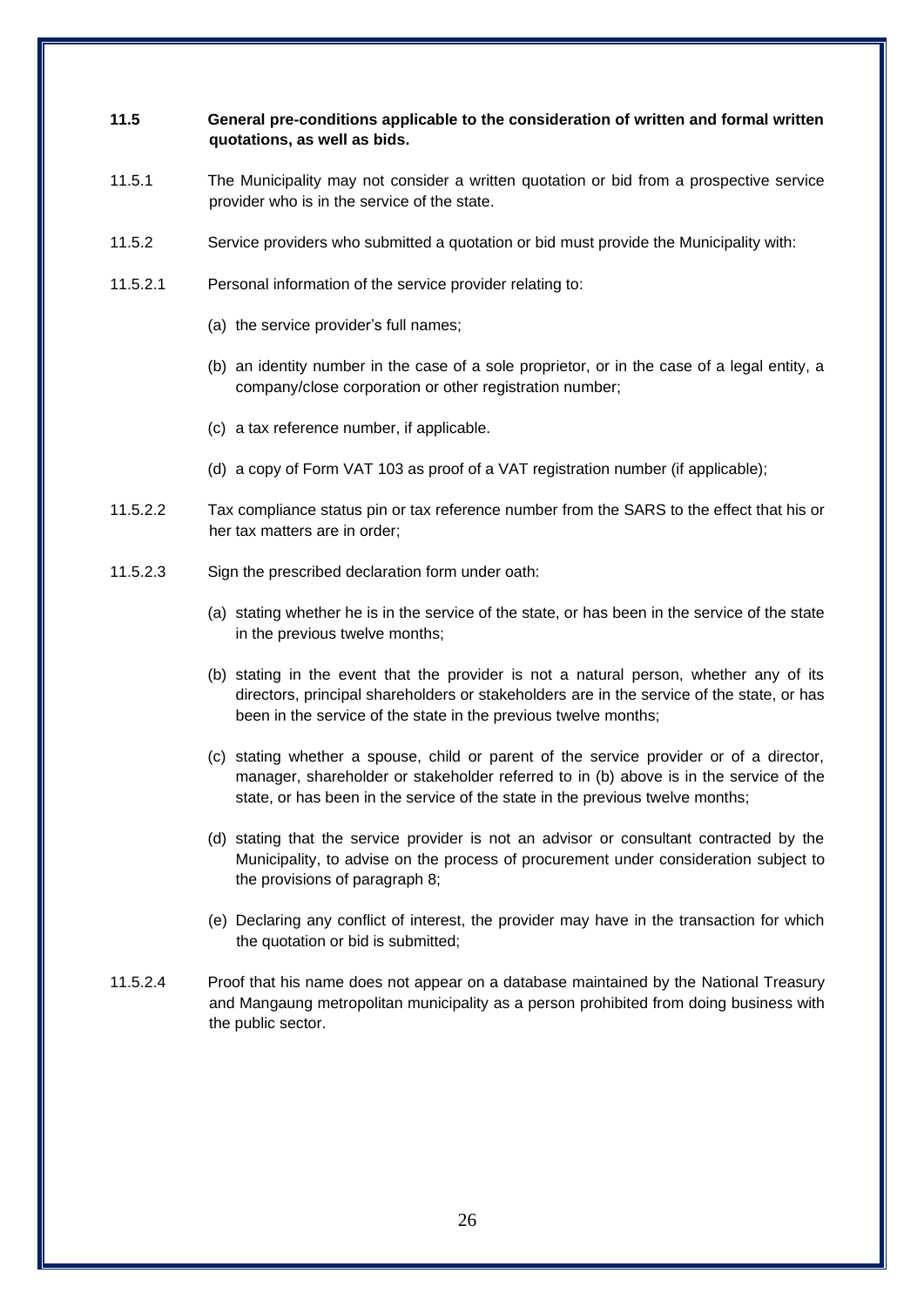# **12. REGISTER OF ACCREDITED PROSPECTIVE SERVICE PROVIDERS**

#### **12.1 Register of accredited prospective service providers**

- 12.1.1 It is imperative that the Municipality to operate effective financial system to enable presentation of credible information on a timely basis for internal and external use and in this regard to also avoid possible contravention of section 217 of the constitution.
- 12.1.2 Therefore, the Municipality will adopt and utilise Centralized Suppliers Database implemented by National Treasury together with the Municipal internal supplier's database in order to close the gap on the aspects that are still regarded as work in progress, until a directive is provide by the National Treasury after consultation with the relevant stakeholders.
- 12.1.3 The following shall be aspects regarded as work in progress:
	- BBBEE Status (not yet available, Municipality is required to continue with its current and existing process)
	- CIDB Status (not yet available, Municipality is required to continue with its current and existing process)
	- Municipal Accounts status (not yet available, Municipality is required to continue with its current and existing process)
- 12.1.4 The Municipality shall utilise web based centralized supplier's database (CSD) for registration of prospective suppliers to assist in performing validation functions of key supplier's information.
- 12.1.5 As a bid condition, bidders shall be requested to register on government's centralized supplier's database (CSD) and include the in quotations their master registration number or tax compliance status pin to enable the municipality to verify bidder's tax compliance status.
- 12.1.6 Prior to the award of any contract in excess of R10 000, accounting officers are required to verify the status of the recommended bidders by checking the database of Restricted Suppliers maintained by National Treasury in order to ensure that no recommended bidder or any of their directors/ owners trustees are listed as companies or persons prohibited from doing business with the public sector.

# **13. RANGE OF PROCUREMENT PROCESSES**

- 13.1 The procurement of goods and services shall be by way of:
- 13.1.1 petty cash purchases, up to a transaction value of R2 000 (VAT included);
- 13.1.2 written price quotations for procurement of a transaction value over R2 000 up to R30 000 (VAT included);
- 13.1.3 formal written quotations for procurement of a transaction value over R30 000 up to R200 000 (VAT included);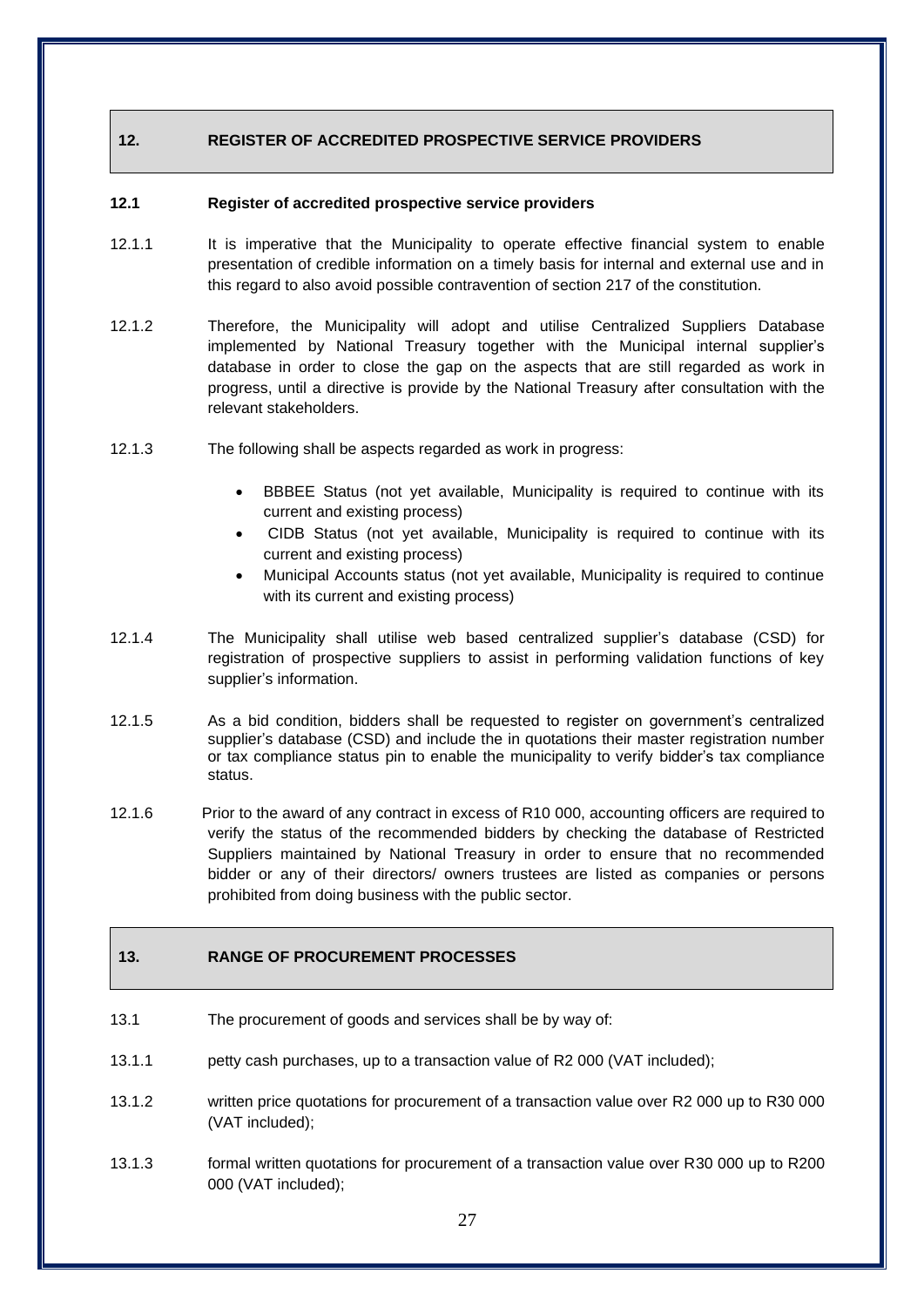- 13.1.4 a competitive bidding process for:
- 13.1.4.1 all procurements above a transaction value of R200 000 (VAT included); and
- 13.1.4.2 the procurement of long-term contracts;
- 13.2 The Municipal Manager may lower, but not increase, the different threshold values specified in 13.1 above, or direct that:
- 13.2.1 formal written quotations be obtained for any specific procurement of a transaction value above than R30 000 (VAT included);
- 13.2.2 a competitive bidding process may be followed for any specific procurement of a transaction value lower than R200 000 (VAT included);

# **14. PETTY CASH PURCHASES**

- 14.1 Procuring of goods and services to a maximum of R2 000 (VAT included) may be made by means of petty cash purchases in cases where it is not possible or economically viable to procure goods and services through written quotation or competitive bidding processes, on condition that:
- 14.1.1 The value of petty cash purchases per sub-Department shall be limited up to the value of R 20 000.00 per month.
- 14.1.2 In the event that petty cash procurement is envisaged to exceed the monthly threshold, the Head of Department must obtain prior approval from the Chief Financial Officer.
- 14.1.3 a monthly reconciliation report shall be submitted by each HOD to the CFO indicating and including:
- 14.1.3.1 the total number and amount of petty cash purchases for that month;
- 14.1.3.2 receipts and appropriate documents for each purchase;

# **15. QUOTATIONS**

#### **15.1 Written quotations obtained from the Prospective Service provider register by SCM Sub-Directorate –R2001.00 to R30 000**

15.1.1 To ensure that transparent and equitable objectives are adhered to at all times when procuring different goods and services above R2 000 to a maximum of R30 000, written quotations must be obtained by the SCM Sub-Department from at least 3 (three) different service providers whose names appear on the centralised suppliers database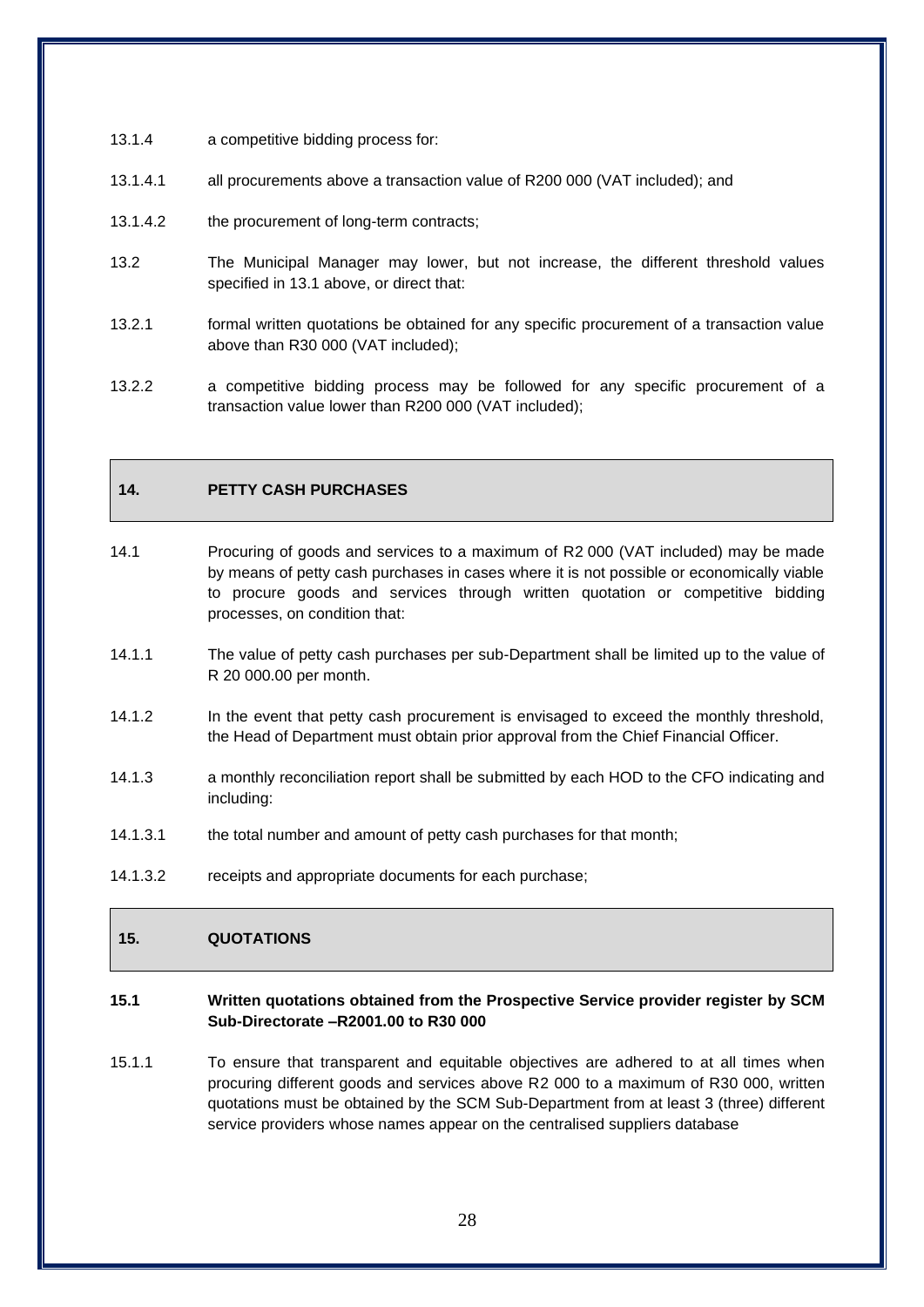- 15.1.2 If it is not feasible to obtain at least 3 (three) quotations, the reasons must be recorded for the approval of the General Manager: Supply Chain Management and such shall be reported quarterly to the CFO.
- 15.1.3 After evaluation of the supply chain management criteria contained in the quotations received, the Manager responsible for Acquisition management shall submit a report in this regard on the approved format to the General Manager: Supply chain management for final approval in line with delegation of powers.
- 15.1.4 Supply Chain management sub directorate may at any given time request user departments to assist with the technical evaluation of the quotation and the results of such evaluation shall be submitted to GM: Supply chain management for consideration.
- 15.1.5 General Manager: Supply chain management may consider / reject the evaluation in line with the legislative framework and such must be approved by the Chief financial officer.
- 15.1.6 The General Manager: supply Chain management shall record the names of the prospective service providers requested to provide quotations, and their quoted prices.
- 15.1.7 Prior to the award of any contract in excess of R10 000, accounting officers are required to verify the status of the recommended bidders by checking the database of Restricted Suppliers maintained by National Treasury / Mangaung Metropolitan Municipality in order to ensure that no recommended bidder or any of their directors/ owner's trustees are listed as companies or persons prohibited from doing business with the public sector.
- 15.1.8 Quotation Validity period shall remain for the period of 30 Days.

# 15.2 **Formal written quotations obtained by the SCM Sub-Department – R30 001 to R200 000**

- 15.2.1 All procurement documentation for the procurement of goods and services above R30 000 up to R200 000 (VAT included), must be submitted to the SCM Sub-Department who will advertise the quotations in question on the Municipality's notice boards and website for a period of at least 7 (seven) calendar days.
- 15.2.2 After evaluation of the supply chain criteria contained in the quotations received, the Manager responsible for Acquisition management shall submit a report in this regard on the approved format to the General Manager: Supply chain management and Chief Financial officer for approval.
- 15.2.3 Supply Chain management sub directorate may at any given time request user departments to assist with the technical evaluation of the quotation and the results of such evaluation shall be submitted to General Manager: Supply chain management for consideration.
- 15.2.4 General Manager: Supply chain management shall consider / reject the recommendation in line with the legislative framework and such must be approved by the Chief Financial Officer.
- 15.2.5 In the event that responses are not obtained from the advertisements due to nonresponsive or non-responsible quotations, the reasons must be recorded for consideration by the General Manager: supply chain management and such must be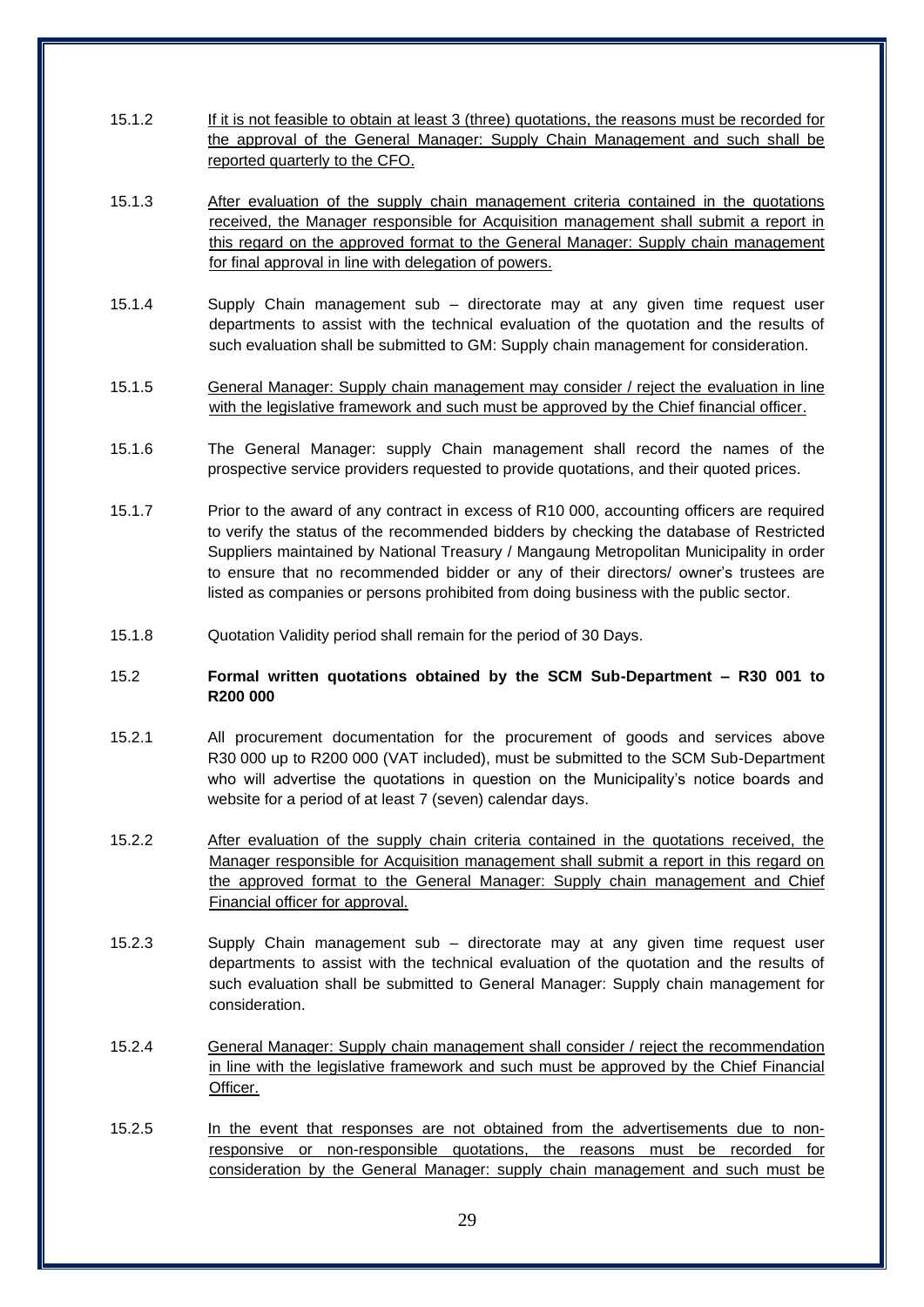approved by the Chief Financial Officer. Thereafter General Manager: Supply Chain Management may follow the route to re-advertise the formal quotation or direct negotiations and such appointment shall be approved by the Chief Financial Officer.

- 15.2.6 The SCM Sub-Directorate shall record the names of the prospective service providers awarded quotation, their quoted prices into the quotation register.
- 15.2.7 Prior to the award of any contract in excess of R10 000, accounting officers are required to verify the status of the recommended bidders by checking the database of Restricted Suppliers maintained by National Treasury / the Municipality in order to ensure that no recommended bidder or any of their directors/ owner's trustees are listed as companies or persons prohibited from doing business with the public sector.
- 15.2.8 Formal quotation validity period shall be for the period of 60 days.

# **15.3 Process for procuring goods or services through formal written quotations**

- 15.3.1 The SCM Sub-Department must take all reasonable steps to ensure that the procurement of goods and services through written and formal written quotations is not abused.
- 15.3.2 The CFO and Municipal Manager must on a monthly basis be notified in writing of all written quotations, accepted by an employee acting in terms of his or her delegated powers.
- 15.3.3 in the event that quotations have been invited via the notice boards and website of the Municipality, no additional quotations need to be obtained should the number of responses be less than 3 (three).
- 15.3.4 all formal written quotations solicited above the R30 000 (VAT included) threshold, must be processed in accordance with the Preferential Procurement Policy Framework Act 5 of 2000 and offers received must be evaluated on a comparative basis, taking into account unconditional discounts and the applicable 80/20 preference points.
- 15.3.5 a discount which has been offered conditionally must, despite not being taken into account for evaluation purposes, be implemented when payment is affected.
- 15.3.6 in the event that different prices are quoted for different periods of a contract, the price for each period must be regarded as a firm price if it conforms to the definition of a "firm price".
- 15.3.7 in the event that two or more prospective providers have scored equal total points, the successful quotation must be the one scoring the highest number of B-BEEE status level points for specified goals.
- 15.3.8 If functionality is part of the evaluation process and two or more tenderers score equal total points and equal preference points for B-BBEE, work shall be allocated to the bidder who scored highest points on functionality. Should two or more quotations be equal in all respects, the award shall be decided by the drawing of lots.
- 15.3.9 in the event of the appointment of professional service providers whose fees are determined by their respective institutions, societies or associations, such as attorneys, consulting engineers, town-planners and land surveyors, it shall not be necessary to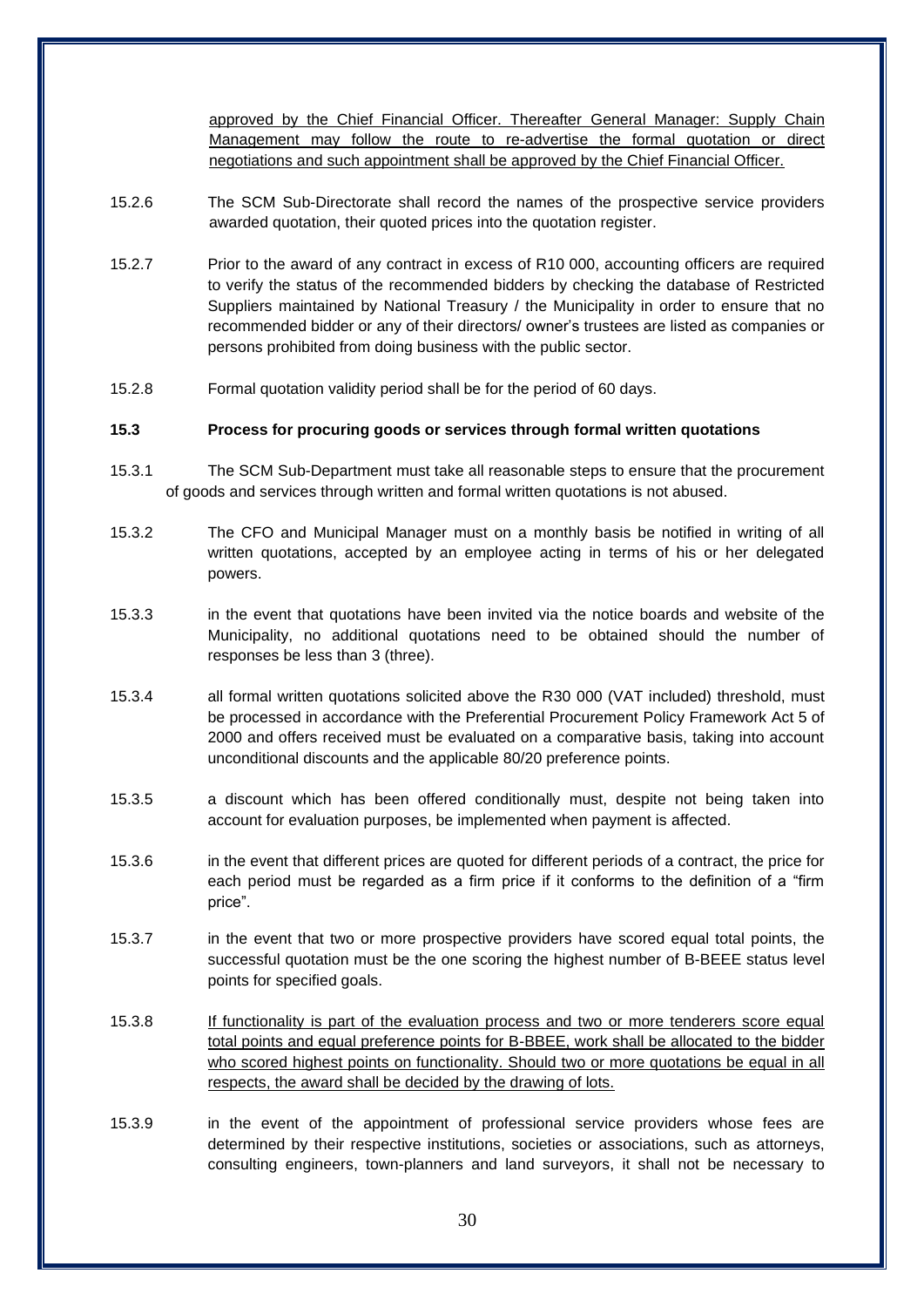obtain 3 (three) quotations, on condition that as far as possible these professional service providers shall be appointed on a rotational basis.

15.3.11 splitting of requirements with the sole intention of circumventing of any of the prescribed procurement mechanisms, shall not be allowed.

#### **15.4 Specifications, evaluation criteria and procedures**

- 15.4.1 quotation documents shall clearly indicate terms and conditions of contract, the specification criteria for evaluation and procedures to be followed where applicable.
- 15.4.2 The specifications and evaluation criteria shall not be aimed at hampering competition, but rather to ensure a fair, equitable, transparent, competitive and cost-effective process as well as the protection or advancement of persons, or categories of persons.
- 15.4.3 The specifications shall not mention trade names or particular processes of manufacture unless these are the only acceptable products, however, where the use of trade names, trademarks or origin is the only known way of accurately describing the products required, the words "or other equal and approved" shall be included in the specifications mentioned in the quotation document.
- 15.4.4 Where the specifications are based on standard documents available to bidders, a reference to those documents is sufficient.
- 15.4.5 The Municipality may, if necessary, communicate with prospective service providers prior to the submission of quotations in order to supply additional information or to clarify vague points in the quotation documents.
- 15.4.6 Draft competitive bid specifications should be circulated or shared to all directorates, through HODs for comments prior to submission and consideration by the Bid Specification Committee.

# **15.5 Quotation Prices**

All quotations prices shall be deemed to be fixed (not subject to contract price adjustment) unless otherwise stated in the quotation documents.

# **15.6 Issuing and submission of documentation**

- 15.6.1 Quotation documents shall clearly state the place where such documents must be submitted and a date by when they must be returned.
- 15.6.2 All prices submitted shall remain confidential until all invited quotations have been received.

#### **15.7 Acceptance of Quotations**

Quotations shall be accepted by means of a letter of acceptance or the issue of an official order.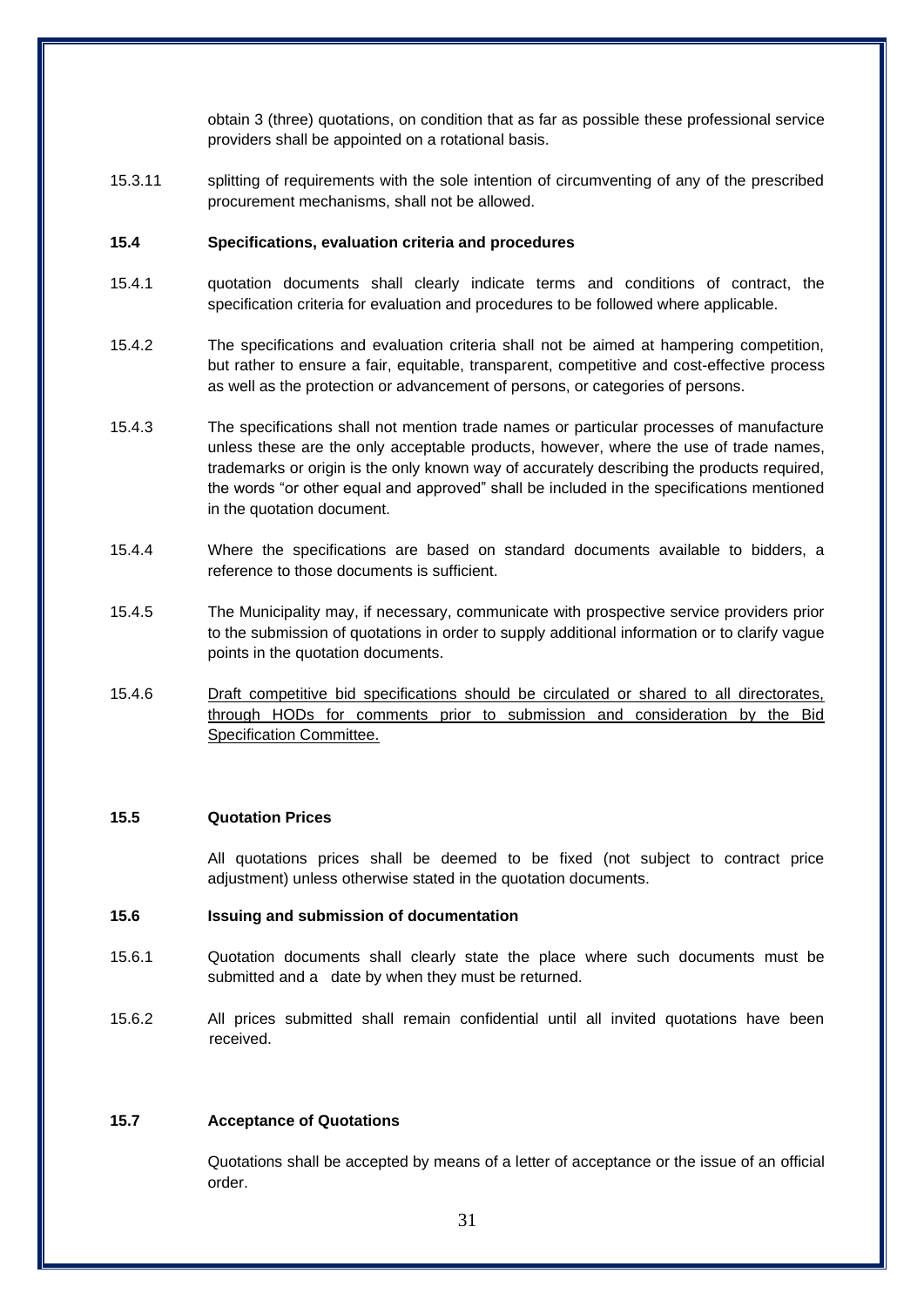#### **15.8 Invalid and non-responsive quotations**

#### **15.8.1 Invalid quotations**

- 15.8.1.1 Quotations shall be considered invalid and shall be endorsed and recorded as such by the responsible employee who opened the quotations in the following instances and such shall be endorsed by the SCM verification committee consisting of all official from bid administration division of acquisition management:
	- (a) In instances where the written quotation is not submitted on the official bid document / form;
	- (b) where the bid is not completed in non-erasable ink;
	- (c) where the bid document is corrected using the correction pen.
	- (d) where the bid forms have not been signed;
	- (e) where the bid form is signed, but the name of the bidder is not stated, or is
	- (f) impossible to read;
	- (g) where there is no proof that the bidder is registered on the centralized supplier's database administered by National Treasury.
	- (h) where there is no proof from the relevant Municipality that municipal rates and taxes of the bidder are not in arrears for period of more than 90 days from the closing date of the bid.
	- (i) in the instance where an affidavit is not attached by a person residing or operating from their parents residency clearly stipulating that they are not responsible for the Municipal account , however the said Municipal account of the parents should not be in arrears for a period of more than 90 days from the closing date of the bid.
	- (j) where there is no proof that the bidder is leasing a property and the valid and acceptable lease agreement which clearly stipulate that the lessee / tenant liability regarding payment of water and electricity is not submitted with the bid document on the closing date of the bid. or
	- (k) where there is no proof that the bidder is sub leasing a property and the main lease agreement is not submitted together with the sub – lease agreement on the closing date of the bid. or
	- (l) Where the bidder failed to provide stamped letter from the relevant Councilor stating that bidder's business is conducted in the property where the municipality is not issuing municipal accounts / statements.
	- (m) When bids are declared invalid at the bid opening, the bid sum of such bid shall not be read out. However, the name of the bidder and the reason for the bid having been declared invalid shall be announced.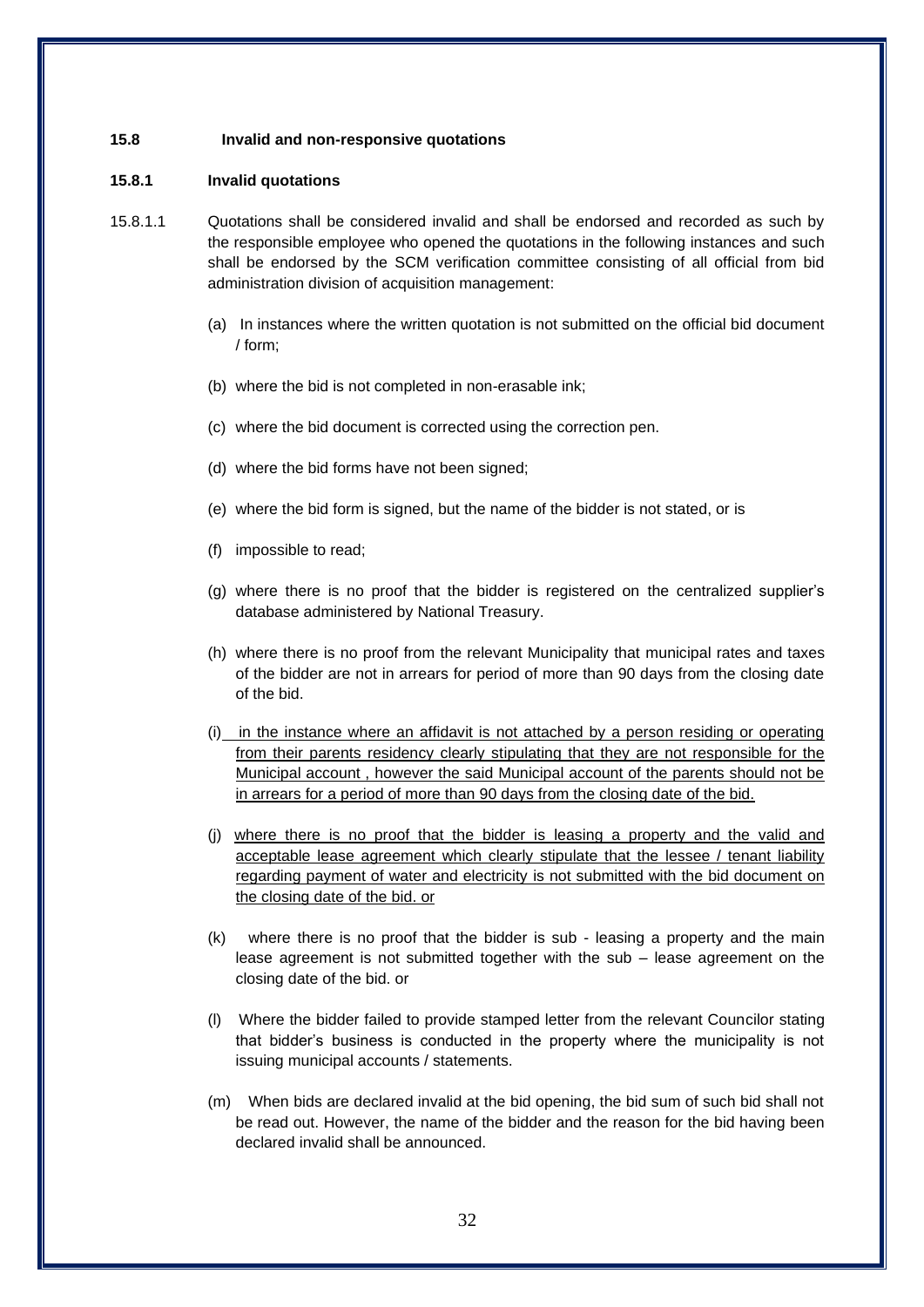- (n) When quotations are declared invalid at the quotation opening, the name of the prospective service provider and the reason for the quotation having been declared invalid shall be recorded.
- (o) In the event that a bidder was incorrectly disqualified through bids opening process, the Manager responsible for Acquisition management shall prepare a report for rectification of the disqualification to the General Manager: Supply chain Management and such shall be approved by the Chief Financial Officer.
- (p) Bids shall be considered invalid and shall be endorsed and recorded as such.

# **15.8.2 Non-responsive and non-responsible quotations**

15.8.2.1 Quotations that are non-responsive (i.e. technically unacceptable) and non-responsible (i.e. price very high or very low) will be disqualified.

#### **(a) Non-responsive quotations**

Quotations that do not respond to any of the technical requirements of the scope of work or do not meet any of the technical specifications outlined in the enquiry document without clarification and acceptance by the person that issued the enquiry documents will be disqualified.

#### **(b) Non-responsible quotations**

These refer to quotations with a price that is very high or very low and is therefore not considered as realistic, balanced, fair and acceptable market price. A fair and acceptable market price is defined on the basis of the following factors:

- (i) is the quotation price substantially below or higher than the market related prices.
- (ii) in repeat purchases, how does the quotation price compare with recent contracts awarded for similar items or work, taking into account quantified, conditions, terms, and other important specifications;
- (iii) are there price indices available to determine the changes in labour and material costs;
- (iv) Market research information to establish fair market price goods and serviced procured regularly.

# **15.8.3 Procurement of goods, works and services through direct negotiations**

The Accounting Office shall grant the Chief Financial Officer to procure goods, works or services through direct negotiations by means of obtaining at least one (1) quotation and such procurement shall be limited to the value of R 200 000.00 (vat inclusive).

The following shall be circumstances in which goods, works and service will be procured:

a) Where there is an urgent need for the goods, works or services and the normal procurement process would be impractical, the user department should however check and verify formally with SCM unit of the existence of similar contracts in the municipality that can be utilized.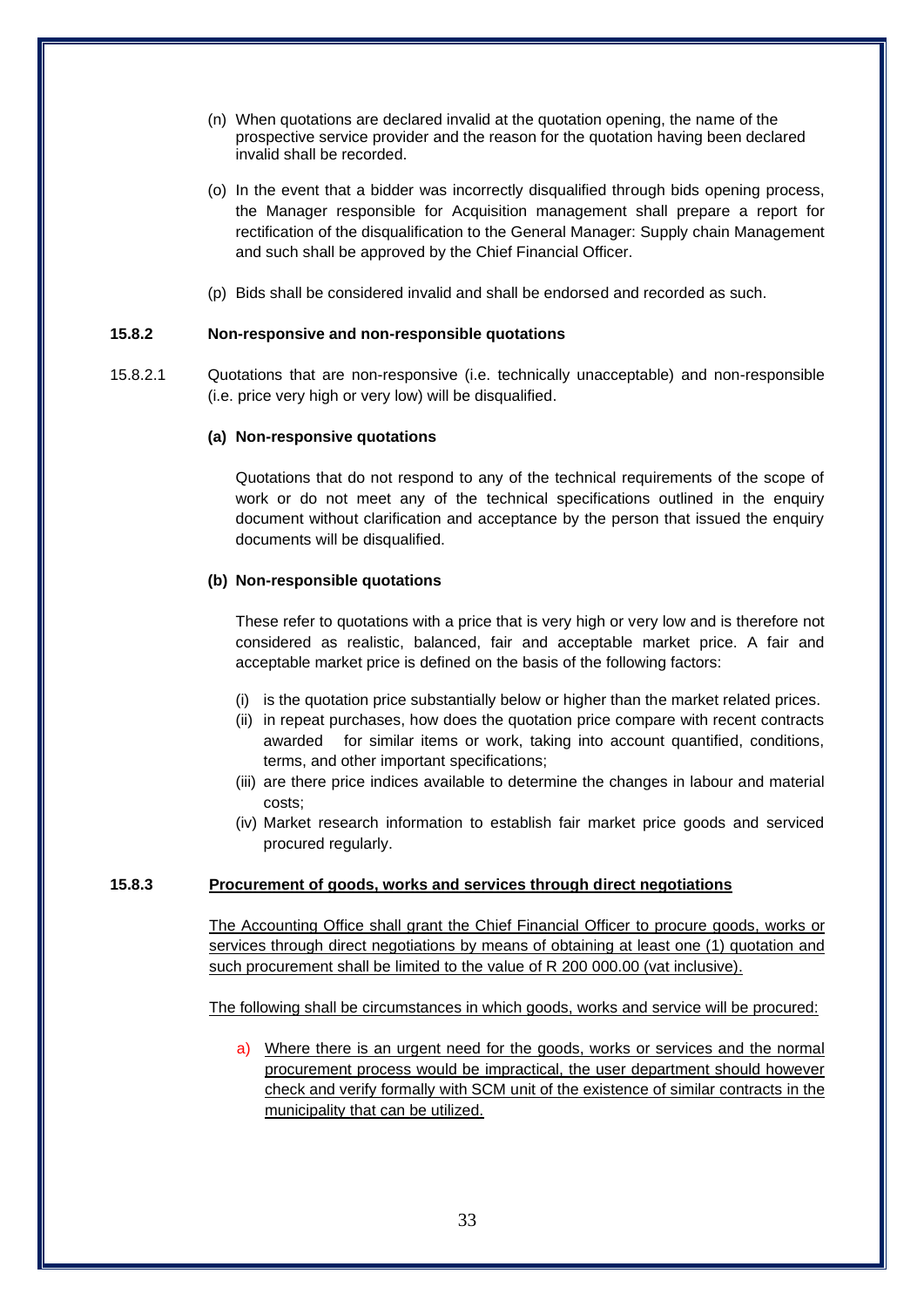- b) Where there is catastrophic event, the user department must in their submission provide portfolio of evidence (POE) to justify the extent of the disaster or damage incurred.
- c) Where there is only one (1) service provider exists and such is regarded as sole distributor / supplier or agent; however supporting sole supplier letter must be attached
- d) In all of the abovementioned scenarios a submission with portfolio of evidence in the form of for an example, dated photos / images must be attached to request for procurement. This submission must be signed by the project manager concerned and recommended to GM: SCM by the relevant HOD

The preferred service providers must be registered on the Centralised supplier's database administered by the National Treasury. In all circumstances such procurement shall be approved by the General Manager responsible for supply chain management and Chief Financial Officer.

For all these exemptions the accounting officer authorizes procurement of the following goods, works and service:

- **1. Newspaper Advertisements.**
- **2. Stamp and postage.**
- **3. Courier services.**
- **4. Mandatory annual subscriptions and memberships.**
- **5. Mandatory annual registrations.**
- **6. Mandatory registrations and licensing.**
- **7. General repairs and maintenance of agent products.**
- **8. Urgent venues and accommodation bookings.**
- **9. Unforeseeable Transport services.**
- **10. Medical products and services.**
- **11. Repairs for certificate roadworthy.**
- **12. Scheduled fleet maintenance/service.**
- **13. Unforeseeable dinning and restaurants.**
- **14. Emergency repairs.**
- **15. Stripe and quote.**
- **16. Legislative books and documents.**
- **17. Pre-determined Conferences, delegations and Training.**
- **18. Scheduled medical examinations.**
- **19. Burial services.**
- **20. Pre – determined Artists and musical groups**
- **21. Procurement of items where is difficult to prepare specifications.**

On all the above-mentioned procurement, the Accounting Officer shall report such procurement to the next meeting of the Council and disclose such as a note to the annual financial statement.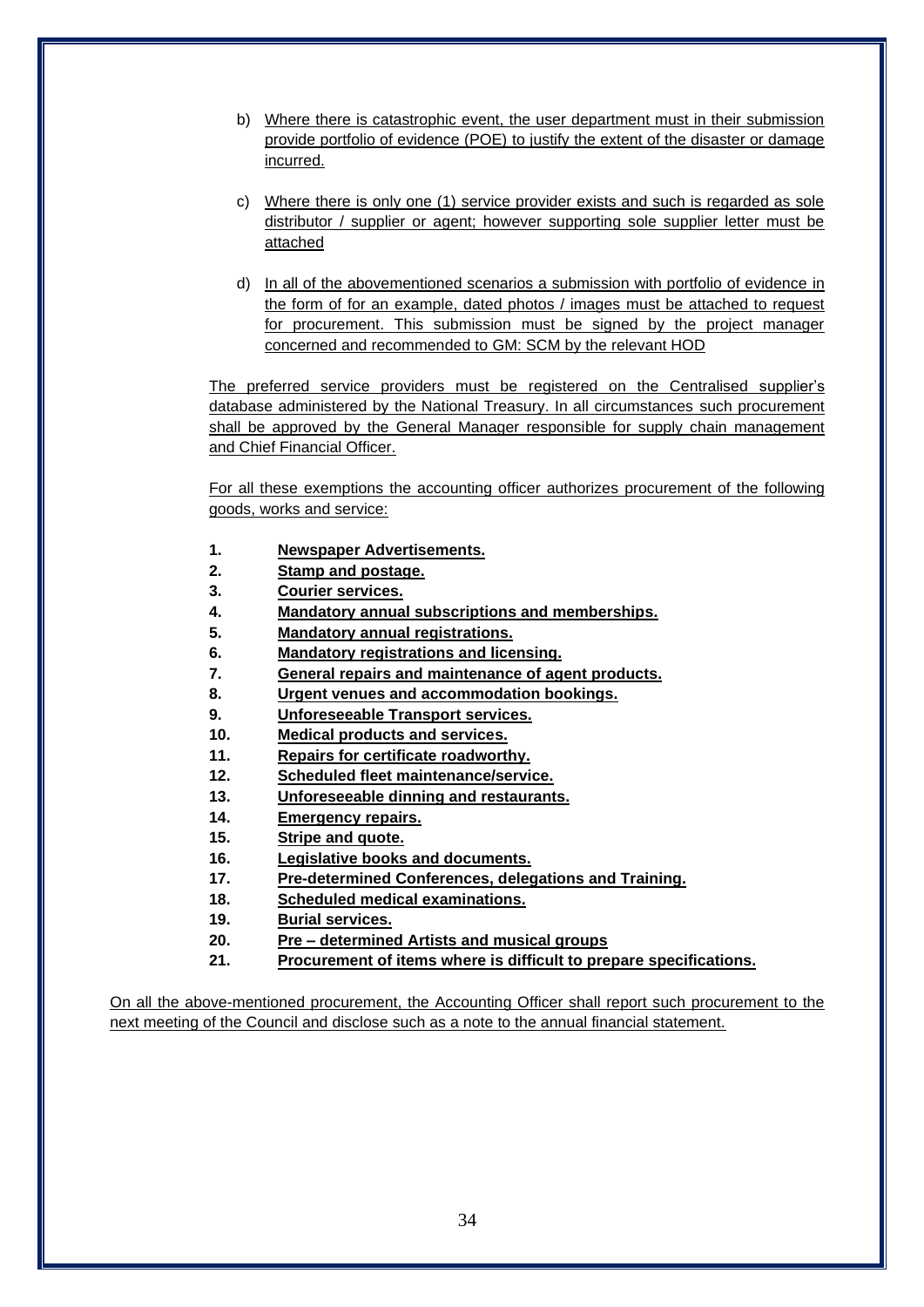# **16. COMPETITIVE BIDS**

#### **16.1 General**

- 16.1.1 Goods or services above a transaction value of R200 000 (VAT included) must be procured through a competitive bidding process, save for the exceptional cases allowable by Treasury which includes services as contemplated in section 110(2) of the Act.
- 16.1.2 No requirement for goods or services above an estimated transaction value of R200 000 (VAT included) may deliberately be split into parts or items of lesser value merely for the sake of procuring the goods or services otherwise than through competitive bidding.

#### **16.2 Process for procuring goods or services through a competitive bidding process**

### **16.2.1 General**

- 16.2.1.1 The SCM Sub-Directorate shall, by notice published in the newspapers circulating in the municipality, municipality's website, municipal notice boards and tender publication portal, invite bids for procurements which involves or is likely to involve an estimated amount exceeding R200 000 (VAT included) or any such greater amount as may be determined by the municipality from time to time.
- 16.2.1.2 A case is regarded as the consolidated requirement of related items (items of a common commodity group, for example the grouping together of all stationery items), that exist at a given point in time. It should cover the total quantities and estimated value (VAT included) of all items concerned for the complete service or supply. Items appearing on the schedule of requirements for the complete service or supply, should not be split in order to reduce the value such that it becomes less than the threshold value for the invitation of competitive bids.
- 16.2.1.3 For large complex plants or projects of special nature, when it may be undesirable to compare complete detailed technical specifications in advance, the SCM Sub-Department may make use of a two-stage bidding process. Under the first stage un-priced technical proposals on the basis of conceptual design or performance specifications are invited, subject to technical as well as commercial clarifications and adjustments. The second stage should be the consideration of financial proposal for those who meet the technical evaluation criteria.
- 16.2.1.4 The Municipal Manager must ensure that the applicable regulations dealing with publicprivate partnerships have been adhered to before entering into any public-private partnership or part thereof.
- 16.2.1.5 The Municipal Manager may, on behalf of the Municipality, participate in any contract arranged by means of a competitive bidding process by any other organ of state, subject to meeting regulation 32 requirements of the supply chain management regulations and written approval of such organ of state as well as the written approval of the relevant contractor.

# 16.2.2 **Specifications, Evaluation Criteria and Procedures**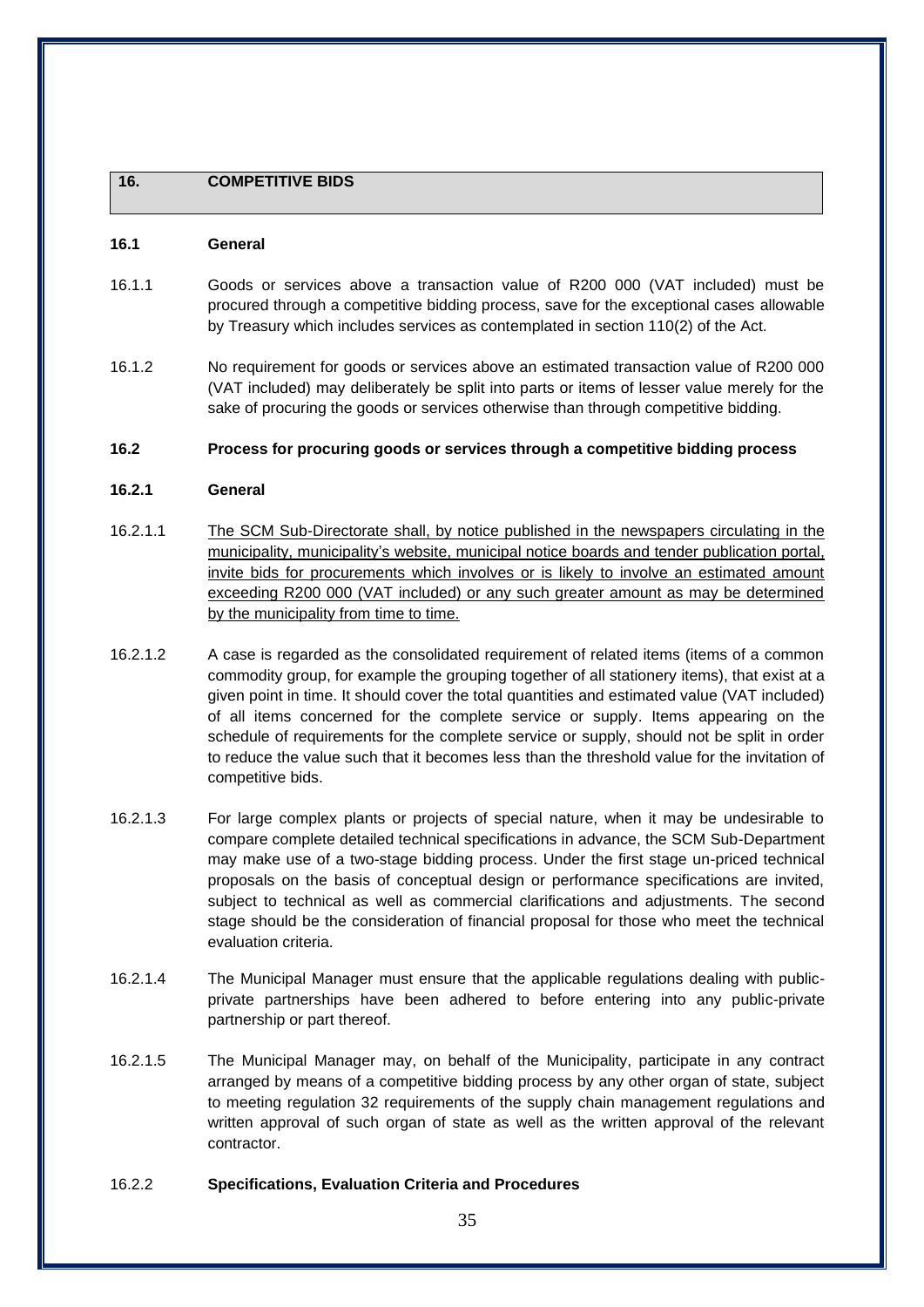- 16.2.2.1 Bid documentation must be compiled in accordance with the general conditions of contract and supply chain management guidelines of the national treasury, and the prescripts of the Construction Industry Development Board, in the case of a bid relating to the construction industry.
- 16.2.2.2 Bid documents shall clearly indicate the terms and conditions of contract, specification criteria for evaluation and procedures to be followed where applicable, including the criteria prescribed in terms of the Preferential Procurement Policy Framework Act 5 of 2000.
- 16.2.2.3 The bid documentation must compel all bidders to declare any conflict of interest bidders may have in a specific bid and must prescribe that bidders must furnish their tax reference registration numbers and identification numbers, where applicable.
- 16.2.2.4 The bid documentation must prescribe that disputes be settled by means of mutual consultation, mediation (with or without legal presentation), or arbitration or when unsuccessful, in a South African court of law.
- 16.2.2.5 The specifications and evaluation criteria shall not be aimed at hampering competition, but rather to ensure fair, equitable, transparent, competitive and cost-effective bidding, as well as the protection or advancement of persons, or categories of persons.
- 16.2.2.6 The specifications shall not mention trade names or processes of manufacture unless these are the only acceptable products. However, where the use of trade names, trademarks or origin is the only known way of accurately describing the products required, the words "or other equal and approved" shall be included in the specifications mentioned in the bid document.
- 16.2.2.7 Where the specifications are based on standard documents available to bidders, a reference to those documents is sufficient.
	- 16.2.2.8 The CFO in consultation with the Head of Department concerned may, if necessary, communicate with bidders and prospective bidders prior to bid closing in order to supply additional information or to clarify vague points in the bid documents. Such communication shall be in the form of a prescribed notice and shall, where possible, be issued at least one week prior to the bid closing date.
	- 16.2.2.9 The bid documentation must, if the value of the transaction is expected to exceed R10 million (VAT included), require bidders to furnish:
		- (a) if required by law an audited financial statement for the past 3 (three) years or since the establishment if established during the past 3 (three) years;
		- (b) a certificate signed by the bidder certifying that the bidder has undisputed commitments for municipal services towards a municipality or other service provider in respect of which payment is overdue for more than 30 (thirty) days;
		- (c) particulars of any contracts awarded to the bidder by an organ of state during the past 5 (five) years, including particulars of any material non-compliance or dispute concerning the execution of such contract;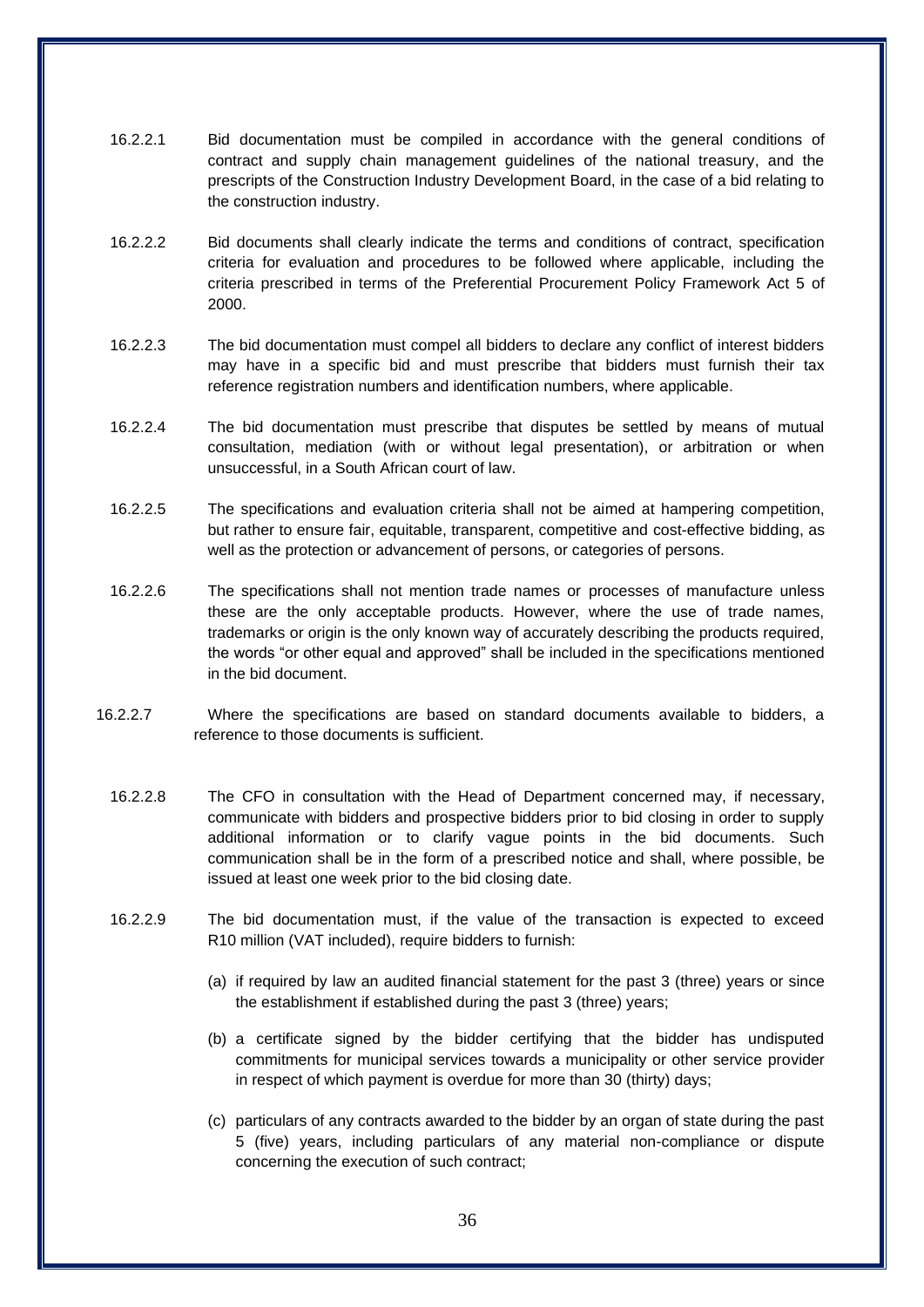- (d) a statement indicating whether any portion of the goods or services are expected to be sourced from outside the Republic of South Africa, and if so, what portion and whether any portion of payment from the Municipality is expected to be transferred out of the Republic of South Africa;
- 16.2.2.10 All ICT related systems specifications should conform to MSCOA requirements. Systems procurement must be by the ICT department on behalf of a user directorate. User department should provide all user and requirement specifications that will be consolidated together with ICT technical specifications.
- 16.2.2.11 Draft competitive bid specifications should be circulated or shared to all directorates, through HODs for comments prior to submission and consideration by the Bid Specification Committee.

## **16.2.3 Invitation for competitive bids**

- 16.2.3.1 The notice in the press, website and or e-portal shall specify:
	- (a) the nature of the proposed contract;
	- (b) such particulars of the contract as the Municipality may deem fit;
	- (c) that all bids for such contract shall be submitted in a sealed envelope which on the outside clearly states that such envelope contains a bid and the contract for which such bid is being submitted;
	- (d) a day not less than 30 (thirty) days in the case of transactions over R10 million (VAT included), or which are of a long terms nature for more than three years, or not less than 14 (fourteen) days in any other case, being the closure date for submission of bids on which such bids must be received;
	- (e) the place or electronic-portal/link where such bids must be submitted and when such bids will be opened;
	- (f) a statement that bids may only be submitted on the bid documentation provided by the Municipality;
	- (g) if a bid has an option of or prescribes submission on electronic portal or link, then if the bidder submits a bid electronically by the closing time, such electronically submitted bid must supplemented by a sealed hard copy that must submitted within 24 hours from the time of bid closure.
- 16.2.3.2 The Accounting officer shall determine a closing date for the submission of bids which is less than the 30 (thirty) or 14 (fourteen) days as required, but only if such shorter period can be justified on the grounds of urgency or emergency or any exceptional case where it is impractical or impossible to follow the official procurement process.
- 16.2.3.3 the notice shall as soon as possible after the publication in the press, website or electronic portal be posted on all notice boards at designated Municipal offices.
- 16.2.3.4 all correspondence in regard to bid documents shall be addressed to the Municipal Manager.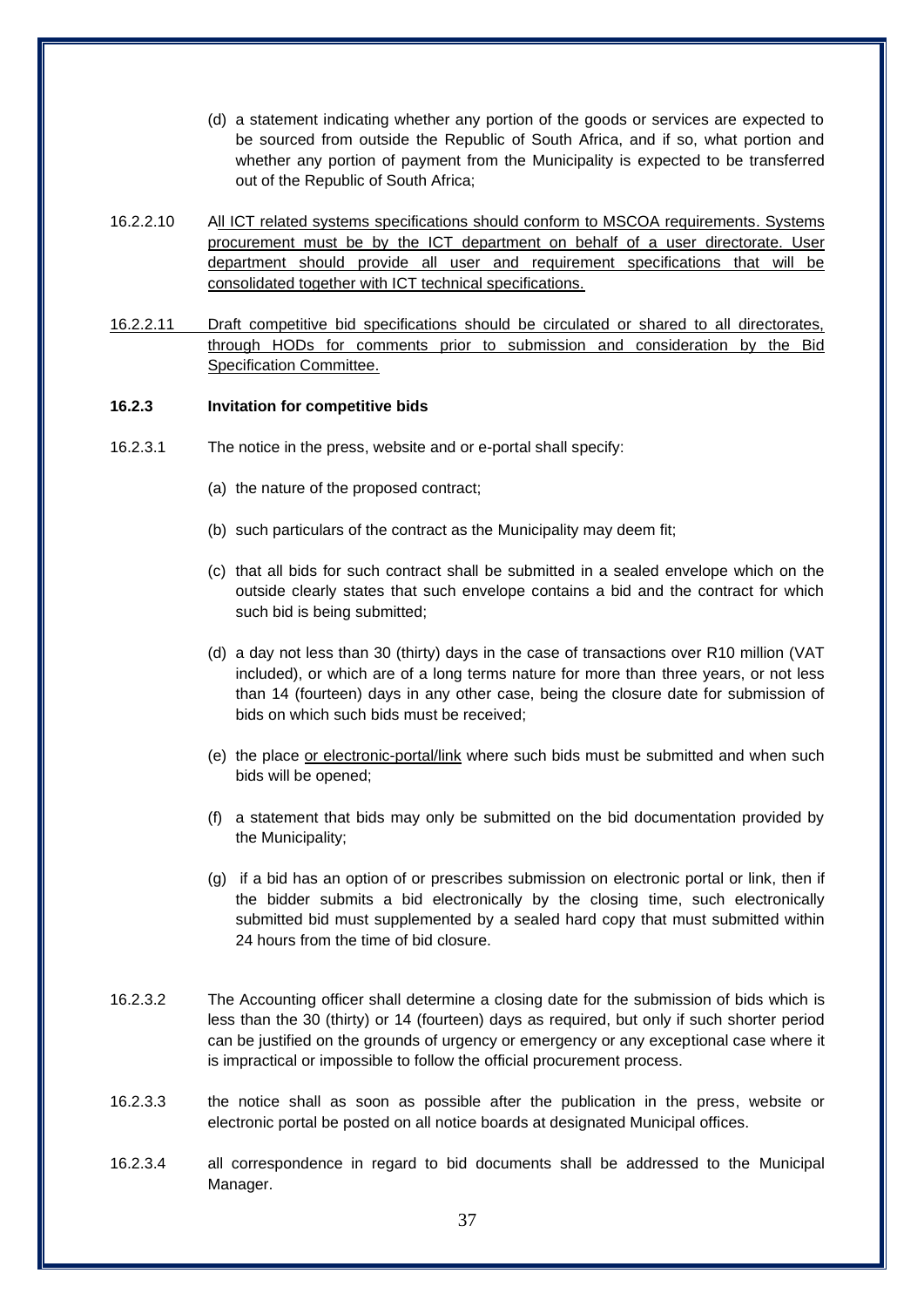- 16.2.3.5 Bid documentation shall be available for collection by prospective bidders during normal office hours, until the closing date of bids.
- 16.2.3.6 compulsory or non-compulsory physical or electronic based site inspections and tender briefing sessions may be required.
- 16.2.3.7 any notice issued prior to the closing of bids, shall be issued in accordance with the prescribed procedures. Posting of the original notice is however not required where the notice has been faxed or emailed to those concerned.
- 16.2.3.8 unless otherwise indicated in the bid documents, the Municipality shall not be liable for any expenses incurred in the preparation and submission of a bid.
- 16.2.3.9 Duty to plan for invitation of tenders

The Municipality must, prior to making an invitation for tenders:

- (a) properly plan for, and, as far as possible, accurately estimate the costs of, the provision of services or goods for which an invitation for tenders is to be made;
- (b) determine the appropriate preference point system to be utilized in the evaluation of the tenders;
- (c) determine the deliverables or performance indicators in terms of which a person awarded a contract will be assessed as contained in the Preferential Procurement Legislation.

### **16.2.4 Two – stage bidding process**

- 16.2.4.1 A two-stage bidding process is allowed for:
	- (a) large complex projects;
	- (b) projects where it may be undesirable to prepare complete detailed technical specifications; and
	- (c) long term projects with a duration period exceeding three years;
- 16.2.4.2 In the first stage technical proposals on conceptual design or performance specifications should be invited, subject to technical as well as commercial clarifications and adjustments.
- 16.2.4.3 The second stage should be the consideration of financial proposal for those who meet the technical evaluation criteria.

#### **16.2.5 Issuing of bid documentation**

16.2.5.1 Bid documents and any subsequent notices shall only be issued by the SCM Sub-Department.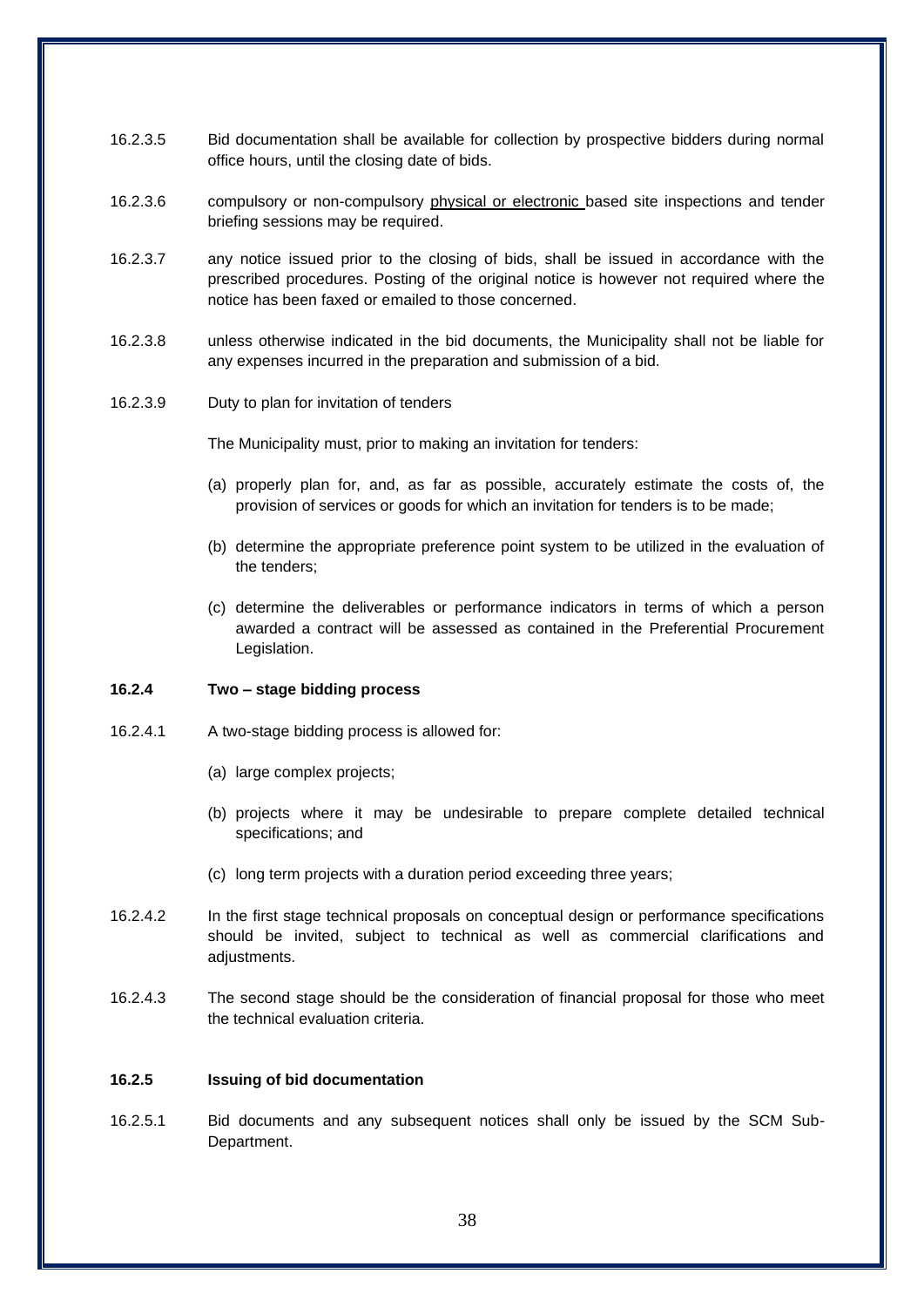- 16.2.5.2 A non-refundable bid charge, as required in the bid notice, may be raised by the Municipality for bid documents.
- 16.2.5.2 Details of all prospective bidders who have been issued with bid documents shall be recorded by the SCM Sub-Department. Such details shall include:
	- (a) the legal and full name of the person/company/closed corporation/firm drawing documents;
	- (b) a contact person;
	- (c) a contact telephone number;
	- (d) a contact fax number;
	- (e) a postal address;
	- (f) a physical address
	- (g) an e-mail address; (if applicable)
- 16.2.5.4 Details recorded as required above shall remain confidential for the duration of the bid period.

## **16.2.6 Validity periods**

- 16.2.6.1 The period for which bids are to remain valid and binding shall be indicated in the bid documents. The period is calculated from the closing time and bids shall remain in force and binding until the end of the final day of the period.
- 16.2.6.2 This period of validity may be extended by mutual consent in writing between the Municipality and the bidder, provided that the original validity period has not expired, and that all bidders shall have an opportunity to extend such period.
- 16.2.6.3 Where possible and it becomes necessary to extend the bid period, a notice shall be published in the press at least one week prior to the original bid closing date. This notice shall also be posted on the notice boards at designated Municipal offices, and a notice to all bidders of bids received at that stage to this effect shall be issued.
- 16.2.6.4 In the event that validity period is not indicated in the bid document or advert, the validity period shall remain 120 days.

### **16.2.7 Bid Prices and Price Adjustments**

- 16.2.7.1 When a bid is invited, provision must be made for the possibility of price adjustments.
- 16.2.7.2 The price adjustment formulas as set out in the bidding documents shall apply for all contract periods exceeding one (1) year in duration.
- 16.2.7.3 In general, where contract periods do not exceed 1 (one) year in duration, the bid shall be a fixed price bid (not subject to contract price adjustment). However, if as a result of any extension of time granted, the duration of a fixed price contract exceeds 1 (one) year, the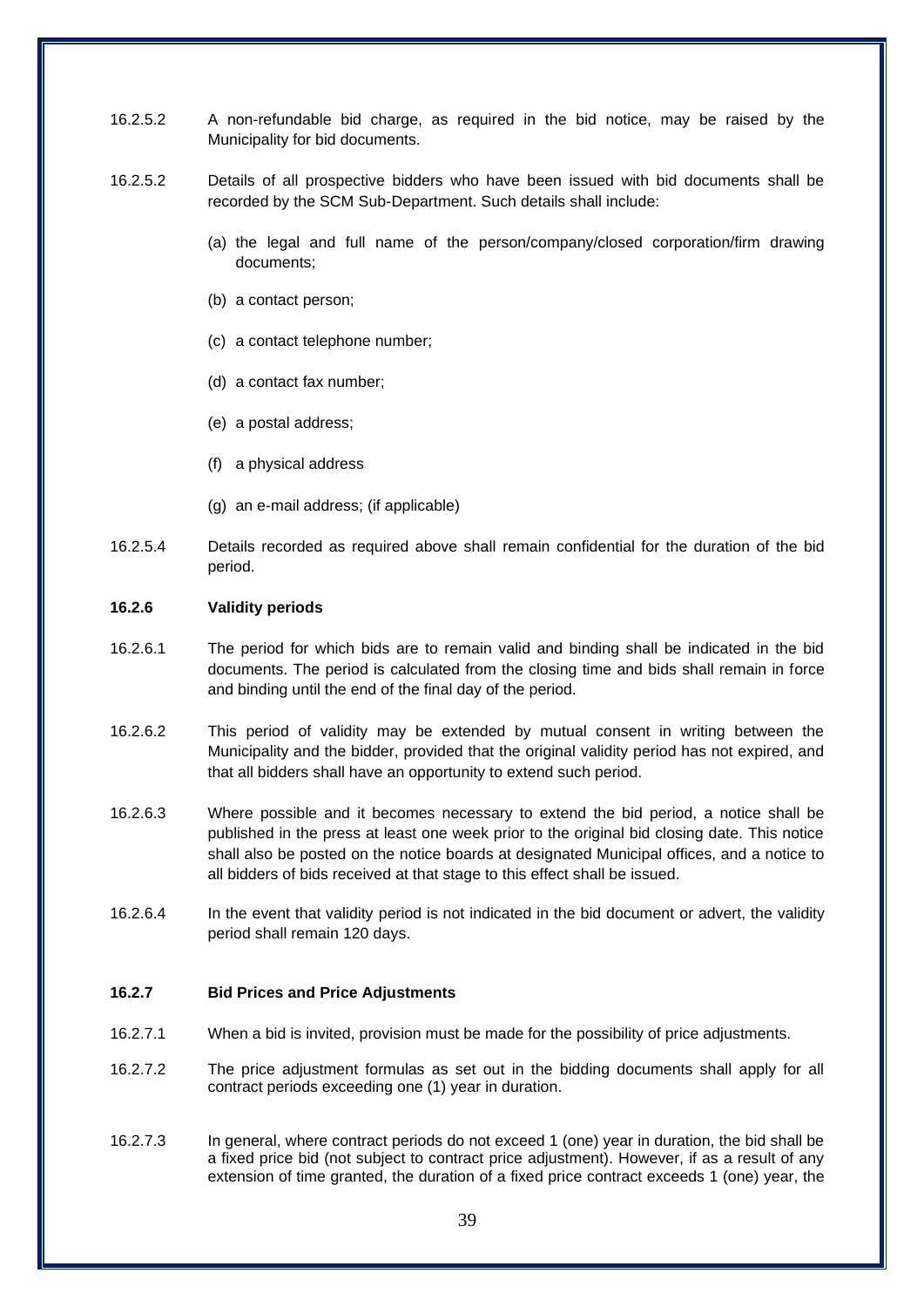contract will automatically be subject to contract price adjustment acceptable to both parties for that period by which the extended contract period exceeds such one year. The contract price adjustment formula as set out in die bidding documents shall apply.

- 16.2.7.4 When bids are evaluated, it must be scrutinized thoroughly in cases where non-firm prices are quoted. If prices are subject to variation in the rate of exchange, the bidder must indicate the rate of exchange on which the bid price is based, as well as the amount to be remitted overseas.
- 16.2.7.5 Price adjustments will not be considered on firm price contracts. However, if the increased price was as a result of unforeseen circumstances beyond the control of the contractor and which could lead to his/her downfall, such application may be considered.
- 16.2.7.6 When prices are subject to adjustment as a result of escalation in the price of escalation in the prices of labour and material, the bidder must indicate the various elements/factors of the bid price that will escalate (e.g. labour, transport, fuel, protective clothing, etc.) the base date and the relevant index and index numbers which were used in calculating the bid price.
- 16.2.7.7 When prices are based on a supplier's price list, a copy of the original price list on which the bid prices were based, must be enclosed with the bid document.
- 16.2.7.8 All applications for price adjustments must be thoroughly checked in order to ensure that it is in accordance with the terms and conditions of the contract, that all required documentary evidence is submitted and that the calculations are correct.

### *Price adjustment of non-firm prices subject to escalation*

- 16.2.7.9 To ensure fair price adjustment, the bidder must give a breakdown of the price offered as well as the Consumer Price Index (CPI) indicators for each of the price factors that make up the price offered. Where it is not possible to obtain the index, figures linked to a specific factor, the average CPI index for that month must be used.
- 16.2.7.10 Price adjustments will only be allowed based on 85% of the original bid price that were offered. The remainder of the original bid price (15%) is seen as fixed costs and will therefore not be subject to price adjustments (MBD 3.2)

## *Price adjustment of non-firm prices subject to exchange variations*

- 16.2.7.11 Exchange rate adjustments must either be done;
	- (a) where a specific item is procured from overseas; or
	- (b) when a contract is signed over a specific period and it is agreed that exchange rate adjustments will be done throughout the contract period at specific dates.
- 6.2.7.12 In the case where specific item/goods are procured from overseas, and the price is linked with an exchange rate, it will be essential for the supplier to furnish the following particulars as part of their financial proposal in the MBD 3.2 form:
	- (a) the financial institution they are banking with;
	- (b) the portion of the price that is subject to the rate of exchange;
	- (c) the amounts that will be remitted abroad; and
	- (d) the exchange rate valid when the bid price offered was calculated.
- 6.2.7.13 The bidder must give proof of payment that were made to the overseas supplier and what the exchange rate were when the payment was made and will form the basis of future adjustments.

## *Price adjustment not subject to an escalation formula*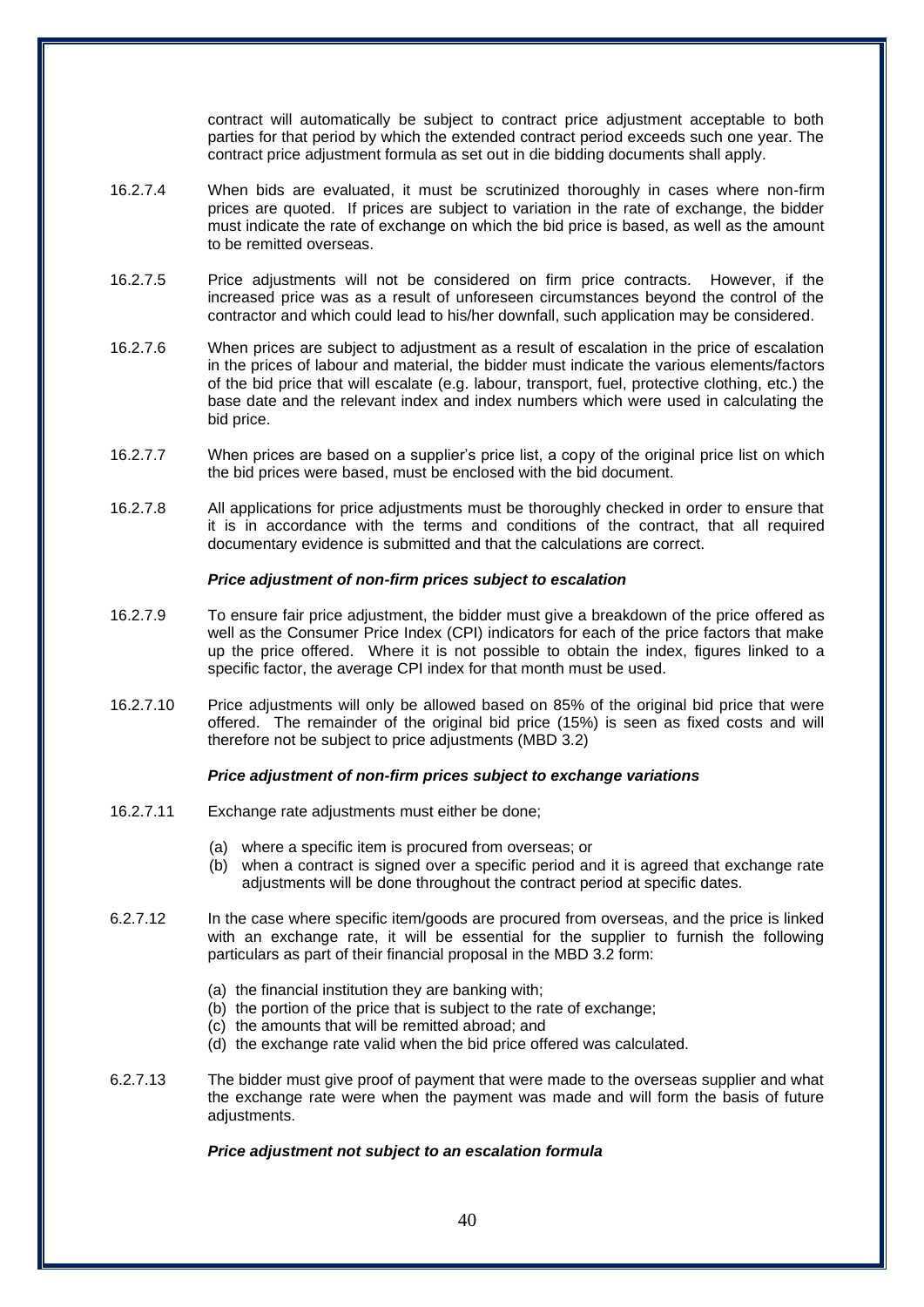- 16.2.7.14 In cases where a contract is signed over a specific period and it is agreed that price adjustments will be done annually on the anniversary of the contract, the average Consumer Price Index (CPI) for the preceding 12 (twelve) months shall apply.
- 16.2.7.15 The following conditions shall apply for all price adjustment:
	- (a) shall only be allowed at the periods and times as stipulated in the bidding documents and/or contract documents;
	- (b) shall not exceed the formulas as stipulated above;
	- (c) may not be implemented prior to the approval of the Municipal Manager.
	- (d) the Department concerned must have the available funds.
- 16.2.7.16 In the event that the increase is more than stipulated in the provisions given above, then the matter should be referred back to the Bid Adjudication Committee (BAC) through BEC for consideration.

#### **16.2.8 Variation Orders**

- 16.2.8.1 Variation orders must be properly controlled to avoid extending projects beyond the original intent.
- 16.2.8.2 Variation orders should be restricted to the absolute minimum through proper planning when inviting bids or quotations.
- 16.2.8.3 For construction related goods, services and or infrastructure projects may be varied by not more than 20% of the original value of the contract
- 16.2.8.4 For all other goods and services may be varied by not more than 15% of the original value of the contract.
- 16.2.8.5 The City Manager on recommendation of the Chief Financial Officer and the relevant HOD shall approve variation orders.

#### **16.2.9 Increase in Scope of Work**

- 16.2.9.1 The Municipality has the right to increase the original scope of work by extending or modifying such scope of work after the conclusion of a contract without re-tendering, if:
	- (a) due to unforeseen circumstances, additional work becomes necessary in order to complete the project based on the original objective set out in the original bid document.
	- (b) for construction related goods, services and or infrastructure projects may be expanded by not more than 20% of the original value of the contract
	- (c) for all other goods and services may be expanded by not more than 15% of the original value of the contract
	- (d) Bid / contract scope of work shall only be recommended by the Bid evaluation committee for approval by the Bid Adjudication committee provided that such bid / contract was initially considered by these committees.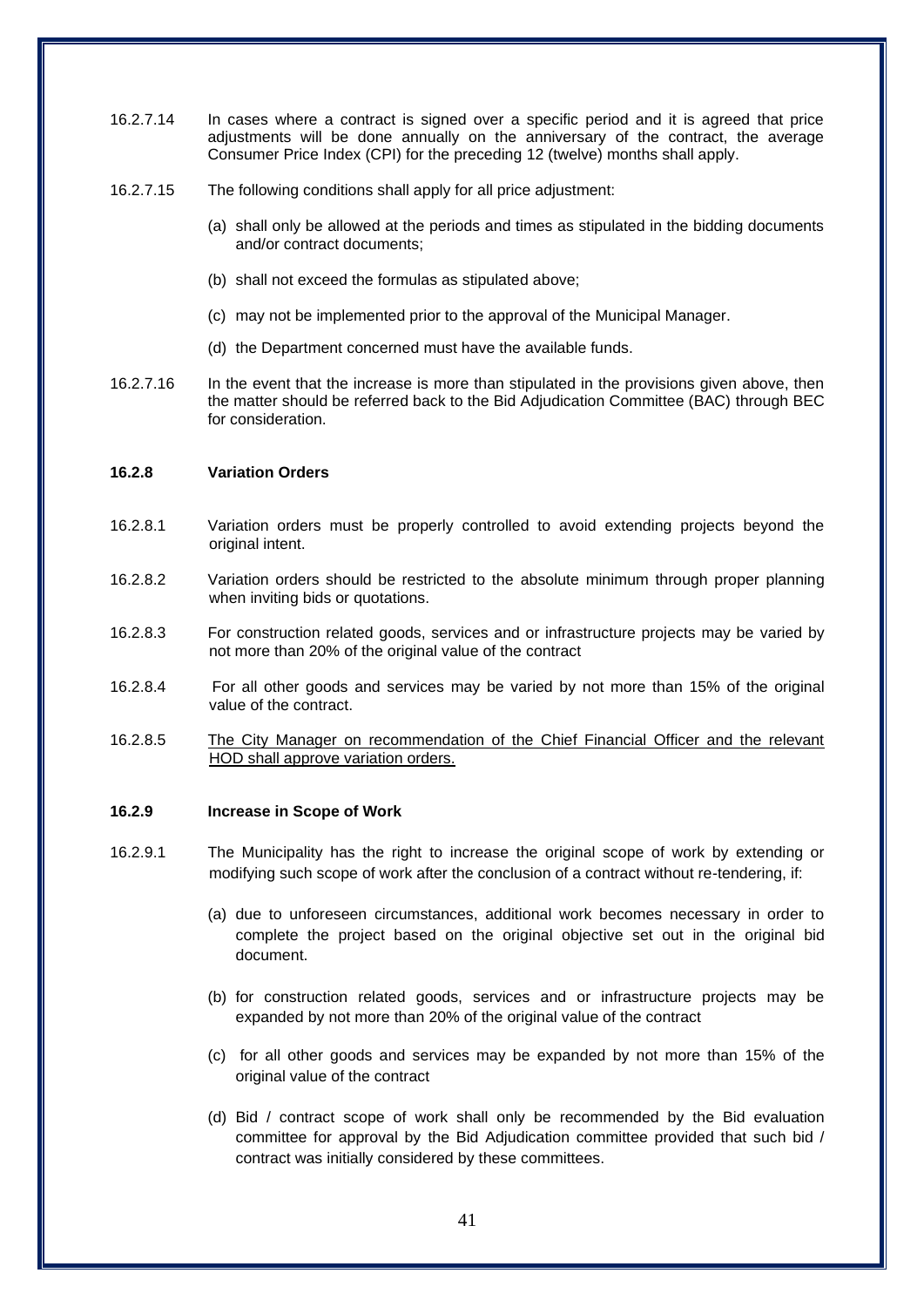(e) the work is spread over a period that is more than 1 (one) financial year. After the initial bidding during the first year, the renewal of the contract for subsequent years will ensure that the Municipality expedites the implementation of projects without repeating the tendering process for a repetition of similar work forming part of a basic project for which an initial contract was awarded using the bidding process. The Municipality shall indicate in the initial bid document that further contracts may be awarded through negotiation with a service provider appointed for the initial contract.

### **16.2.10 Samples**

- 16.2.10.1 When samples are called for in the bid documents, samples (marked with the bid and item number as well as the bidder's name and address) shall be delivered to the addressee mentioned in the bid documents by no later than the closing time of the bid. Bids shall not be included in parcels containing samples.
- 16.2.10.2 If samples are not submitted as requested, the bid concerned may be declared nonresponsive.
- 16.2.10.3 Samples shall be supplied by a bidder at his own expense and risk. The Municipality shall not be obliged to pay for such samples or compensate for the loss thereof, unless otherwise specified in the bid documents, and shall reserve the right not to return such samples and to dispose of them at its own discretion.
- 16.2.10.4 Where a bid is accepted for the supply of goods according to a sample submitted by the bidder, such sample shall become the contract sample. All goods/materials supplied shall comply in all respects to the contract sample.
- 16.2.10.5 In the event that the service provider is unable to provide the goods/materials as per the contract sample, then the services provider must provide reasons and evidence to substantiate the difference, and the contract price shall be re-negotiated: The continued procurement shall be at the sole discretion of the Municipality.

### **16.2.11 Closing of bids**

- 16.2.11.1 Bids shall close on the date and at the time stipulated in the bid notice.
- 16.2.11.2 The bid closing date may be extended if circumstances justify this action. The closing date may only be extended if there is sufficient time to publish a prescribed amending. Such extension can only be granted by the accounting officer.

#### **16.2.12 Submission of bids**

- 16.2.12.1 Bids shall be submitted before the closing time, at the address and in accordance with the directives in the bid documents.
- 16.2.12.2 Each bid shall be in writing using non-erasable ink and shall be submitted on the official Form of Bid issued with the bid documents. The bid shall be submitted in a separate sealed envelope with the name and address of the bidder, the bid number and title, the bid box number (where applicable), and the closing date indicated on the envelope. The envelope shall not contain documents relating to any bid other than that shown on the envelope.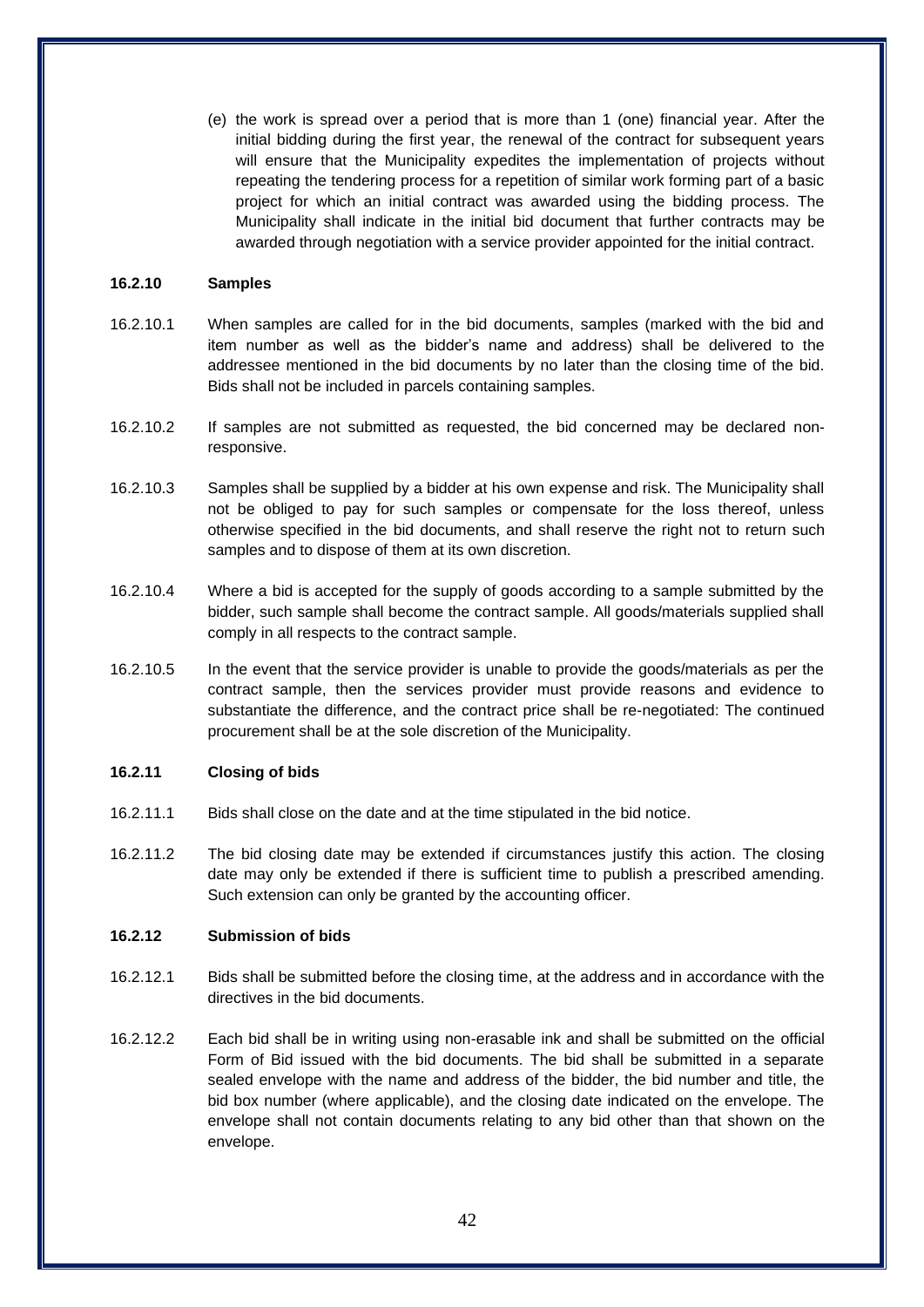- 16.2.12.3 The onus shall be on the bidder to place the sealed envelope in the official marked locked bid box provided for this purpose, at the designated venue, not later than the closing date and time specified in the bid notice.
- 16.2.12.4 Postal bids will be accepted for consideration only if they are received in sufficient time to be lodged in the appropriate bid box by the closing time for such bids, it being understood that the Municipality disclaims any responsibility for seeing that such bids are in fact lodged in the bid box. Proof of posting of a bid will not be accepted as proof of delivery to the appropriate place for the receipt of bids.
- 16.2.12.5 No bids forwarded by telegram, facsimile, e-mail or similar process shall be considered.
- 16.2.12.6 Bids shall not be included in packages containing samples and such bids may be rejected as being invalid.

### **16.2.13 Late Bids**

- 16.2.13.1 Bids are late if they are received after closing time.
- 16.2.13.2 A late bid shall not be admitted for consideration and where feasible shall be returned unopened to the bidder.

#### **16.2.14 Envelopes**

- 16.2.14.1 Any bid received without being in an envelope, shall be sealed in an envelope, and the bid number and title, the bid box number (where applicable) and closing date shall be written on the envelope, if ascertainable.
- 16.2.14.2 Bids received in envelopes (sealed or un-sealed) without a bid number or title on the envelope, shall be opened, where possible in the presence of a witness, the bid number and title ascertained, the envelope sealed and the bid number and title, the bid box number (where applicable) and closing date written on the envelope. Any such envelopes shall be lodged in the applicable bid box, it being understood that the Municipality disclaims any responsibility for seeing that such bids are in fact lodged in the correct bid box.

## **16.2.15 Opening of Bids**

- 16.2.15.1 At the specified closing time on the closing date, at least two representatives of the SCM Sub-Department, a representative from Internal Audit Sub Department or a representative from the Anti Fraud Sub Department will be present and responsible for the process of receiving and recording the bids. The applicable bid box shall be announced closed or sealed by representatives SCM, internal audit and anti-fraud divisions.
- 16.2.15.2 Once closed, the bid box may only be opened thereafter by a representative from the SCM Sub- Department in the presence of a designated representative from Internal Audit or Anti-Fraud Sub-Departments in open public after the closing time, and the contents thereof shall be checked for compliance.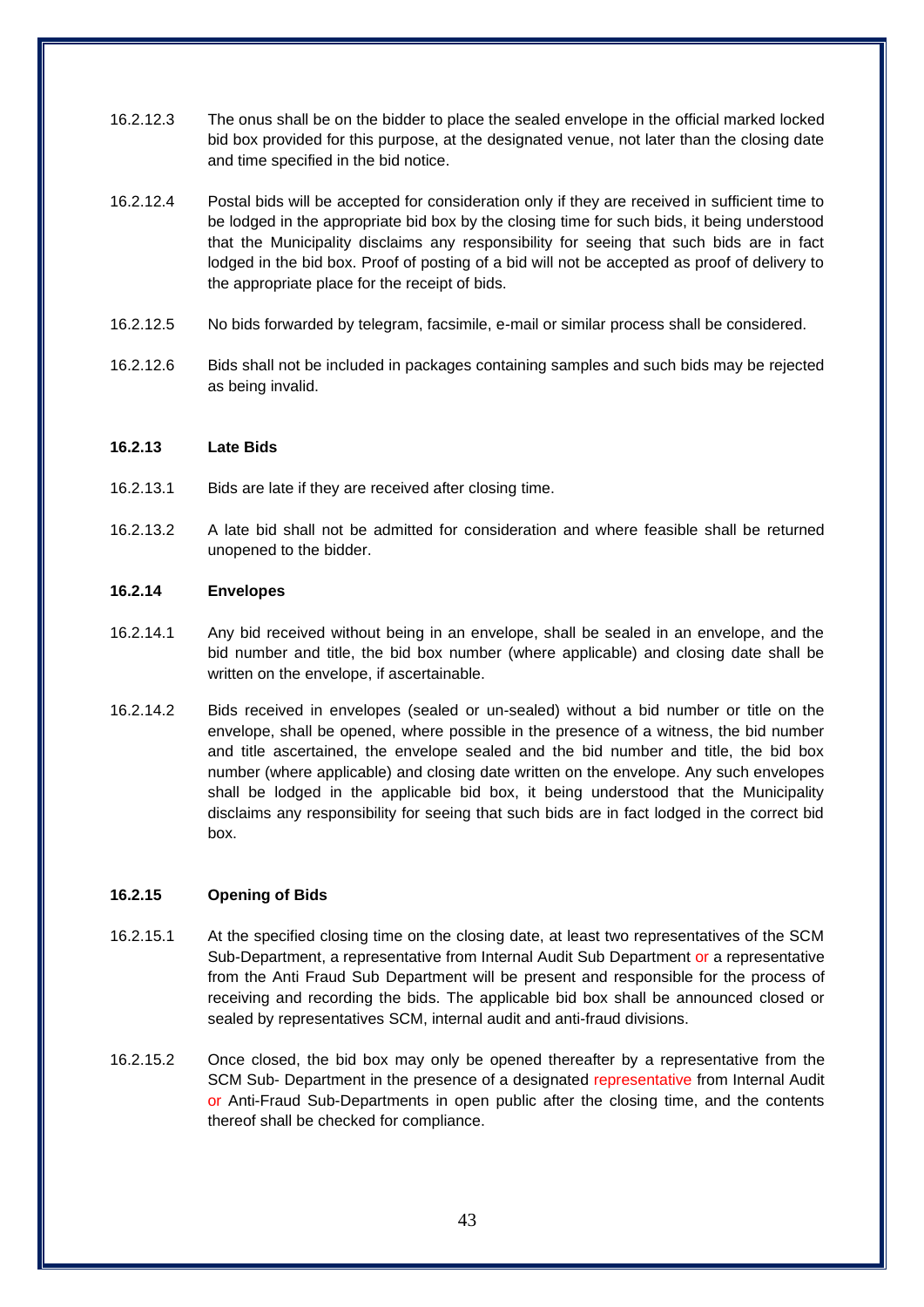- 16.2.15.3 Immediately after the opening of the bid box by the representatives of the SCM-, Internal Audit- and Anti Fraud Sub Departments, all bids shall be opened in public, and they shall in each case read out the name of the bidder and where possible, the amount of the bid.
- 16.2.15.4 As soon as a bid has been opened, the bid document shall be stamped with the official stamps, and where necessary, endorsed with the opening employee's signatures. The name of the bidder shall be recorded in a bid opening register kept for that purpose, which register will be available for public inspection.
- 16.2.15.5 After the representatives of the SCM-, Internal Audit- and Anti Fraud Sub Departments have completed the bid opening register in respect of all bids received, the bids shall remain with the SCM unit.

### **16.2.16 Invalid Bids and Non-responsive bids**

#### **16.2.16.1 Invalid Bids**

- (a) Bids shall be considered invalid and shall be endorsed and recorded as such (in the bid opening register) by the responsible employee who opened the bid, in the following instances and such shall the endorsed by the SCM Verification committee consisting of bid administration division of Acquisition management.
	- (i) where the bid is not submitted on the official bid document / form;
	- (ii) where the bid is not completed in non-erasable ink;
	- (iii) where the bid document is corrected using the correction pen.
	- (iv) where the bid form has not been signed;
	- (v) where the bid form is signed, but the name of the bidder is not stated, or is
	- (vi) impossible to read;
	- (vii) where there is no proof that the bidder is registered on he centralised supplier's database administered by National Treasury.
	- (viii) where there is no proof from the relevant Municipality that municipal rates and taxes of the bidder are not in arrears for period of more than 90 days from the closing date of the bid.
- (ix) in the instance where an affidavit is not attached by a person residing or operating from their parent's residency clearly stipulating that they are not responsible for the Municipal account, however the said Municipal account of the parents should not be in arrears for a period of more than 90 days from the closing date of the bid.
- (x) where there is no proof that the bidder is leasing a property and the valid and acceptable lease agreement which clearly stipulate that the lessee / tenant liability regarding payment of water and electricity is not submitted with the bid document on the closing date of the bid. or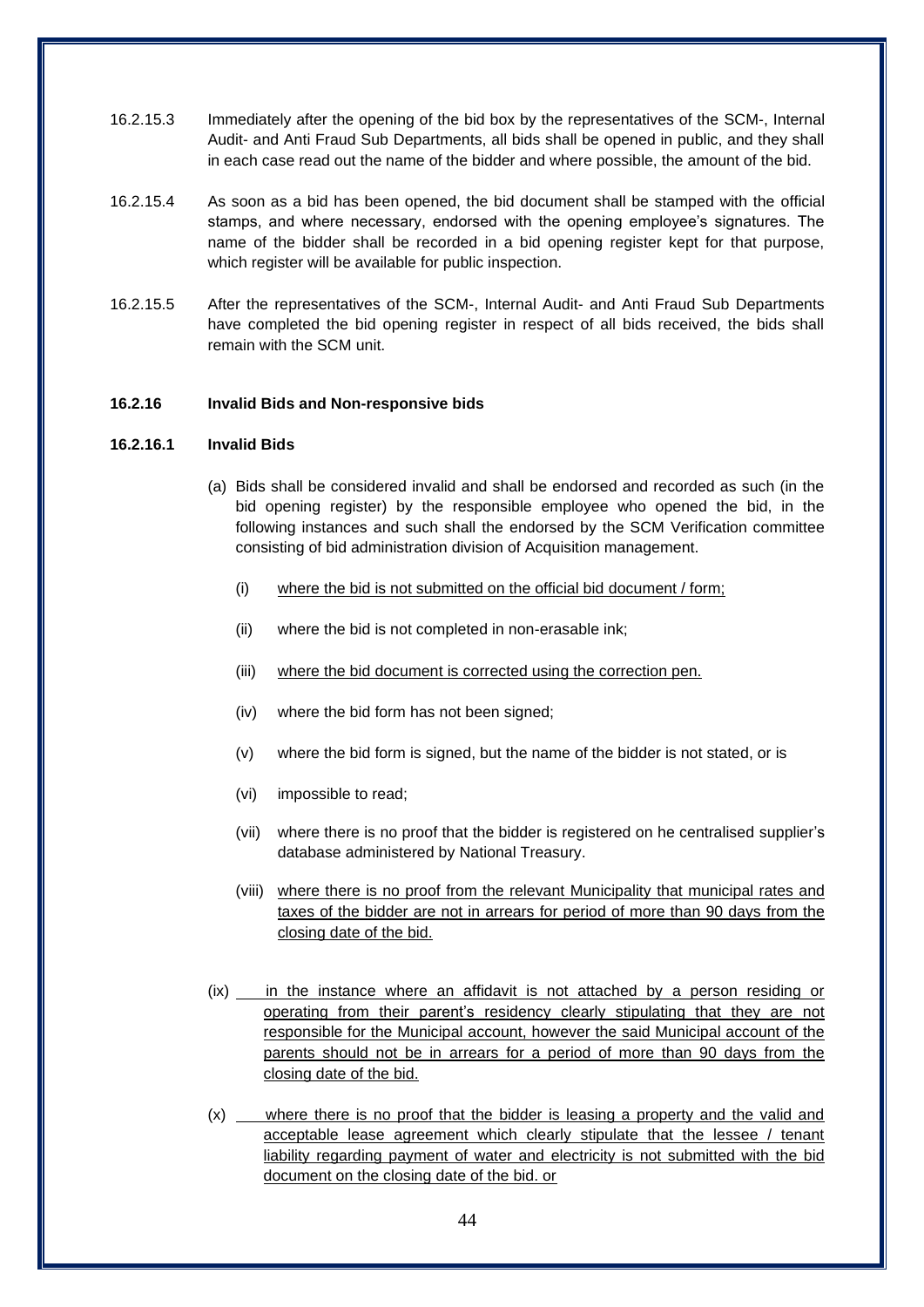- (xi) where there is no proof that the bidder is sub leasing a property and the main lease agreement is not submitted together with the sub – lease agreement on the closing date of the bid. or
- (xii) Where the bidder failed to provide stamped letter from the relevant Councilor stating that bidder's business is conducted in the property where the municipality is not issuing municipal accounts / statements.
- (c) When bids are declared invalid at the bid opening, the bid sum of such bid shall not be read out. However, the name of the bidder and the reason for the bid having been declared invalid shall be announced.
- (d) If a bidder was incorrectly disqualified through bid opening process, the Manager responsible for Acquisition Management shall prepare a report signed by all SCM Officers / Practitioners or Seniors who conducted verification process and the ones who initially disqualified the said bidder by mistake for rectification of the disqualification to the General Manager: Supply chain Management and such shall be approved by the Chief Financial Officer.
- (e) The abovementioned report must clearly stipulate how the mistake could have occurred and how it was discovered.

# **16.2.16.2 Non-responsive bids**

Bids that are non-responsive (i.e. technically unacceptable) and non-responsible (i.e. price very high or very low) will be disqualified.

#### **(a) Non-responsive tenders**

Bids that do not respond to any of the technical requirements of the scope of work or do not meet any of the technical specifications outlined in the enquiry document without clarification and acceptance by the person that issued the enquiry documents, will be disqualified.

#### **(b) Non-responsible tenders**

These refer to tenders with a price that is very high or very low and is therefore not considered a fair and acceptable market price estimated by the individual professional / body or market prices submitted by the bidders.

A fair and acceptable market price or cost estimates are defined on the basis of the following factors:

- (i) is the bid price substantially below or higher than that of other bidders?
- (ii) in repeat purchases, how does the bid price compare with recent contracts awarded for similar items or work, taking into account quantified, conditions, terms, and other important specifications?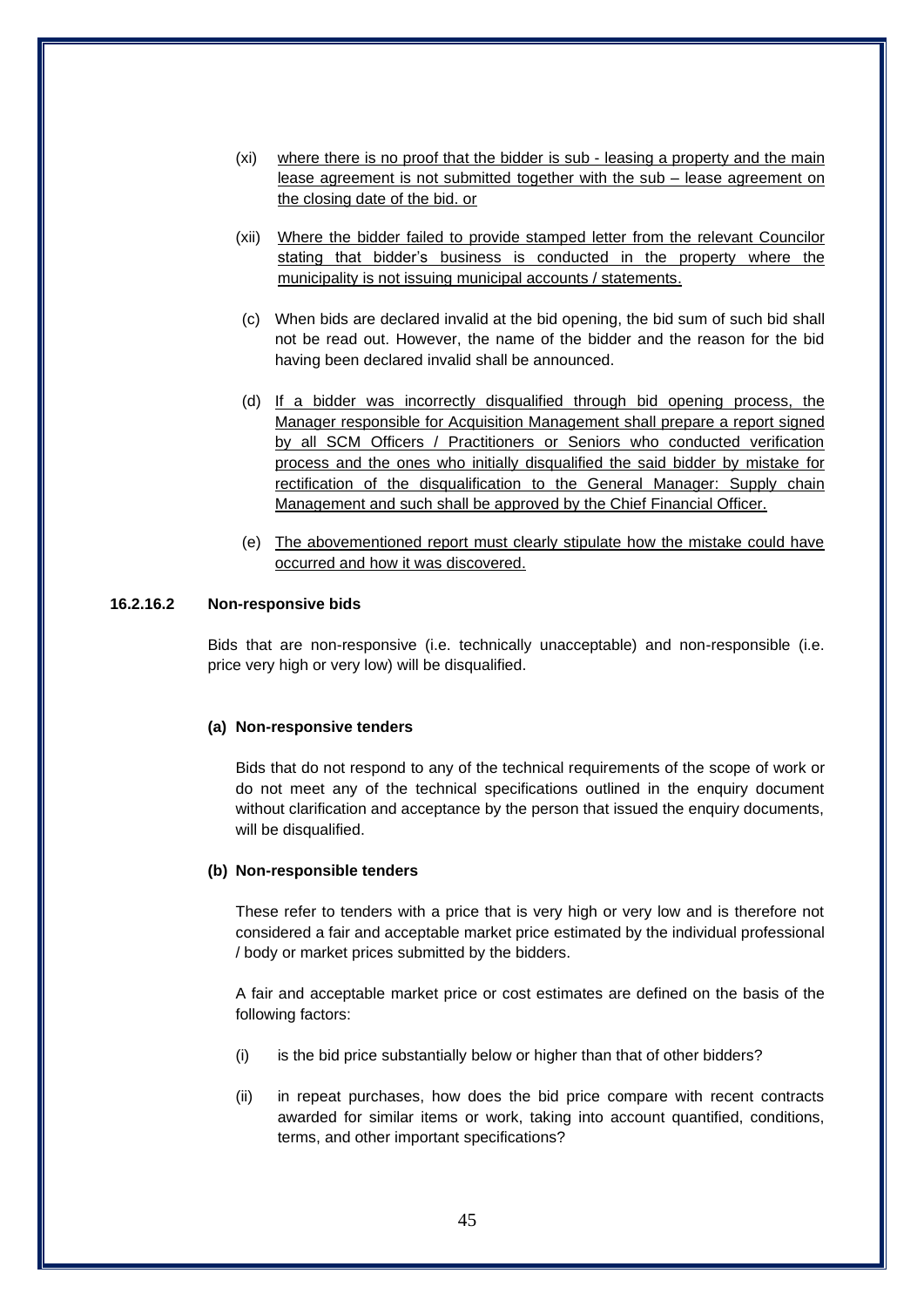- (iii) are there price indices available to determine the changes in labour and material costs
- (iv) market research information to establish fair market price goods and serviced procured regularly
- (v) the above is particularly important for the calculation of preference point system and the implementation of the price matching strategy.

### **16.2.17 Tax Compliance Status**

- 1. As part of enhancing tax compliance, South African Revenue Services had introduced tax compliance status system and the following shall be applicable:
	- a. all bidders shall be required to submit their bids together with the paper tax clearance certificate printed from tax compliance status system.
	- b. in addition, bidders shall also be required to submit together with the bid document a tax clearance certificate number and tax compliance status pin in order to verify the validity of the submitted paper tax clearance certificate.

#### **16.2.18 Bid Sum**

A bid will not necessarily be invalidated if the amount in words and the amount in figures do not correspond, in which case the amount in words shall be read out at the bid opening.

#### **16.2.19 Confidentiality of Rates and Proprietary Information**

All rates and proprietary information are confidential and shall not be disclosed.

#### **16.2.20 Consideration and Acceptance of Bids**

All quoted tariffs shall be considered.

### **16.2.21 Negotiations**

- 16.2.21.1 The Municipal Manager may use the negotiation mechanism only in the following instances:
	- (a) to negotiate the final terms of contracts with bidders identified as preferred bidders through a competitive bidding process, provided that such a process:
		- (i) does not allow the bidder concerned a second or unfair opportunity;
		- (ii) is not to the detriment of any other bidder; and
		- (iii) does not lead to a higher price than the bid as submitted.
	- (b) when procuring goods and services from a single or sole supplier;
	- (c) when annual price increases in respect of existing contracts are requested;
	- (d) when terms and conditions in respect of existing contracts require amendment;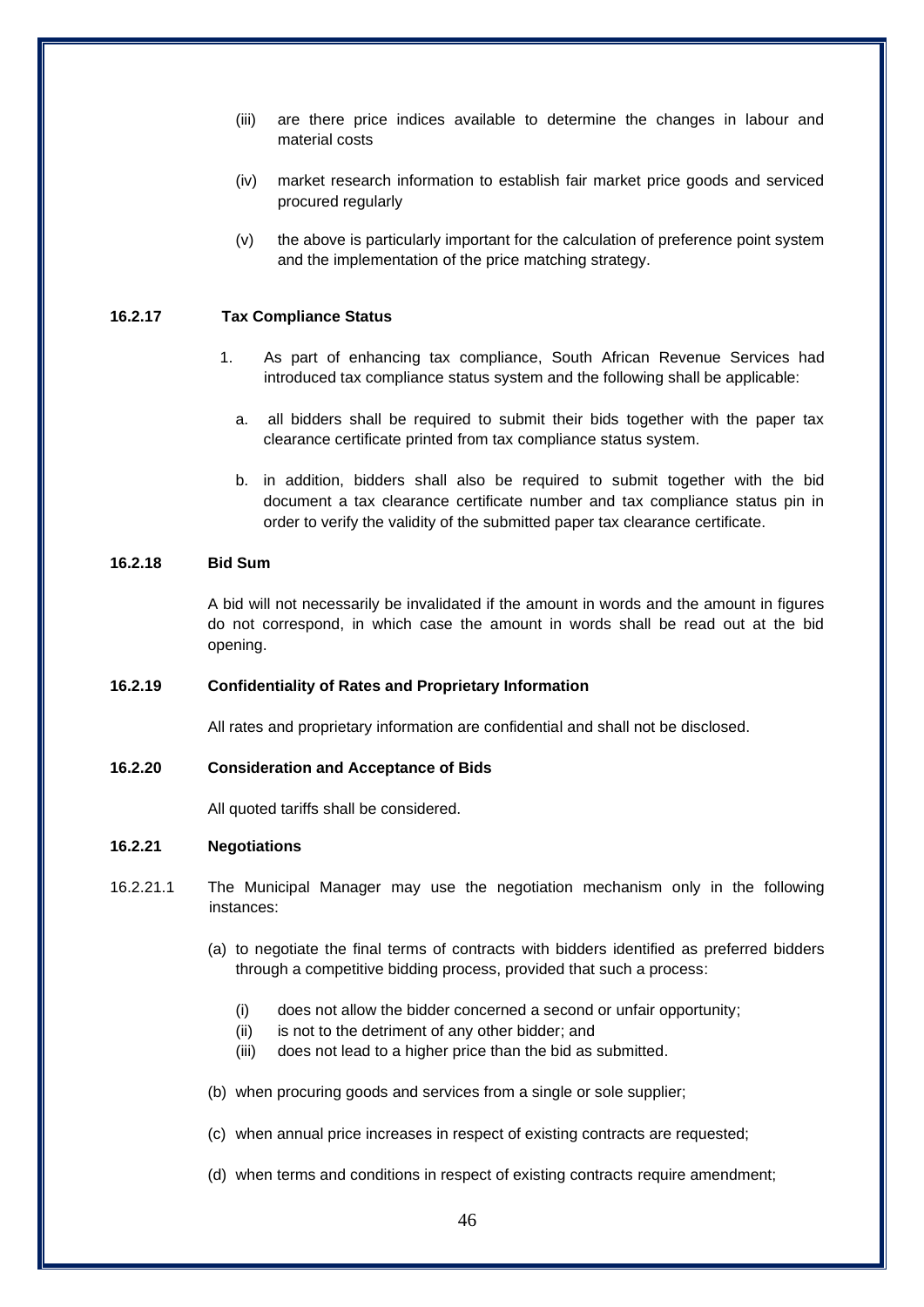Minutes of such negotiations shall be kept for record purposes.

- 16.2.21.2 The Municipality shall not be obliged to accept the lowest or any bid. For goods and services bids, the Municipality shall have the right to accept the whole bid or part of a bid or any item or part of an item or accept more than one bid, in the event of a number of items being tendered for.
- 16.2.21.3 Bidding documents must provide for the rejection of all bids if and when deemed necessary. This is justified when there is lack of effective competition or bids are not substantially responsive, provided that lack of competition should not be determined solely on the basis of the number of bidders. If all bids were rejected, the Municipality must review the causes justifying the rejection and consider making revisions to the specific conditions of contract, design and specifications, scope of the contract, or a combination of these, before inviting new bids.
- 16.2.21.4 If rejection is due to lack of competition, wider advertising should be considered. If the rejection was due to most or all of the bids being non-responsive, new bids may be invited from the initially pre-qualified bidders, or with the agreement of the Municipal Manager, from only those that submitted bids in the first instance. All bids should not be rejected solely for the purpose of obtaining lower prices. If the lowest evaluated responsive bid exceeds the Municipality's pre-bid cost estimates by a substantial margin, the Municipality must investigate the causes for the excessive cost and consider requesting new bids as described above.
- 16.2.21.5 Alternatively, to paragraph 16.2.1.5, the Municipality may negotiate with the identified preferred bidder(s) to try to obtain a satisfactory contract through a reduction in the scope and/or a reallocation of risk and responsibility that can be reflected in a reduction of the contract price, provided that a substantial reduction in the scope or modification to the contract documents may require re-bidding. The Municipal Manager's prior approval must be obtained before rejecting all bids, soliciting new bids, or entering into negotiations with the identified preferred bidder. This approval should be recorded for auditing purposes.
- 16.2.21.6 The Municipality may, before bids are considered for acceptance examine and take into account the following, although not limited thereto:
	- (a) the financial standing of a bidder, including his ability to furnish the required institutional guarantee, where applicable;
	- (b) the bidder's good standing with the Municipality from past experience;
	- (c) the bidder's ability to fulfill his obligations in terms of the bid documents.
- 16.2.21.7 The remaining acceptable bids shall be adjudicated according to the following as applicable:
	- (a) bid price (corrected if applicable and brought to a comparative level where necessary);
	- (b) the unit rates and prices;
	- (c) any qualifications to the bid;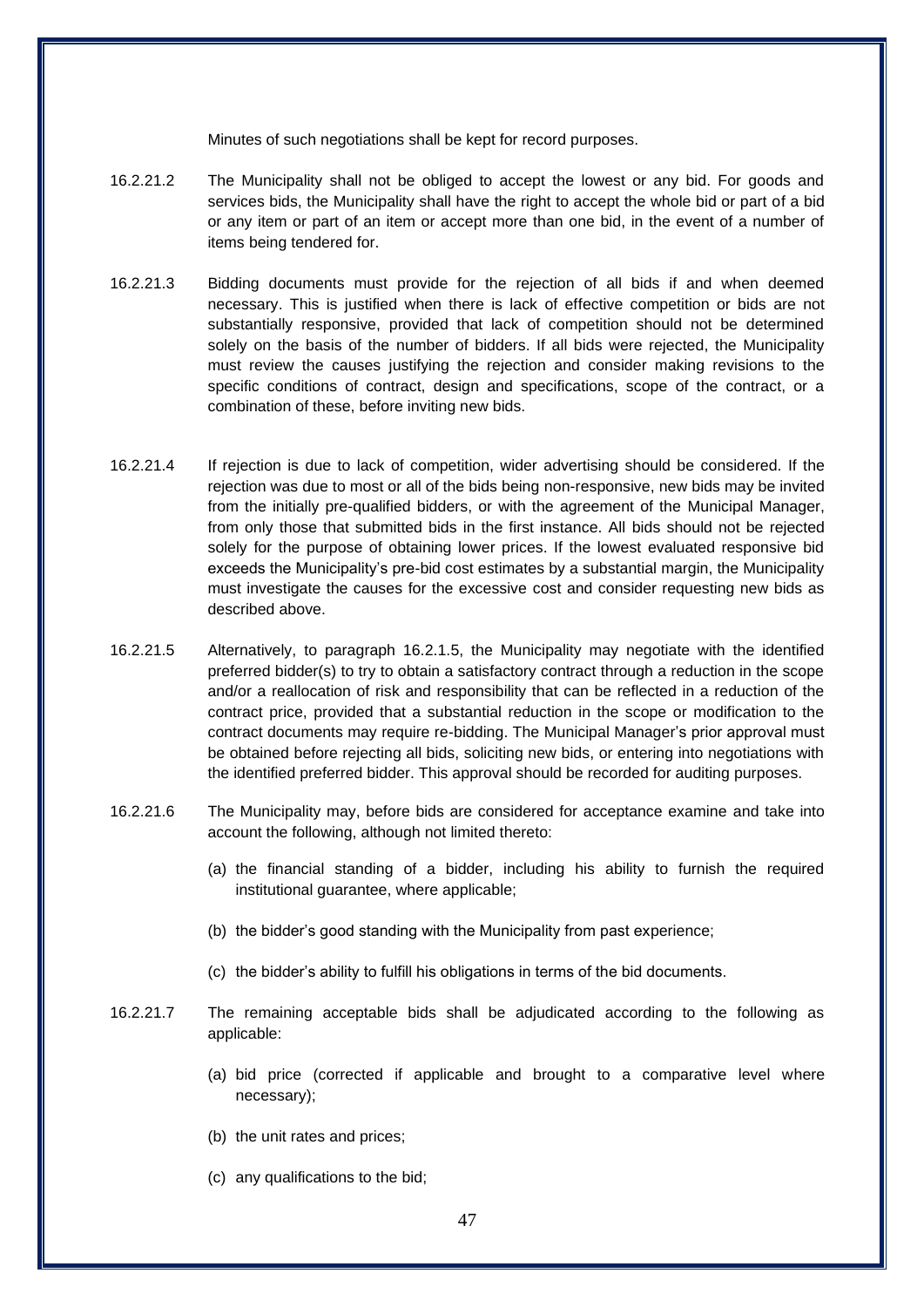- (d) the bid ranking obtained in respect of preferences set out in Chapter 4;
- (e) any other criteria specified in the bid documents.
- 16.2.21.8 Additional information or clarification of bids may be called for if required, by the Bid Evaluation Committee in writing.
- 16.2.21.9 The Municipality reserves the right to consider alternative bids, provided that a bid free of qualifications and strictly in accordance with the bid documents is also submitted. Alternative bids shall be submitted on separate complete sets of bid documents and shall be clearly marked "Alternative Bid" to distinguish it from the unqualified bid referred to above. The Municipality shall not be bound to consider alternative bids. If, after bids have been brought to a comparative level and are equal in all respects, the Delegated Authority shall in the presence of a witness, draw lots to decide the award.
- 16.2.21.10 If, after bids have been brought to a comparative level, two or more score equal total adjudication points, the successful bid should be the one scoring the highest number of preference points (B-BBEE).
- 16.2.21.11 If functionality is part of the evaluation process and two or more tenderers score equal total points and equal preference points for B-BBEE, the contract must be awarded to the tenderer that scores highest points on functionality.
- 16.2.21.12 Should two or more bids be equal in all respects, Delegated Authority shall in the presence of a witness draw lots to decide the awards or split 50 percent each where applicable.

### **16.2.22 Request for withdrawal of a Bid**

Where a bidder requests in writing, after the closing of bids prior to the evaluation and adjudication process, that this bid be withdrawn, then such a request may be granted by the Municipal Manager if it is in the best interests of the Municipality.

### **16.2.23 Acceptance of a Bid**

- 16.2.23.1 Once bids have been adjudicated upon in accordance with the bid committee system, the minutes of the Bid Adjudication Committee shall be submitted to the chairperson of the bid adjudication committee for approval.
- 16.2.23.2 Where a bid has been recommended for acceptance and is approved by the chief financial officer or municipal Manager depending on the delegations of powers, the successful bidder shall be notified thereof in writing as provided in Part 7 of Chapter 3.
- 16.2.23.3 In the event of it becoming necessary to cancel or re-advertise a bid, then a report to this effect shall be submitted to the Bid evaluation committee for consideration.
- 16.2.23.4 No contract may be awarded to a service provider who has failed to comply with tax compliance status from the South African Revenue Service (SARS) certifying that the taxes of that service provider are in order or that suitable arrangements have been made with SARS.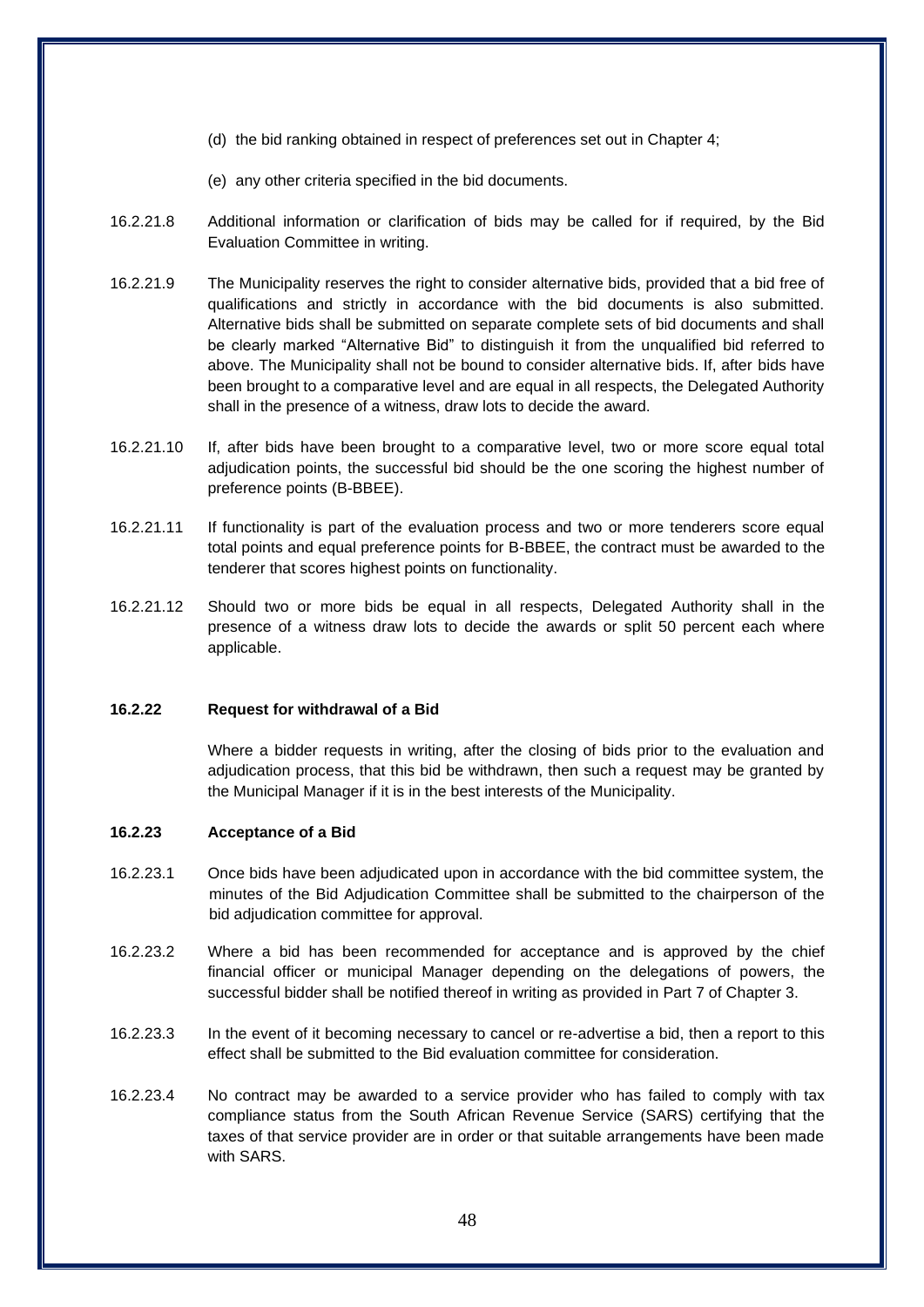- 16.2.23.5 No contract may be awarded to a service provider who has failed to submit a proof that municipal rates and taxes from the applicable Municipality certifying that the rates taxes of that service provider are not in arrears for more than order 90 days.
- 16.2.23.6 No contract may be awarded to a service provider who has failed to submit a valid and acceptable lease / sub lease agreement validating that the bidder is conducting a business on the leased property.

### **16.2.24 Annual Bids**

- 16.2.24.1 It is permissible to invite formal bids for the supply of goods and services or engineering and construction works that is of an ad-hoc or repetitive nature, for a predetermined period not exceeding 3 (three) years. It is permissible to use the annual bids for procuring the services of consultants, but the practice of using annual bids to circumvent the formal bid process in respect of traditional project work is however not permissible
- 16.2.24.2 All such bids shall comply with the prescribed provisions in the SCM Policy in all respects.
- 16.2.24.3 Approval of a bid will not necessarily guarantee the service provider any business with the Municipality.
- 16.2.24.4 Annual bids shall be considered in terms of the prescribed adjudication procedures for bids.
- 16.2.24.5 Where different selections of items are required from the same bid and it is not possible or practical to split the orders, then the adjudication process will have to be carried out in respect of each application. Individual orders will then be placed (or contracts awarded) on the basis of the highest total adjudication points received per application.
- 16.2.24.6 Where the selected service provider in terms of the adjudication process followed, is unable to provide the required goods, services or construction works at the required time and confirms as much in writing, then the bidder with the next highest adjudication points may be selected.

#### **16.3 Deviation from and ratification of minor breaches of procurement processes**

- 16.3.1.1 The Municipal Manager may:
	- (a) Dispense with the official procurement processes established by the SCM Policy and procure required goods or services through any convenient process, which may include direct negotiations, but only:
		- (i) in an emergency;
		- (ii) if such goods or services are produced or available from a single provider only;
		- (iii) for the acquisition of special works of art or historical objects where specifications are difficult to compile;
		- (iv) acquisition, sale and exchange of zoological goods and services as contemplated in sub-paragraph 16.6; or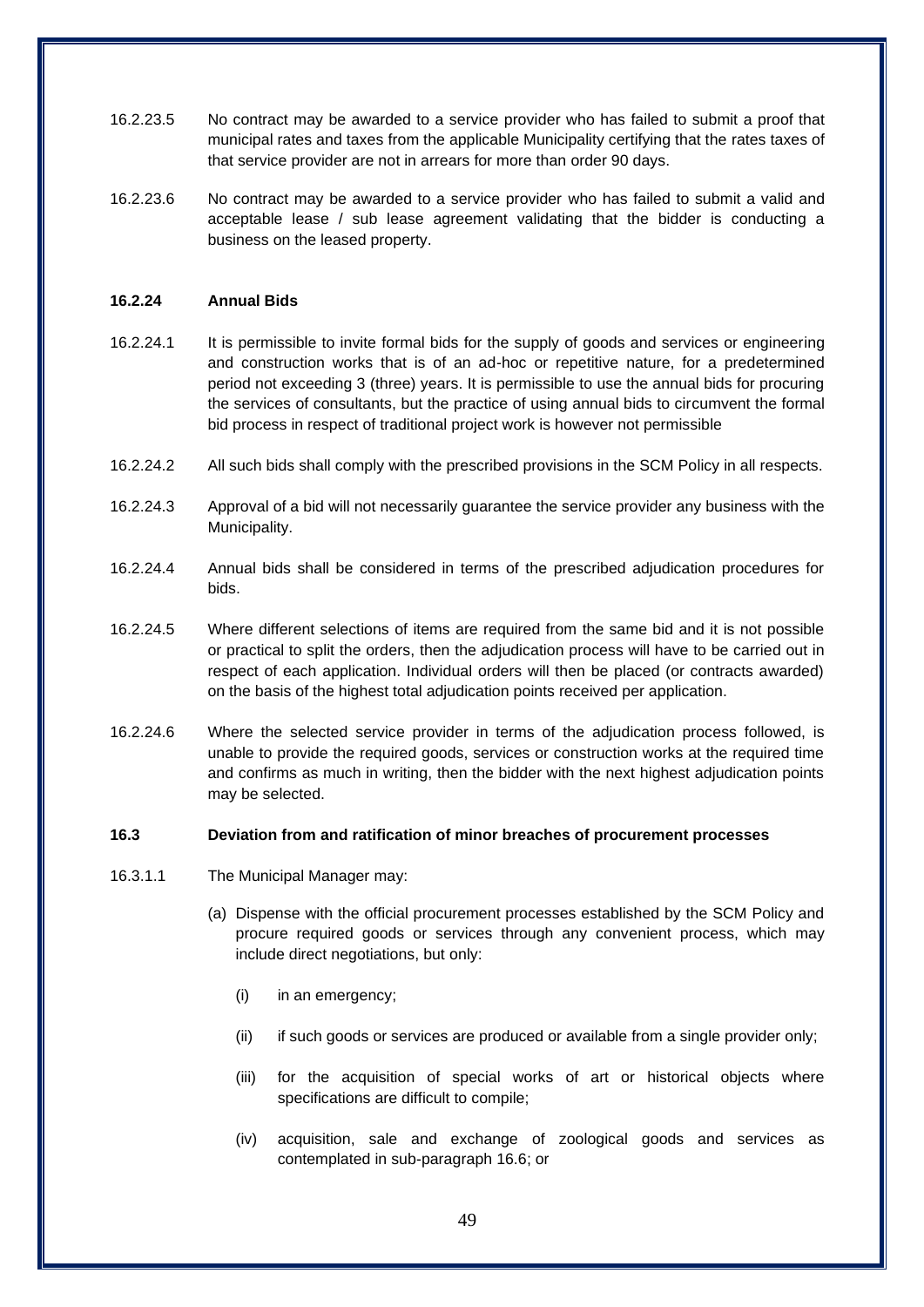- (v) in any other exceptional case where it is impractical or impossible to follow the official procurement processes.
- (b) Ratify any minor breaches of the procurement processes by an employee or committee acting in terms of delegated powers or duties which are purely of a technical nature.
- 16.3.2 A Head of Department seeking the approval of the Municipal Manager in terms of subparagraph 16.3 for the deviation or ratification shall submit a written report to the Chief Financial Officer for recommendations prior to the approval of the Municipal Manager detailing the reasons why the Municipal Manager should authorize a departure from the prescribed requirements. A report in terms of this sub-paragraph shall contain such information as the Municipal Manager may specify.
- 16.3.3 The Head of the Department shall comply with the documentation requirements that will accompany the deviation report to the Chief financial officer for recommendation to the Municipal Manager for consideration, as such will be issued by the chief financial officer on time to time.
- 16.3.4 The Municipal Manager must record the reasons for any deviations in terms of subparagraphs 16.3.1(a) and (b) above and report to the next meeting of the Council and include it as a note to the annual financial statements.
- 16.3.5 Subparagraph 16.2.21.2 does not apply to the procurement of goods and services from an organ of state.
- 16.3.6 Nobody may, in order to avoid compliance with any prescript in this paragraph 16.2.21, split the procurement of any goods, services or the execution of work into lesser items or parts or enter into more than one contract. When determining transaction values, a requirement for goods or services consisting of different parts or items, must as far as possible be treated and dealt with as a single transaction.
- 16.3.7 The decision of the Municipal Manager in terms of paragraph 16.3.1 shall be final.

#### **16.4 Procurement of Banking Services**

- 16.4.1 A contract for the provision of banking services to the Municipality:
- 16.4.1.1 must be procured through a competitive bidding process;
- 16.4.1.2 must be consistent with section 7 of the MFMA;
- 16.4.1.3 may not be for a period of more than five years at a time;
- 16.4.2 The process for procuring a contract for banking services must commence at least nine months before the end of an existing contract.
- 16.4.3 The closure date for the submission of bids may not be less than 60 (sixty) days from the date on which the applicable advertisement is placed in a newspaper. Bids must be restricted to banks registered in terms of the Banks Act, 1990 (Act No 94 of 1990).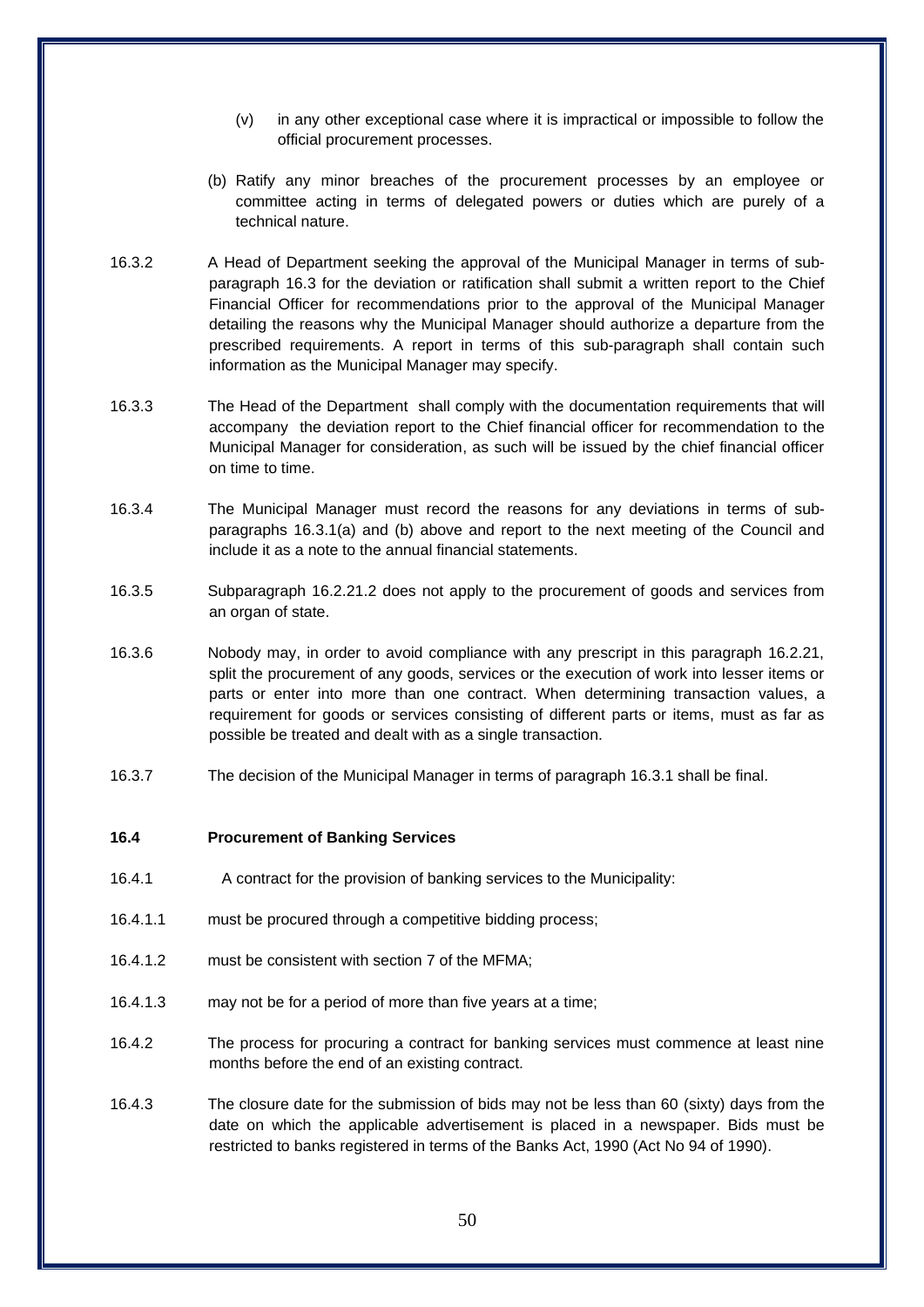### **16.5 Procurement of IT related goods or services**

- 16.5.1 The Municipal Manager may request the State Information Technology Agency (SITA) to assist the Municipality with the procurement of IT related goods or services through a competitive bidding process.
- 16.5.2 The parties must enter into a written agreement to regulate the services by and the payments to be made to SITA.
- 16.5.3 The Municipal Manager must notify SITA together with a motivation of the IT needs of the Municipality if:
- 16.5.3.1 the transaction value of IT related goods or services required by the Municipality in any financial year will exceed R50 million (VAT included);
- 16.5.3.2 the transaction value of a contract to be procured by the Municipality whether for one or more years exceeds R50 million (VAT included);
- 16.5.4 If SITA comments on the submission and the Municipality disagrees with such comments, the comments and the reason for rejecting or not following such comments must be submitted to the Council, the national treasury, the Free State Provincial treasury and the Auditor General.
- 16.5.5 In compliance with MFMA Circular No 57, the municipality shall implement the following process before inviting tenders for the replacement of any core Financial Management System / ERP System:
- 16.5.5.1 National and Provincial Treasuries should immediately be informed of any intention to replace the accounting or billing system currently operating at the municipality;
- 16.5.5.2 the submission should include a comprehensive motivation with specific reasons for why it is deemed necessary to replace the existing financial system;
- 16.5.5.3 a copy of the service level agreement with minutes of the meetings between the municipality and the current service provider (financial system vendor) during the previous twelve months must be made available;
- 16.5.5.4 the organizational structure, specifically for the IT department/function, clearly indicating management capacity and responsibility for operating the financial system, must be submitted;
- 16.5.5.5 an assessment should be done to determine which modules of the existing financial system are being utilised by the municipality and reasons must be provided for modules not in operation.
- 16.5.5.6 in cases where an existing system is not an ERP system the municipality must provide details of any other systems utilised by the municipality;
- 16.5.5.7 the date on which the existing financial system was implemented, the procurement and implementation costs and the current operational costs thereof must be disclosed;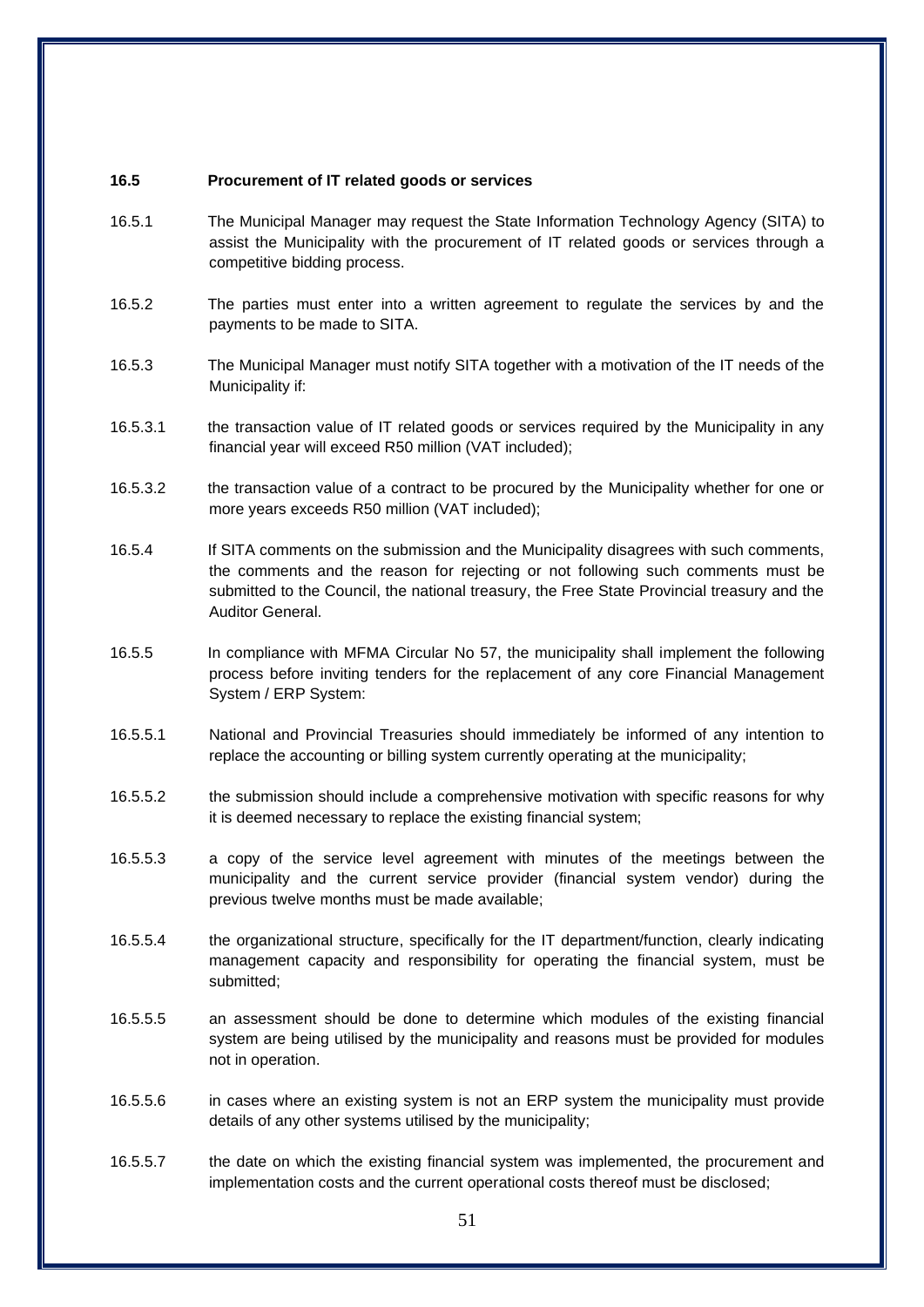- 16.5.5.8 a technical assessment must be undertaken on the server and network requirements of the new financial system and a copy of such report should be submitted; and
- 16.5.5.9 copies of all IT strategies, policies and procedural documents including the IT disaster recovery plan must be made available.
- **16.6 Procurement of goods and services under contracts secured by other organs of state**
- 16.6.1 The Municipal Manager may procure goods or services for the municipality under a contract secured by another organ of state, but only if:
- 16.6.1.1 the contract has been secured by that organ of state by means of a competitive bidding process applicable to that organ of state;
- 16.6.1.2 the Municipality has no reason to believe that such contract was not legally procured;
- 16.6.1.3 there are demonstrable discounts or benefits to the Municipality;
- 16.6.1.4 that other organ of state and the service provider have consented to such procurement in writing;
- 16.6.2 Paragraphs 16.6.1.3 and 16.6.1.4 do not apply if the Municipality procures goods or services through a contract secured by a municipal entity of which it is the parent municipality.

### **16.7 Procurement, sale and exchange of zoological goods and services**

#### 16.7.1 **Procurement of Animal feed**

Animal feed may be procured through:

- 16.7.1.1 normal tender process by entering an annual bid with a successful supplier for a period not exceeding 3 (three) years; or
- 16.7.1.2 direct negotiations with a supplier, provided that the animal feed offered is at a muchreduced rate and provided that the amount does not exceed R20 000 per transaction, irrespective of whether the supplier is registered on the Municipality's database.

#### 16.7.2 **Procurement for Veterinary Services**

Veterinary services may be procured through:

- 16.7.2.1 normal tender process by entering an annual bid with a successful Veterinarian Service Provider for a period not exceeding 3 (three) years; **or**
- 16.7.2.2 direct negotiations for the procurement of animal medication from the nearest veterinarian with available stock in the event of medical emergency for an ill or injured animal provided that the amount shall not exceed R20 000 per transaction, irrespective of whether the Veterinarian Service Provider is registered on the Municipality's database; **or**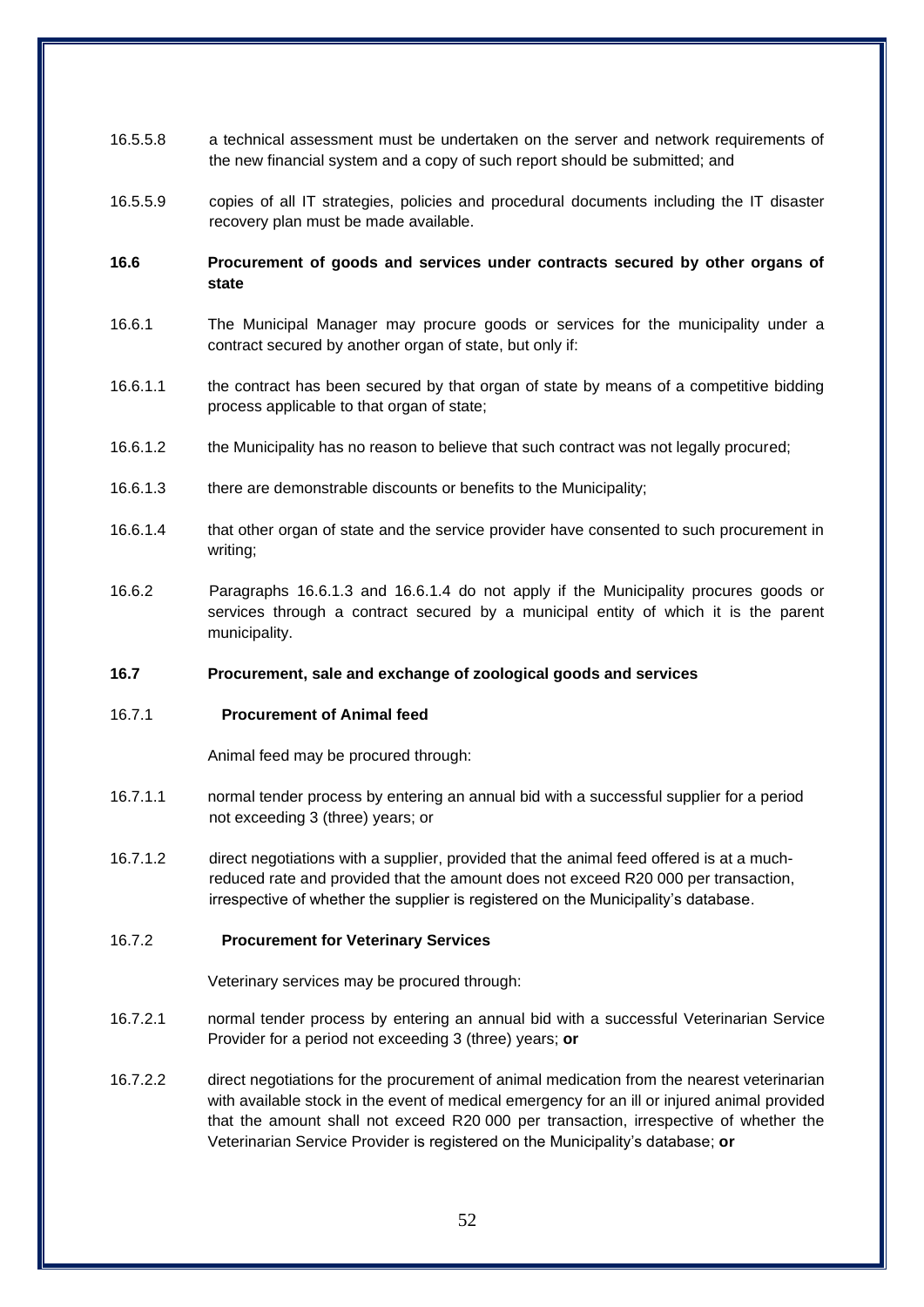16.7.2.3 direct negotiations for the procurement of veterinarian services from the nearest available veterinarian with expertise in the event of medical emergency for an ill or injured animal, provided that such amount does not exceed R20 000 per transaction, irrespective of whether the Veterinarian Service Provider is registered on the Municipality's database.

### 16.7.3 **Sale, Acquisition and Exchange of Zoological Animals**

- 16.7.3.1 The sale, acquisition or exchange of zoo animals exceeding the value of R100 000 per animal must be approved by the Municipal Manager subject to legislative compliance.
- 16.7.3.2 The sale, acquisition or exchange of zoo animals below the value of R100 000 per animal may be approved by the head of department responsible for: Parks and Cemeteries subject to legislative compliance.
- 16.7.3.3 The sale, acquisition or exchange of zoo animals not exceeding the value R1 000 per animal may be approved by the General Manager responsible for: parks and cemeteries subject to legislative compliance.
- 16.7.3.4 For the process of sale of surplus game, a list of such game must be compiled by the General Manager: Parks and Cemeteries and circulated to Pan African Association of Zoos and Aquaria (PAAZAB) as well as other prospective purchasers. Game must be sold by means of direct negotiations with the highest bidder subject to legislative compliance.
- 16.7.3.5 For the process of acquisition of wanted game, a list must be compiled by the General Manager: Parks and Cemeteries and circulated to Pan African Association of Zoos and Aquaria (PAAZAB) as well as other prospective sellers. Game must be purchased by means of direct negotiations with the lowest bidder subject to legislative compliance.
- 16.7.3.6 For the process of exchange of game for genetic breeding purposes or exhibition purposes, a list must be compiled by the General Manager: Parks and Cemeteries and circulated to Pan African Association of Zoos and Aquaria (PAAZAB) as well as other prospective breeders. Game must be exchanged by means of direct negotiations with the most suitable breeder subject to legislative compliance.
- 16.7.3.7 Any animal with a value of less than R200 can be purchased or sold by the General Manager responsible for: Zoo through direct negotiations.

## **16.8 Procurement of goods necessitating special safety arrangements**

- 16.8.1 The acquisition and storage of goods in bulk (other than water), which necessitate special safety arrangements, including gasses and fuel, should be avoided where ever possible.
- 16.8.2 Where the storage of goods in bulk is justified, such justification must be based on sound reasons, including the total cost of ownership, cost advantages and environmental impact and must be approved by the Municipal Manager.

## **16.9 Appointment of consultants**

16.9.1 The Municipal Manager may procure the services of consultants provided that any treasury guidelines in respect of such consulting services are taken into account when such procurements are made.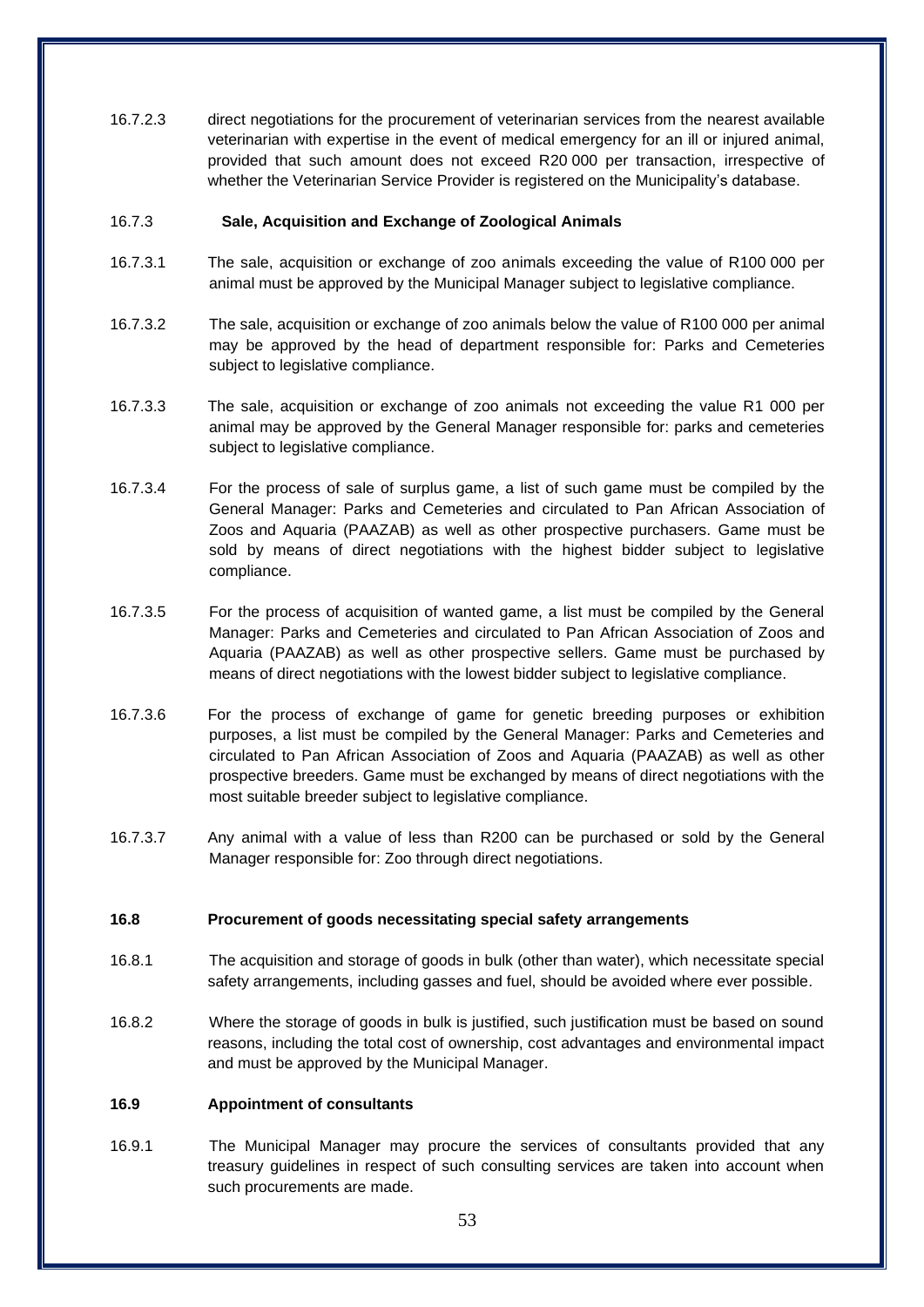- 16.9.2 For the procurement of the services of consultants up to R200 000 (VAT included):
- 16.9.2.1 the quotation process as provided in paragraph 6 above must be complied with; or
- 16.9.3 The services of consultants must be procured through competitive bidding if:
- 16.9.3.1 the value of the contract exceeds R200 000 (VAT included); or
- 16.9.3.2 the duration period of the contract exceeds 1 (one) year.
- 16.9.4 In addition to any requirements prescribed by the SCM Policy for competitive bids, bidders must furnish particulars of:
- 16.9.4.1 all consultancy services provided to an organ of state; and
- 16.9.4.2 any similar consultancy services provided to an organ of state.
- 16.9.5 The Municipal Manager must ensure that copyright in any document produced, and the patent rights or ownership in any plant, machinery, thing, system or process designed or devised, by a consultant in the course of the consultancy service is vested in the Municipality.

### **16.10 Unsolicited Bids**

- 16.10.1 The Municipality is in terms of the provisions of section 113 of the MFMA not obliged to consider an unsolicited bid received outside the normal competitive bidding process.
- 16.10.2 The Municipality may however consider an unsolicited bid, but then only:
- 16.10.2.1 if the product or service offered in terms of the bid, is a unique innovative concept that will be exceptionally beneficial to, or have exceptional cost advantages for the Municipality; or
- 16.10.2.2 the person who made the bid is the sole provider of the product or service; and
- 16.10.2.3 the need for the product or service by the Municipality has been established during its strategic planning and budgeting processes; and
- 16.10.2.4 the reasons for not going through the normal bidding processes are found to be sound by the Municipal Manager;
- 16.10.3 If the municipality decides to consider an unsolicited bid that complies with 16.10.2 above, the municipality must make its decision public in accordance with the provisions of section 21A of the Systems Act, together with:
- 16.10.3.1 its reasons as to why the bid should not be open to other competitors;
- 16.10.3.2 an explanation of the potential benefits for the municipality or entity were it to accept the unsolicited bid; and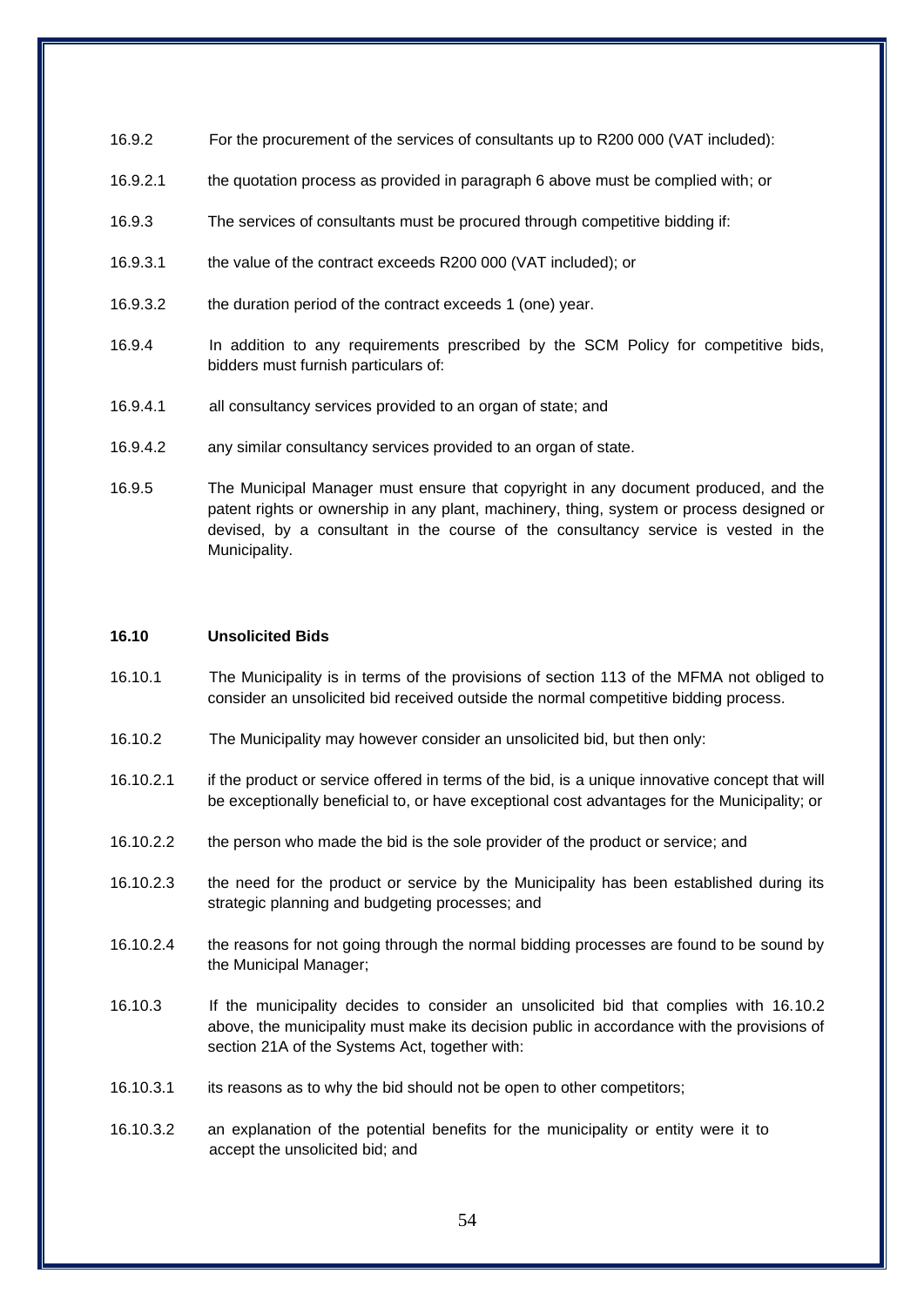- 16.10.3.3 an invitation to the public or other potential suppliers to submit their comments within 30 (thirty) days of the notice.
- 16.10.4 Once the municipality has received written comments pursuant to 16.10.3.3 above, it must submit such comments, including any responses from the unsolicited bidder, to the National Treasury and the relevant provincial treasury for comment.
- 16.10.5 The adjudication committee must consider the unsolicited bid and make a recommendation to the Municipal Manager.
- 16.10.6 A meeting of the adjudication committee to consider an unsolicited bid must be open to the public.
- 16.10.7 When considering the matter, the adjudication committee must take into account:
- 16.10.7.1 any comments submitted by the public; and
- 16.10.7.2 any written comments and recommendations of the National Treasury or the Free State Provincial Treasury.
- 16.10.8 If any recommendations of the National Treasury or Free State Provincial Treasury are rejected or not followed, the Municipal Manager must submit to the Auditor General, the Free State Provincial Treasury and the National Treasury the reasons for rejecting or not following those recommendations.
- 16.10.9 Such submission must be made within 7 (seven) days after the decision on the award of the unsolicited bid is taken, but no contract committing the municipality or municipal entity to the bid may be entered into or signed within 30 (thirty) days of the submission.

#### **16.11 Procurement of goods, services and works from cooperatives / black industrialist**

- 16.11.1 In line with broader local economic empowerment and development initiatives by all spheres of government, the Mangaung Metropolitan Municipality through its supply chain management policy shall give effect to the above-mentioned initiative and revise its supply chain management policy on time to time.
- 16.11.2 The municipality will align its procurement and sourcing strategy with the intention to support cooperatives / black industrialist initiatives.
- 16.11.3 The municipality will source / procure goods, services and works from cooperatives /black industrialists identified by the municipality as part of the sourcing strategy.
- 16.11.4 Sourcing of goods, services and works from cooperatives / Black industrialists will be exempted from the normal supply chain management processes and procedures as contained in this policy.
- 16.11.5 The Municipality through its local economic development strategy shall compile database of all cooperatives and such database will be categorized in line with specific work streams.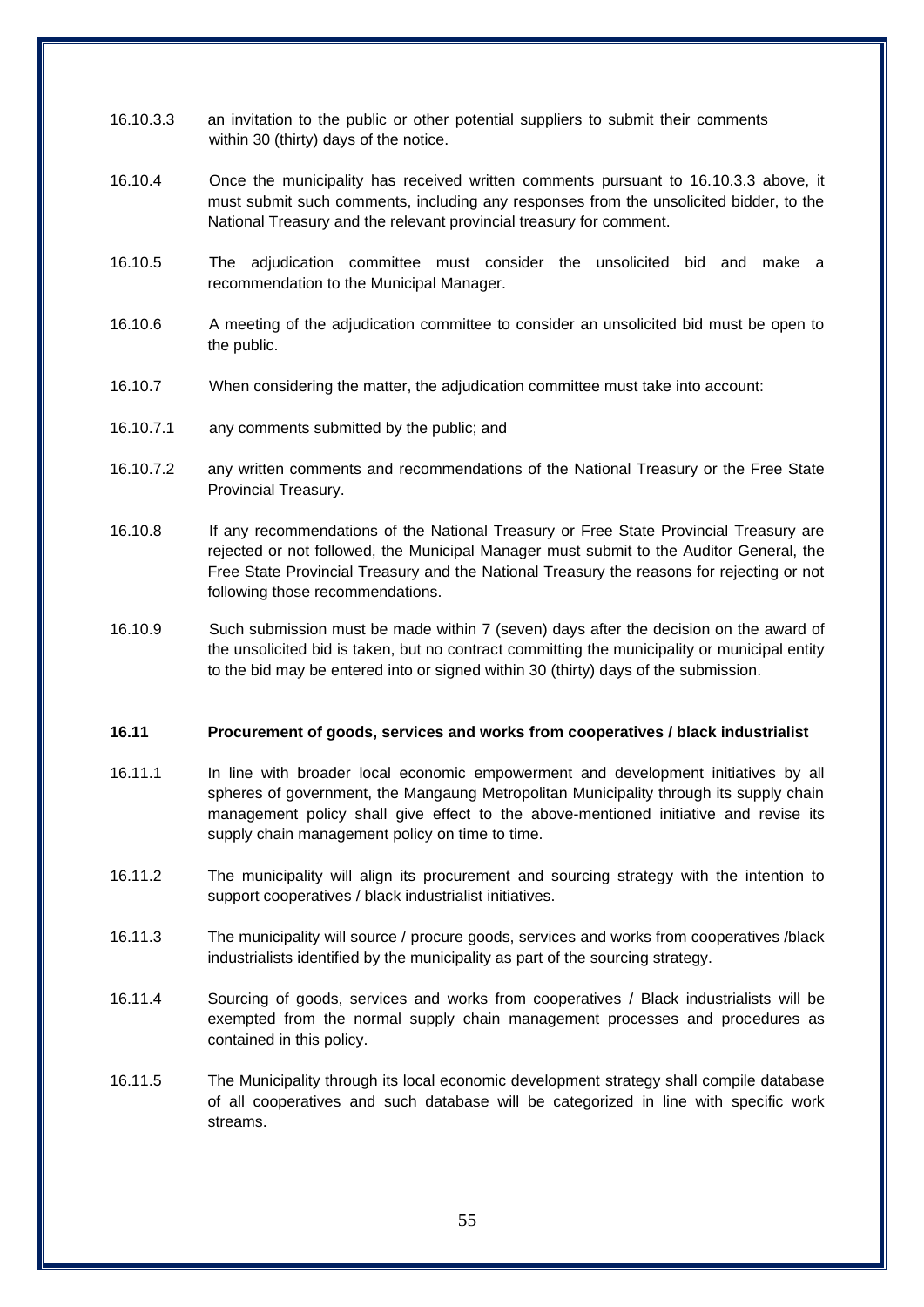# **16.12 Advertisement of bids and the publication of notices in respect of awarded bids, cancelled bids, variations and extension of the existing contracts on the e-Tender Publication Portal**

- 16.12.1 The Municipality will advertise all bids and publish notices of all awarded bids, cancellations, deviations and variations & extension of existing contracts on the tender publication portal implemented by the National Treasury.
- 16.12.2 That municipality will publish the information of the successful bids within seven (7) days of the awarding of the bid and such will contain the following information:
	- a) names of the successful bidder(s).
	- b) contract Price.
	- c) contact details.
	- d) names of Directors.
	- e) date of completion.
- 16.12.3 That municipality will publish the information of the unsuccessful bids within seven (7) days of the awarding of the bid and such will contain the following information
	- a) names of the unsuccessful bidder(s).
	- b) contact details
- 16.12.4 The Municipality will publish the notice of cancelled bid on the same day or the latest, the day after the municipality decided to cancel a bid.
- 16.12.5 The Municipality will publish notice of all awards to suppliers through deviations from competitive bidding procedure within seven (7) days after the award was made (when available).
- 16.12.6 The Municipality will publish notice of all awards through variations and extension of existing contracts within seven (7) working days after the award was made (when available)

# **17. COMMITTEE SYSTEM FOR COMPETITIVE BIDS**

#### **17.1 General**

- 17.1.1.1 The Municipality's committee systems for competitive bids shall consist of the following, namely: one bid specification-, two bid evaluation- and three bid adjudication committee for the Municipality;
- 17.1.2 The members of each committee are appointed by the Municipal Manager, taking into account the provisions of section 117 of the MFMA.
- 17.1.3 The Municipal Manager may appoint a neutral or independent observer for ensuring fairness and promoting transparency, if he deems it necessary.
- 17.1.4 The Municipal Manager may apply the bid committee system to written price quotations if he deems it appropriate.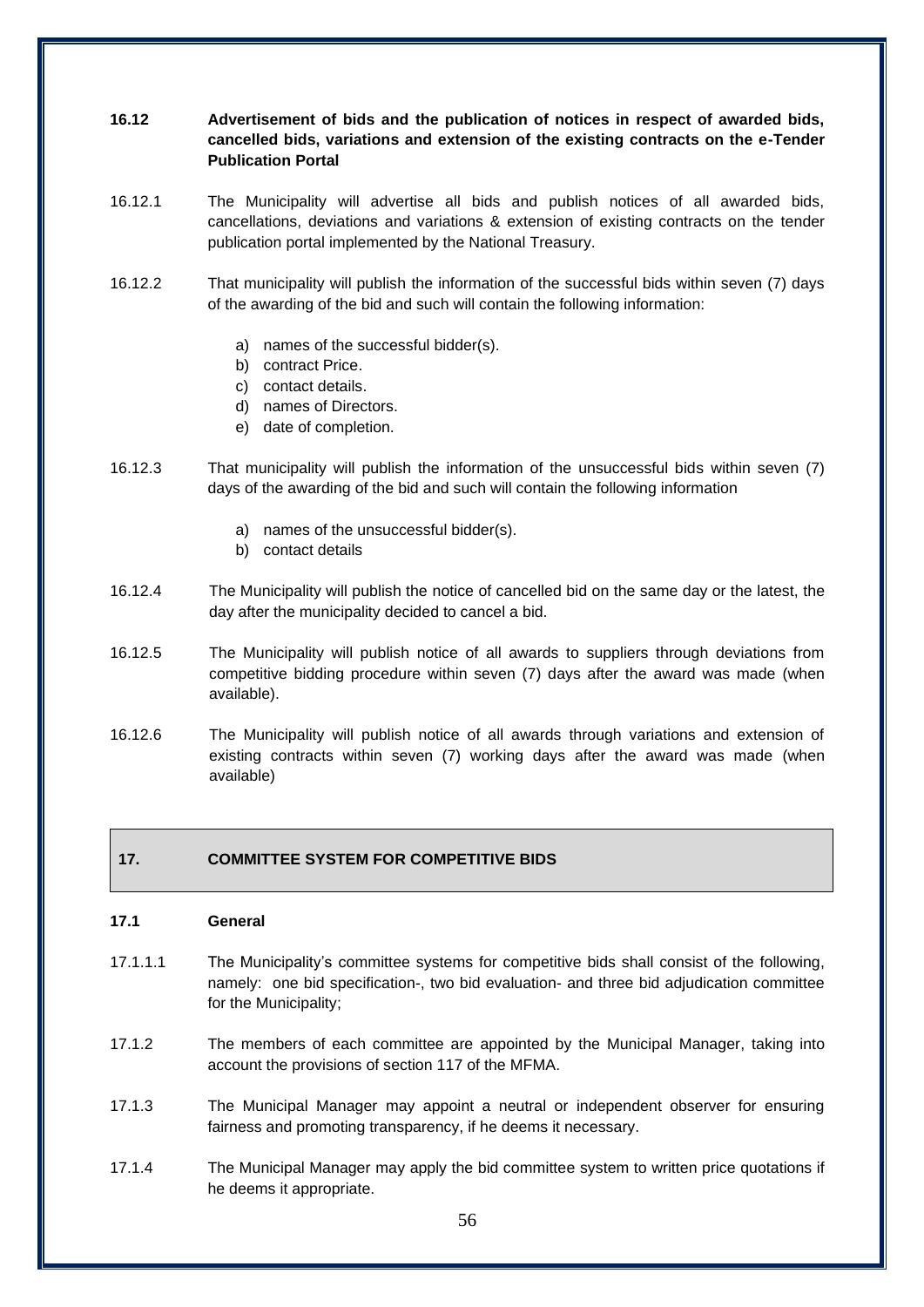- 17.1.5 The following persons shall not be eligible to become members of a bid committee:
- 17.1.5.1 a councillor of any municipality; and
- 17.1.5.2 a member of the Municipality's audit committee or performance audit committee.
- 17.1.6 No councillor of any municipality may attend a meeting of a bid committee in any capacity, nor may a councillor make a presentation or representations to or conduct an interview with a bid committee in any capacity.
- 17.1.7 A bid committee established in terms of this chapter shall perform its functions, exercise its powers and discharge its duties independently and without fear, favour or prejudice.
- 17.1.8 A bid committee established in terms of this chapter shall be accountable to the Municipal Manager.

## **17.2 Meetings of bid committees and decision-making**

- 17.2.1 The date, time and venue for the meetings of each bid committee shall be included in a programme schedule for the year concerned, to be compiled by Committee Services and submitted to the Bid Committees for approval.
- 17.2.2 A majority of the members of bid committees must be present before the committee concerned may consider any matter and the quorum must be (50+1).
- 17.2.3 Decisions of a bid committee shall be taken by a majority of the members present at a meeting voting in favour of, or against, a question.
- 17.2.4 The Municipal Manager shall make appropriate arrangements to ensure that secretarial and such other administrative support services as may be required are provided to bid committees.
- 17.2.5 Minutes shall be kept of each meeting of a bid committee. Such minutes shall:
- 17.2.5.1 be considered and adopted, with or without amendments, as a true and accurate reflection of the proceedings at, and resolutions taken during a bid committee meeting, by the relevant committee at its first meeting next ensuing;
- 17.2.5.2 be signed by the person presiding at the meeting when they are approved; and
- 17.2.5.3 shall prima facie be evidence of the proceedings at a meeting of the relevant committee until the contrary is proven.
- 17.2.5.4 after approval, be submitted to the SCM Sub-Department, together with the relevant documents concerned.

## **17.3 Procedures of bid committees**

- 17.3.1 A bid committee shall determine its own procedures: Provided that:
- 17.3.1.1 meetings of the bid specification and bid evaluation committee shall be closed; and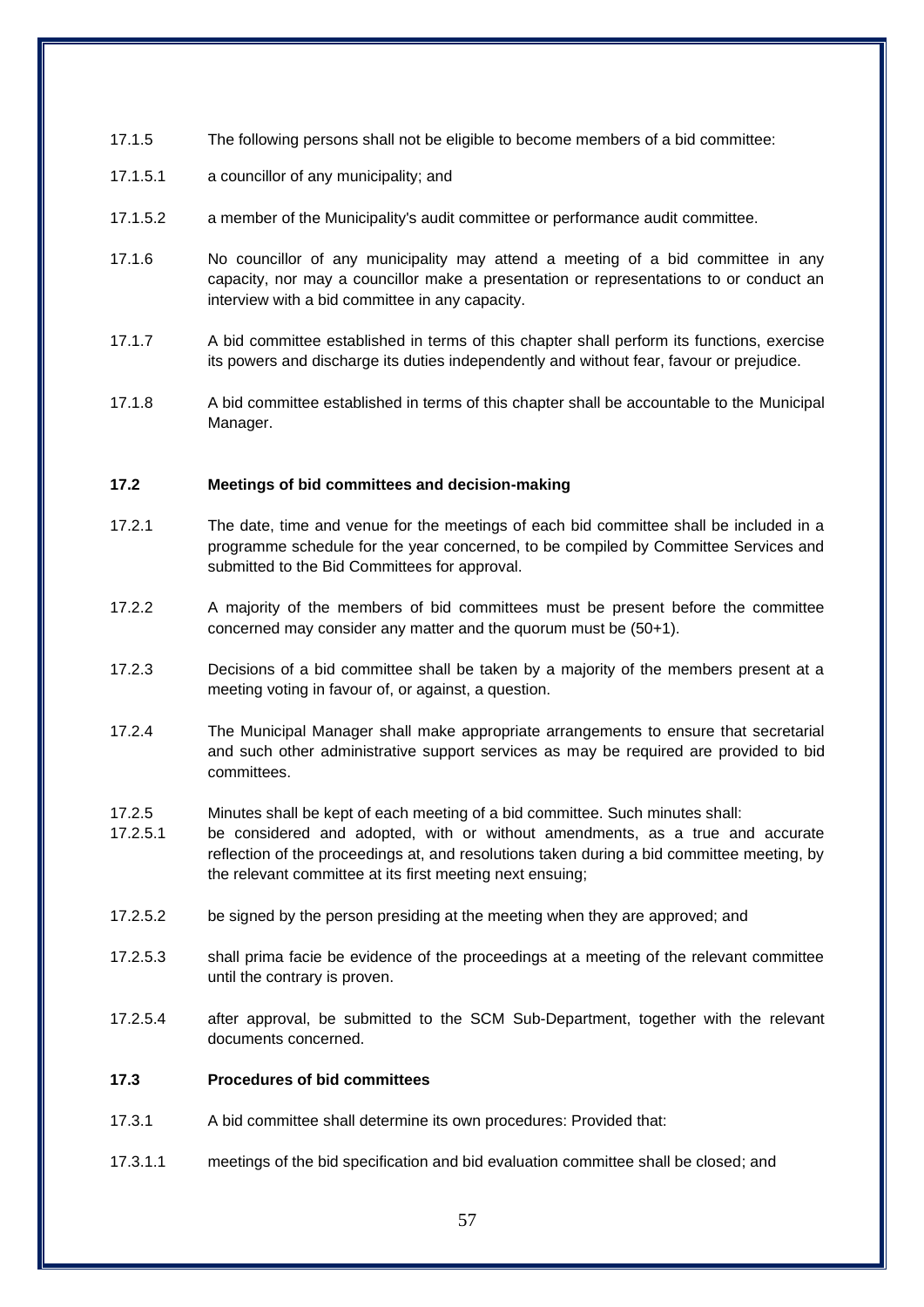17.3.1.2 the Bid adjudication committee may close any of its meetings or part of a meeting having regard to the nature of the business to be conducted and the preference for open and transparent meetings.

### **17.4 Preparation of bid specifications and other bid documentation**

- 17.4.1 The employee responsible for procurements in a Department, shall prepare, or cause to be prepared, written draft specifications and related documentation in respect of any offer to be invited by his Department for the procurement of a contract the estimated value of which is likely to exceed R200 000 inclusive of VAT.
- 17.4.2.1 with due regard for the powers delegated to him, the responsible employee may acquire the services of an external service provider, which may include the State Information Technology Agency, to assist him to write a draft specification and other documentation: Provided that:
- 17.4.2.2 the relevant service provider is registered in the Register; and
- 17.4.2.3 a service provider that has been appointed in terms of this paragraph may not:
	- (a) quote or bid for the relevant contract; or
	- (b) in any other manner acquire an interest in, or benefit from, the relevant contract without the express prior approval of the Municipal Manager having been obtained.
- 17.4.3 A specification shall specify:
- 17.4.3.1 the details of the preference point system which shall be used when evaluating a particular offer if the value of the contract exceeds R200 000 (VAT included) or such lower amount as the Municipal Manager may determine in any specific case or category of cases;
- 17.4.3.2 any specific goal for which a point may be awarded in terms of the preference point system must be clearly specified in the specification if the value of the contract, inclusive of value-added tax, exceeds R200 000 (VAT included) or such lower amount as the Municipal Manager may determine in any specific case or category of cases;
- 17.4.3.3 In the case of offers for the provision of goods to the Municipality, at least:
	- (a) the technical specifications of the goods to be acquired;
	- (b) the quantity of the goods to be supplied;
	- (c) the preference point system to be used in selecting suppliers; and
	- (d) any other relevant matter;
- 17.4.3.4 In the case of offers for the provision of services to the Municipality, at least:
	- (a) the scope of work of the service to be rendered, stipulating the desired outputs;
	- (b) the preference point system to be utilised to select suppliers; and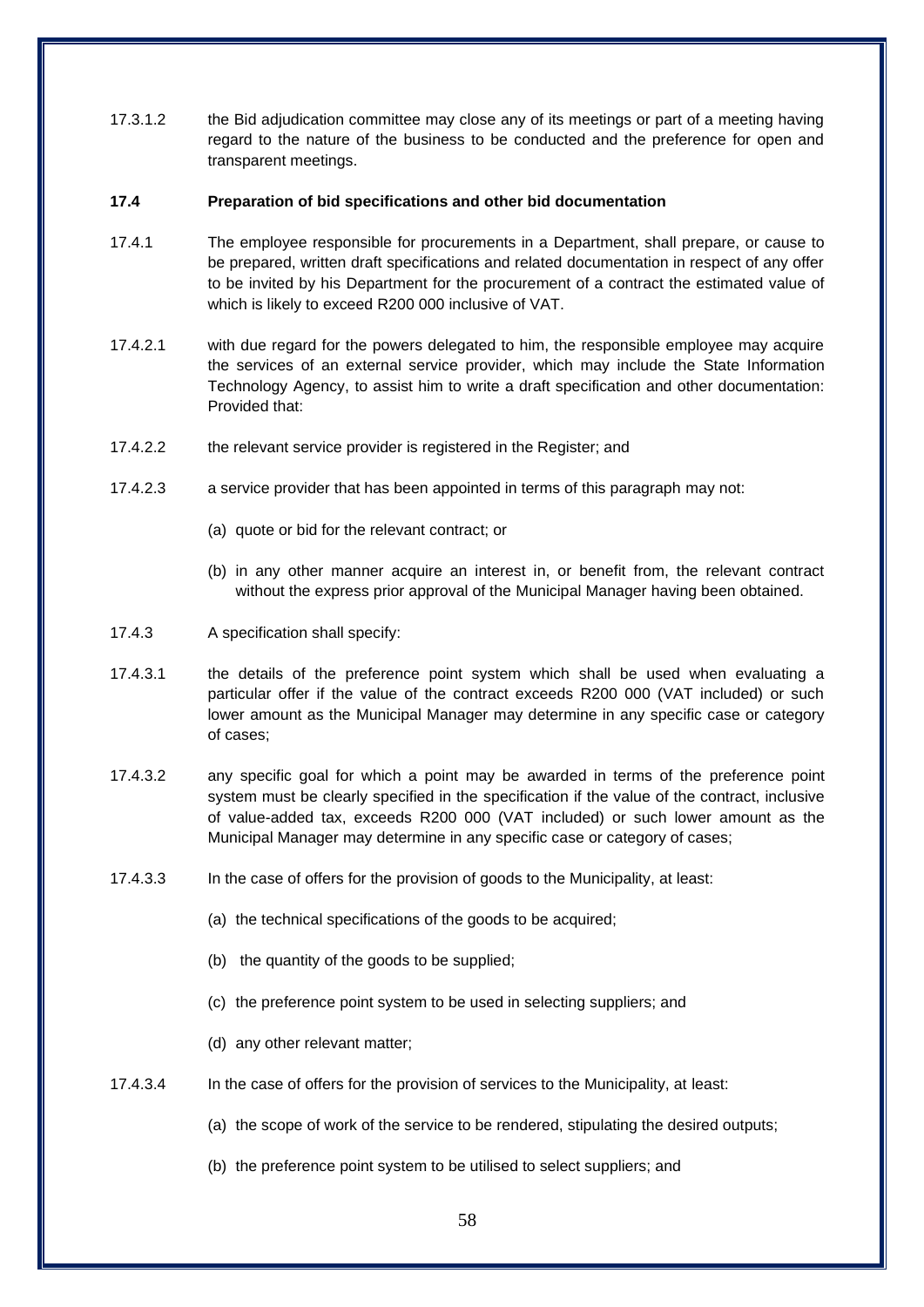(c) any other relevant matter;

17.4.3.5 In the case of offers for the execution of work on behalf of the Municipality, at least:

- (a) the date on which delivery of the work is expected;
- (b) the preference point system to be used to select suppliers;
- (c) any conditions of the Construction Industry Development Board approved by the National Treasury, if applicable; and
- (d) any other relevant matter;
- 17.4.3.6 In the case of offers for the disposal of assets of the Municipality, at least:
	- (a) if it is a land asset, the permitted use or uses for which the land may be utilised;
	- (b) the preference point system to be used to select purchasers; and
	- (c) any other relevant matter.
- 17.4.4 A draft specification as mentioned above shall be:
- 17.4.4.1 submitted for consideration to the bid specification committee; and
- 17.4.4.2 written in an unbiased manner to allow all potential bidders to make a proper offer.

### **17.5 Bid Specification Committee**

- 17.5.1 The preparation and compiling of bid specification will be undertaken by the Department requiring the procurement or disposal, in consultation with the SCM Sub-Department, and must be submitted to the bid specifications committee for consideration and approval prior to further submission by the bid specifications committee to the Municipal Manager for final approval before advertising. A standard checklist is to be prepared by the SCM Sub-Department to define the process.
- 17.5.2 The bid specification committee must finalize and approve the specifications for each procurement of goods or services by the municipality.
- 17.5.3 Specifications:
- 17.5.3.1 must be drafted in an unbiased manner to allow all potential suppliers to offer their goods or services;
- 17.5.3.2 must take account of any accepted standards such as those issued by Standards South Africa, the International Standards Organization, or an authority accredited or recognized by the South African National Accreditation System with which the equipment or material or workmanship should comply;
- 17.5.3.3 where possible, be described in terms of performance required rather than in terms of descriptive characteristics for design;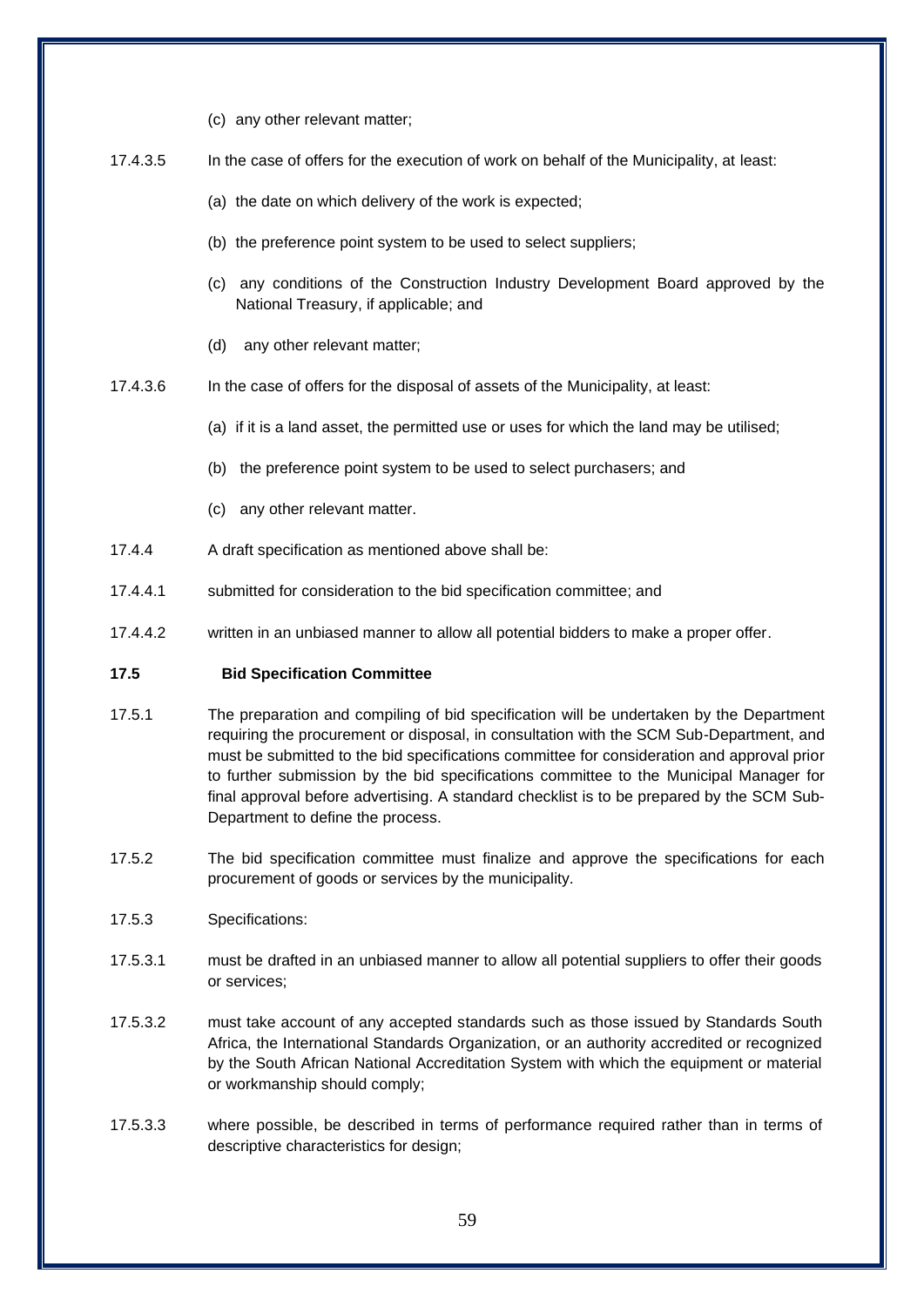- 17.5.3.4 may not create trade barriers in contract requirements in the forms of specifications, plans, drawings, designs, testing and test methods, packaging, marking or labeling of conformity certification;
- 17.5.3.5 may not make reference to any particular trade mark, name, patent, design, type, specific origin or producer unless there is no other sufficiently precise or intelligible way of describing the characteristics of the work, in which case such reference must be accompanied by the words "equivalent";
- 17.5.3.6 must indicate each specific goal for which points may be awarded in terms of the points system set out in the supply chain management policy of the municipality or municipal entity;
- 17.5.4 No person, advisor or corporate entity involved with the bid specification committee, or director of such a corporate entity, may bid for any resulting contracts.
- 17.5.5 The bid specification committee must be established for the Municipality and the Chairperson of the Committee should at least be at the level of a manager.
- 17.5.6 The persons who compiled the specifications in terms of 17.5.1 must present their report to the bid specification committee.
- 17.5.7 The chairperson of the bid specification committee can invite Legal, Financial, Technical and External expertise if necessary in an advisory capacity.
- 17.5.8 A copy of the minutes of the meetings of the bid specification committee must after approval, be submitted to the SCM Sub-Department, together with the bid documentation, for the calling of tenders or quotations where applicable.

#### 17.5.9 **Composition of the Bid specification committee**

The Chairperson and members of this committee shall be appointed by the Municipal Manager in consultation with the Chief Financial Officer and if the chairperson is absent from the meeting, the members of the committee who are present must elect one of them to preside at the meeting. The Bid Specification Committee must be cross functional and consist of members from different departments. Supply chain management practitioner must be a member of the committee. Chairperson of the Bid Specification Committee must meet minimum competency level in line with section 119 of the MFMA. The committee shall consist of at least the following officials of the Municipal Departments.

| Any General Manager / Manager<br>: Chairperson                         |  |
|------------------------------------------------------------------------|--|
| Official from engineering services - Manager / GM Level<br>: Member    |  |
| Official from Planning - GM Level<br>: Member                          |  |
| : Member<br>Official from Budget and Treasury - Accountant             |  |
| Official from ICT department - At manager Level<br>: Member            |  |
| Supply Chain Management Practitioner - Senior SCM Practitioner: Member |  |
| Official from Legal services - Manager Level<br>: Advisor              |  |

### **17.6 Bid Evaluation Committee**

17.6.1 The bid evaluation committee is responsible for the evaluation of bids received, which shall include the verification of: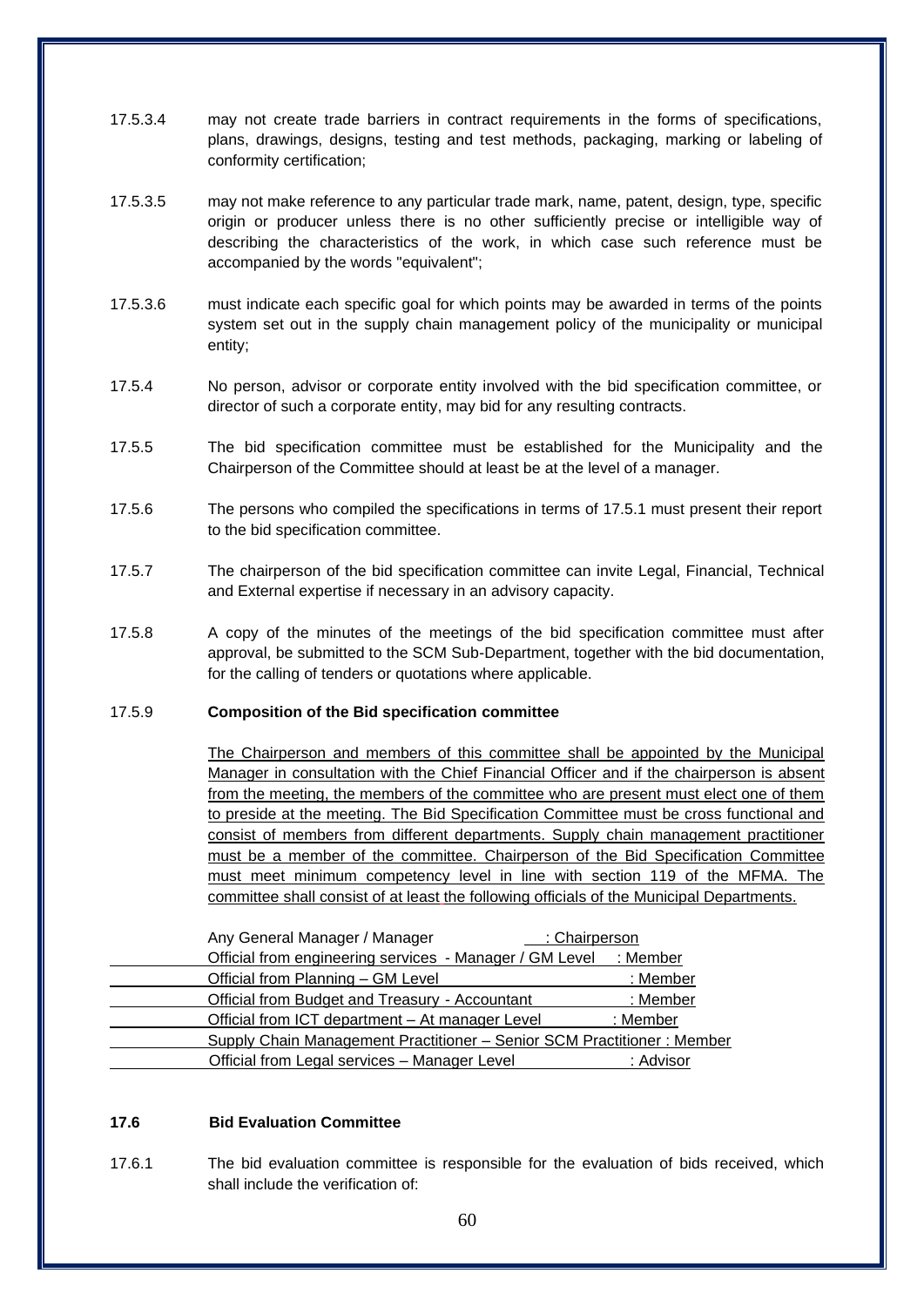- 17.6.1.1 the capability / ability of the bidder to execute the contract;
- 17.6.1.2 Tax compliance status issued by the South African Revenue Services;
- 17.6.1.3 Payment of municipal fees , levies and other charges as prescribed by the municipality ; The recommended bidder whether their municipal rates & taxes and municipal service charges are not in areas, also confirmation from the lessor that the recommended bidder who is leasing property their lease agreement is still valid & binding and whether their water, electricity, rates and taxes are not in arrears.
- 17.6.1.4 National industrial participation programme requirements (for contracts in excess of R10 million)
- 17.6.2 The bid evaluation committee will evaluate all bids received in accordance with the criteria specified in the bid specifications, evaluate each bidder's ability to execute the project / services, this must be thoroughly evaluated in terms of all risks identified, financial implications and past performances and submit a report and recommendation regarding the award of a bid to the bid adjudication committee. The bid evaluation Committee may in consultation with the user department increase / decrease the number of required service providers in consideration of the abovementioned factors, provided that justifiable reasons are provided.
- 17.6.3 The bid evaluation committee must be established for the Municipality and must be composed of the officials appointed by the Municipality.
- 17.6.4 Chairperson of the bid evaluation committee should at least be at the level of a General Manager and a representative of the SCM Sub-Department must be form part of this committee.
- 17.6.5 No person, advisor or corporate entity involved with the bid evaluation committee, or director of such a corporate entity, may bid for any resulting contracts.
- 17.6.6 The chairperson of the bid evaluation committee can invite technical / financial / external expertise if necessary, in an advisory capacity.
- 17.6.7 A copy of the bid evaluation report of the bid evaluation committee must after approval, be submitted to the bid adjudication committee for consideration.
- 17.6.8 It must be emphasized that bids may only be evaluated in accordance with the criteria specified in the bid specifications. According to the prescripts of the Preferential Procurement Policy Framework Act 5 of 2000, bids must be evaluated in accordance with a preference point system. Any specific goal for which a point may be awarded must be clearly specified in the invitation to submit a bid.
- 17.6.9 No members or advisor of the bid specification committee must be a member of the bid evaluation / adjudication committee.
- 17.6.10 The chairpersons of the bid specification committee cannot be the chairperson of the bid evaluation committee and no advisor

## **17.6.11 Composition of the Bid Evaluation committee**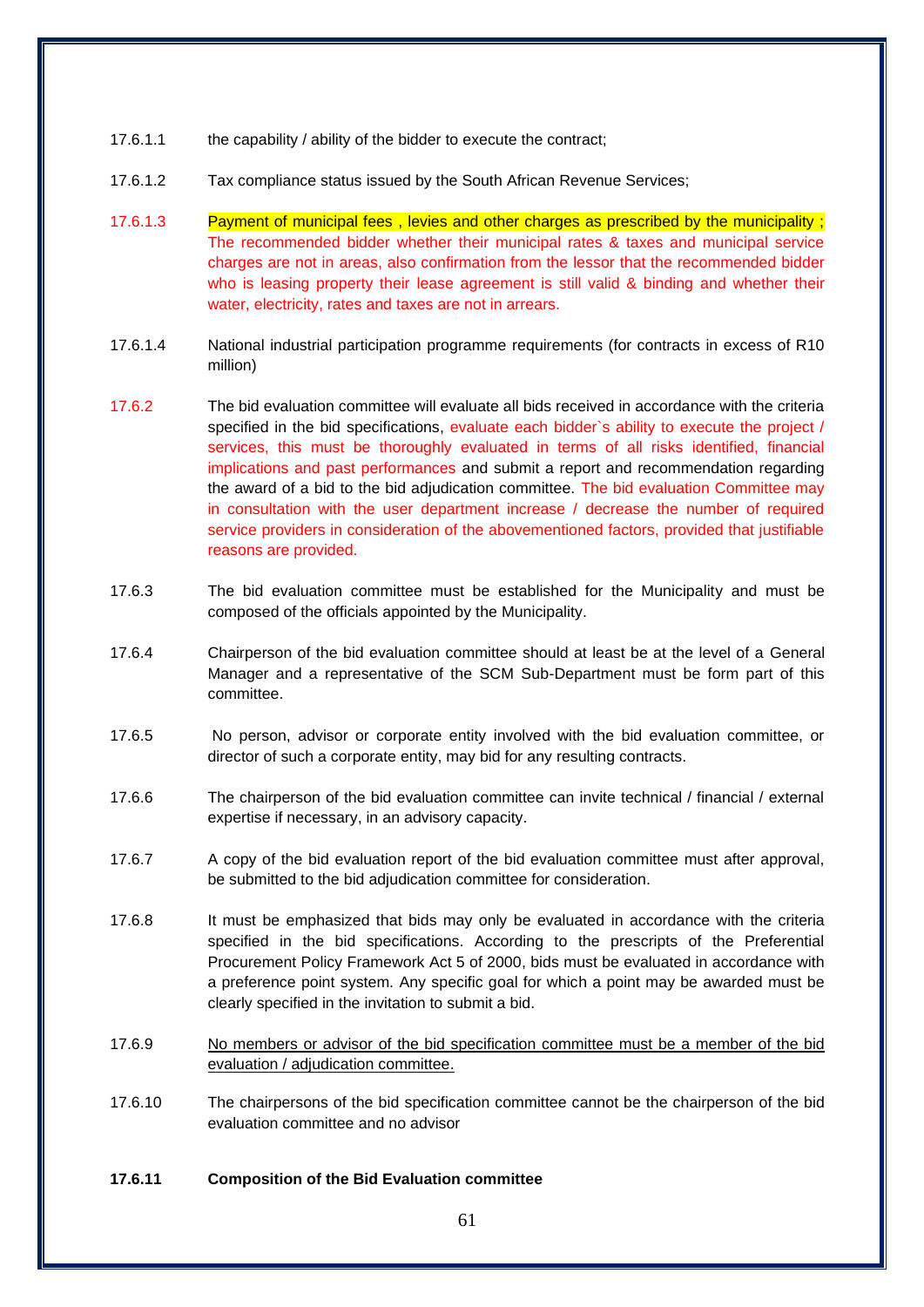| The Chairperson (must at least be at the level of the General Manager) and members of     |
|-------------------------------------------------------------------------------------------|
| this committee shall be appointed by the Municipal Manager in consultation of the Chief   |
| Financial Officer and if the chairperson is absent from the meeting, the members of the   |
| committee who are present must elect one of them to preside at the meeting. The           |
| Chairperson of the Bid Evaluation committee must meet minimum competency level in         |
| line with section 119 of the MFMA. The Bid Evaluation Committee shall consist of at least |
| the following members, namely:                                                            |

| General Manager: Supply Chain Management                             | : Chairperson |
|----------------------------------------------------------------------|---------------|
| Supply Chain Management Practitioner -                               | : Member      |
| Senior official from finance - GM / Manager                          | : Member      |
| Senior official from engineering / Technical Services - Manager / GM | : Member      |
| Senior official from Human Settlement - Manager / GM Level           | : Member      |
| Senior official from ICT department - Manager/GM level               | : Member      |
| Senior official from legal services - Manager                        | :Advisor      |

### **17.7 Bid Adjudication Committee**

- 17.7.1 The Chairperson and members of this committee shall be appointed by the Municipal Manager in consultation with the Chief Financial Officer and if the chairperson is absent from the meeting, the members of the committee who are present must elect one of them to preside at the meeting. Chairperson of the Bid Adjudication Committee must meet minimum competency level in line with section 119 of the MFMA. The Bid Adjudication Committee shall consist of the following members, namely:
- 17.7.1.1 Chief Financial officer (as Chairperson)
- 17.7.1.2 at least four (4) senior officials (Executive Director Level / Head of Departments)
- 17.7.1.3 at least one (1) Senior Supply Chain management practitioner.
- 17.7.1.4 at least one (1) official from legal services (in an advisory capacity).
- 17.7.2 The chairperson of the bid adjudication committee can invite Technical / External expertise if necessary, in an advisory capacity.
- 17.7.3 The bid adjudication committee must consider the reports and recommendations made by the bid evaluation committee and must thereafter make final awards or recommend to the Municipal Manager for approval depending on the delegations of powers.
- 17.7.4 It is important that the bid, specification committee, bid evaluation committee and the bid adjudication committee comprise different members to ensure that a transparent and fair review of the bid is undertaken. Members of a bid evaluation committee may however present their report to the bid adjudication committee and clarify any uncertainties, but such members have no voting power on the bid adjudication committee.
- 17.7.5 Neither a member of a bid evaluation committee, nor an advisor or person assisting the evaluation committee, may be a member of a bid adjudication committee.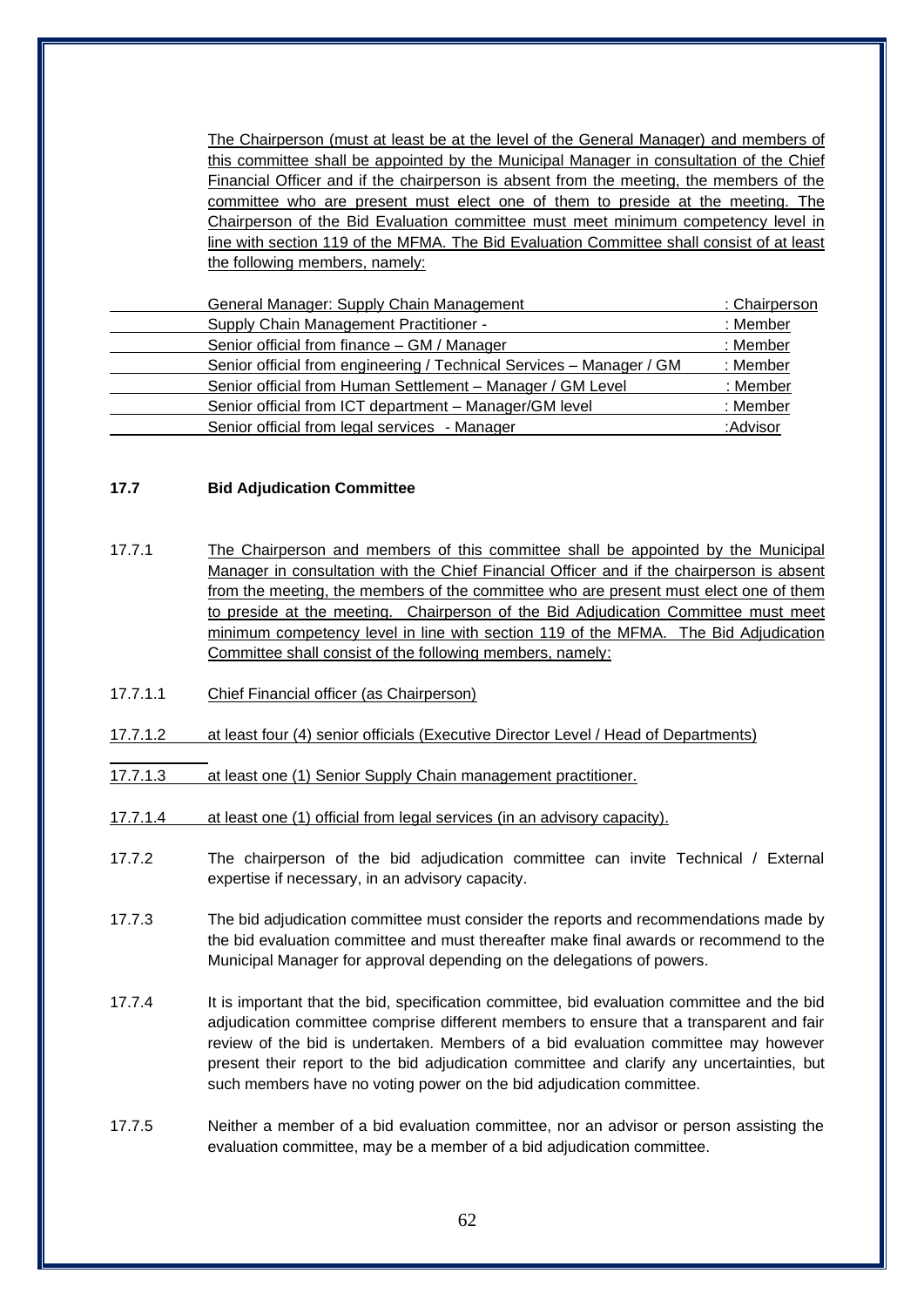- 17.7.6 If a bid adjudication committee decides to recommend approval of a bid other than the one recommended by the bid evaluation committee, the reasons for the deviation must be clearly stated and submitted to the Municipal Manager.
- 17.7.7 The Municipal Manager may after due consideration of the reasons given by the bid adjudication committee for the deviation, ratify the recommendation of the bid adjudication committee or refer the matter back to that committee for reconsideration.
- 17.7.8 The Municipal Manager may at any stage of a bidding process, refer any recommendation made by the bid evaluation committee or the bid adjudication committee back to that committee for reconsideration of the recommendation.
- 17.7.9 The Municipal Manager must comply with the provisions of section 114 of the MFMA within 10 working days.

### **Part 3: Logistics management**

# **18. LOGISTICS MANAGEMENT**

- 18.1 The SCM Sub-Department shall be responsible and accountable for the establishment, management and operation of store facilities for the Municipality, which shall consist of a main store and such satellite stores in other urban areas within the Municipality as may be necessary.
- 18.2 The General Manager Supply Chain Management shall be responsible and accountable for:
- 18.2.1 The day-to-day operation of the Municipality's store facilities;
- 18.2.2 Determining the range and nature of items that will be carried in the main store facility and satellite stores;
- 18.2.3 Setting of inventory levels;
- 18.2.4 Timely placement of orders when stock levels are low;
- 18.2.5 Receiving and distribution of goods; and
- 18.2.6 Expediting orders.
- 18.2.7 Expediting payments transaction emanating from stock purchases.
- 18.2.8 In the urgent and emergency where is impractical or impossible to issue an official purchase order, General Manager responsible for supply chain management shall issue a commitment letter to the service provider.

#### **19. WAREHOUSE**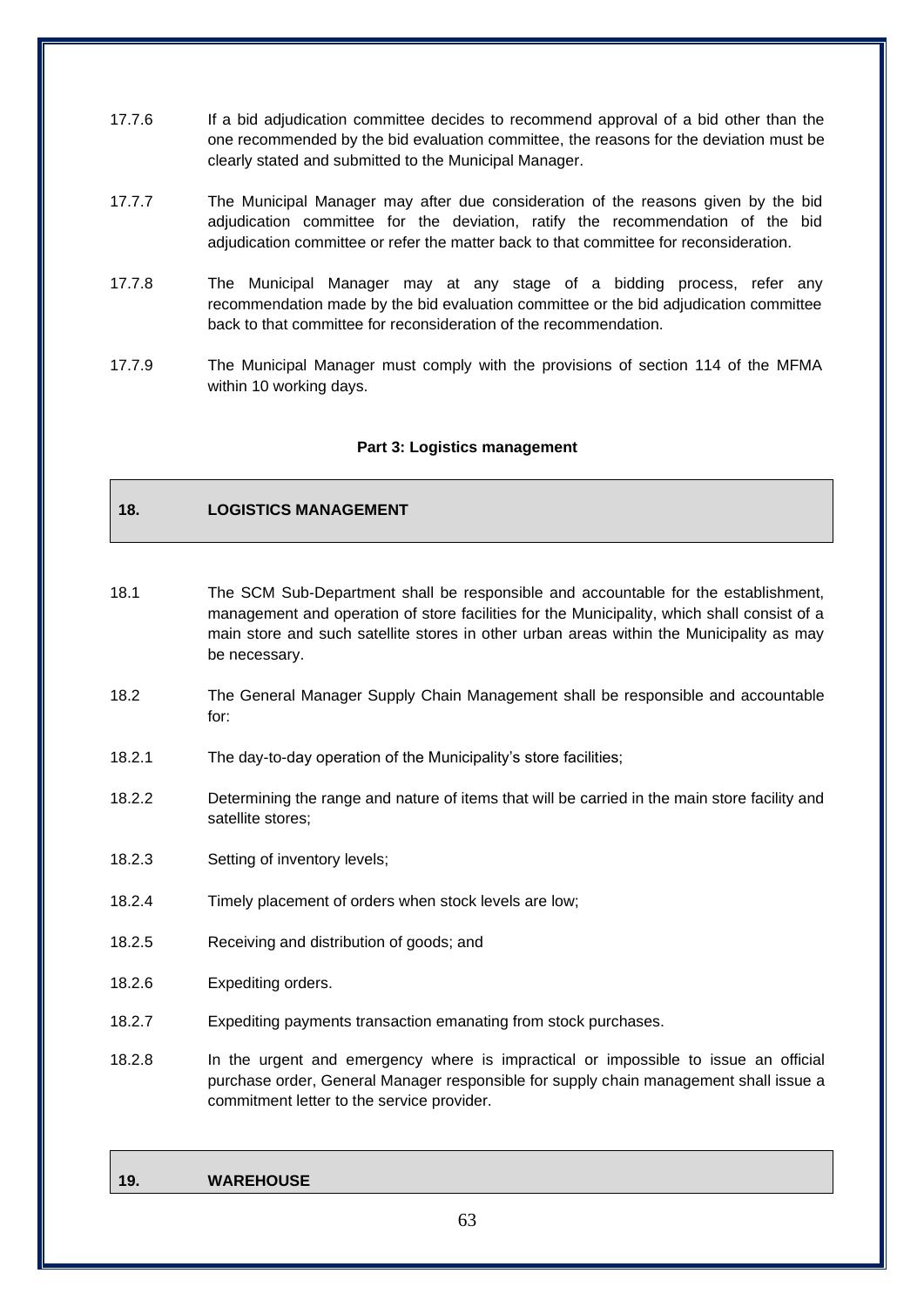| 19.1                 | <b>Stock Count</b>                                                                                                                                                                                                                                                              |
|----------------------|---------------------------------------------------------------------------------------------------------------------------------------------------------------------------------------------------------------------------------------------------------------------------------|
| 19.1.1               | The stock count shall be conducted on the following basis:                                                                                                                                                                                                                      |
| 19.1.1.1<br>19.1.1.2 | Monthly basis<br>Annually basis                                                                                                                                                                                                                                                 |
| 19.1.1.2.1           | During annual stock counting the following stakeholders shall be involved:                                                                                                                                                                                                      |
|                      | 19.1.1.2.2 General Manager: Supply Chain Management Unit - Role Playing: Appointment of role<br>players in stock counting, issuing of roles and responsibilities, authorization of journal for<br>variance report and preparation of the report to the Chief Financial Officer. |
|                      | 19.1.1.2.3 Chief Financial Officer - Role playing: recommends stock count report to the City Manager.                                                                                                                                                                           |
|                      | 19.1.1.2.4 City Manager - Role playing: approvals stock count report and report to Council.                                                                                                                                                                                     |
| 19.1.1.2.5           | Internal and external Auditors - Role Playing: stock count observations.                                                                                                                                                                                                        |

# **Part 4: Disposal Management**

# **19. DISPOSAL MANAGEMENT**

### **19.1 Introduction**

- 19.1.1 In accordance with the provisions of section 14(5) of the MFMA, the transfer of ownership of a capital asset of the Municipality must be fair, equitable transparent, competitive and consistent with this policy.
- 19.1.2 In compliance with the provisions of section 14(1) of the MFMA, the Municipality shall not transfer ownership as a result of a sale or other transaction, or otherwise permanently dispose of a capital asset that is needed to provide the minimum level of basic municipal services. The following eight municipal services are classified as basic municipal services for the purposes of section 14(1) of the MFMA, and this classification must be used by the administration as criteria to compile a List of all Municipal Land and Buildings:
- 19.1.2.1 Electricity services;
- 19.1.2.2 Water services;
- 19.1.2.3 Sanitation services;
- 19.1.2.4 Refuse removal, refuse dumps and solid waste disposal services;
- 19.1.2.5 Municipal Health Services;
- 19.1.2.6 Municipal Roads;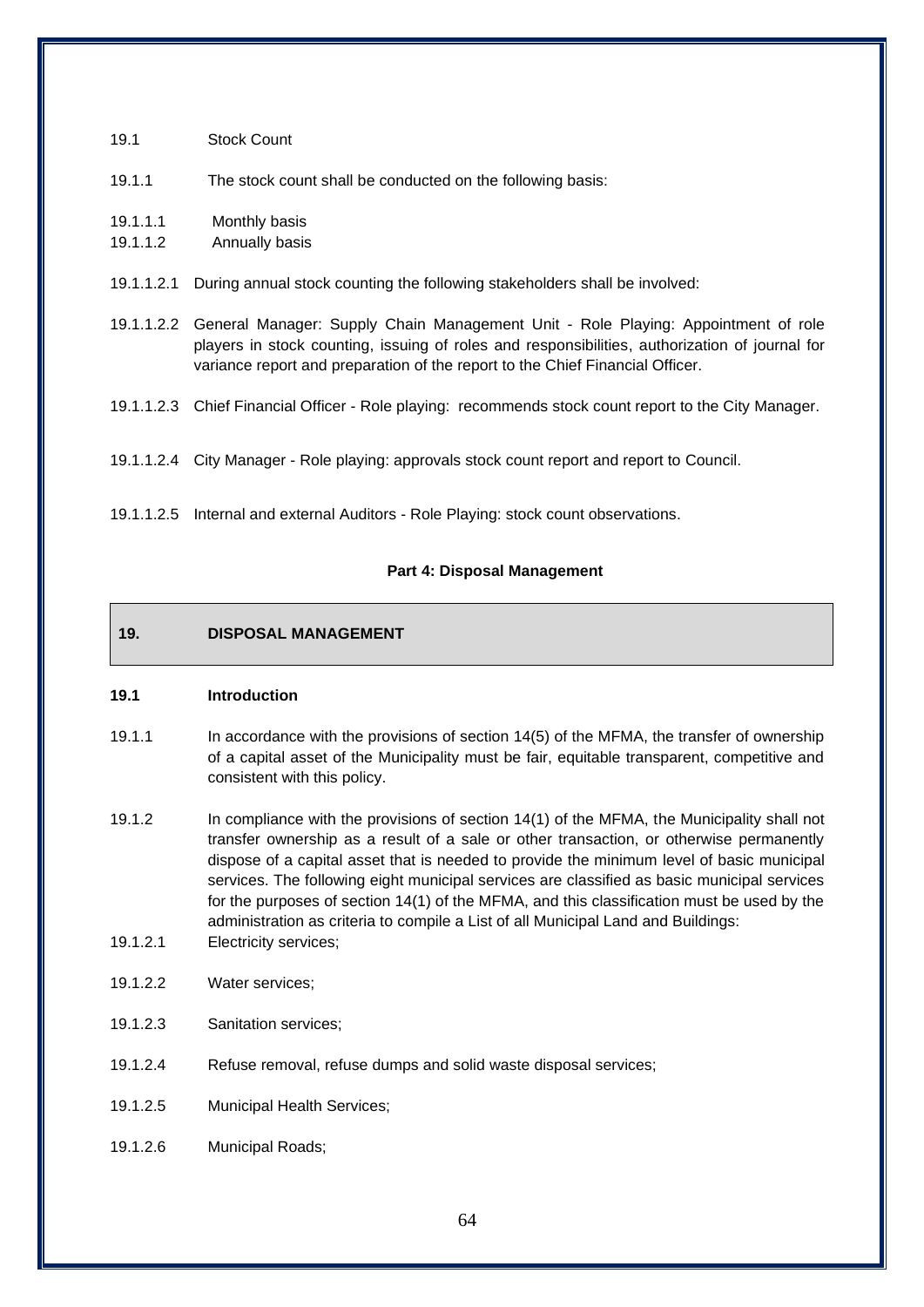## 19.1.2.7 Public Places;

# 19.1.2.8 Cemeteries; (Subparagraph 19.1.2 substituted by Council on 18 May 2006 under item 74A4)

19.1.3 Section 14(2) of the MFMA authorizes the Council to decide on reasonable grounds during a council meeting that is open to the public, whether a capital asset is needed for the provision of the minimum level of basic municipal services or not so needed, and to consider the fair market value of the capital asset and the economic and community value to be received in exchange for a transfer of ownership of the capital asset. The SCM Policy already make ample provision for the disposal of movable assets of the municipality that are redundant, and it is therefore deemed necessary to only provide for a procedure to obtain Council resolution on the possible transfer of land and buildings of the municipality in accordance with section 14(2) of the MFMA. To enable Council to take an informed decision on the possible transfer of ownership of its land and buildings as provided for in section 14(2) of the MFMA, the Property Management Unit must compile a List of all Municipal Land and Buildings which will contain at least the following information in respect of each piece of land and building:

Part A. Land and Buildings needed for Basic Municipal Services (not transferable)

| <b>Description</b> | Zoning | Fair market &<br>economic value |
|--------------------|--------|---------------------------------|
|                    |        |                                 |
|                    |        |                                 |

Part B. Land and Buildings not needed for Basic Municipal Services (transferable)

| <b>Description</b> | <b>Zoning</b> | Fair market &<br>economic value |
|--------------------|---------------|---------------------------------|
|                    |               |                                 |
|                    |               |                                 |

- 19.1.4 The above list must be submitted to Council as soon as possible for consideration and approval. After approval of the list by Council in compliance with section 14(2) of the MFMA, the administration must ensure that:
- 19.1.4.1 the land and buildings contained in Part A of the List of Municipal Land and Buildings is maintained properly, and that ownership thereof is not transferred unless Council has once again conducted a section 14(2) enquiry;
- 19.1.4.2 in the event of the transfer of ownership of land and buildings contained in Part B of the List of Municipal Land and Buildings, the process is fair, equitable transparent, competitive and consistent with the MFMA and the municipality's SCM Policy.
- 19.1.5 The List of Municipal Land and Buildings must be maintained and regularly updated by the Property Management Unit, and the List must be submitted to Council on a quarterly basis for consideration and approval

# **19.2 Role of the Municipal Manager in the disposal of assets**

19.2.1 The Municipal Manager must ensure that: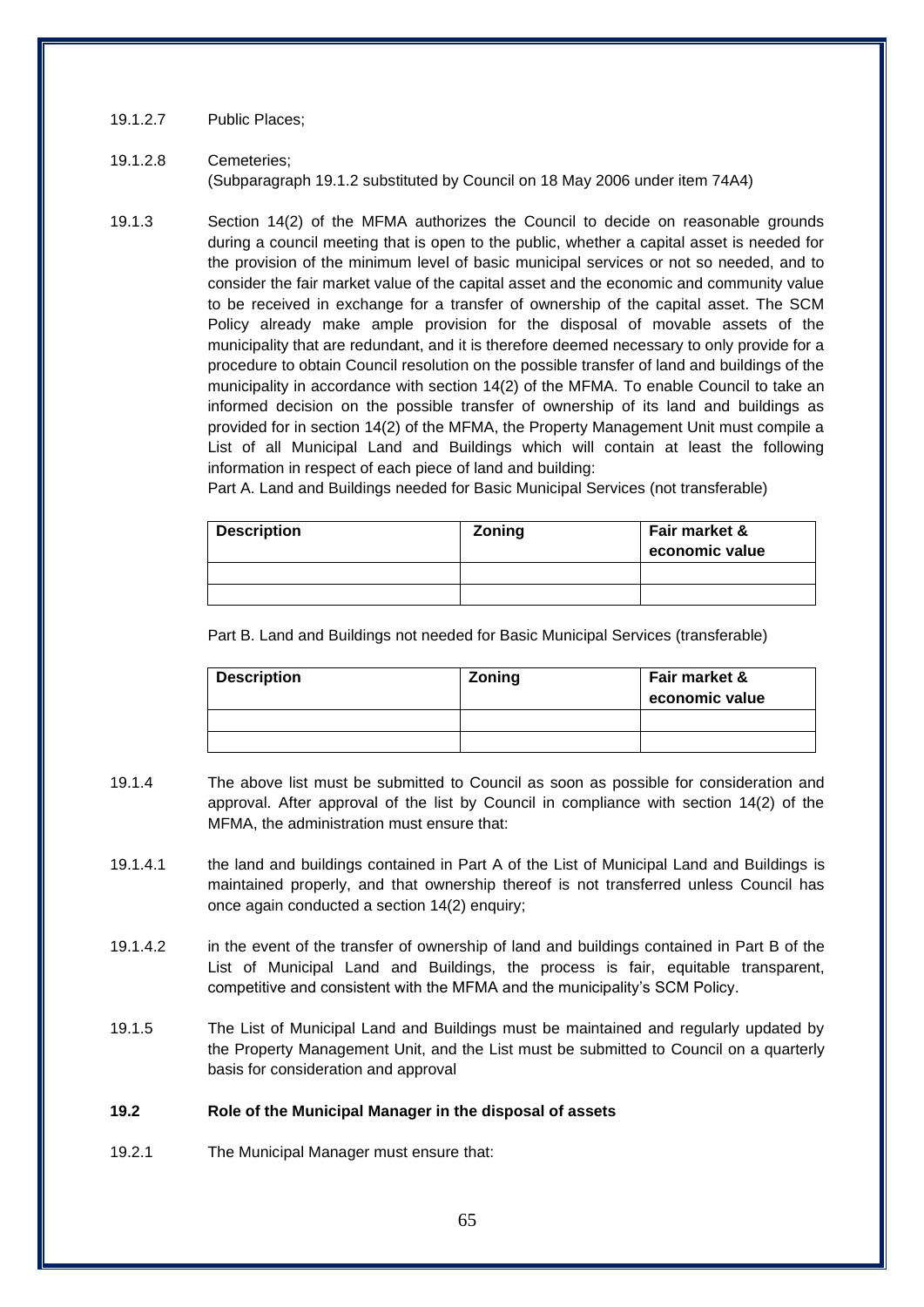- 19.2.1.1 immovable capital assets are sold at market related prices, except when there is public interest or the plight of the poor demands otherwise;
- 19.2.1.2 movable capital assets are sold either by way of written quotation, a competitive bidding process, auction or at market related prices, whichever is the most advantageous to the Municipality;
- 19.2.1.3 immovable capital assets are leased at market related rates, except when there is public interest or the plight of the poor demands otherwise;
- 19.2.1.4 where assets are traded-in for other assets the highest possible trade-in price is negotiated;
- 19.2.1.5 all fees, charges, rates, tariffs, scales of fees or other charges relating to the leasing of property are reviewed annually;
- 19.2.1.6 in the case of the free disposal of computer equipment, that the provincial department of education must first be approached to indicate within 30 days whether any of the local schools are interested in the equipment; and
- 19.2.1.7 in the case of the disposal of firearms, the applicable legislation is complied with;

#### **19.3 Disposal of immovable capital assets, including land of the Municipality**

Subject to and in accordance with the provisions of the Municipality's Policy for the Disposal of Municipal Land and Other Immovable Property, the disposal of immovable capital assets shall be effected by means of a competitive bidding process. The Property Management Unit shall be responsible for the administration of the competitive bidding process, in consultation with and with the assistance of the SCM Sub-Department.

#### **19.4 Disposal of movable assets of the Municipality**

- 19.4.1 Only movable assets that have been declared unserviceable, redundant or obsolete may be disposed of.
- 19.4.2 A movable capital asset below the value of R1 million that has not yet reached its estimated useful lifespan in terms of generally recognized accounting practices (GRAP), may not be declared unserviceable, redundant or obsolete without the express written approval of the Municipal Manager.
- 19.4.3 The Head of Department who is responsible for the management of the movable asset concerned, shall not later than 31 October of each year supply the SCM Sub-Department with a list of movable capital assets the control of which vest in him that has, in his opinion, become redundant, unserviceable or obsolete.
- 19.4.4 The SCM Sub-Department shall inspect the movable capital assets included in a list concerned and shall submit a report on its findings to the Municipal Manager. The Head of Department concerned shall supply such assistance as may reasonably be required for the purpose of an inspection to the SCM Sub-Department.
- 19.4.5 The Municipal Manager shall consider the report and recommendations of the SCM Sub-Department and shall determine which assets mentioned in the report is unserviceable, obsolete or redundant. The decision of the Municipal Manager regarding an asset is final.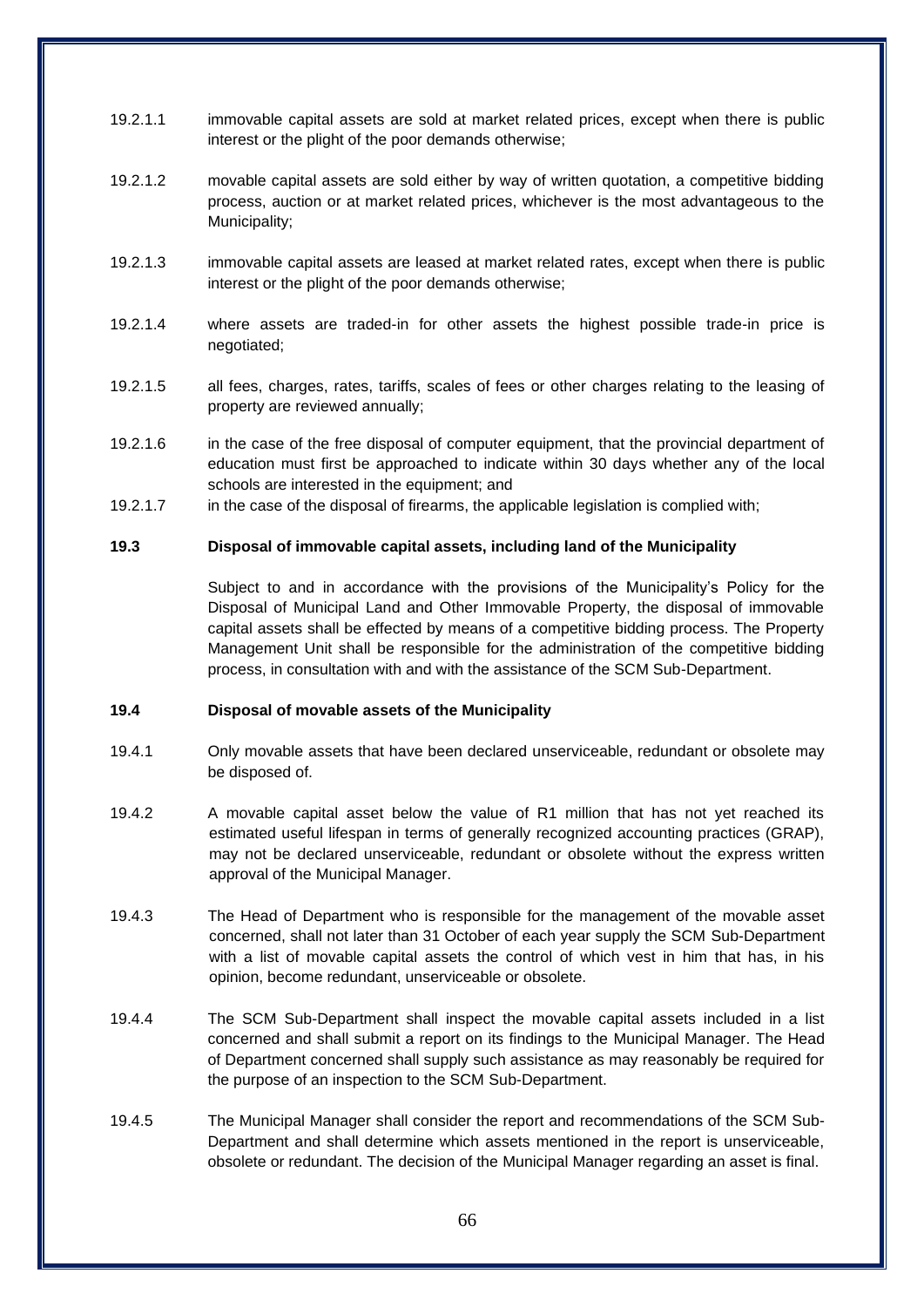- 19.4.6 Capital assets with the total value below R 1 million shall be approved by the municipal manager.
- 19.4.7 Capital assets with a value of R 1 million and above shall be referred to the Council for decision.
- 19.4.8 Any movable asset that has been declared unserviceable, obsolete or redundant must be kept in a place indicated by the General Manager responsible for supply chain management until its disposal is decided on.
- 19.4.9 If a movable asset that has been declared redundant, obsolete or unserviceable has been financed by means of a loan not yet fully redeemed, the CFO must determine the method in accordance with and source from which the outstanding balance of the loan will be repaid.
- 19.4.10 The SCM Sub-Department shall determine the best method for disposing of any unserviceable, redundant and obsolete assets, including written quotation, competitive bidding, public auction or by private treaty at market related prices:
- 19.4.11 The SCM Sub-Department shall dispose of the capital assets as determined by the Municipal Manager or the Council.

### **Part 5: Risk Management**

## **20. RISK MANAGEMENT**

- 20.1 The Municipal Manager must establish an effective system of risk management for the identification, consideration and avoidance of potential risks in the supply chain management system.
- **20.2 Risk management must include:**
- 20.2.1 The identification of risks on a case-by-case basis;
- 20.2.2 The allocation of risks to the party best suited to manage such risks;
- 20.2.3 Acceptance of the cost of the risk where the cost of transferring the risk is greater than that of retaining it;
- 20.2.4 The management of risks in a pro-active manner and the provision of adequate cover for residual risks; and
- 20.2.5 The assignment of relative risks to the contracting parties through clear and unambiguous contract documentation.
- 20.3 The performance and compliance and risk management unit must be aware of the risks that contracts may have and ensure that the necessary preventative and correction actions are put in place and enforced to limit such risks.

#### **20.4 Acceptable Risk Assessment**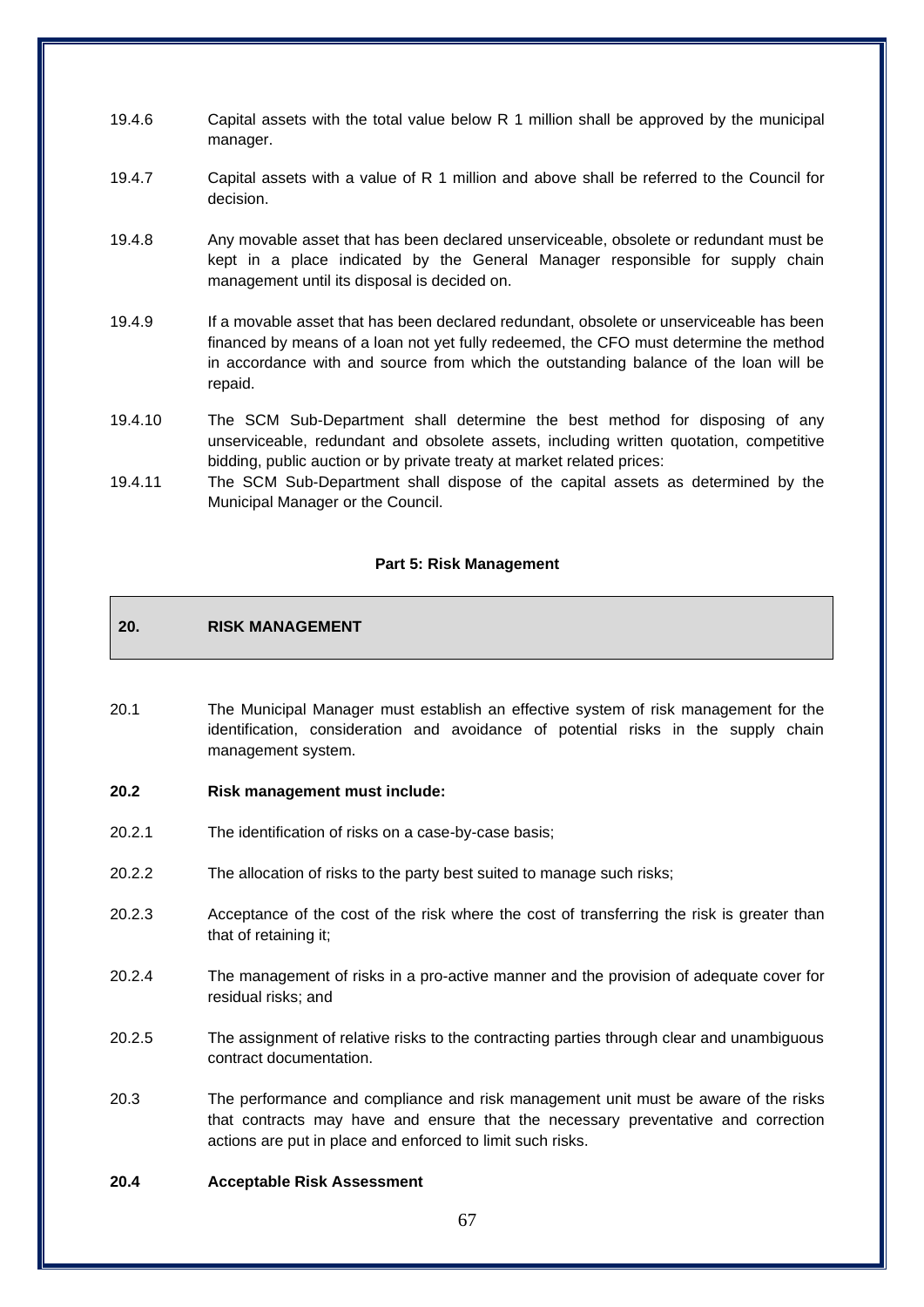- (i) The bid evaluation committee shall determine the acceptable risk level during the bid evaluation stage, which will depend on the nature and size of the project.
- (ii) Bids that are outside the risk acceptable level shall be eliminated for further evaluation and reported in the bid evaluation report.
- (iii) The bid evaluation committee shall only evaluate further bids that are within risk acceptable level as determine by the bid evaluation committee during the evaluation stage.
- (iv) The price of the lowest acceptable bidder shall be regarded as a lowest price.
- (v) Base prices for the risk assessment exercise shall be taken from the averaged acceptable market related prices of all bidders who met minimum functionality requirements.
- (vi) The municipality shall not at any given stage provide any bidder with the predetermined risk acceptable level.
- (vii) The bid evaluation / adjudication committee before making a recommendation or an award considers objective criteria (risk assessment) in addition to those of section 2 (d) and (e) of preferential procurement policy framework act no.5 of 2000 as follows:
	- a) Bidder's capacity to complete the project
		- Financial resources
		- Required equipment
		- Required professional team
		- Required human capital
	- b) Bidder's ability to complete the project.
		- Required relevant CIDB grading.
		- Required relevant / similar work experience.
	- c) Bidder's work commitment
		- Current work undertaken by the bidder with other institution.
		- Current work awarded by the Municipality.
		- Current work evaluated by the Municipality.
	- (viii) The municipality shall award the bid to the bidder who scored the highest procurement after considering the above-mentioned objective criteria (risk management),
	- (ix) The Municipality reserves the right to award the bid to the any other bidder who meets municipal risk management objectives.

## **20.5 Cession Agreement**

20.5.1 A cession is a contract in terms of which one party, cedent agrees to transfer his / her rights and obligation.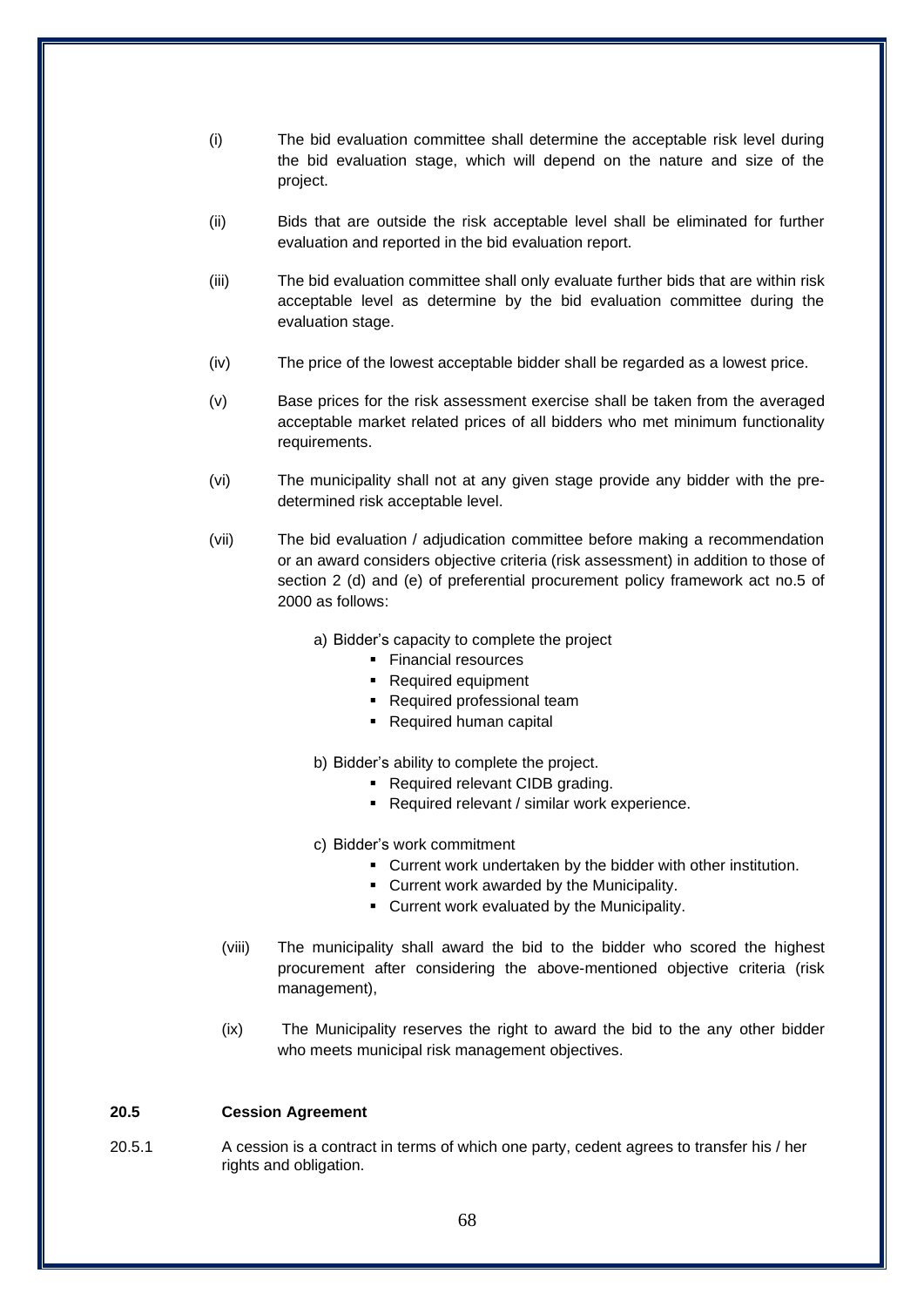- 20.5.2 At any given time the contractor or the service provider may enter into the agreement with the third party and cede his / her payments right to the third party.
- 20.5.3 Such agreement shall only be considered, if there is a valid cession agreement entered into between the cedent, cessionary and the Municipality.
- 20.5.4 The accounting officer or the Chief Financial Officer shall only be the authorized representatives of the Municipality.
- 20.5.5 The municipality shall not take any responsibility for any cession agreement signed by any unauthorized official(s).
- 20.5.6 The contractor / service provider appointed by the municipality shall remain responsible to deliver goods, works or services as per the contract without compromising quality of work.

#### **Part 6: Performance Management**

## **21. PERFORMANCE MANAGEMENT**

#### **21.1 Performance of the Supply Chain Management System**

21.1.1 The accounting officer must establish an effective internal monitoring system in order to determine, on the basis of a retrospective analysis, whether the authorized supply chain management processes were followed and whether the desired objectives were achieved. In this regard, compliance to this Policy will form an integral part of the Municipality's performance measurement system for all Head of Departments and Supply Chain Management practitioners. The necessary Supply Chain Management Sub-Department objectives will be set and measured annually as per the Municipality's Integrated Development Plan.

#### **21.2 Performance monitoring of Contractors - where contract drafting responsibility is performed by SCM**

- 21.2.1 Contractual performance expectations must be measurable and therefore data must be captured, recorded and analyzed to ensure that contractual expectations are met.
- 21.2.2 Each executive director must ensure that performance reporting arrangements are implemented and complied with.
- 21.2.3 The SCM Performance and Compliance management unit must monitor and review the supply vendor's performance to ensure compliance with specifications and contract conditions for particular goods or services.
- 21.2.4 Delivery of the goods and performance of services shall be made by the Contractor in accordance with the time schedule prescribed by the Municipality in the contract.
- 21.2.5 If at any time during performance of the contract, the Contractor or its subcontractor(s) should encounter conditions impeding timely delivery of the goods and performance of services, the Contractor shall promptly notify the Municipality in writing of the fact of the delay, its likely duration and its cause(s). As soon as practicable after receipt of the Contractor's notice, the Municipality shall evaluate the situation and may at his discretion extend the Contractor's time for performance, with or without the imposition of penalties, in which case the extension shall be ratified by the parties by amendment of contract.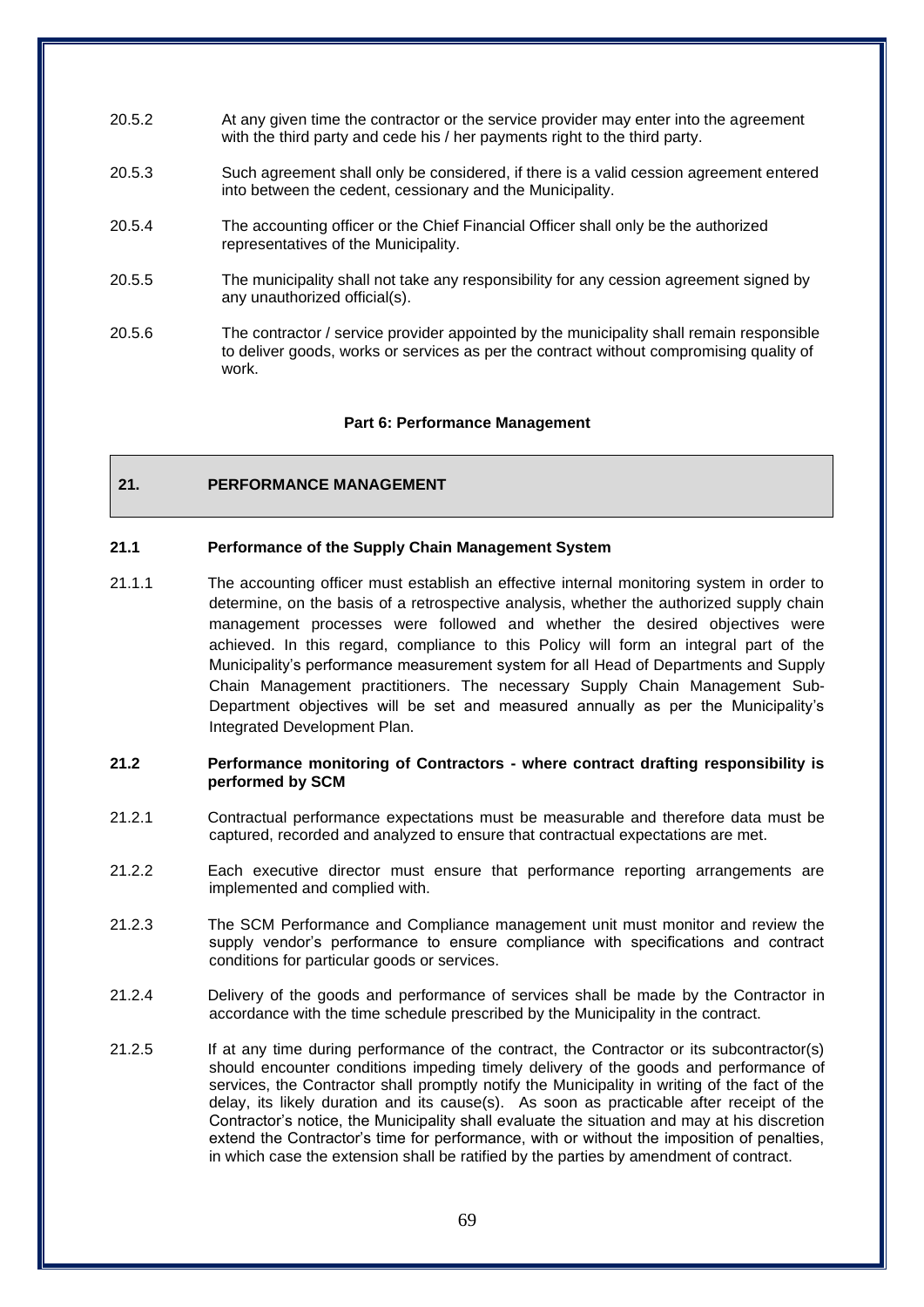- 21.2.6 Except as provided otherwise, a delay by the Contractor in the performance of its delivery obligations shall render the Contractor liable to the imposition of penalties, unless an extension of time is agreed upon without the application of penalties.
- 21.2.7 Upon any delay beyond the delivery period in the case of a goods contract, the Municipality shall, without canceling the contract, be entitled to purchase goods of a similar quality and up to the same quantity in substitution of the goods not supplied in conformity with the contract and to return any goods delivered later at the Contractor's expense and risk, or to cancel the contract and buy such goods as may be required to complete the contract and without prejudice to its other rights, be entitled to claim damages from the Contractor.
- 21.2.8 The municipality's rights as contained in contracts, including but not limited to the rights pertaining to penalties, breach of contract, termination of contract, amendment, extension and renewal of contracts shall be protected and exercised in accordance with the municipality's Delegation of Powers Policy.

### **Part 7: Process and Contract Management**

# **22. PROCESS AND CONTRACT MANAGEMENT**

#### **22.1 Contract Drafting – where contract drafting responsibility is performed by SCM**

- 22.1.1 The bid specification committee will consider and approve the specifications and other bid documentation prepared for a bid. A copy of the minutes of the meetings of the bid specification committee must after approval, be submitted to the SCM Sub-Department, together with the bid documentation, for the calling of bids. The SCM Sub-Department will receive and record all bids, whereafter it will be submitted to the bid evaluation committee for consideration.
- 22.1.2 The bid evaluation committee will evaluate all bids received relating to the specific Department, in accordance with the criteria specified in the bid specifications and submit a report and recommendation regarding the awarding of a bid to the bid adjudication committee.
- 22.1.3 The bid adjudication committee will consider the reports and recommendations made by the bid evaluation committee and will thereafter make a final approval or recommendation to the Municipal Manager for approval depending on the delegations of powers. The recommendations will be recorded, and the minutes of the bid adjudication committee will be submitted to the chairperson of the Bid Adjudication Committee for approval. (to be deleted).
- 22.1.4 Committee Services will within 3 (three) days after approval of the minutes and recommendations by the Chairperson of the Bid Adjudication Committee, provide an execution letter in respect of each bid approved By the Chairperson of the Bid Adjudication Committee to the Department concerned, with copies to the General Manager Supply Chain and Legal services: Contract Management Unit for execution. Committee Services will issue the BAC Execution letter in respect of each bid approved by the BAC , to be signed by the Chairperson of the BAC and the Municipal Manager depending on the delegation of powers.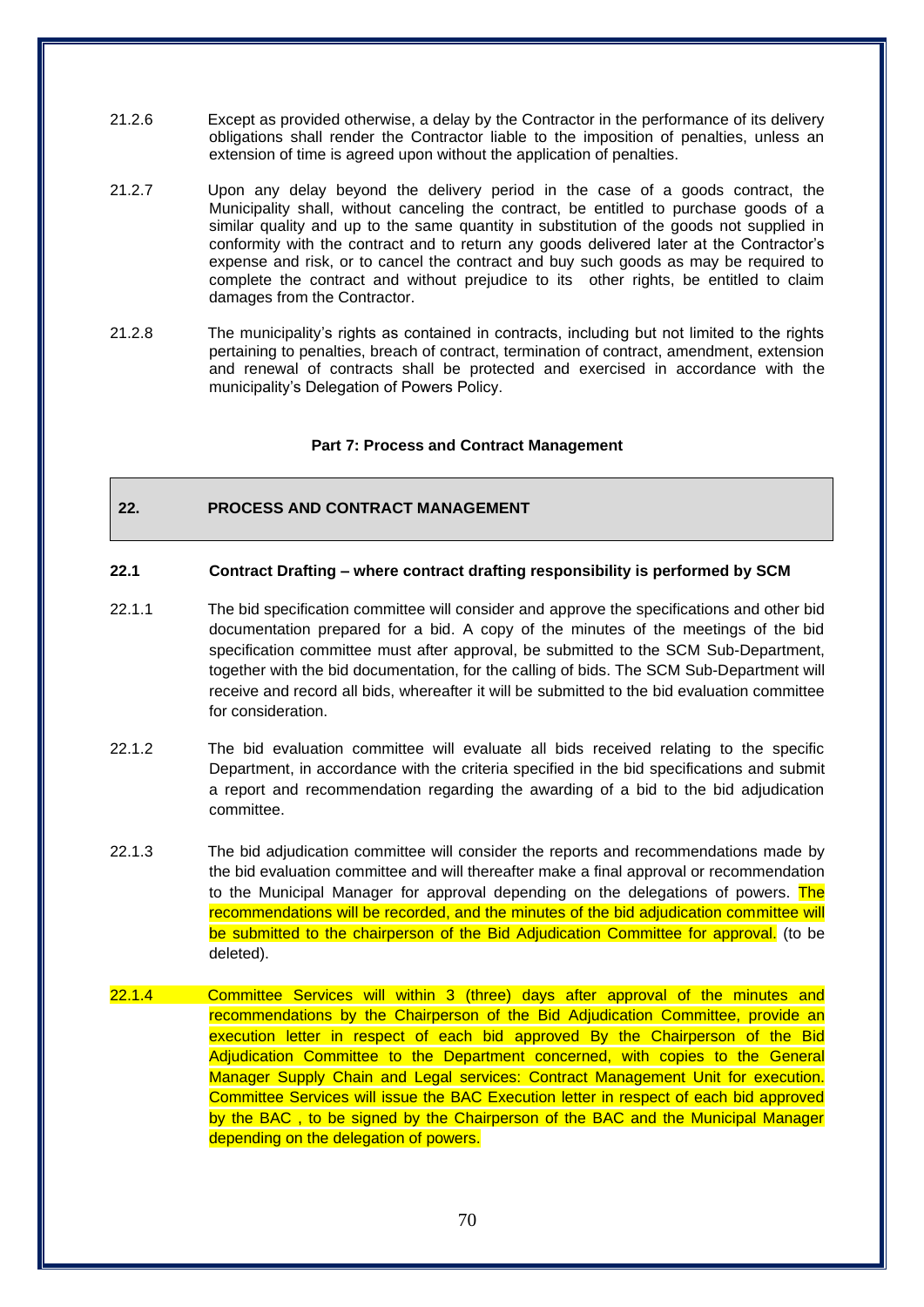- 22.1.5 **On receipt of the execution letter, Legal Services: Contract Management / Acquisition** management Unit shall request Performance & Compliance unit at SCM to submit all documents in relation to the awarded bidder to legal services: Contract & Performance / for drafting an appointment letter. to the successful bidder. A copy of each appointment letter will be provided to the Department.
- 22.1.6 It is the responsibility of each Department concerned to timely submit all relevant documentation to legal services: Contract Management Unit for the drafting of a valid and legally binding contract between the municipality and the successful bidder in line with the bid specifications, after approval of the bid as mentioned above.
- 22.1.7 In the event that a suitable contract not has been included in the bid documentation, the original signed bid documents together with the approval and all relevant documentation must be submitted to Legal Services: Contract Management Unit.
- 22.1.8 After signing of the contract by the parties, Legal Services: Contract Management Unit must ensure that copies are made available to all role players including the Finance Department. The originally signed copy must be filed at the Records Unit in legal services as custodian of all procurement contracts of the municipality.
- 22.1.9 The Department concerned is responsible, in consultation with the SCM Sub-Department a Legal Services: Contract Management Unit, to ensure that service providers comply with the provisions of the contract, and in the event of a possible breach of contract or proposed amendment to the contract, to submit a report in this regard to the Municipal Manager.
- 22.1.10 6 (Six) months prior to termination of the contract, Legal services: Contract Management Unit will notify the Department concerned of the termination date in order to provide adequate time for the Department to commence with the tender/quotation process to appoint a new service provider, if necessary.

#### **22.2 Contract Extensions**

- 22.2.1 Contract extensions are allowed in cases where:
- 22.2.1.1 the tender process has not yet been finalized for the appointment of new Service Providers; or
- 22.2.1.2 the project has not yet been completed due to reasons other than poor or nonperformance.
- 22.2.2 Requests for extensions of contracts by the Department concerned, should indicate the following detail:
- 22.2.2.1 reasons for extension;
- 22.2.2.2 duration of extension;
- 22.2.2.3 financial Implications of extension;
- 22.2.2.4 past Performance Evaluation of the Service Provider concerned;

### **22.2.3 Extensions or amendments of contracts may not:**

- 22.2.3.1 exceed 15**%** of the original contract amount, subject to funds being available in the current operating or capital budget related to that contract;
- 22.2.3.2 exceed a period of 3 (three) years, contrary to the stipulations of Section 33 of the MFMA.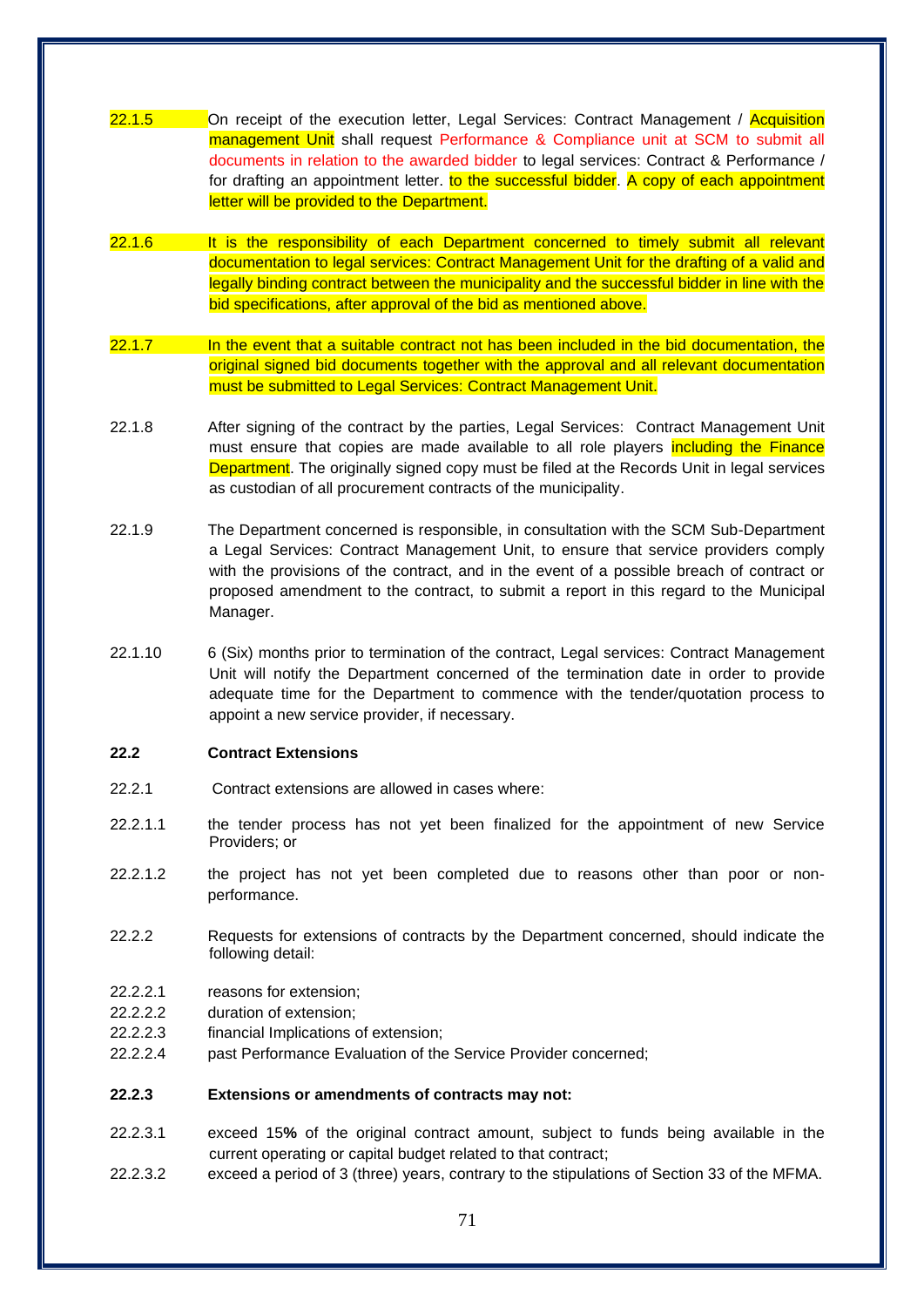22.3 The Municipal Manager shall ensure that provisions of contract management as envisaged in Section 116 of the MFMA are observed and complied with at all times.

### **22.4 Publications**

- 22.4.1 The bid register will be published on the website of the Municipality for public inspection.
- 22.4.2 The following information on the successful bids shall be published on the Municipality's website:
	- (a) contract number and description;
	- (b) name(s) of successful bidder(s);
	- (c) contract price(s);
	- (d) brand name(s) of the product or the name of the manufacturer where applicable;
	- (e) contract period;
	- (f) delivery basis where applicable; and
	- (g) preferences claimed where applicable

### **22.5 Terminations due to poor performance and register of restrictions**

- 22.5.1 Service Providers who fails to perform in accordance with the terms and conditions as set out in the contract will be notified in writing of such poor or non-performance.
- 22.5.2 Should the Service Provider continue to fail to perform, the contract will be terminated, and the Service Provider shall be reported to National Treasury for inclusion on the database of restricted Service Providers.
- 22.5.3 The maximum period of restriction shall be 5 (five) years and shall be determined on a case-by-case basis.

#### **Part 8: Preferences Management**

## **23. PREFERENCES FOR PROCUREMENTS**

- 23.1 Offers for the procurement of goods and services shall be in line with the applicable procurement legislation, namely the Preferential Procurement Policy Framework Act, 2000 (Act No 5 of 2000) and its associated Preferential Procurement Regulations, and the Broad-Based Black Economic Empowerment Act, 2003 (Act No 53 of 2003).
- **23.2 Offers for the procurement of goods and services shall be adjudicated on the following criteria:**
- 23.2.1 Contracts for the supply of goods and services and the execution of work with a Rand value between R30 000 up to R50 000 000 shall be adjudicated on an 80/20 points system, as follows: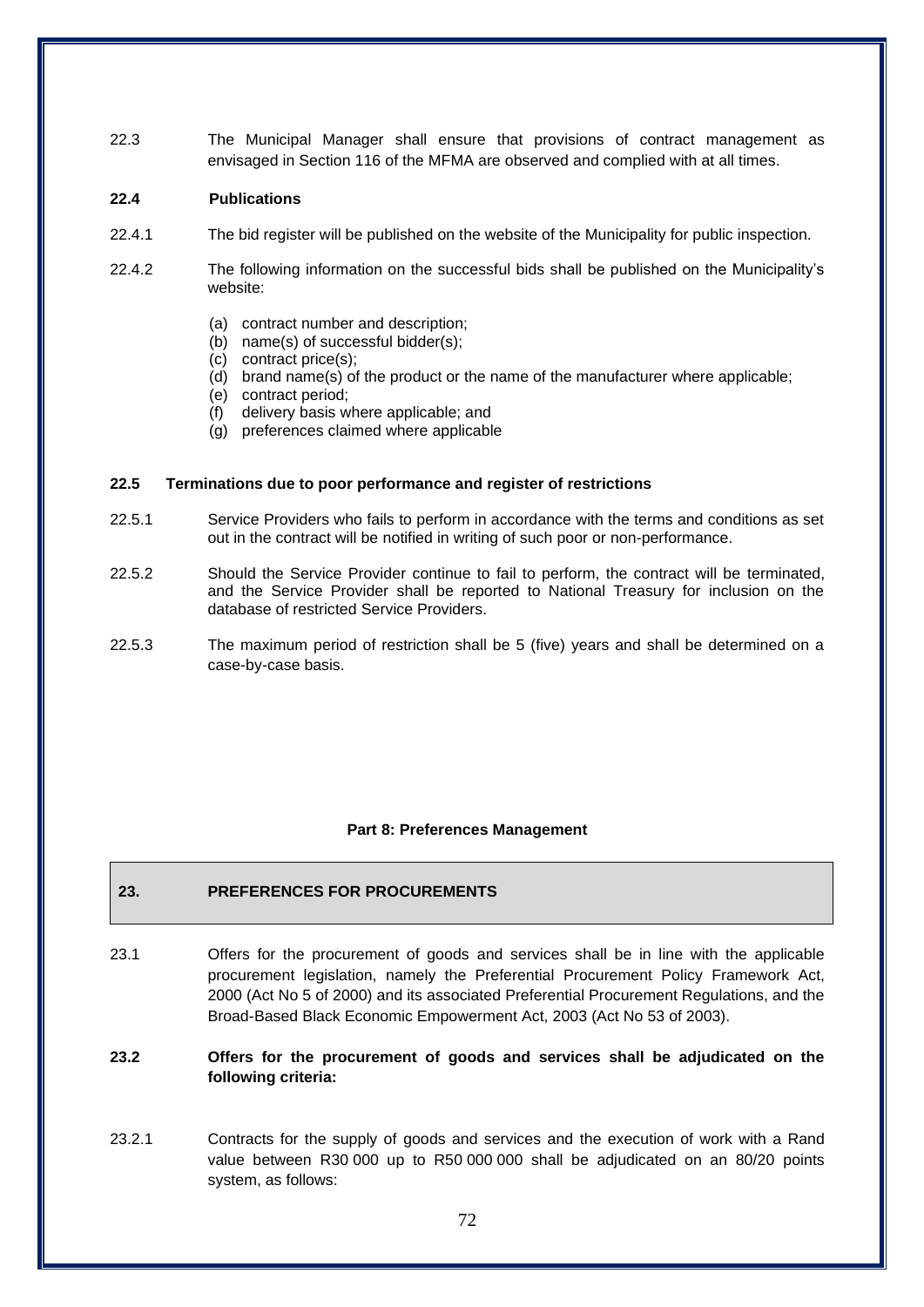#### (a) Points awarded for price:

$$
Ps = 80(1 - \underline{Pt - P \text{ min}})
$$
  
P min

Where

Ps = Points scored for price of the tender under consideration Pt = Rand value of the tender under consideration P min = Rand value of lowest acceptable tender

(b) Points awarded for B-BBEE status level of contributor:

| <b>B-BBEE Status Level of Contributor Number of Points</b> |    |
|------------------------------------------------------------|----|
|                                                            | 20 |
|                                                            | 18 |
|                                                            |    |
|                                                            | 12 |
|                                                            |    |
|                                                            |    |
|                                                            |    |
|                                                            |    |
| Non-compliant Contributor                                  |    |

**The evaluation criteria and the weight of each criterion shall be as follows:**

| <b>Price</b>                                                  | 80  |
|---------------------------------------------------------------|-----|
| Maximum Points awarded for B-BBEE status level of contributor | 20  |
| Total points for price and B-BBEE status must not exceed      | 100 |

23.2.2 Contracts for the supply of goods and the execution of work with a Rand value exceeding R50 000 000, will be adjudicated on an 90/10 points system, as follows:

(a) Points awarded for price

$$
Ps = 90(1 - \frac{Pt - P \text{ min}}{P \text{ min}})
$$

Where

Ps = Points scored for price of tender under consideration Pt = Rand value of the tender under consideration P min = Rand value of lowest acceptable tender

(b) Points awarded B-BBEE status level of contributor: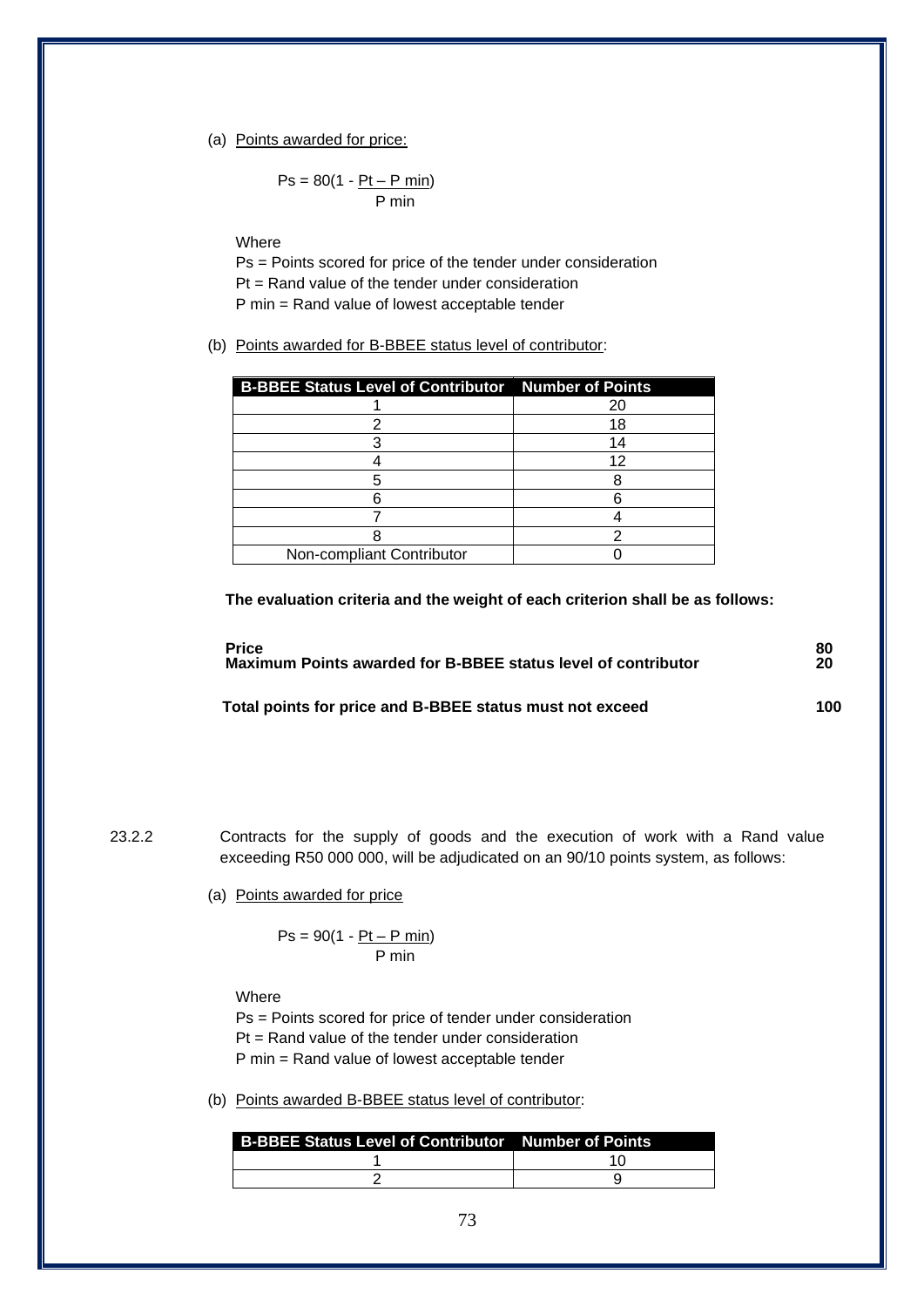| Non-compliant Contributor |  |
|---------------------------|--|

**The evaluation criteria and the weight of each criterion shall be as follows:**

#### **Price 90 Maximum Points awarded for B-BBEE status level of contributor 10**

## **Total points for price and B-BBEE status must not exceed 100**

- 
- 23.2.3 The points scored by a bidder in terms of paragraph 23.2.1(a) must be added to the points scored in terms of paragraph 23.2.1(b). The points scored in terms of paragraph 23.2.2(a) must be added to the points scored in terms of paragraph 23.2.2(b).
- 23.2.4 Unless there are reasonable and justifiable reasons, which reasons must be fully set out in the minutes of the meeting concerned, only the offer with the highest number of points scored may be selected.
- 23.2.5 No preference points shall be awarded for BBBEE if the bidder is a public company.

# **23.3 Broad-Based Black Economic Empowerment Status Level Certificates**

- 23.3.1 Tenderers with annual total revenue of R5 million or less qualify as Exempted Micro Enterprises (EMEs) in terms of the Broad-Based Black Economic Empowerment Act. And must submit a certificate (issued by a registered auditor, accounting officer (as contemplated in section 60(4) of the Close Corporation Act, 1984 (Act No. 69 of 1984) or an accredited verification agency.
- 23.3.2 Tenderers other than Exempted Micro-Enterprises (EMEs) must submit their original and valid B-BBEE status level verification certificate or a certified copy thereof, substantiating their B-BBEE rating and failure to submit original / certified copy of the valid B-BBEE certificate will result to none allocation of preference points for B-BBEE.
- 23.3.3 The submission of such certificates must comply with the requirements of instructions and guidelines issued by the National Treasury and be in accordance with notices published by the Department of Trade and Industry in the Government Gazette.
- 23.3.4 A trust, consortium or joint venture will qualify for points for their B-BBEE status level as a legal entity, provided that the entity submits their B-BBEE status level certificate.
- 23.3.5 A trust, consortium or joint venture will qualify for points for their B-BBEE status level as an unincorporated entity, provided that the entity submits their consolidated B-BBEE scorecard as if they were a group structure and that such a consolidated B-BBEE scorecard is prepared for every separate tender.
- 23.3.6 The points contemplated in 23.2.4 and 23.2.5 must be added to the points scored for price, in order to establish the total number of points scored.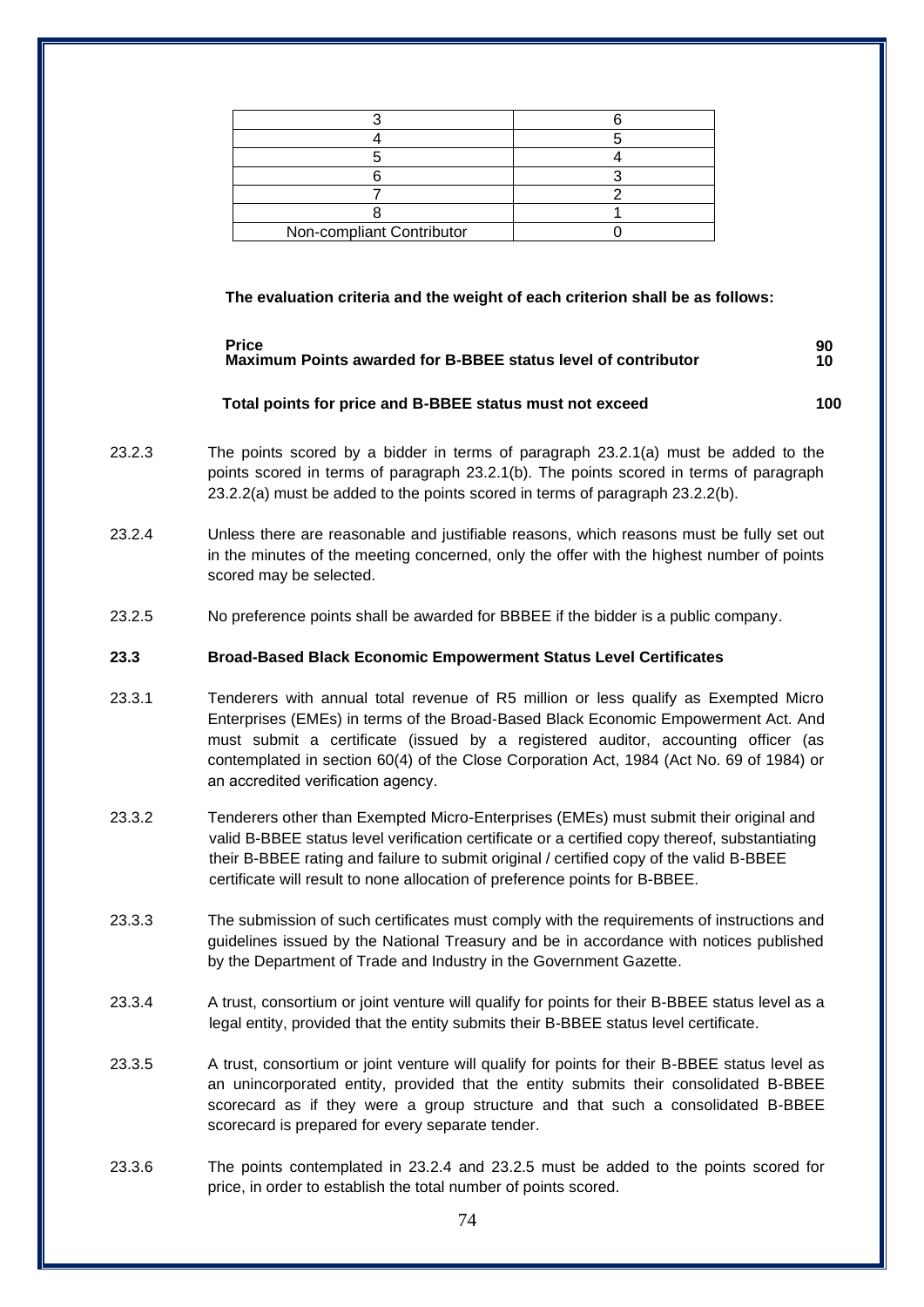- 23.3.7 The points scored must be rounded off to the nearest two decimal places.
- 23.3.8 Subject to 23.2.6 the contract must be awarded to the tender, which scores the highest points.
- 23.3.9 If the price offered by a tenderer scoring the highest procurement points on is not market related, the Municipality may not award the contract to the tenderer.
- 23.3.10 The Municipality may negotiate a market related price with the tenderer scoring the highest points or cancel the bid.
- 23.3.11 If the tenderer does not agree to a market related price, municipality shall negotiate a market related price with the tenderer scoring the second highest points or cancel the bid.
- 23.3.12 If the tenderer scoring the second highest points does not agree to a market related price, Municipality shall negotiate a market related price with the tenderer scoring the third highest points or cancel the bid.
- 23.3.13 A person must not be awarded points for B-BBEE status level if it is indicated in the tender documents that such a tenderer intends sub-contracting more than 25% of the value of the contract to any other enterprise that does not qualify for at least the points that such a tenderer qualifies for, unless the intended sub- contractor is an exempted micro enterprise that has the capability and ability to execute the sub-contract.
- 23.3.14 A person awarded a contract may not sub-contract more than 25% of the value of the contract to any other enterprise that does not have an equal or higher B-BBEE status level than the person concerned, unless the contract is sub-contracted to an exempted micro enterprise that has the capability and ability to execute the sub-contract.
- 23.3.15 A person awarded a contract in relation to a designated sector, may not sub-contract in such a manner that the local production and content of the overall value of the contract is reduced to below the stipulated minimum threshold.
- 23.3.16 When the municipality is in need of a service provided by only tertiary institutions, such services must be procured through a tendering process from the identified tertiary institutions.
- 23.3.17 Tertiary institutions referred to in 23.2.16 will be required to submit their B-BBEE status in terms of the specialized scorecard contained in the B-BBEE Codes of Good Practice
- 23.3.18 Should the municipality require a service that can be provided by one or more tertiary institutions or public entities and enterprises from the private sector, the appointment of a contractor must be done by means of a tendering process.
- 23.3.19 Public entities will be required to submit their B-BBEE status in terms of the specialized scorecard contained in the B-BBEE Codes of Good Practice.

## **23.4 PRE-QUALIFICATION FOR PREFERENTIAL PROCUREMENT**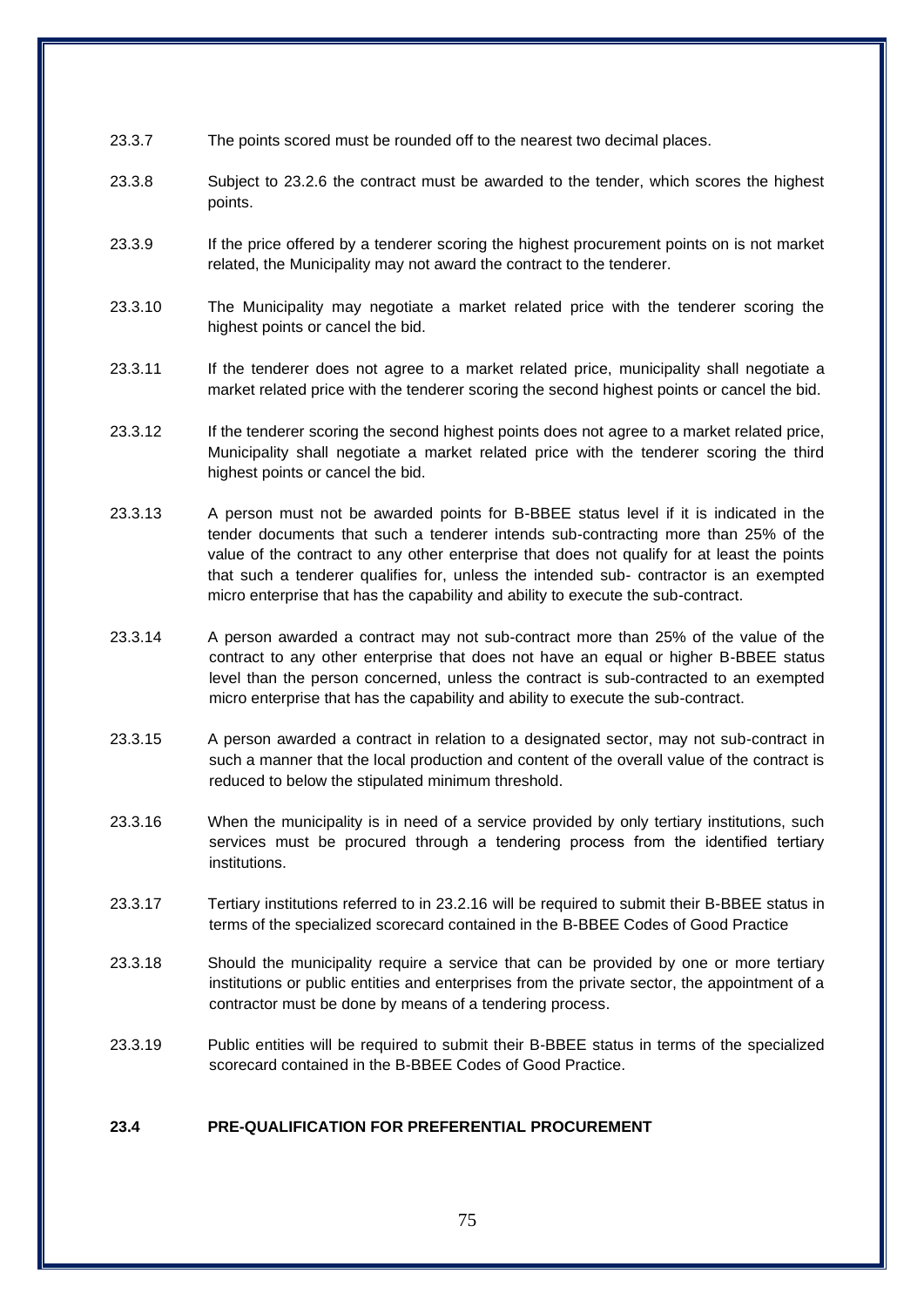- 23.4.1 The Municipality may decide to apply pre-qualifying criteria to advance certain designated groups, that municipality must advertise the tender with a specific tendering conditions that only one or more of the following tenderers may respond:
- 23.4.1.1 a tenderer having stipulated minimum B-BEE status level of contributor.
- 23.4.1.2 an EME or QSE.
- 23.4.1.3 a Tenderer subcontracting a minimum of 30% to:
- 23.4.1.3.1 an EME or QSE which is at least 51% owned by Black people
- 23.4.1.3.2 an EME or QSE which is at least 51% owned by black people who are youth.
- 23.4.1.3.3 an EME or QSE which is at least 51% owned by black people who are women.
- 23.4.1.3.4 an EME or QSE which is at least 51% owned by black people disabilities.
- 23.4.1.3.5 an EME or SQE which is 51% owned by black people living in rural or underdeveloped areas or township.
- 23.4.1.3.6 an EME or SQE which is 51% owned by which is at least owned by black people who are military veterans.
- 23.4.1.3.7 a cooperative which is at least 51% owned by black people.
- 23.4.2 A tender that fails to meet any pre-qualifying criteria stipulated in the tender documents is an unacceptable tender.

#### **23.5 Guidelines when functionality is included as a criterion in the evaluation of bids**

- 23.5.1 "Functionality" means the measurement according to predetermined norms of a service or commodity designed to be practical and useful, working or operating, considering quality reliability, viability and durability of a service or commodity.
- 23.5.2 The need to invite and evaluate bids on the basis of functionality depends on the nature of the required commodity or service. When functionality is utilised as an evaluation criterion, paragraphs 23.4.4 and 23.4.5 below must be adhered to.
- 23.5.3 When inviting bids an institution must indicate:
	- (a) whether the bids will be evaluated on functionality;
	- (b) the evaluation criteria for measuring functionality;
	- (c) the weight of each criterion; and
	- (d) the applicable values as well as the minimum threshold for functionality
- 23.5.4 The evaluation of the bids must be conducted in the following 2 (two) stages:
- 23.5.4.1 Firstly, the assessment of functionality must be done in terms of the evaluation criteria and the minimum threshold referred to in paragraph 23.4.4 above. A bid must be disqualified if it fails to meet the minimum threshold for functionality as per the bid invitation.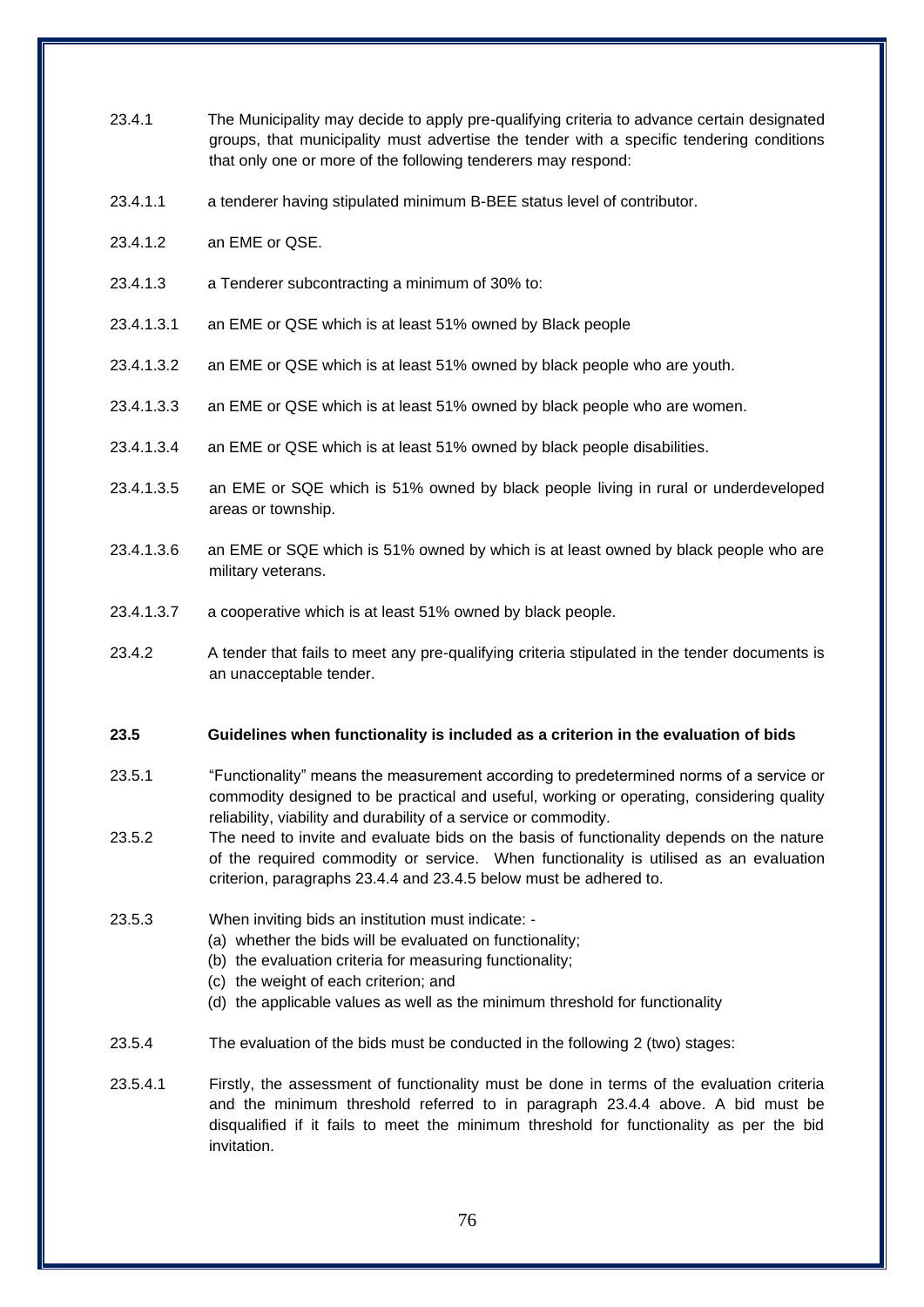- 23.5.4.2 Thereafter, only the qualifying bids are evaluated in terms of the 80/20 or 90/10 preference points systems, where the 80 or 90 points must be used for price only and the 20 or 10 points are used for B-BBEE status level.
- 23.5.4.3 The evaluation criteria for measuring functionality must be objective and may not be:
- 23.5.4.3.1 low that it may jeopardize the quality of the required goods or services.
- 23.5.4.3.2 high that it is unreasonable restrictive.
- 23.5.4.4 Points scored for functionality must be rounded to the nearest two decimal places.
- 23.5.4.5 Each tender that obtained the minimum qualifying score for functionality must be evaluated further in terms of price and the preference points system.

### **25.6 CANCELLATION OF SPECIFIC BIDS**

- 23.6.1 The Municipality may, prior to the award of a tender, cancel a tender invitation if:
	- (a) Due to changed circumstances, there is no longer need for the goods or services tendered for; or
	- (b) Funds are no longer available to cover the total envisaged expenditure; or
	- (c) No acceptable tenders are received.
	- (d) There is a material irregularity in the tender process.
- 23.6.2 The decision to cancel a tender invitation must be published in the same manner in which the original tender invitation was advertised.
- 23.6.3 The Municipality may only with the prior approval of the relevant treasury cancel the tender for the second time.

#### **23.7 PRINCIPLES**

- 23.7.1 In the event that the B-BBEE status level changes after the closing date of a quotation or bid, the bidder must notify the Municipality of the changes. The bidder will, if the B-BBEE status level increases, not be eligible for any additional preference points. Should the B-BBEE status level decrease, the preference points for equity ownership shall be reduced accordingly.
- 23.7.2 Equity claims for a trust may only be allowed in respect of those persons who are both trustees and beneficiaries and who are actively involved in the management of the trust.
- 23.7.3 A consortium or joint venture shall be entitled to preference claims, based on the percentage profit for a particular contract value, shared by black-owned and blackempowered enterprises in the consortium or joint venture for the particular contract.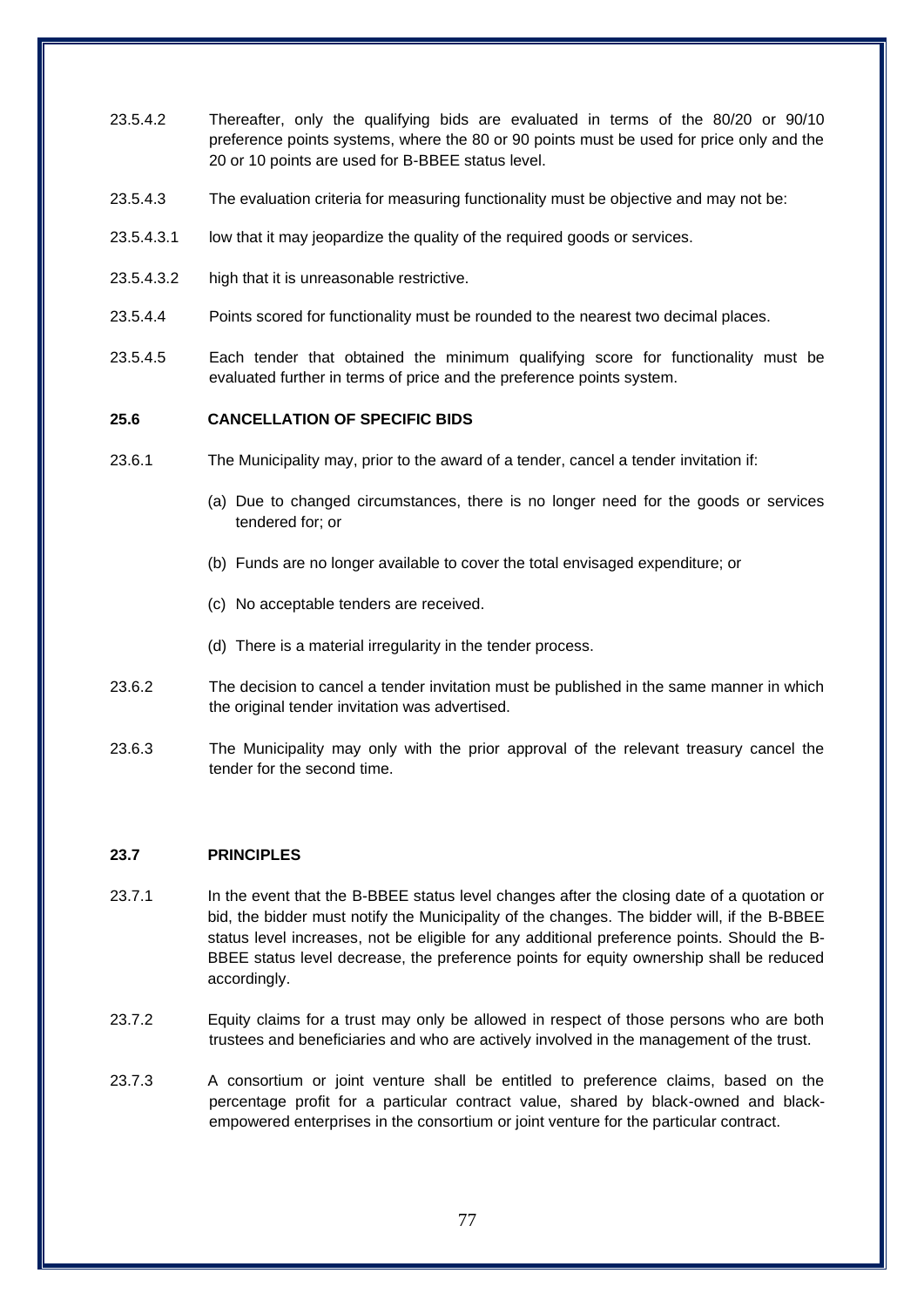23.7.4 A person awarded a contract as a result of B-BBEE status level may not subcontract more than 25% of the value of the contract to a person who does not qualify for such preference.

# **23.8 DECLARATIONS**

- 23.8.1 A bidder must, in the stipulated manner, declare that:
- 23.8.1.1 the information regarding any claim or preference points provided is true and correct;
- 23.7.1.2 the signatory to the bid document is duly authorised; and
- 23.7.1.3 documentary proof regarding any bidding issue will, when required, be submitted to the satisfaction of the Municipality.

#### **23.9 PENALTIES**

- 23.9.1 Where a contract has been awarded on the strength of preference information furnished by the contractor which, after the conclusion of the relevant contract, is proved to have been incorrect, the Municipality may, in addition to any other legal remedy it may have:
- 23.9.2 recover from the contractor all costs, losses or damages incurred or sustained by the Municipality as a result of the award of the contract; and/or
- 23.9.2.1 cancel the contract and claim damages which the Municipality may suffer as a result of having to make less favorable arrangements;
- 23.9.2.2 impose on the contractor a penalty not exceeding ten per cent of the value of the contract;
- 23.9.2.3 prohibit the contractor from obtaining business from the Municipality for a period not exceeding 10 years;

## **23.10 SPECIFIC GOALS – LOCAL PRODUCTION AND CONTENT**

- 23.10.1 The municipality must, in the case of designated sectors, where in the award of tender's local production and content is of critical importance, advertise such tenders with a specific tendering condition that only locally produced goods, services or works or locally manufactured goods, with a stipulated minimum threshold for local production and content will be considered.
- 23.10.2 The municipality will comply with instructions, circulars and guidelines issued by the National Treasury to all organs of state, with specific reporting mechanisms to ensure compliance with 23.9.1 above.
- 23.10.3 Where there is no designated sector, the municipality may include, as a specific tendering condition, that only locally produced services, works or goods or locally manufactured goods with a stipulated minimum threshold for local production and content, will be considered. On condition that such prescript and threshold(s) are in accordance with the specific directives issued for this purpose by the National Treasury in consultation with the Department of Trade and Industry.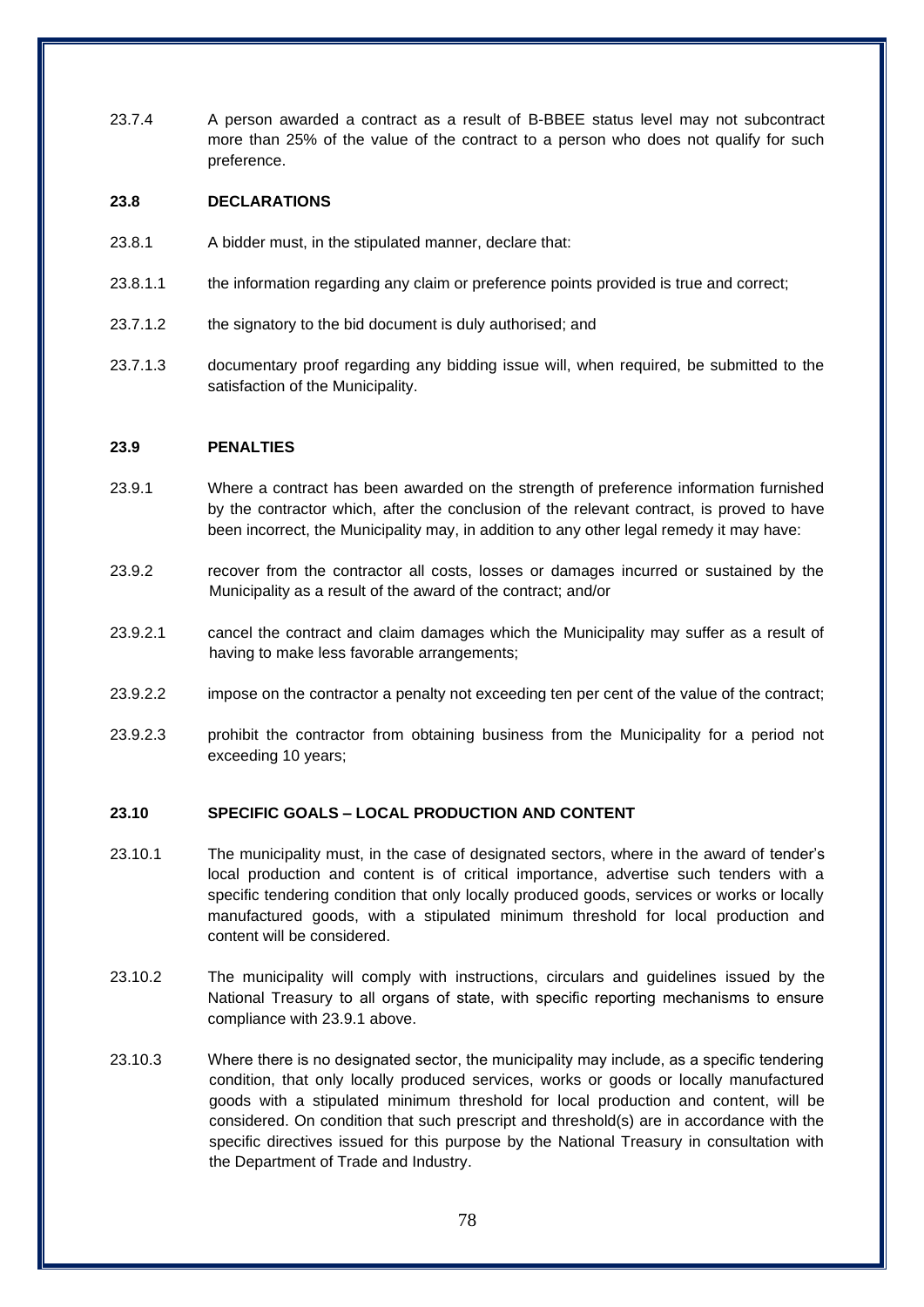- 23.10.4 Every tender issued in terms of 23.9 must be measurable and audited.
- 23.10.5 Where necessary, for tenders referred to 23.9.1 and 23.9.3 above, a two-stage tendering process may be followed, where the first stage involves functionality and minimum threshold for local production and content and the second stage price and B-BBEE with the possibility of price negotiations only with the short-listed tenderer/s.

#### **23.11 SUBCONTRACTING AS A CONDITION OF TENDER**

- 23.11.1 If feasible to subcontract for contract above 30 million, the Municipality must apply subcontracting to advance designated groups.
- 23.11.2 If the Municipality applies subcontracting as contemplated in paragraph 24.1, the Municipality must advertise the tender with the specific tendering condition that the successful tenderer must subcontract a minimum of 30% the value of the Contract to:
- 23.11.2.1 an EME or QSE
- 23.11.2.2 an EME or QSE which is at least 51% owned by Black people
- 23.11.2.3 an EME or QSE which is at least 51% owned by black people who are youth.
- 23.11.2.4 an EME or QSE which is at least 51% owned by black people who are women.
- 23.11.2.5 an EME or QSE which is at least 51% owned by black people disabilities.
- 23.11.2.6 an EME or SQE which is 51% owned by black people living in rural or underdeveloped areas or township.
- 23.11.2.7 an EME or SQE which is 51% owned by which is at least owned by black people who are military veterans or
- 23.11.2.8 a cooperative which is at least 51% owned by black people.
- 23.11.2.9 More than one of the above-mentioned categories may be selected.
- 23.11.2.10 The Municipality must make available the list of all suppliers registered on the database approved by the National Treasury to provide the required goods or services in the respect of the applicable designated groups mentioned in paragraph 24.2 from which tenderer must select a supplier.

### **23.12 SUBCONTRACTING AFTER AWARD OF TENDER**

- 23.12.1 A person awarded a contract may only enter into a subcontracting agreement with the approval of the Municipality.
- 23.12.2 A person awarded a contract in relation to a designated sector, may not subcontract in such a manner that the local production and content of the overall value of the contract is reduced to below stipulated minimum threshold.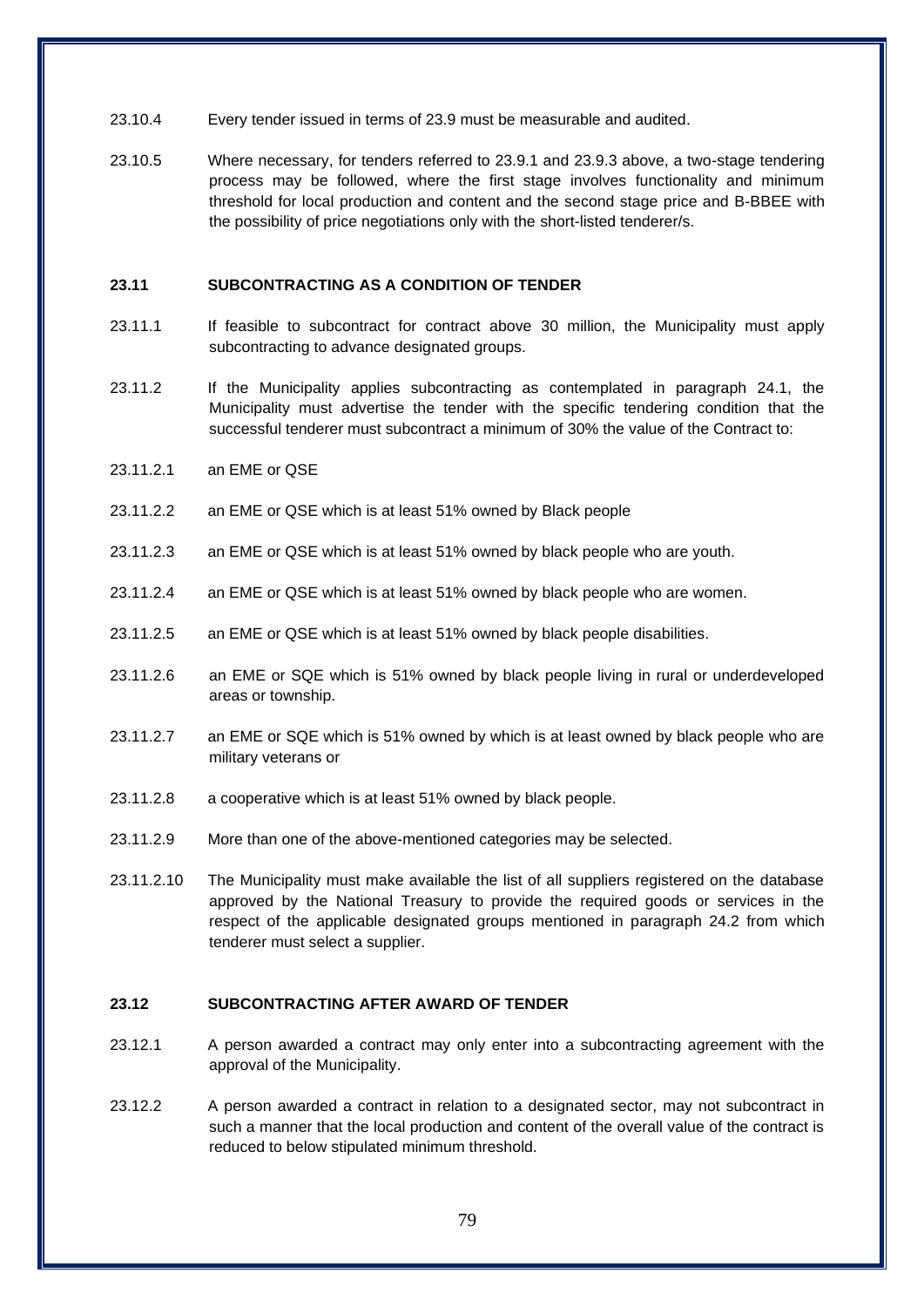23.12.3 A person awarded a contract may not subcontract more that 25% of the value of the contract to any other enterprise that does not have an equal or higher B-BBEE status level of contributor that the person concerned, unless the contract is subcontracted to an EME that has the capacity and ability to execute the subcontract.

### **23.13 Local Beneficiation**

**23.13.2.1.1.1.1.1 Contractor Participation**

- 23.13.1 At any given time the Municipality may decide to introduce local beneficiation programme to any project depending on the nature of the project.
- 23.13.2 The Municipality desirous to create jobs and business opportunities for all citizens and businesses residing in the Mangaung Metropolitan Municipality area.
- 23.13.3 This proposal highlights certain areas of local beneficiation in the implementation of capital projects on behalf of Mangaung Metropolitan Municipality.
- 23.13.4 This will cover all construction aspects relating to the processes by which the construction industry develops emerging and established small contractors, professionals and supplier.
- 23.13.5 It also deals with labour enhanced construction by encouraging the engagement and training of labour recruited from local communities.
- 23.13.6 A major objective of the Mangaung Metropolitan Municipality is to extend economic opportunities and entrepreneurial capacity to all localities within its Municipal boundaries by the optimum utilisation of the resources existing in the vicinity of projects, the development of these resources in the execution of the project, and by maximising the amount of project funds retained within the project locality.

#### **23.14 Contract Participation Targets**

- 23.14.1 Contract participation is the process by which the Mangaung Metropolitan Municipality implements Government's objectives.
- 23.14.2 The Municipality shall set targets for construction by specified entities.
- 23.14.3 The rand value for which is based on the services and work undertaken by the specified entities and measured as a percentage of the total certified Contract value or fee value of work completed (excluding VAT) measured at the date of issue of the Taking-over Certificate.
- 23.14.4 The Contractor or Principal Consultant shall be obliged to commit to or exceed the targets stated in the Appendix to Tender.
- 23.14.5 As far as it is practical, the Contractor shall consider utilising targeted enterprises and targeted suppliers from communities immediately adjacent to the contract before considering from wider areas.
- 23.14.6 As far as it is practical, the Principal Consultant shall consider utilising local Targeted Professional, unless the Principal Consultant is Local.

#### **23.15 The following shall be targeted goals:**

#### *23.15.1 Labour*

Labour is the Contractor's and Subcontractor's personnel whose monthly earnings are derived from hours worked for a fixed hourly rate which is adjusted from time to time by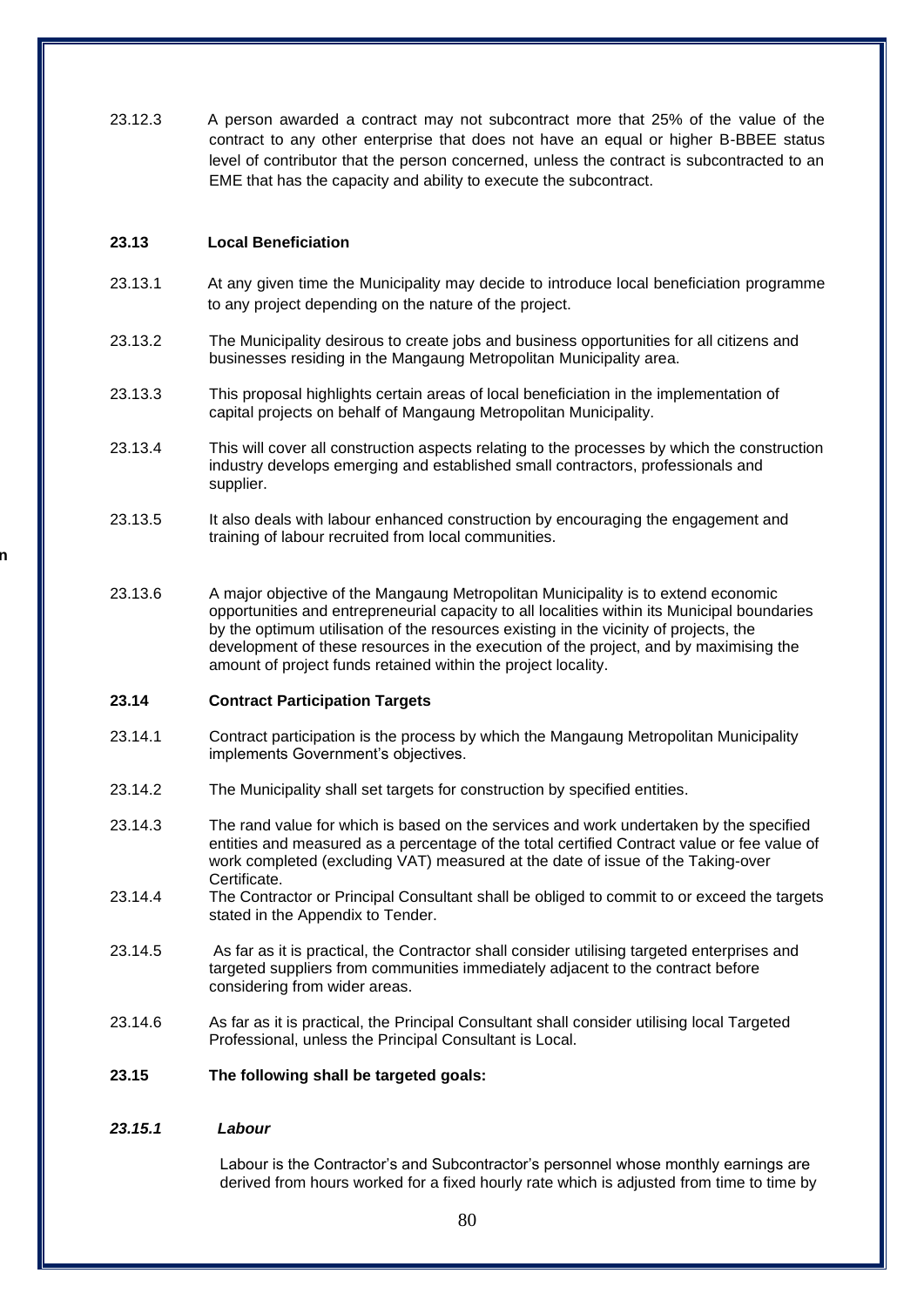legislation (as a statutory minimum) and the Contractor's and Subcontractor's employment policies.

### *23.15.2 Local*

Local in this context refers to the municipal boundaries of the Mangaung Metropolitan Municipality. Proof of local residence shall be a utility account that is older than 6 months from the commencement date of the project.

### *23.15.3 Target Area*

Target Area is a defined area from which the Municipality or Principal Consultant is expected to recruit Targeted Professionals, or the Contractor is expected to recruit Targeted Labour and Targeted Suppliers.

### *23.15.4 Targeted Enterprise*

Is any company engaged by the Contractor as a Subcontractor and which is registered with the Construction Industry Development Board (CIDB) and which also qualifies as Potentially Emerging (PE) for Construction works.

### *23.15.5 Targeted Professionals*

A targeted Professionals any company engaged by the Employer or the Principal Consultant as a Sub-Consultant and which is from the target group and which is Local.

### *23.15.6 Targeted Supplier*

A Targeted Supplier is any company engaged by the Contractor as a Supplier / Manufacturer from Targeted Groups and which is registered with the Mangaung Metro on its database.

# *23.15.7 Target Groups*

A Target Group is a specific section of the population who are South African citizens and who are distinguished by gender, age or disability.

# *23.15.8 Targeted Labour*

Targeted Labour is Labour recruited from the Target Area, who permanently reside in the Target Area or who are recognized as being residents of the Target Area on the basis of identification and association with and recognition by the residents of the Target Area.

# **23.16 ALLOCATION OF WORK TO THE APPONTMENT OF SERVICE PROVIDERS; CONTRACTORS AND PROFESSIONAL CONSULTING FIRMS ON THE PANEL SYSTEM.**

- 23.16.1 Upon the appointment, all service providers / contractors shall be placed on the panel system with the same negotiated rates / price, regulated professional fees or rates and agreed terms and conditions of their respective contracts. The work shall be allocated to them on rotational basis through panel system administered, monitored and managed at SCM unit.
- 23.16.2 The Department shall submit a request supported by a detailed submission to supply chain management unit requesting the service provider / contractor / consultant to be allocated work for specific area of execution.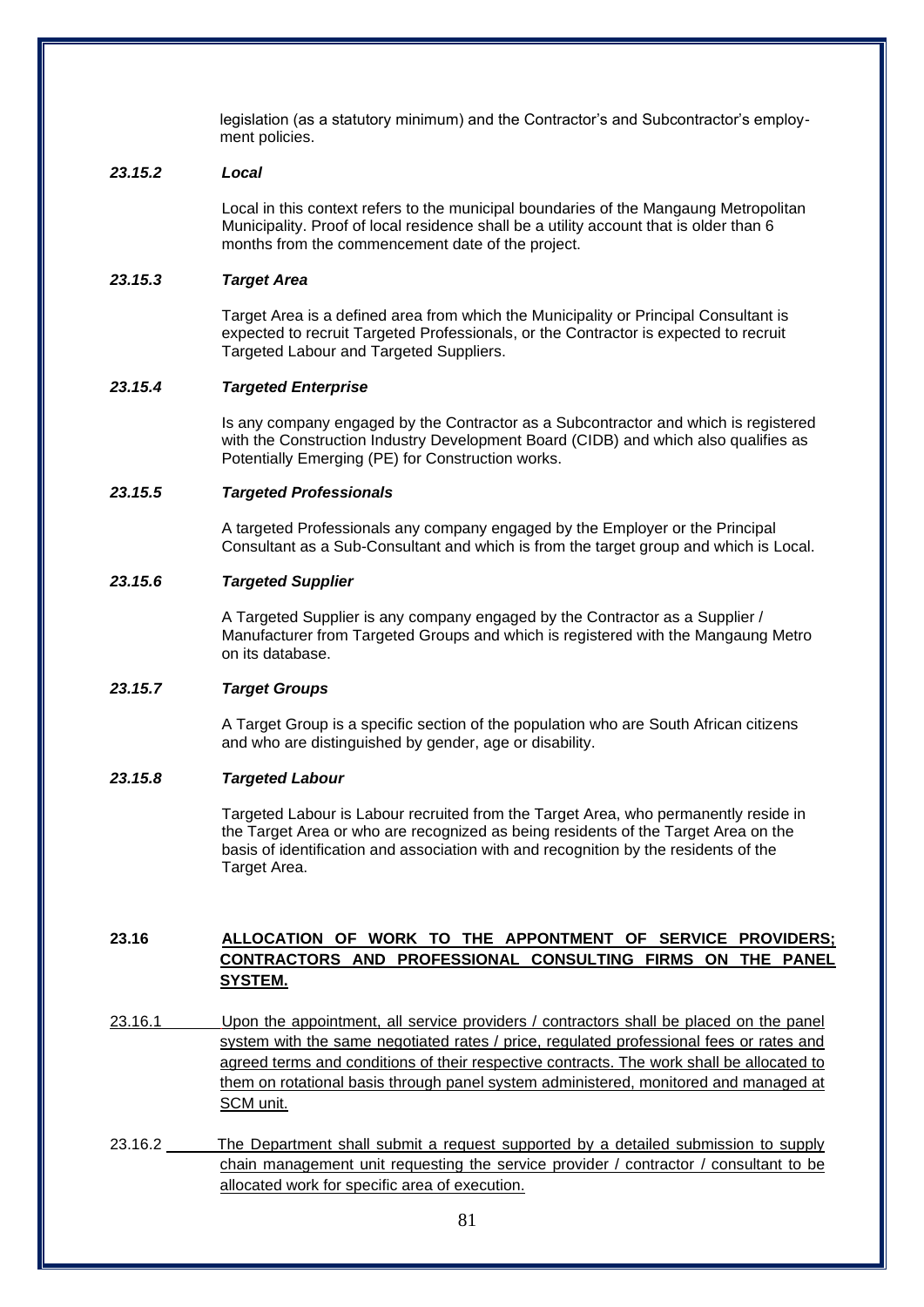| 23.16.3 | The General Manager: Supply Chain Management shall in consultation with the                 |
|---------|---------------------------------------------------------------------------------------------|
|         | requesting department consider and make recommendation to the Chief Financial               |
|         | Officer for approval of allocation of work to the services providers / contractors /        |
|         | consultants on a rotational basis. Based on the nature and expediency and or                |
|         | processes legal allocations on rotation or otherwise based on nature and expertise          |
|         | requirements of the matter at hand shall be made by the HOD Corporate services.             |
| 23.16.4 | In exceptional circumstances the General Manager: Supply Chain Management may               |
|         | deviate from the normal rotational system and consider to recommend a service               |
|         | provider on the panel that is better placed to deliver or execute the required task at      |
|         | hand diligently, exceptionally on time and has a proven exceptional track record.           |
|         |                                                                                             |
| 23.16.5 | In reference to the above-mentioned deviation the Municipality reserves the right to        |
|         | allocate work to the service provider it deems suitable in terms of capacity, capability,   |
|         | expertise and/or availability to carried out the available work at hand.                    |
| 23.16.6 | Municipality shall perform risk assessment before making final allocation of works to any   |
|         | listed service provider / contractor on the panel; performance reports needs to be          |
|         | solicited from previous works carried out within MMM.                                       |
|         |                                                                                             |
| 23.16.7 | The Chief Financial Officer shall consider or reject the recommendation from the            |
|         | General Manager: Supply Chain management.                                                   |
|         |                                                                                             |
| 23.16.8 | The General Manager: Supply Chain Management shall on monthly basis provide the Chief       |
|         | Financial Officer with the report on the rotation of the service providers / contractors.   |
| 23.16.9 | The General Manager: Supply Chain Management shall formally request performance             |
|         | reports of the service providers / contractors / professional consultants from the relevant |
|         | user department.                                                                            |

# **CHAPTER 4 : MISCELLANEOUS MATTERS**

# **24. PROHIBITION ON AWARDS TO PERSONS WHOSE TAX MATTERS ARE NOT IN ORDER**

- 24.1 Service providers whose tax matters are not known or have not been declared to be in order by the South African Revenue Services are not eligible to be awarded business by the Municipality. Tax compliance status is a mandatory requirement for all procurement mechanisms listed in this Policy.
- 24.2 The Municipality may not make any award above R30 000 to a person whose tax matters have not been declared by the SARS to be in order. It is the service provider's responsibility to provide the Municipality with paper tax clearance certificate, tax clearance reference number and tax compliance status pin.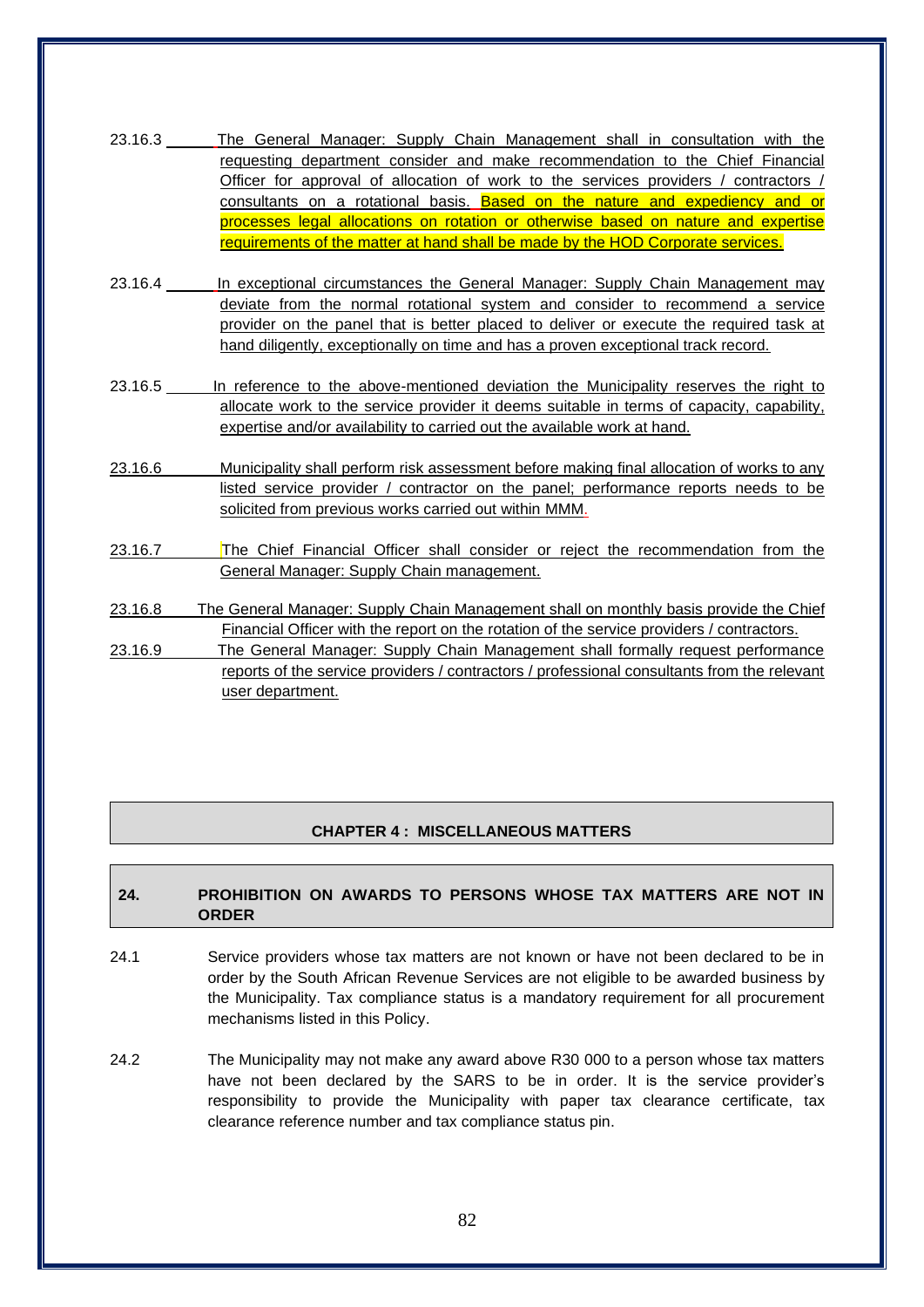- 24.3 It shall be the responsibility of the bidder to provide the Municipality with the paper tax clearance certificate, tax clearance reference number and tax compliance status pin together with the bid document on the closing date of the bid.
- 24.4 In the case of a tender awarded to a partnership or joint venture, paper tax clearance certificate, tax clearance reference number and tax compliance status pin for each of the partners or individual parties in the joint venture must be submitted together with the bid on the closing date of the bid.
- 24.5 Where the recommended bidder is not tax compliant, the bidder should be notified of their non-compliant status and the bidder must be requested to submit to the municipality, within 7 working days, written proof from SARS of their tax compliance status / tax compliance pin or proof from SARS that they have made an arrangement to meet their outstanding tax obligations. The proof of tax compliance status submitted by the bidder to the municipality shall be verified via the CSD or SARS e-Filing.
- 24.6 In the case where the bidder tax status is non-complaint, or the bidder fails to submit SARS tax compliance pin within seven (7) working days the following will apply:
- 24.6.1 For formal written quotations above R30 000.00 up to R200 000.00 (VAT inclusive), the General Manager: Supply Chain Management shall reject a formal written quotation submitted by the bidder who scored highest procurement points, if such bidder failed to provide proof of tax compliance status within the stipulated timeframe as stated on paragraph 24.6.
- 24.6.2 For bids above R200 000.00 (VAT inclusive) the Chairperson of the Bid Adjudication Committee shall reject a bid submitted by the bidder who scored highest procurement points, if such a bidder fails to provide proof of tax compliance status within the stipulated timeframe on paragraph 24.6.
- 24.6.3 The General Manager: Supply chain management / Chairperson of the bid adjudication committee shall consider the bidder who scored the second highest procurement points and if the second highest bidder also failed to comply with tax compliance status, the third highest bidder shall be considered until tax compliant service provider is identified.
- 24.6.4 The CSD and tax compliance status pin are the approved methods to be used to approve tax compliance as the SARS no longer issue tax clearance certificate.
- 24.7 Contracts may be cancelled by the Municipality if a person or entity deregisters for VAT purposes after obtaining business from the Municipality, without advising the Municipality prior to deregistration accordingly. Should the Municipality establish that a service provider has deregistered after the contract award and is claiming VAT; the Municipality shall be entitled to summarily cancel the contract, prohibit the offender from doing future business with Municipality and/or lay criminal charges against the offender.

# **25. PROHIBITION ON AWARDS TO PERSONS IN THE SERVICE OF THE STATE**

- 25.1 The Municipality may not make any award to and conclude a contract with a person:
- 25.1.1 who is in the service of the state;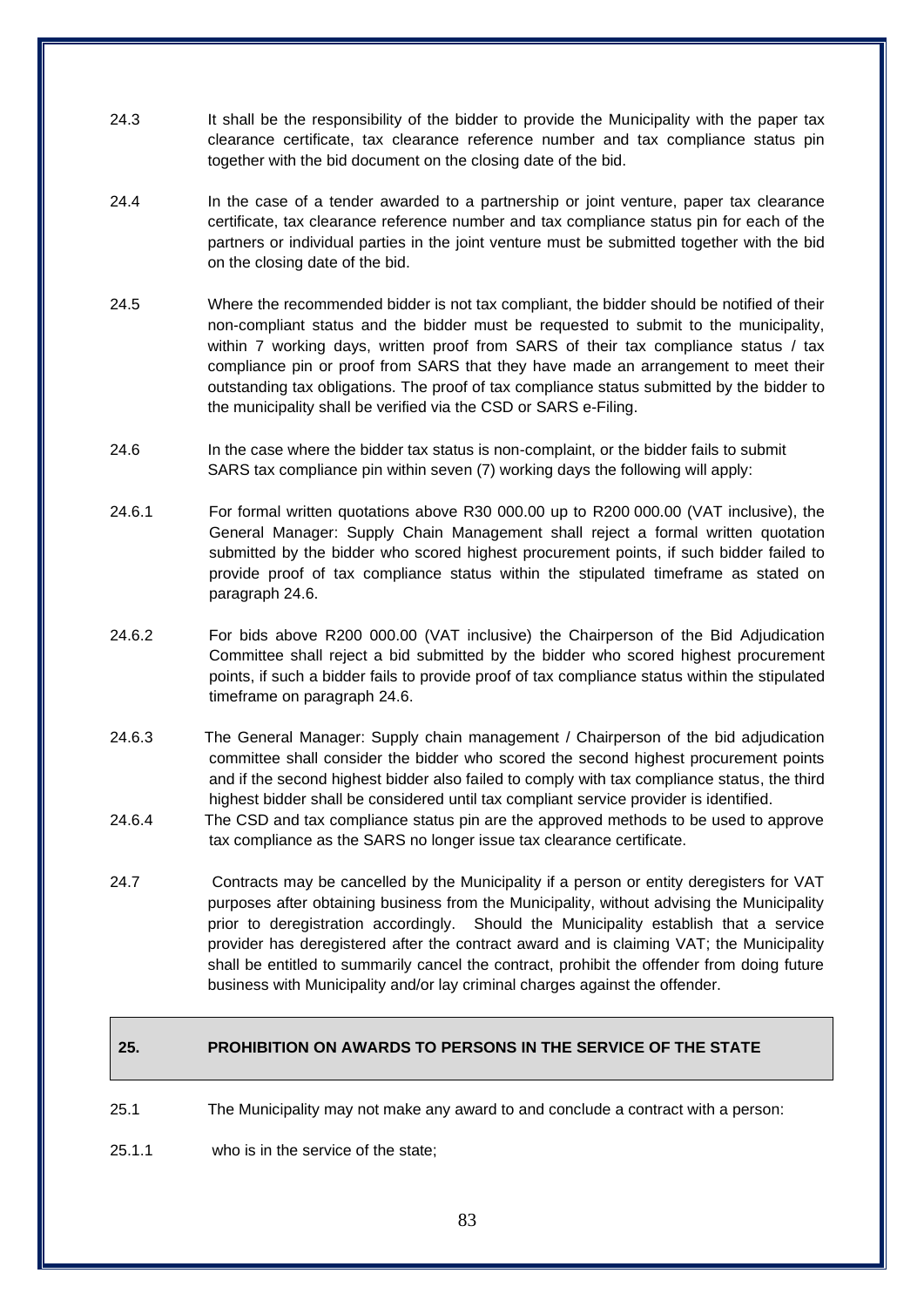- 25.1.2 if that person is not a natural person, of which any director, manager, principal shareholder or stakeholder is a person in the service of the state; or
- 25.1.3 who is an advisor or consultant contracted with the municipality or municipal entity on the same contract that he/she is managing.
- 25.2 The service provider is prohibited from effecting amendments to the company profile as stipulated in 25.1 above after the award of the tender for the duration of the contract period.
- 25.3 In the event that the service provider fails to comply with the above provision, the Municipality will enforce the Penalty Clause as outlined in paragraph 23.9 above.

# **26. AWARDS TO CLOSE FAMILY MEMBERS OF PERSONS IN THE SERVICE OF THE STATE**

- 26.1 The Municipality does not encourage awarding contracts by employees in decisionmaking positions to close family members or friends, to this extent the Municipality requires of all employees to make full disclosures of such businesses owned by close family and/or friends. It is further expected that such individuals must declare such a potential conflict of interest and recuse themselves from the meeting in which decisions are taken regarding the awarding of such businesses.
- 26.2 The Municipal Manager must ensure that notes to the annual financial statements of a municipality must disclose particulars of any award of more than R2 000 to a person who is a spouse, child or parent of a person in the service of the state, or has been in the service of the state in the previous twelve months, including:
- 26.2.1 the name of that person;
- 26.2.2 the capacity in which that person is in the service of the state; and
- 26.2.3 the amount of the award.

## **27. ETHICAL STANDARDS**

- 27.1 All employees of the Municipality must comply with the provisions of the Code of Conduct for Staff Members contained in Schedule 2 to the Systems Act, and the National Treasury's Code of Conduct for Supply Chain Management Practitioners and other Role Players involved in Supply Chain Management as contained in Annexure A.
- 27.2 Any breach in the Code of Conduct shall be dealt with in accordance with the Municipality's Conditions of Service.

# **28. OBJECTIONS AND COMPLAINTS**

Persons aggrieved by decisions or actions taken by the Municipality in the implementation of its supply chain management system, must lodge within 14 days of the decision or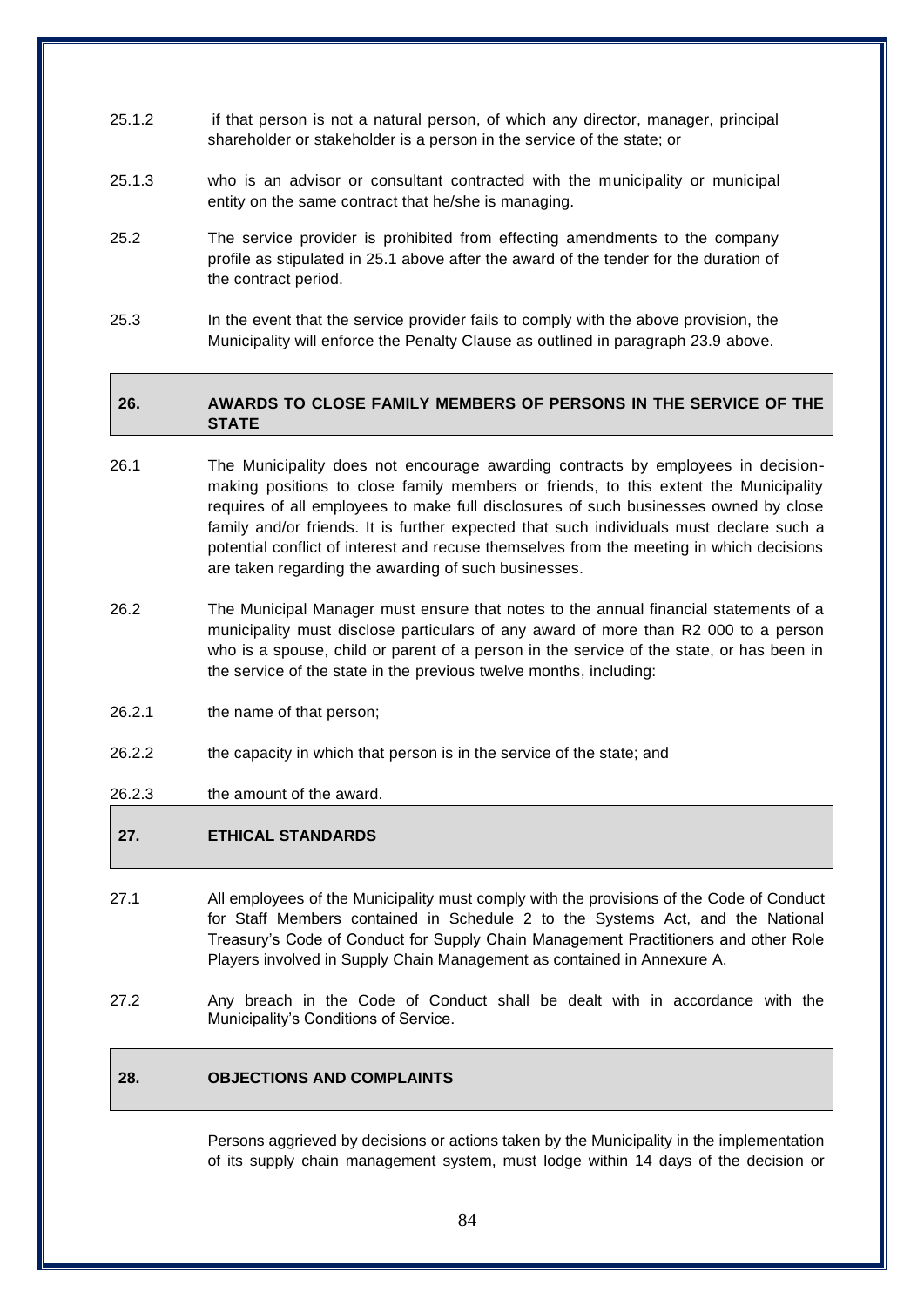action a written objection or complaint to the Municipal Manager against the decision or action.

# **29. RESOLUTION OF DISPUTES, OBJECTIONS, COMPLAINTS AND QUERIES**

- 29.1 The Municipal Manager may appoint an independent and impartial person not directly involved in the supply chain management processes of the Municipality:
- 29.1.1 To assist in the resolution of disputes between the municipality and other persons regarding:
- 29.1.1.1 any decisions or actions taken by the municipality or municipal entity in the implementation of its supply chain management system;
- 29.1.1.2 any matter arising from a contract awarded in the course of its supply chain management system; or
- 29.1.1.3 to deal with objections, complaints or queries regarding any such decisions or actions or any matters arising from such contract.
- 29.2 A parent municipality and a municipal entity under its sole or shared control may for these purposes appoint the same person.
- 29.3 The Municipal Manager, or another employee designated by him, is responsible for assisting the appointed person to perform his or her functions effectively.
- 29.4 The person so appointed must :
- 29.4.1 strive to resolve promptly all disputes, objections, complaints or queries received; and
- 29.4.2 submit monthly reports to the Municipal Manager on all disputes, objections, complaints or queries received, attended to or resolved.
- 29.5 A dispute, objection, complaint or query may be referred to the Free State Provincial Treasury if:
- 29.5.1 the dispute, objection, complaint or query is not resolved within 60 (sixty) days; or
- 29.5.2 no response is received from the Municipality within 60 (sixty) days.
- 29.6 If the Free State Provincial Treasury does not or cannot resolve the matter, the dispute, objection, complaint or query may be referred to the National Treasury for resolution.

## **30. CONTRACTS PROVIDING FOR COMPENSATION BASED ON TURNOVER**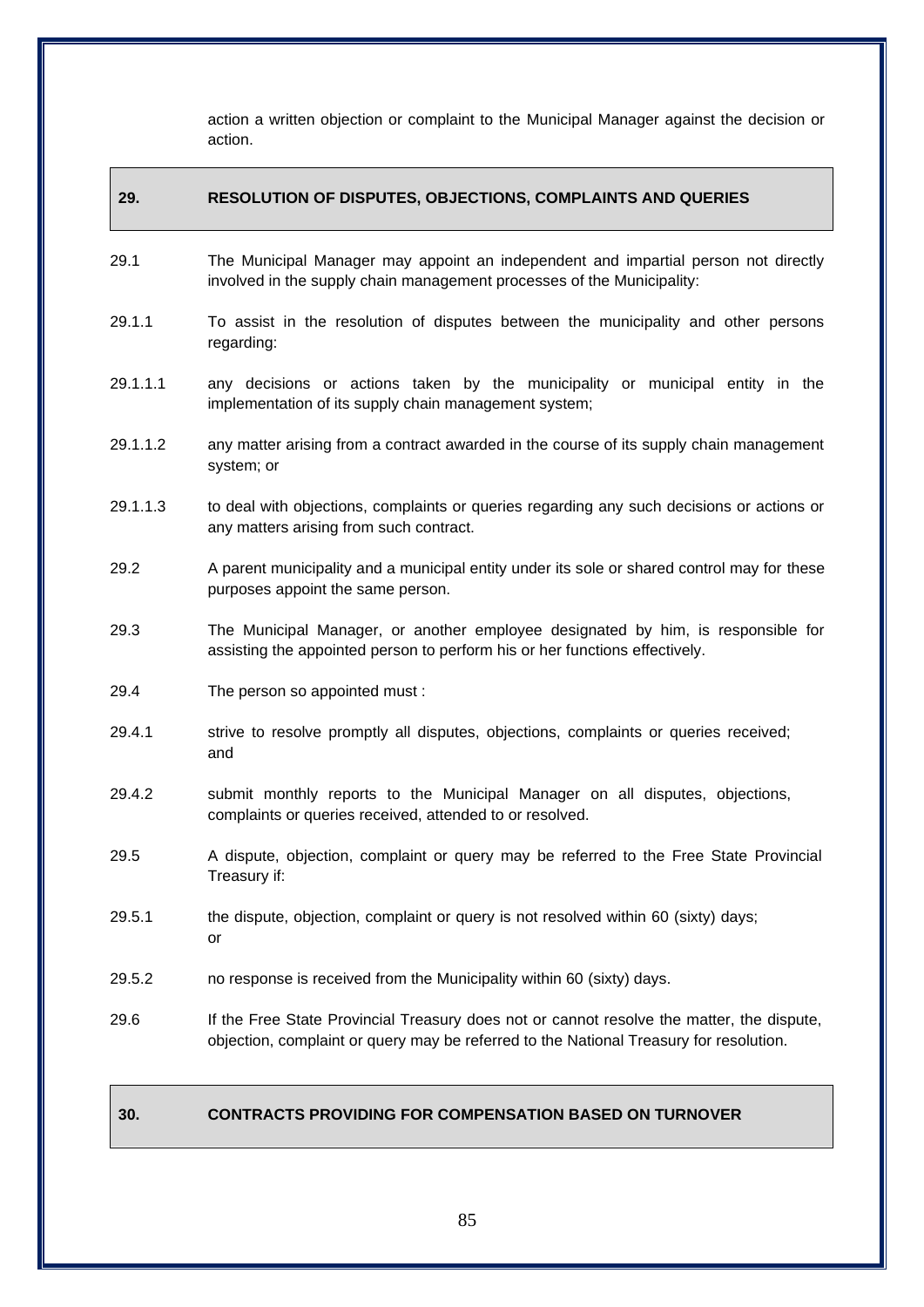- 30.1 If a service provider acts on behalf of the Municipality to provide any service or act as a collector of fees, service charges or taxes and the compensation payable to the service provider is fixed as an agreed percentage of turnover for the service or the amount collected, the contract between the service provider and the Municipality must stipulate:
- 30.1.1 a cap on the compensation payable to the service provider; and
- 30.1.2 that such compensation must be performance based.

## **31. AVOIDING ABUSE OF SUPPLY CHAIN MANAGEMENT SYSTEM**

- 31.1 The Municipal Manager:
- 31.1.1 Must take all reasonable steps to prevent abuse of the supply chain management system;
- 31.1.2 Investigate any allegations against an employee or other role player, of corruption, improper conduct or failure to comply with the supply chain management system. If justified, the Municipal Manager must take steps against such employee or other role player and inform the provincial treasury of such steps, and report any conduct that may constitute a criminal offence to the South African Police Service;
- 31.1.3 Must check the National Treasury's database prior to awarding any contract to ensure that no recommended bidder, nor any of its directors are listed as companies or persons prohibited from doing business with the public sector;
- 31.1.4 Must reject any bid from a service provider:
- 31.1.4.1 who fails to provide written proof from the South African Revenue Service that that supplier either has no outstanding tax obligations, or has made arrangements to meet such outstanding tax obligation;
- 31.1.4.2 who has any outstanding obligations in respect of municipal fees, levies and other charges as prescribed by the Municipality, or has not made any arrangements with the Municipality to meet such outstanding obligations;
- 31.1.4.3 who during the last 5 (five) years has failed to perform satisfactorily on a previous contract with the municipality or municipal entity or any other organ of state after written notice was given to that bidder that performance was unsatisfactory;
- 31.1.5 May disregard the bid of any bidder if that bidder, or any of its directors:
- 31.1.5.1 has abused the national or provincial department's, or the Municipality's supply chain management system;
- 31.1.5.2 has committed fraud or any other improper conduct in relation to such system;
- 31.1.6 Must inform the relevant provincial treasury of any action taken in terms of this paragraph;
- 31.1.7 May cancel a contract awarded to a person if:
- 31.1.7.1 the person committed any corrupt or fraudulent act during the bidding process or the execution of the contract; or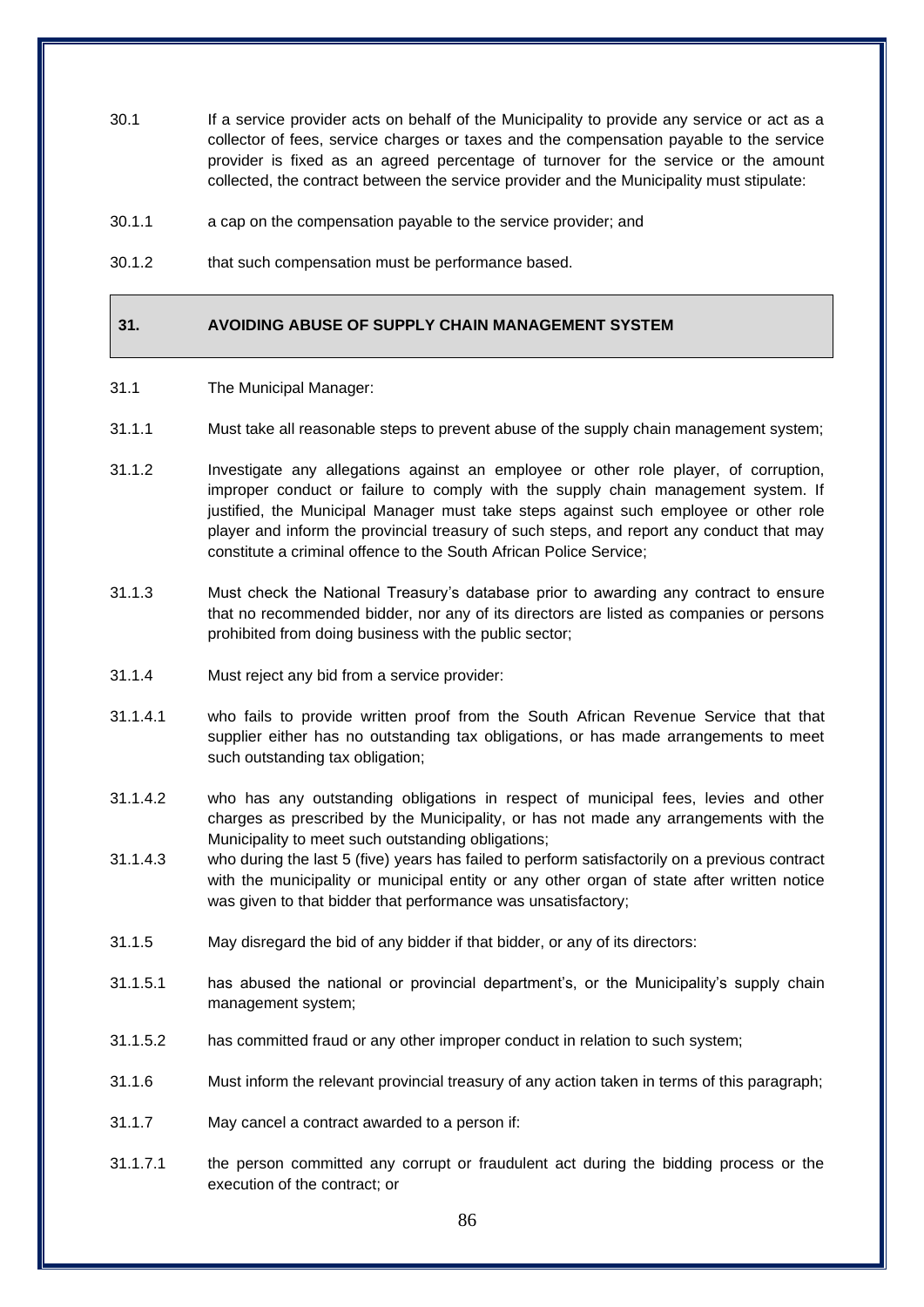- 31.1.7.2 an employee or other role player committed any corrupt or fraudulent act during the bidding process or the execution of the contract that benefited that person;
- 31.1.8 Must reject the bid of any bidder if that bidder or any of its directors:
- 31.1.8.1 has abused the supply chain management system of the municipality or municipal entity or has committed any improper conduct in relation to such system;
- 31.1.8.2 has been convicted for fraud or corruption during the past five years;
- 31.1.8.3 has willfully neglected, reneged on or failed to comply with any government, municipal or other public sector contract during the past five years; or
- 31.1.8.4 has been listed in the Register for Tender Defaulters In terms section 29 of the Prevention and Combating of Corrupt Activities Act (No 12 of 2004).

## **32. NATIONAL INDUSTRIAL PARTICIPATION PROGRAM (NIPP)**

The Municipal Manager must obtain clearance for a recommended bidder from the Department of Trade and Industry in respect of contracts, which are subject to NIPP.

#### **33. REPORTING OF SUPPLY CHAIN MANAGEMENT INFORMATION**

- 33.1 The Municipal Manager must submit to the relevant treasury such supply chain management information as that treasury may require.
- 33.2 The required information must be submitted in such a format and at such intervals as the provincial treasury may require.

## **34. COMPLIANCE WITH PROVISIONS OF CONSTRUCTION INDUSTRY DEVELOPMENT BOARD ACT**

- 34.1 From the date determined by the Minister of Public Works in terms of section 16(4) of the Construction Industry Development Board Act, 2000 (Act No.38 of 2000) namely 14 November 2005, the Municipality may not award a contract for construction work to a contractor that is not suitably registered with the Construction Industry Development Board and that cannot supply sufficient proof of such registration. The SCM Sub-Department must verify the registration and grading of the Contractor prior to submission of tenders to the Bid Evaluation Committee. Misrepresentation or false statements made with regard to registration and grading must be dealt with in terms of this policy.
- 34.2 From the same date, the Municipality must, in addition to its own register of accredited prospective suppliers, apply the national register of construction contractors established in terms of the Construction Industry Development Board Act, 2000 (Act No.38 of 2000) when contracting for construction work.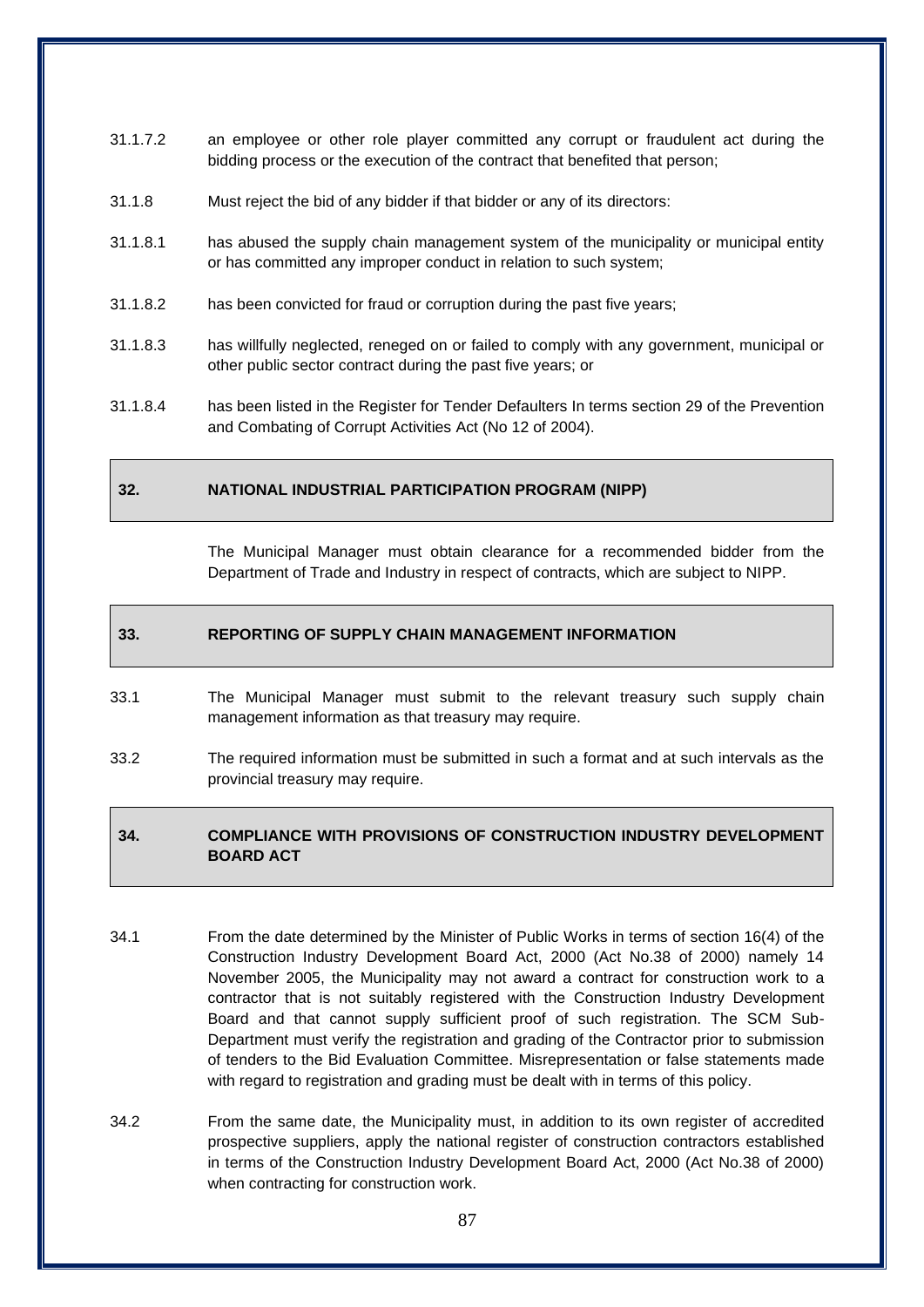34.3 In the case of bids relating to the construction industry, institutions are required to adhere to the prescripts of the Construction Industry Development Board as prescribed in Municipal Supply Chain Management regulation 21(a)(iii).

# **35. SCM PROCEDURE MANUAL, PRACTICE NOTES AND NATIONAL TREASURY GUIDELINES**

- 35.1 The Chief Financial Officer may from time to time through the General Manager: Supply Chain issue practice notes and amendments to the SCM Procedure Manual as may be deemed expedient for the implementation of this Policy.
- 35.2 Any such amendments to the SCM Procedure Manual and Practice Notes referred to above, and any National Treasury Guidelines that may be issued by National Treasury from time to time, shall upon the issuing thereof be deemed to be incorporated in and form part of this Policy.

# **36. AUTHORITY**

Consideration : Chief Financial Officer Ownership and maintenance : Municipal Manager Authorization and approval : Council

Formulation : General Manager: Supply Chain management

- 
- 
- 

## **37. IMPLEMENTATION AND REPEAL**

This amended internal policy will be effective from the  $1<sup>ST</sup>$  July 2019 as prescribed under document and version control section of this policy.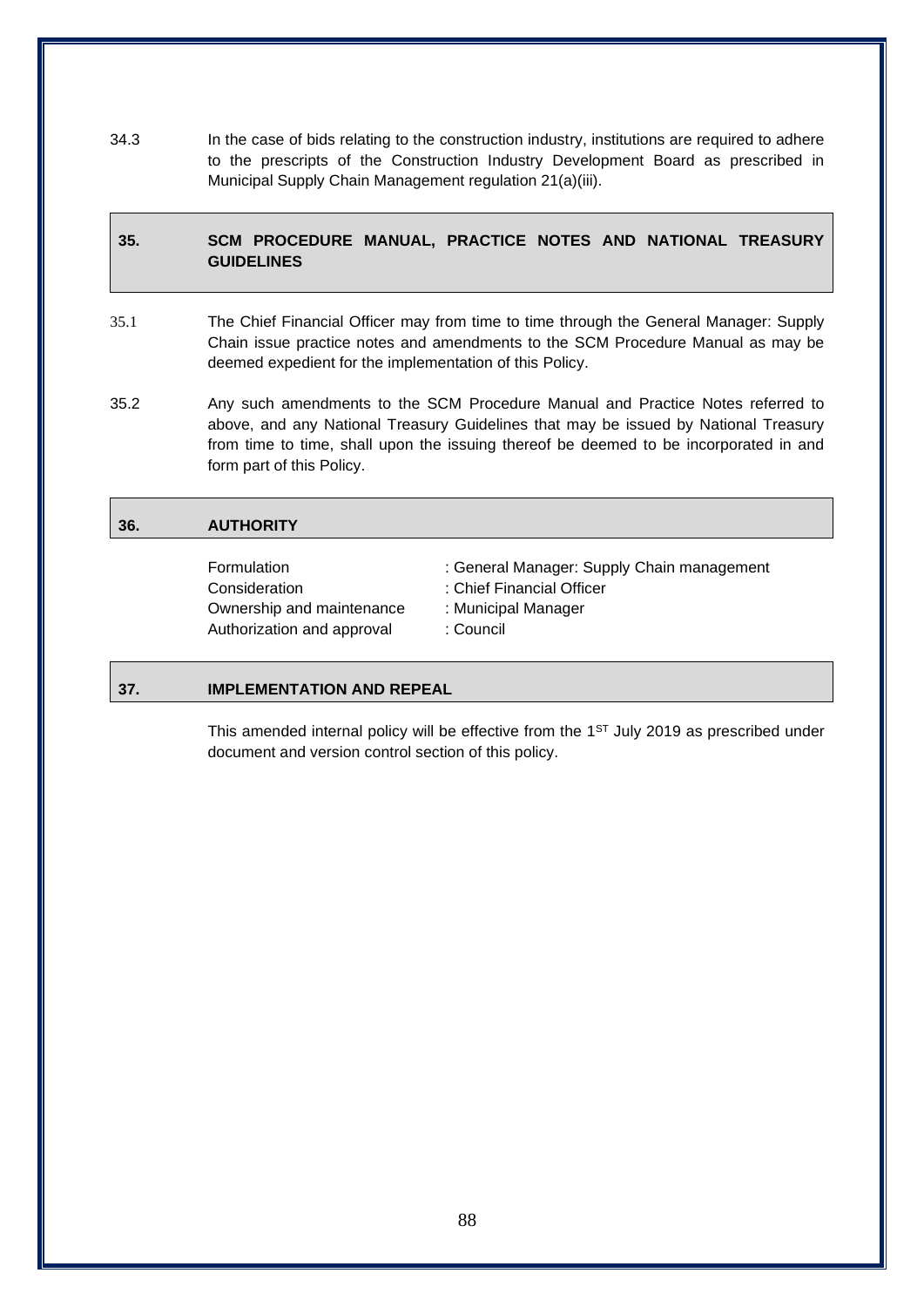**ANNEXURE A**

### **THE NATIONAL TREASURY**

#### **MANGAUNG METROPOLITAN MUNICIPALITY**

# **CODE OF CONDUCT FOR SUPPLY CHAIN MANAGEMENT PRACTITIONERS AND OTHER ROLE PLAYERS**

*In accordance with regulation 46(4) and 46(5) of the Local Government Municipal Finance Management Act, 2003: Municipal Supply Chain Management Regulations, the supply chain management policy of a municipality is required take into account the National Treasury's code of conduct for supply chain management practitioners and other role players. Alternatively, a municipality may adopt the National Treasury code of conduct. When adopted, such code of conduct becomes binding on all officials and other role players involved in the implementation of the supply chain management policy of the municipality.* 

**The purpose of this Code of Conduct is to promote mutual trust and respect and an environment where business can be conducted with integrity and in a fair and reasonable manner.**

#### *General Principles*

The **municipality** commits itself to a policy of fair dealing and integrity in the conducting of its business. Officials and other role players involved in supply chain management (SCM) are in a position of trust, implying a duty to act in the public interest. Officials and other role players should not perform their duties to unlawfully gain any form of compensation, payment or gratuities from any person, or provider/contractor for themselves, their family or their friends.

Officials and other role players involved in SCM should ensure that they perform their duties efficiently, effectively and with integrity, in accordance with the relevant legislation, policies and guidelines. They should ensure that public resources are administered responsibly.

Officials and other role players involved in SCM should be fair and impartial in the performance of their functions. They should at no time afford any undue preferential treatment to any group or individual or unfairly discriminate against any group or individual. They should not abuse the power and authority vested in them.

### *Conflict of interest*

An official or other role player involved with supply chain management –

- (i) must treat all providers and potential providers equitably;
- (ii) may not use his or her position for private gain or to improperly benefit another person;
- (iii) may not accept any reward, gift, favour, hospitality or other benefit directly or indirectly, including to any close family member, partner or associate of that person, of a value more than R350;
- (iv) must declare to the accounting officer details of any reward, gift, favour, hospitality or other benefit promised, offered or granted to that person or to any close family member, partner or associate of that person;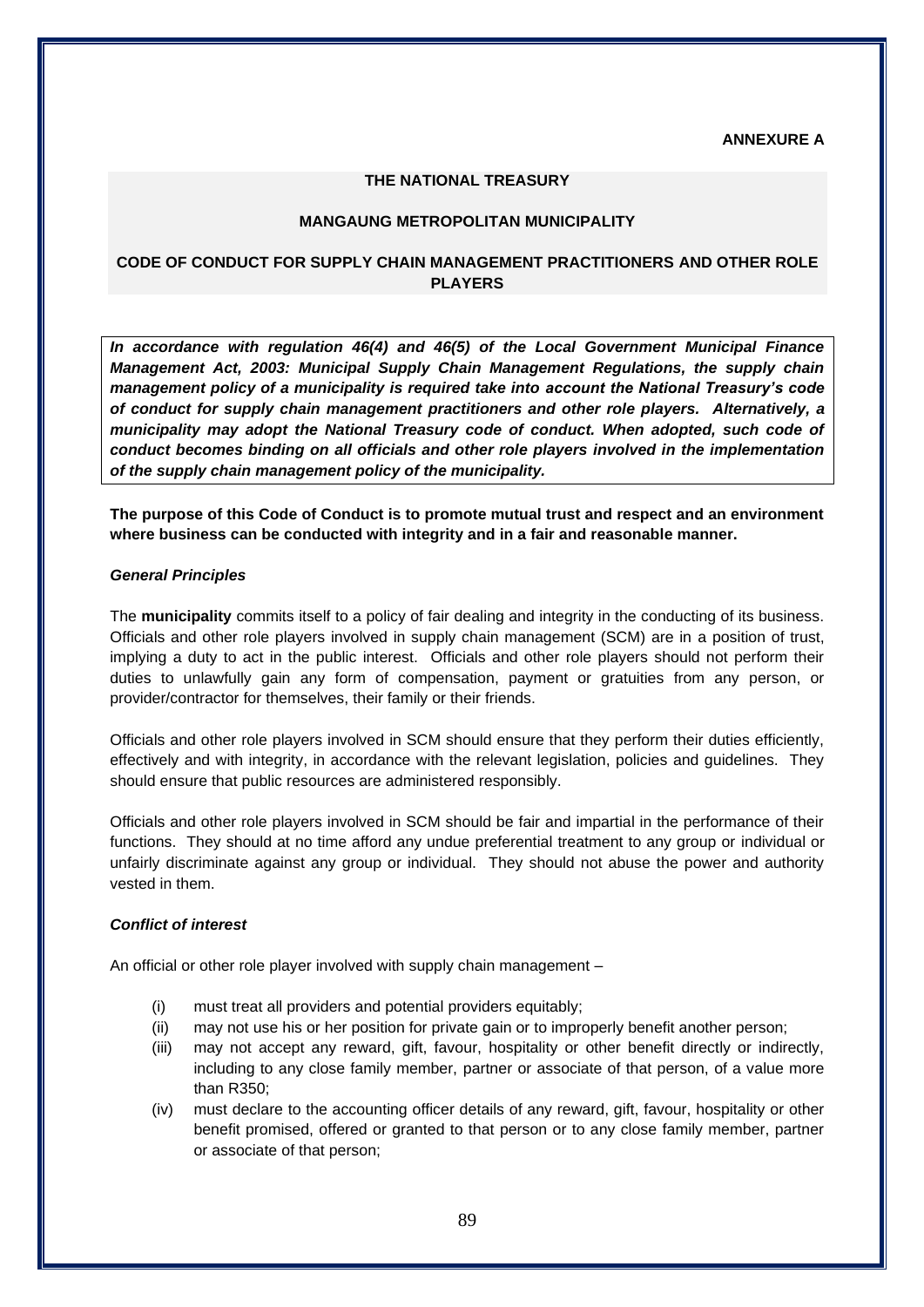- (v) must declare to the accounting officer details of any private or business interest which that person, or any close family member, partner or associate, may have in any proposed procurement or disposal process, or in any award of a contract by the **municipality**;
- (vi) must immediately withdraw from participating in any manner whatsoever in a procurement or disposal process or in the award of a contract in which that person, or any close family member, partner or associate, has any private or business interest;
- (vii) must declare any business, commercial and financial interests or activities undertaken for financial gain that may raise a possible conflict of interest;
- (viii) should not place him/herself under any financial or other obligation to outside individuals or organizations that might seek to influence them in the performance of their official duties; and
- (ix) should not take improper advantage of their previous office after leaving their official position.

## *Accountability*

Practitioners are accountable for their decisions and actions to the public.

Practitioners should use public property scrupulously.

Only accounting officers or their delegates have the authority to commit the **municipality** to any transaction for the procurement of goods and / or services.

All transactions conducted by a practitioner should be recorded and accounted for in an appropriate accounting system. Practitioners should not make any false or misleading entries into such a system for any reason whatsoever.

Practitioners must assist the accounting officer in combating fraud, corruption, favouritism and unfair and irregular practices in the supply chain management system.

Practitioners must report to the accounting officer any alleged irregular conduct in the supply chain management system which that person may become aware of, including

- (i) any alleged fraud, corruption, favouritism or unfair conduct;
- (ii) any alleged contravention of the policy on inducements, rewards, gifts and favours to municipalities or municipal entities, officials or other role players; and
- (iii) any alleged breach of this code of conduct.

Any declarations made must be recorded in a register which the accounting officer must keep for this purpose. Any declarations made by the accounting officer must be made to the **mayor** who must ensure that such declaration is recorded in the register.

## *Openness*

Practitioners should be as open as possible about all the decisions and actions that they take. They should give reasons for their decisions and restrict information only if it is in the public interest to do so.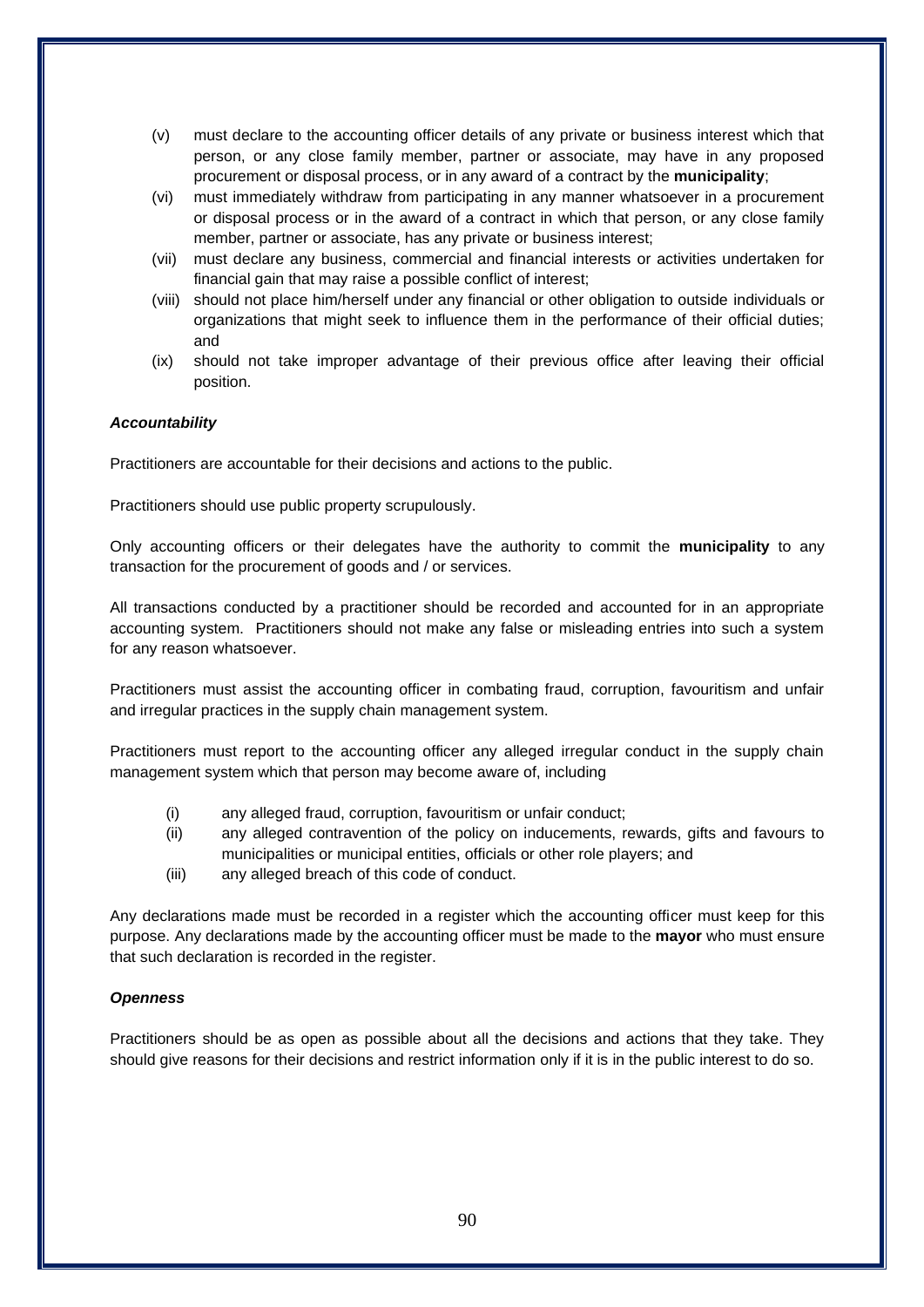## *Confidentiality*

Any information that is the property of the **municipality** or its providers should be protected at all times. No information regarding any bid / contract / bidder / contractor may be revealed if such an action will infringe on the relevant bidder's / contractor's personal rights.

Matters of confidential nature in the possession of officials and other role players involved in SCM should be kept confidential unless legislation, the performance of duty or the provisions of law requires otherwise. Such restrictions also apply to officials and other role players involved in SCM after separation from service**.**

### *Bid Specification / Evaluation / Adjudication Committees*

- 6.1 Bid specification, evaluation and adjudication committees should implement supply chain management on behalf of the **municipality** in an honest, fair, impartial, transparent, costeffective and accountable manner.
- 6.2. Bid evaluation / adjudication committees should be familiar with and adhere to the prescribed legislation, directives and procedures in respect of supply chain management in order to perform effectively and efficiently.
- 6.3 all members of bid adjudication committees should be cleared by the accounting officer at the level of "CONFIDENTIAL" and should be required to declare their financial interest annually.
- 6.4 No person should:
- 6.4.1 interfere with the supply chain management system of the **municipality**; or
- 6.4.2 amend or tamper with any price quotation / bid after its submission.

#### **(xiii) Combative Practices**

Combative practices are unethical and illegal and should be avoided at all cost. They include but are not limited to:

- (i) suggestions to fictitious lower quotations;
- (ii) reference to non-existent competition;
- (iii) exploiting errors in price quotations / bids;
- (iv) soliciting price quotations / bids from bidders / contractors whose names appear on the Register for Tender Defaulters.